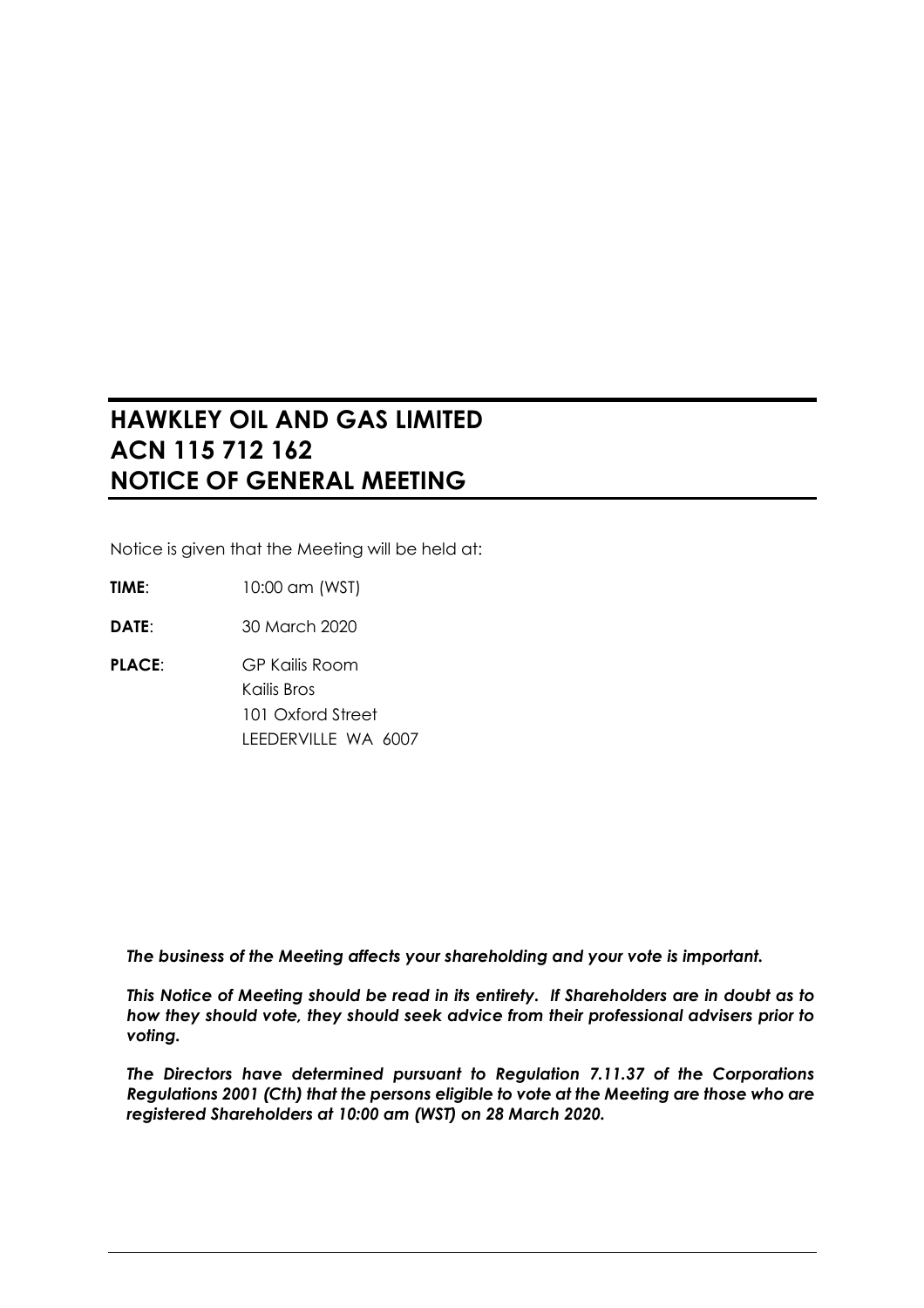| <b>CONTENTS</b>                                                |          |
|----------------------------------------------------------------|----------|
| Business of the Meeting (setting out the proposed Resolutions) | 4        |
| Explanatory Statement (explaining the proposed Resolutions)    | 15       |
| Glossary                                                       | 73       |
| Schedule 1– Pro-forma Balance Sheet                            | 75       |
| Schedule 2 – Terms and Conditions of Options                   | 77       |
| Schedule 3 – Convertible Noteholders                           | 79       |
| Proxy Form                                                     | Attached |

## **IMPORTANT INFORMATION**

## **Time and place of Meeting**

Notice is given that the Meeting will be held at the GP Kailis Room, Kailis Bros, 101 Oxford Street Leederville, Western Australia on 30 March 2020 at 10:00 am (WST).

#### **Your vote is important**

The business of the Meeting affects your shareholding and your vote is important.

#### **Voting eligibility**

The Directors have determined pursuant to Regulation 7.11.37 of the Corporations Regulations 2001 (Cth) that the persons eligible to vote at the Meeting are those who are registered Shareholders at 10:00am (WST) on 28 March 2020.

#### **Voting in person**

To vote in person, attend the Meeting at the time, date and place set out above.

#### **Voting by proxy**

To vote by proxy, please complete and sign the enclosed Proxy Form and return by the time and in accordance with the instructions set out on the Proxy Form.

In accordance with section 249L of the Corporations Act, Shareholders are advised that:

- each Shareholder has a right to appoint a proxy;
- the proxy need not be a Shareholder of the Company; and
- a Shareholder who is entitled to cast 2 or more votes may appoint 2 proxies and may specify the proportion or number of votes each proxy is appointed to exercise. If the member appoints 2 proxies and the appointment does not specify the proportion or number of the member's votes, then in accordance with section 249X (3) of the Corporations Act, each proxy may exercise one-half of the votes.

Shareholders and their proxies should be aware that changes to the Corporations Act made in 2011 mean that:

- if proxy holders vote, they must cast all directed proxies as directed; and
- any directed proxies which are not voted will automatically default to the Chair, who must vote the proxies as directed.

Further details on these changes are set out below.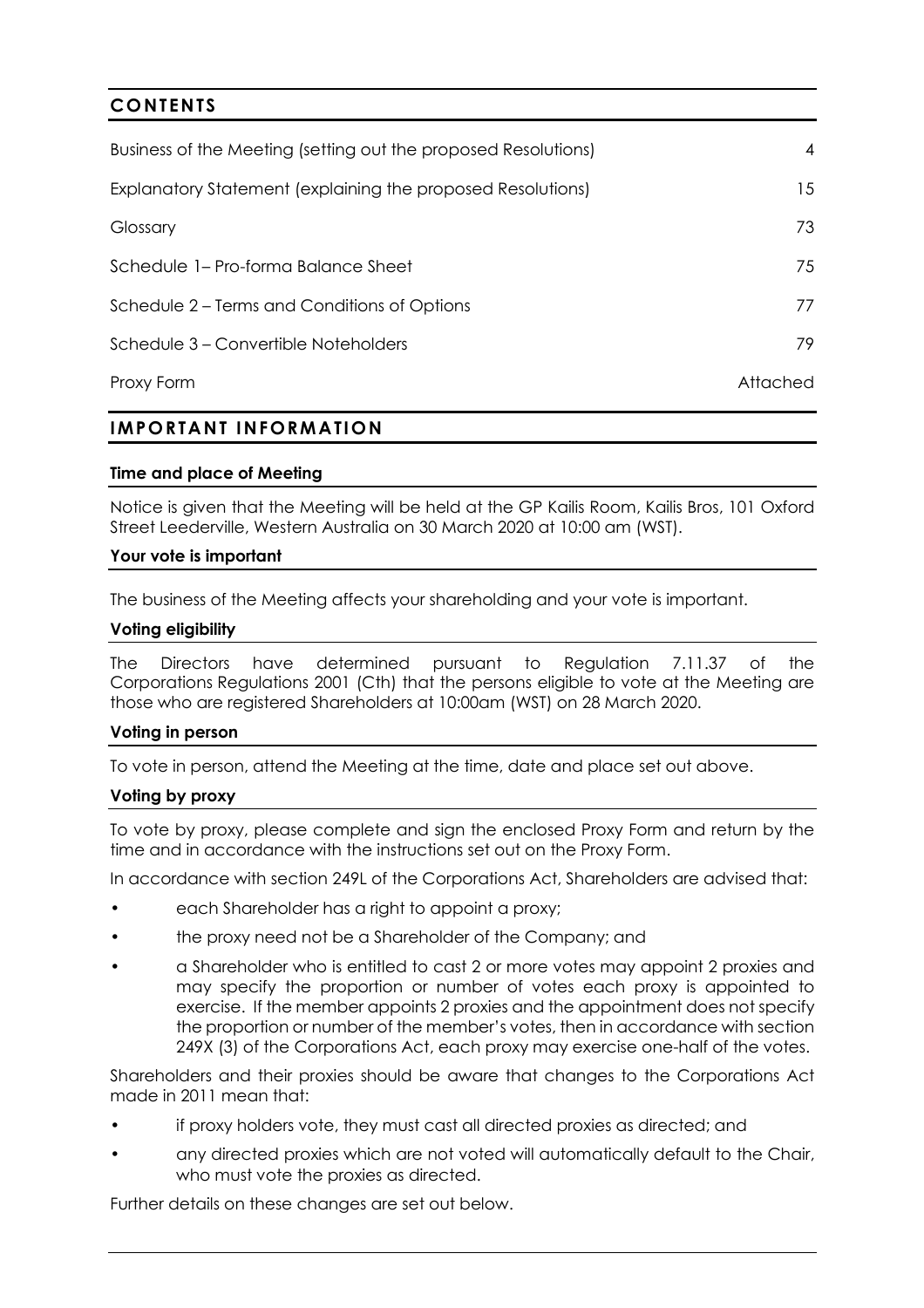## *Proxy vote if appointment specifies way to vote*

Section 250BB (1) of the Corporations Act provides that an appointment of a proxy may specify the way the proxy is to vote on a resolution and, **if it does**:

- the proxy need not vote on a show of hands, but if the proxy does so, the proxy must vote that way (i.e. as directed); and
- if the proxy has 2 or more appointments that specify different ways to vote on the resolution, the proxy must not vote on a show of hands; and
- if the proxy is the chair of the meeting at which the resolution is voted on, the proxy must vote on a poll, and must vote that way (i.e. as directed); and
- if the proxy is not the chair, the proxy need not vote on the poll, but if the proxy does so, the proxy must vote that way (i.e. as directed).

#### *Transfer of non-chair proxy to chair in certain circumstances*

Section 250BC of the Corporations Act provides that, if:

- an appointment of a proxy specifies the way the proxy is to vote on a particular resolution at a meeting of the Company's members; and
- the appointed proxy is not the chair of the meeting; and
- at the meeting, a poll is duly demanded on the resolution; and
- either of the following applies:
	- $\triangleright$  the proxy is not recorded as attending the meeting; or
	- $\triangleright$  the proxy does not vote on the resolution,

the chair of the meeting is taken, before voting on the resolution closes, to have been appointed as the proxy for the purposes of voting on the resolution at the meeting.

### **IMPORTANT NOTE**

**The acquisition of the Burke County Vendors' interests in the Project requires Shareholder approval under the ASX Listing Rules and therefore may not proceed if that approval is not forthcoming. ASX takes no responsibility for the contents of this Notice of Meeting.**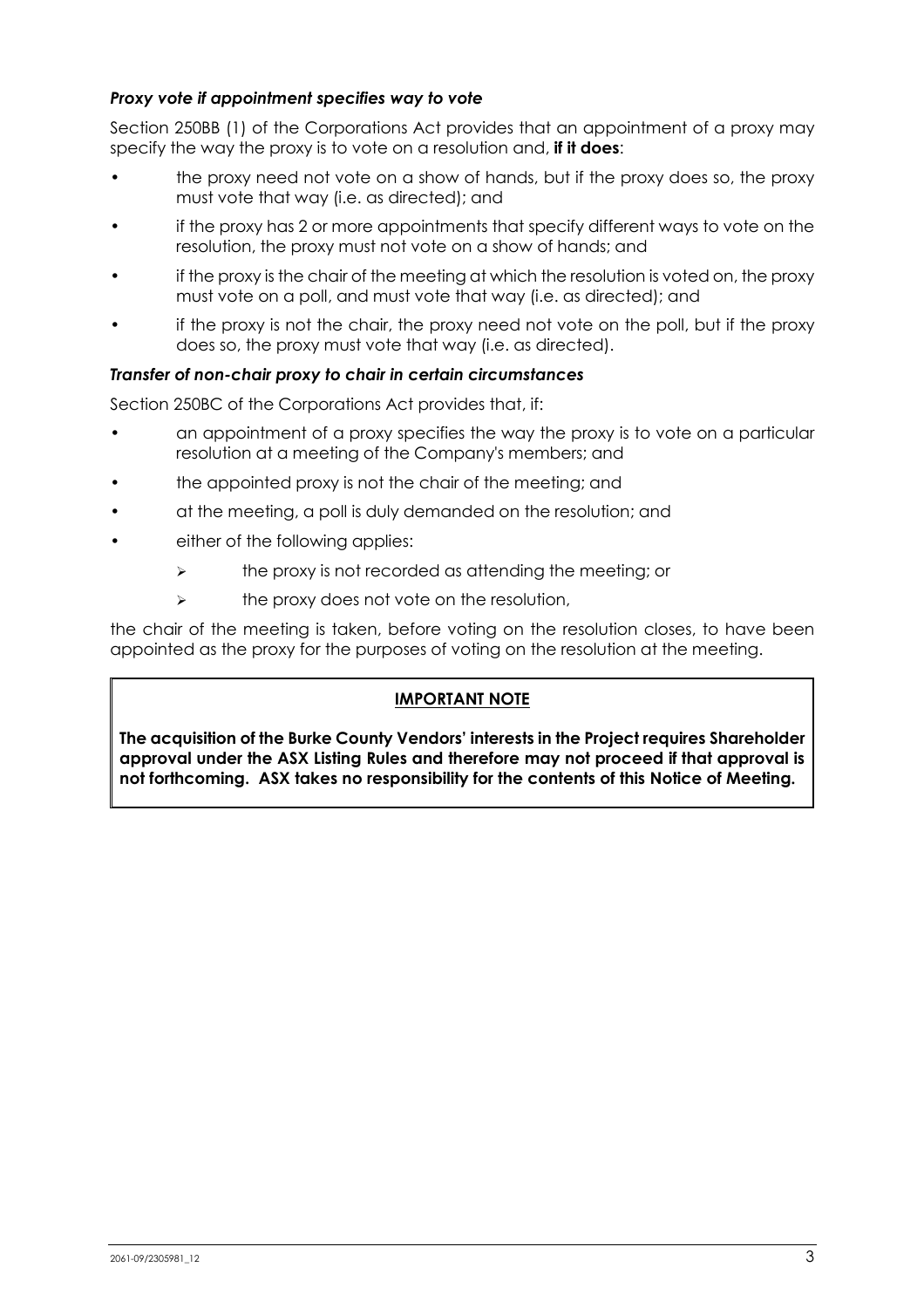## **BUSINESS OF THE MEETING**

*Please refer to the Glossary for defined terms.* 

#### **AGENDA**

#### **1. RESOLUTION 1 – CHANGE TO NATURE AND SCALE OF ACTIVITIES**

To consider and, if thought fit, to pass the following resolution as an **ordinary resolution**:

*"That, subject to and conditional upon the passing of all Acquisition Resolutions, for the purpose of ASX Listing Rule 11.1.2 and for all other purposes, approval is given for the Company:* 

- *(a) to make a significant change in the nature and scale of its activities as described in the Explanatory Statement; and*
- *(b) to issue Shares pursuant to a re-compliance with Chapters 1 and 2 of the ASX Listing Rules at an issue price of \$0.03 per Share.*

**Short Explanation:** The Company has entered into a sale and purchase agreement with the Burke County Vendors (**Acquisition Agreement**) pursuant to which the Company has agreed to acquire operatorship and a 33% working interest in the Project (**Acquisition**)**.** If successful, the Acquisition will result in the Company changing the nature and scale of its activities. ASX Listing Rule 11.1.2 requires the Company to seek Shareholder approval where it proposes to make a significant change to the nature and scale of its activities. ASX has also advised the Company that it will be required to re-comply with the requirements of Chapters 1 and 2 of the ASX Listing Rules in accordance with ASX Listing Rule 11.1.3. Please refer to the Explanatory Statement for details.

**Voting Exclusion:** The Company will disregard any votes cast in favour of this Resolution by or on behalf of a counterparty to the transaction that, of itself or together with one or more other transactions, will result in a significant change to the nature or scale of the entity's activities and any other person who will obtain a material benefit as a result of the transaction (except a benefit solely by reason of being a holder of ordinary securities in the entity) or an associate of those persons.

However, this does not apply to a vote if it is cast by:

- (a) a person as a proxy or attorney for a person who is entitled to vote on this Resolution in accordance with the directions given to the proxy or attorney on this Resolution in that way on the Proxy Form; or
- (b) it is cast by the chair of the meeting as proxy for a person who is entitled to vote on this Resolution, in accordance with a direction to the chair to vote on this Resolution as the chair decides; or
- (c) a holder acting solely in a nominee, trustee, custodial or other fiduciary capacity on behalf of a beneficiary provided the following conditions are met:
	- (i) the beneficiary provides written confirmation to the holder that the beneficiary is not excluded from voting, and is not an associate of a person excluded from voting, on this Resolution; and
	- (ii) the holder votes on the Resolution in accordance with directions given by the beneficiary to the holder to vote in that way.

## **2. RESOLUTION 2 – CONSOLIDATION OF CAPITAL**

To consider and, if thought fit, to pass, with or without amendment, the following resolution as an **ordinary resolution**:

*"That, subject to and conditional upon the passing of the Acquisition Resolutions, pursuant to section 254H of the Corporations Act and for all*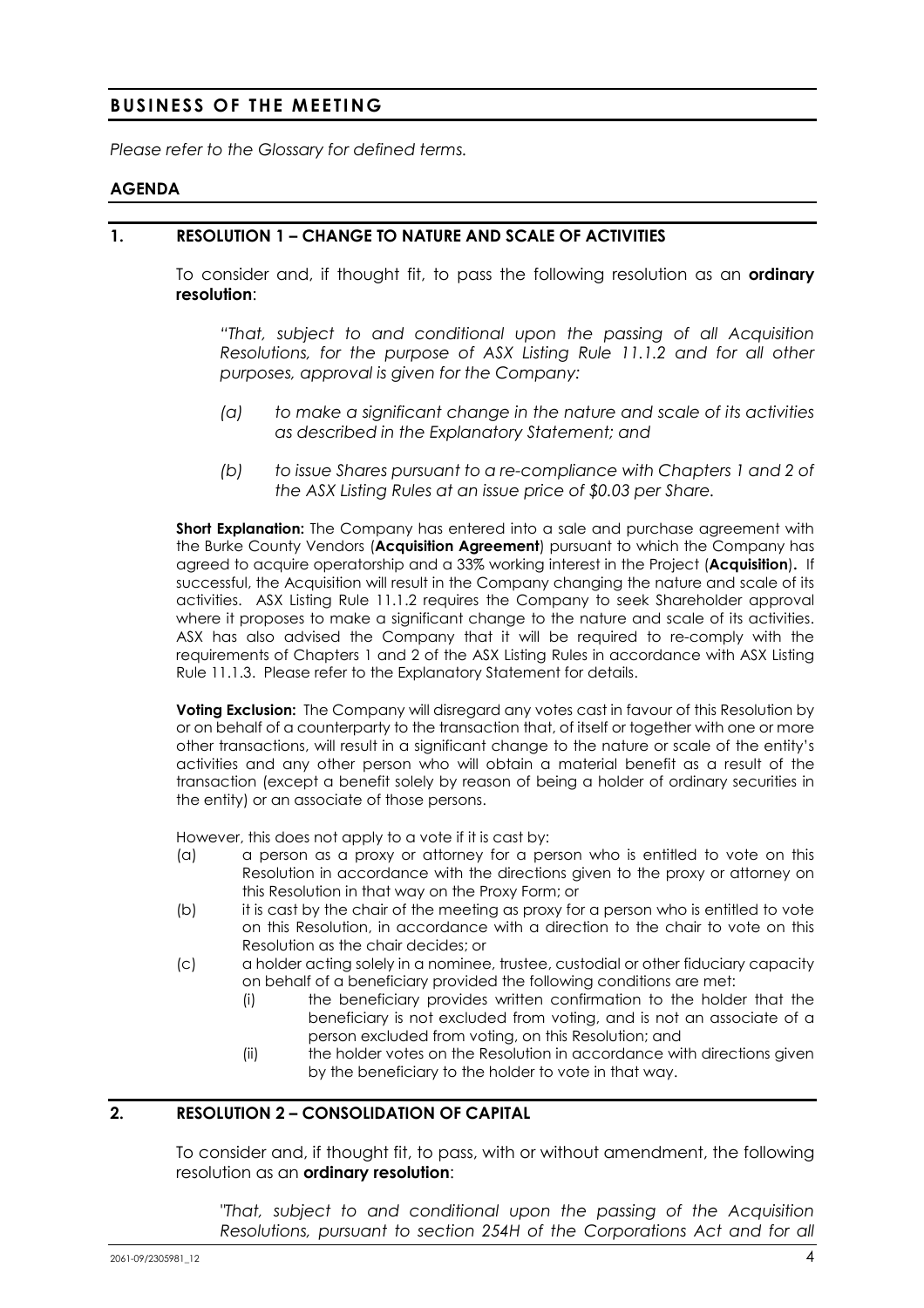*other purposes, the issued capital of the Company be consolidated on the basis that every ten (10) Shares be consolidated into one (1) Share and, where this Consolidation results in a fraction of a Share being held, the Company be authorised to round that fraction up to the nearest whole Share."* 

**Short Explanation:** The Company is required to undertake the Consolidation under ASX policy in order to complete the Capital Raising at a price of less than \$0.20 per Share.

### **3. RESOLUTION 3 – ISSUE OF CONSIDERATION SHARES TO THE BURKE COUNTY VENDORS**

To consider and, if thought fit, to pass, with or without amendment, the following resolution as an **ordinary resolution**:

*"That, subject to and conditional upon the passing of the Acquisition Resolutions, for the purpose of ASX Listing Rule 7.1 and for all other purposes, approval is given for the Directors to issue 44,153,833 Shares (on a post-Consolidation basis) to the Burke County Vendors (or their nominees) (except for Radian Partnership Limited) (Consideration Shares) on the terms and conditions set out in the Explanatory Statement."* 

**Short Explanation:** The Company has entered into the Acquisition Agreement pursuant to which the Company will acquire the interests from the Burke County Vendors. The Company seeks Shareholder approval for the issue of Consideration Shares as consideration pursuant to the Acquisition Agreement.

**Voting Exclusion**: The Company will disregard any votes cast in favour of this Resolution by or on behalf of a person who is expected to participate in, or who will obtain a material benefit as a result of, the proposed issue (except a benefit solely by reason of being a holder of ordinary securities in the entity) or an associate of those persons.

However, this does not apply to a vote if it is cast by:

- (a) a person as a proxy or attorney for a person who is entitled to vote on this Resolution in accordance with the directions given to the proxy or attorney on this Resolution in that way on the Proxy Form; or
- (b) it is cast by the chair of the meeting as proxy for a person who is entitled to vote on this Resolution, in accordance with a direction to the chair to vote on this Resolution as the chair decides; or
- (c) a holder acting solely in a nominee, trustee, custodial or other fiduciary capacity on behalf of a beneficiary provided the following conditions are met:
	- (i) the beneficiary provides written confirmation to the holder that the beneficiary is not excluded from voting, and is not an associate of a person excluded from voting, on this Resolution; and
	- (ii) the holder votes on the Resolution in accordance with directions given by the beneficiary to the holder to vote in that way.

#### **4. RESOLUTION 4 – ISSUE OF CONSIDERATION SHARES TO RADIAN PARTNERSHIP LIMITED**

To consider and, if thought fit, to pass, with or without amendment, the following resolution as an **ordinary resolution**:

*"That, subject to and conditional upon the passing of all Acquisition Resolutions, for the purposes of ASX Listing Rule 10.11 and for all other purposes, approval is given for the Company to issue up to 17,661,534 Consideration Shares to Radian Partnership Limited, an entity associated with Jason Spittlehouse, a Proposed Director (or its nominee) on the terms and conditions set out in the Explanatory Statement."* 

**Short Explanation:** The Company has entered into the Acquisition Agreement pursuant to which the Company will acquire the interests from the Burke County Vendors. As Proposed Director Jason Spittlehouse is a minority shareholder of Radian Partnership Limited (one of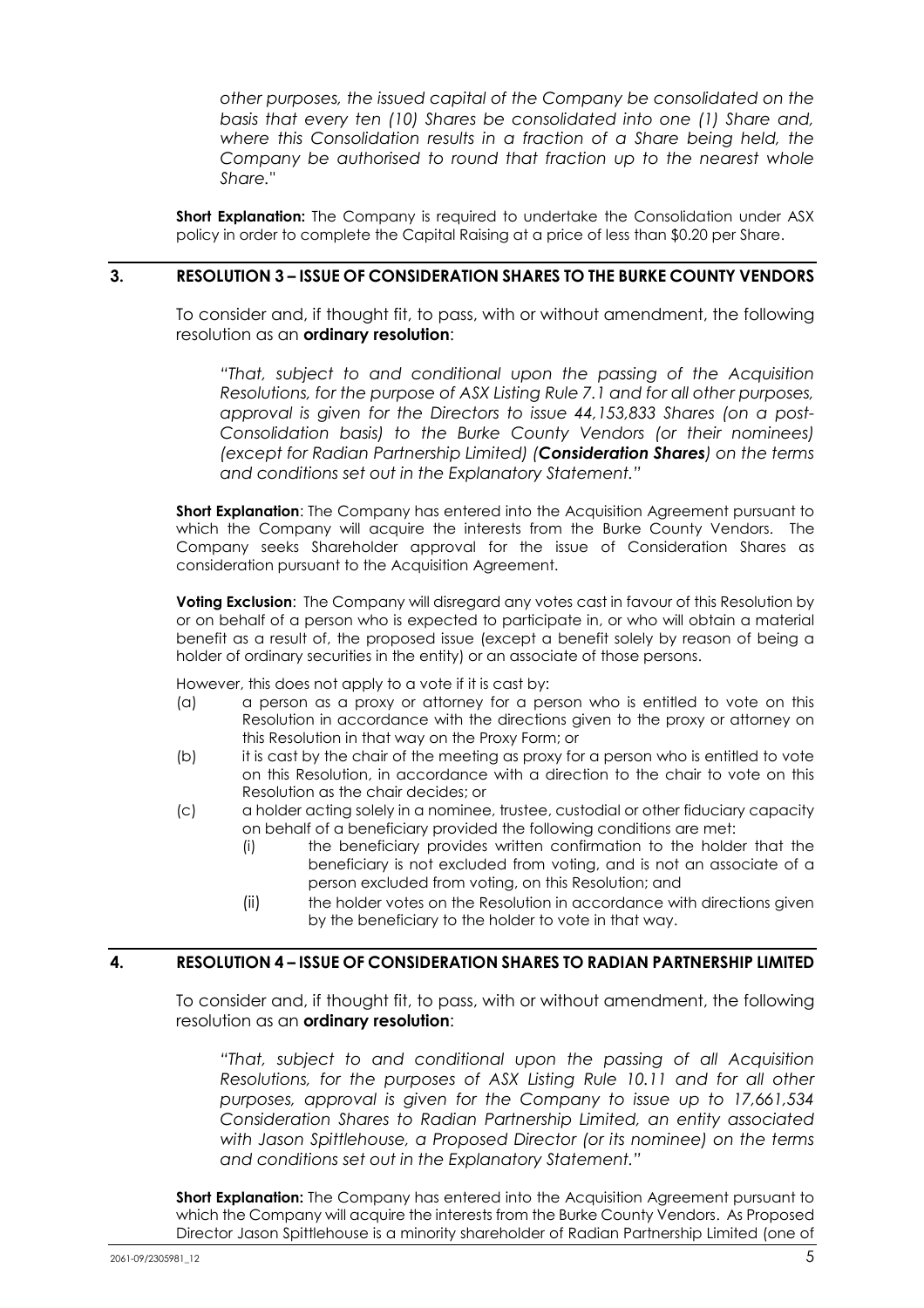the Burke County Vendors), the Company must seek Shareholder approval for the issue of Consideration Shares to a related party as consideration pursuant to the Acquisition Agreement.

**Voting Exclusion Statement**: The Company will disregard any votes cast in favour of the Resolution by or on behalf of the person who is to receive the securities in question and any other person who will obtain a material benefit as a result of the issue of the securities (except a benefit solely by reason of being a holder of ordinary securities in the entity) or an associate of those persons.

However, this does not apply to a vote if it is cast by:

- (a) a person as a proxy or attorney for a person who is entitled to vote on this Resolution in accordance with the directions given to the proxy or attorney on this Resolution in that way on the Proxy Form; or
- (b) it is cast by the chair of the meeting as proxy for a person who is entitled to vote on this Resolution, in accordance with a direction to the chair to vote on this Resolution as the chair decides; or
- (c) a holder acting solely in a nominee, trustee, custodial or other fiduciary capacity on behalf of a beneficiary provided the following conditions are met:
	- (i) the beneficiary provides written confirmation to the holder that the beneficiary is not excluded from voting, and is not an associate of a person excluded from voting, on this Resolution; and
	- (ii) the holder votes on the Resolution in accordance with directions given by the beneficiary to the holder to vote in that way.

## **5. RESOLUTION 5 – RE-ELECTION OF DIRECTOR – KANE MARSHALL**

To consider and, if thought fit, to pass, with or without amendment, the following resolution as an **ordinary resolution**:

*"That, subject to and conditional upon the passing of the Acquisition Resolutions, and for the purpose of clause 13.4 of the Current Constitution, ASX Listing Rule 14.4 and for all other purposes, Kane Marshall, a Director who was appointed as an additional director on 30 January 2020 retires and, being eligible, is re-elected as a director of the Company ."* 

#### **6. RESOLUTION 6 – ELECTION OF DIRECTOR – JASON SPITTLEHOUSE**

To consider and, if thought fit, to pass, with or without amendment, the following resolution as an **ordinary resolution**:

*"That, subject to and conditional upon the passing of the Acquisition Resolutions, and for the purpose of clause 13.4 of the Current Constitution and for all other purposes, Jason Spittlehouse, having provided his consent to act as a Director and being eligible, is elected as a director of the Company with effect from completion of the Acquisition."* 

## **7. RESOLUTION 7 – CAPITAL RAISING**

To consider and, if thought fit, to pass, with or without amendment, the following resolution as an **ordinary resolution**:

*"That, subject to and conditional upon the passing of the Acquisition Resolutions, for the purposes of ASX Listing Rule 7.1 and for all other purposes, approval is given for the Company to issue up to 233,333,333 Shares (on a post-Consolidation basis) at an issue price of \$0.03 per Share on the terms and conditions set out in the Explanatory Statement."* 

**Short Explanation:** The Company must issue a Prospectus and complete the Capital Raising to satisfy the requirements of Chapters 1 and 2 of the ASX Listing Rules as a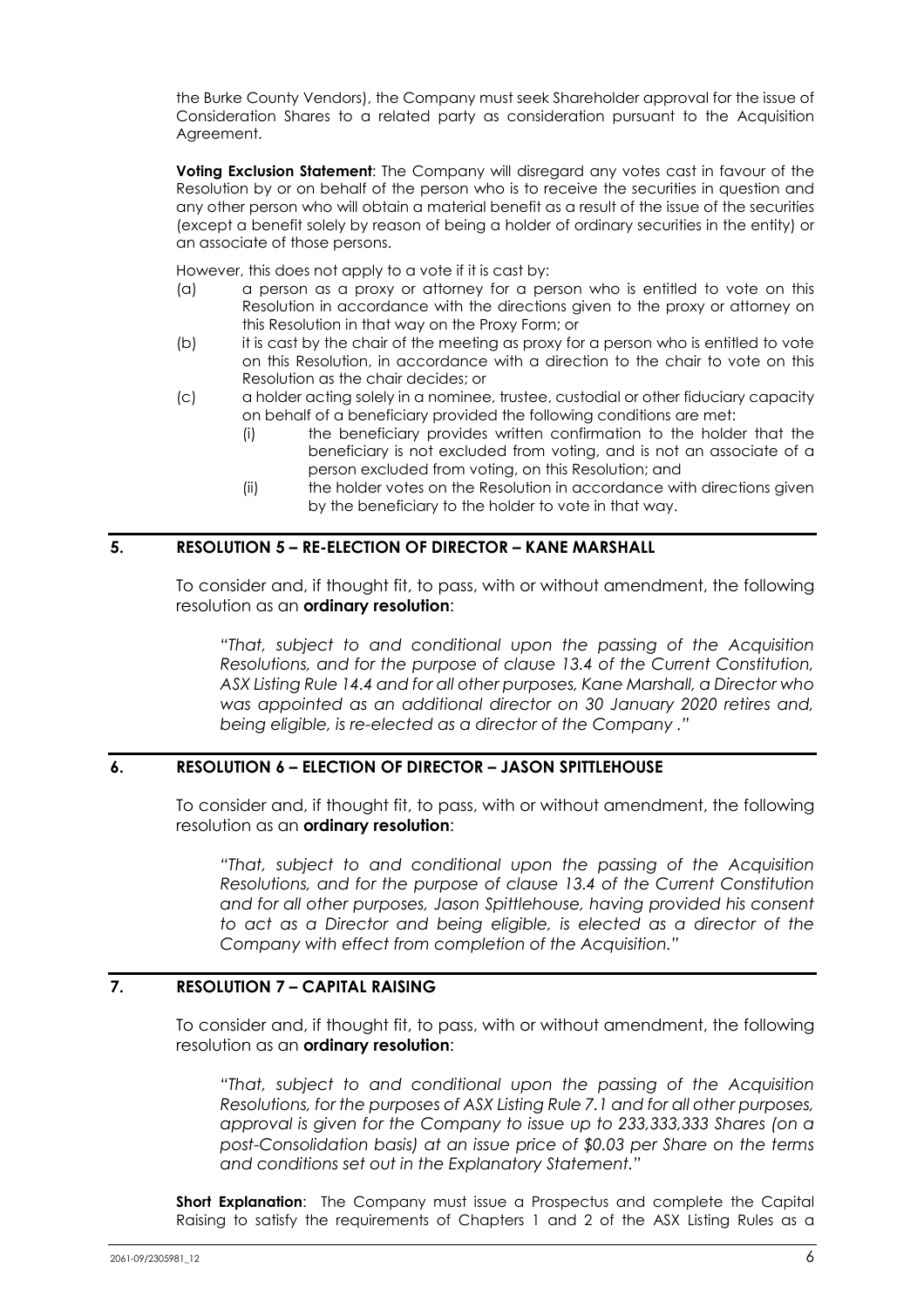condition of the Company's securities recommencing trading on the ASX following the Acquisition.

**Voting Exclusion Statement**: The Company will disregard any votes cast in favour of this Resolution by or on behalf of a person who is expected to participate in, or who will obtain a material benefit as a result of, the proposed issue (except a benefit solely by reason of being a holder of ordinary securities in the entity) or an associate of those persons.

However, this does not apply to a vote if it is cast by:

- (a) a person as a proxy or attorney for a person who is entitled to vote on this Resolution in accordance with the directions given to the proxy or attorney on this Resolution in that way on the Proxy Form; or
- (b) it is cast by the chair of the meeting as proxy for a person who is entitled to vote on this Resolution, in accordance with a direction to the chair to vote on this Resolution as the chair decides; or
- (c) a holder acting solely in a nominee, trustee, custodial or other fiduciary capacity on behalf of a beneficiary provided the following conditions are met:
	- (i) the beneficiary provides written confirmation to the holder that the beneficiary is not excluded from voting, and is not an associate of a person excluded from voting, on this Resolution; and
	- (ii) the holder votes on the Resolution in accordance with directions given by the beneficiary to the holder to vote in that way.

#### **8. RESOLUTION 8 – ISSUE OF SECURITIES UPON CONVERSION OF CONVERTIBLE NOTES**

To consider and, if thought fit, to pass, with or without amendment, the following resolution as an **ordinary resolution**:

*"That, subject to and conditional upon the passing of the Acquisition Resolutions, for the purposes of ASX Listing Rule 7.1 and for all other purposes, approval is given for the Company to issue up to 25,000,000 Shares and 12,500,000 Options on the terms and conditions set out in the Explanatory Statement."* 

**Voting Exclusion Statement**: The Company will disregard any votes cast in favour of the Resolution by or on behalf of a person who is expected to participate in, or who will obtain a material benefit as a result of, the proposed issue (except a benefit solely by reason of being a holder of ordinary securities in the entity) or an associate of those persons.

However, this does not apply to a vote if it is cast by:

- (a) a person as a proxy or attorney for a person who is entitled to vote on this Resolution in accordance with the directions given to the proxy or attorney on this Resolution in that way on the Proxy Form; or
- (b) it is cast by the chair of the meeting as proxy for a person who is entitled to vote on this Resolution, in accordance with a direction to the chair to vote on this Resolution as the chair decides; or
- (c) a holder acting solely in a nominee, trustee, custodial or other fiduciary capacity on behalf of a beneficiary provided the following conditions are met:
	- (i) the beneficiary provides written confirmation to the holder that the beneficiary is not excluded from voting, and is not an associate of a person excluded from voting, on this Resolution; and
	- (ii) the holder votes on the Resolution in accordance with directions given by the beneficiary to the holder to vote in that way.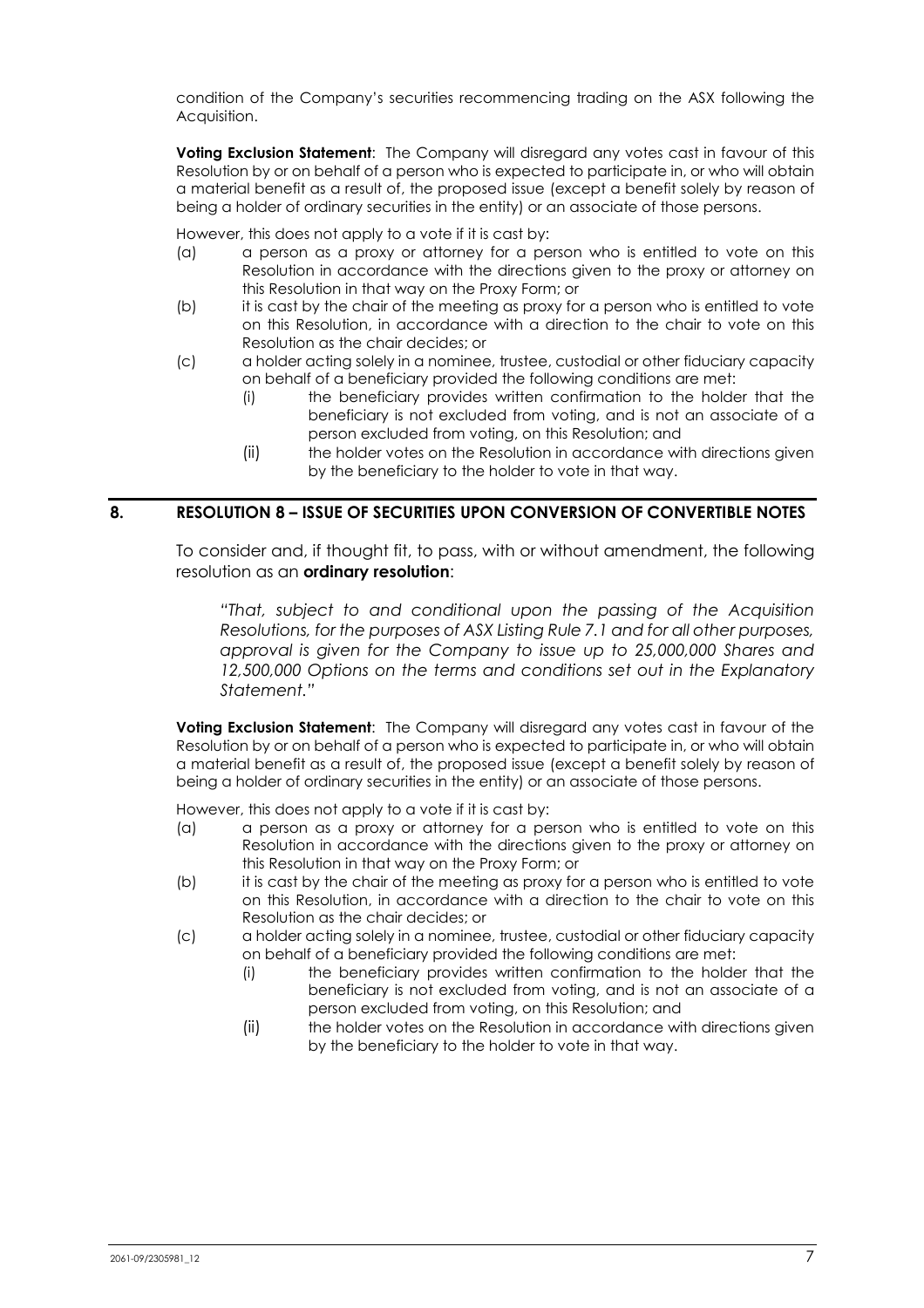### **9. RESOLUTION 9 – ISSUE OF SHARES TO CPS CAPITAL GROUP PTY LTD – FEE FOR LEAD MANAGER SERVICES**

To consider and, if thought fit, to pass, with or without amendment, the following resolution as an **ordinary resolution**:

*"That, subject to and conditional upon the passing of all Acquisition Resolutions, for the purposes of ASX Listing Rule 7.1 and for all other purposes, approval is given for the Company to issue 30,000,000 Shares (on a post-Consolidation basis) to CPS Capital Group Pty Ltd (or its nominee), on the terms and conditions set out in the Explanatory Statement."* 

**Voting Exclusion Statement**: The Company will disregard any votes cast in favour of the Resolution by or on behalf of a person who is expected to participate in, or who will obtain a material benefit as a result of, the proposed issue (except a benefit solely by reason of being a holder of ordinary securities in the entity) or an associate of those persons.

However, this does not apply to a vote if it is cast by:

- (a) a person as a proxy or attorney for a person who is entitled to vote on this Resolution in accordance with the directions given to the proxy or attorney on this Resolution in that way on the Proxy Form; or
- (b) it is cast by the chair of the meeting as proxy for a person who is entitled to vote on this Resolution, in accordance with a direction to the chair to vote on this Resolution as the chair decides; or
- (c) a holder acting solely in a nominee, trustee, custodial or other fiduciary capacity on behalf of a beneficiary provided the following conditions are met:
	- (i) the beneficiary provides written confirmation to the holder that the beneficiary is not excluded from voting, and is not an associate of a person excluded from voting, on this Resolution; and
	- (ii) the holder votes on the Resolution in accordance with directions given by the beneficiary to the holder to vote in that way.

#### **10. RESOLUTION 10 – APPROVAL TO ISSUE SHARES TO WOODCHESTER CAPITAL PTY LTD**

To consider and, if thought fit, to pass the following resolution as an **ordinary resolution**:

*"That, subject to and conditional upon the passing of all Acquisition Resolutions, for the purposes of ASX Listing Rule 7.1 and for all other purposes, approval is given for the Company to issue up to 7,000,000 Shares (on a postconsolidation basis) to Woodchester Capital Pty Ltd (Woodchester) (or its nominee), on the terms and conditions set out in the Explanatory Statement."* 

**Voting Exclusion Statement**: The Company will disregard any votes cast in favour of this Resolution by or on behalf of a person who is expected to participate in, or who will obtain a material benefit as a result of, the proposed issue (except a benefit solely by reason of being a holder of ordinary securities in the entity) or an associate of those persons.

However, this does not apply to a vote if it is cast by:

- (a) a person as a proxy or attorney for a person who is entitled to vote on this Resolution in accordance with the directions given to the proxy or attorney on this Resolution in that way on the Proxy Form; or
- (b) it is cast by the chair of the meeting as proxy for a person who is entitled to vote on this Resolution, in accordance with a direction to the chair to vote on this Resolution as the chair decides; or
- (c) a holder acting solely in a nominee, trustee, custodial or other fiduciary capacity on behalf of a beneficiary provided the following conditions are met:
	- (i) the beneficiary provides written confirmation to the holder that the beneficiary is not excluded from voting, and is not an associate of a person excluded from voting, on this Resolution; and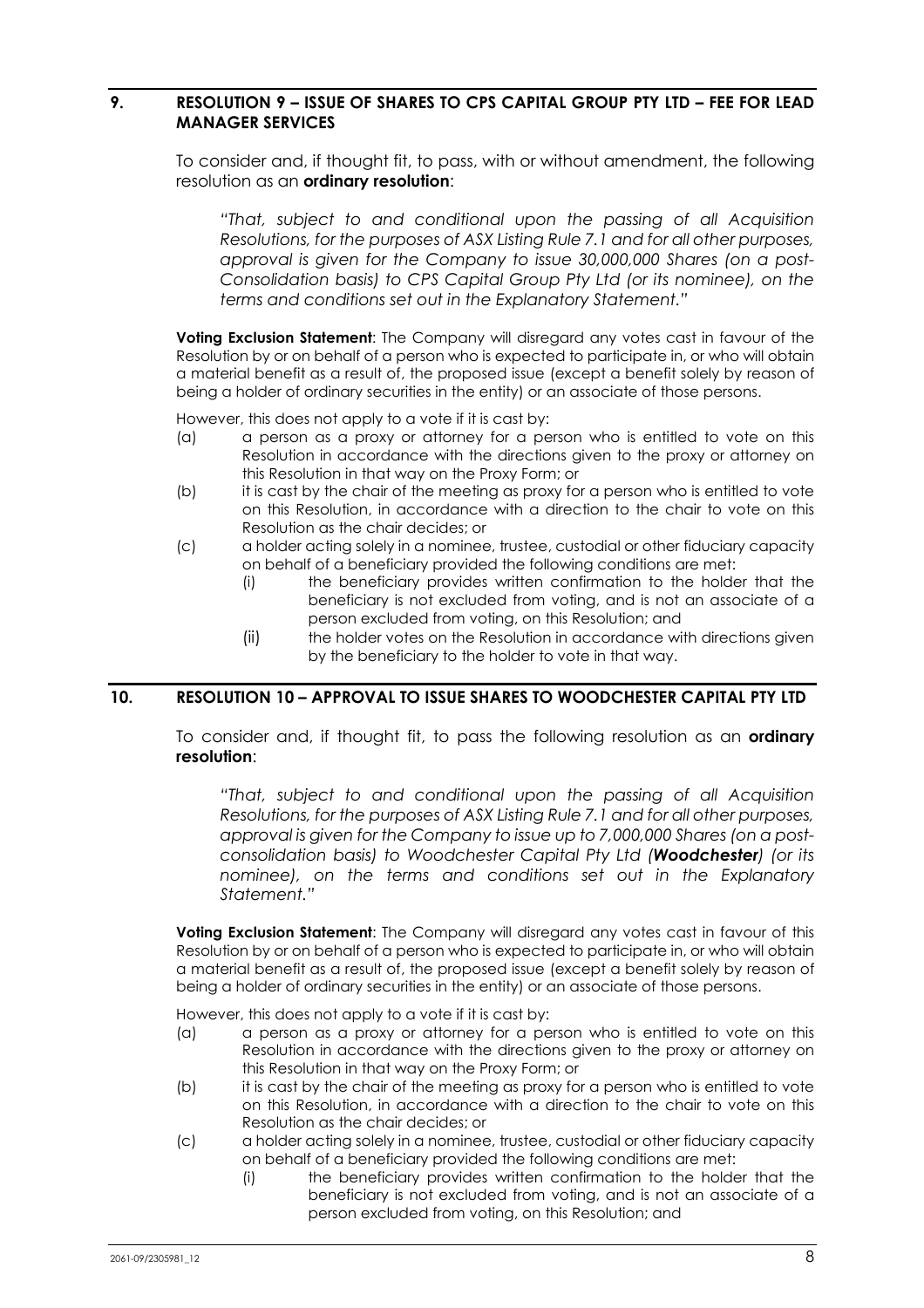(ii) the holder votes on the Resolution in accordance with directions given by the beneficiary to the holder to vote in that way.

#### **11. RESOLUTION 11 – APPROVAL TO ISSUE OPTIONS TO WOODCHESTER CAPITAL PTY LTD**

To consider and, if thought fit, to pass the following resolution as an **ordinary resolution**:

*"That, subject to and conditional upon the passing of all Acquisition Resolutions, for the purposes of ASX Listing Rule 7.1 and for all other purposes, approval is given for the Company to issue up to 3,500,000 Options (on a post-consolidation basis) to Woodchester (or its nominee), on the terms and conditions set out in the Explanatory Statement."* 

**Voting Exclusion Statement**: The Company will disregard any votes cast in favour of this Resolution by or on behalf of a person who is expected to participate in, or who will obtain a material benefit as a result of, the proposed issue (except a benefit solely by reason of being a holder of ordinary securities in the entity) or an associate of those persons.

However, this does not apply to a vote if it is cast by:

- (a) a person as a proxy or attorney for a person who is entitled to vote on this Resolution in accordance with the directions given to the proxy or attorney on this Resolution in that way on the Proxy Form; or
- (b) it is cast by the chair of the meeting as proxy for a person who is entitled to vote on this Resolution, in accordance with a direction to the chair to vote on this Resolution as the chair decides; or
- (c) a holder acting solely in a nominee, trustee, custodial or other fiduciary capacity on behalf of a beneficiary provided the following conditions are met:
	- (i) the beneficiary provides written confirmation to the holder that the beneficiary is not excluded from voting, and is not an associate of a person excluded from voting, on this Resolution; and
	- (ii) the holder votes on the Resolution in accordance with directions given by the beneficiary to the holder to vote in that way.

#### **12. RESOLUTION 12 – ISSUE OF SHARES TO INTERNATIONAL ISLAND GROUP PTY LTD – FEE FOR CORPORATE ADVISORY SERVICES**

To consider and, if thought fit, to pass, with or without amendment, the following resolution as an **ordinary resolution**:

*"That, subject to and conditional upon the passing of all Acquisition Resolutions, for the purposes of ASX Listing Rule 7.1 and for all other purposes, approval is given for the Company to issue up to 12,000,000 Shares (on a post-Consolidation basis) to International Island Group Pty Ltd (or its nominee) on the terms and conditions set out in the Explanatory Statement."* 

**Voting Exclusion Statement**: The Company will disregard any votes cast in favour of the Resolution by or on behalf of a person who is expected to participate in, or who will obtain a material benefit as a result of, the proposed issue (except a benefit solely by reason of being a holder of ordinary securities in the entity) or an associate of those persons.

However, this does not apply to a vote if it is cast by:

- (a) a person as a proxy or attorney for a person who is entitled to vote on this Resolution in accordance with the directions given to the proxy or attorney on this Resolution in that way on the Proxy Form; or
- (b) it is cast by the chair of the meeting as proxy for a person who is entitled to vote on this Resolution, in accordance with a direction to the chair to vote on this Resolution as the chair decides; or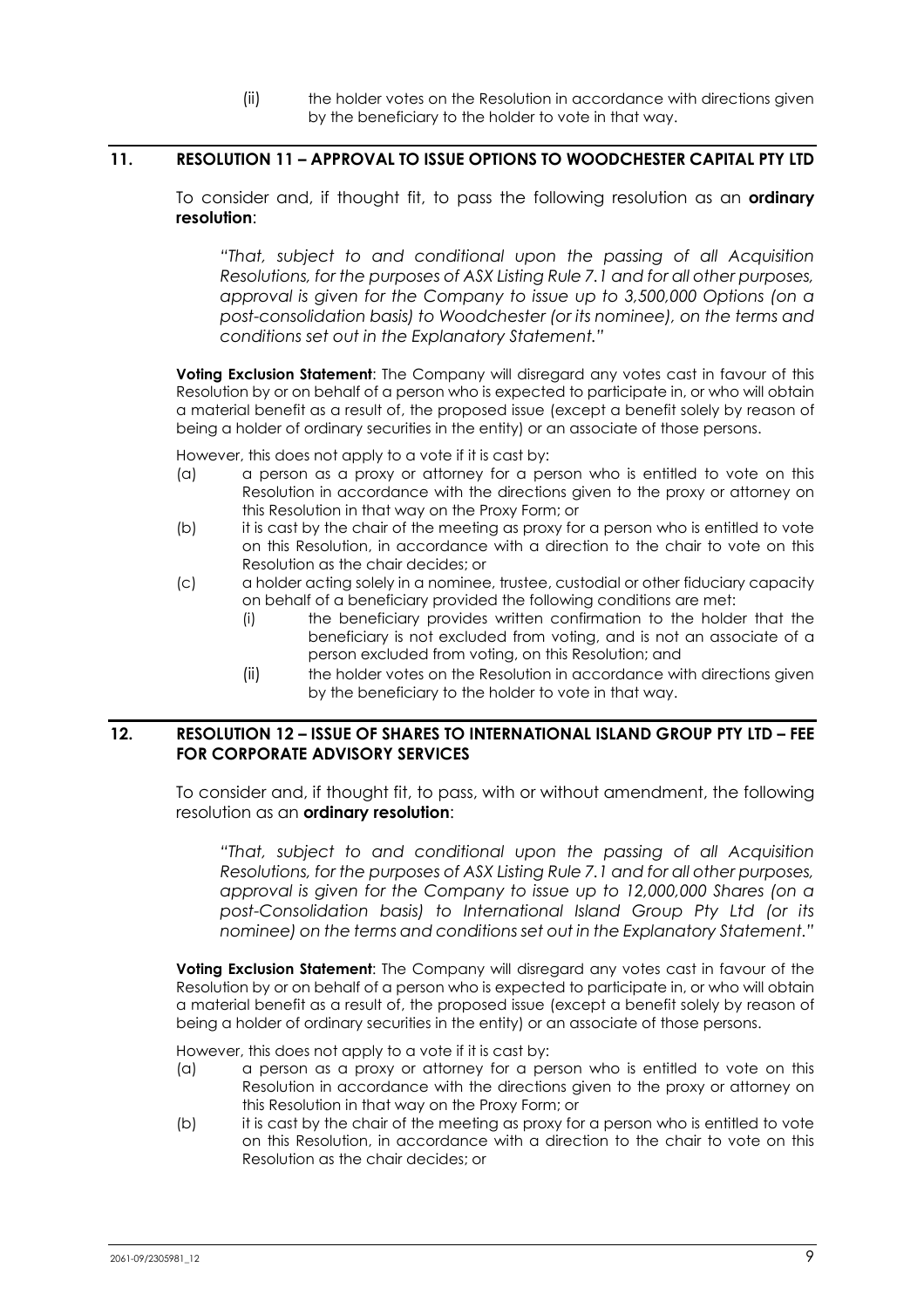- (c) a holder acting solely in a nominee, trustee, custodial or other fiduciary capacity on behalf of a beneficiary provided the following conditions are met:
	- (i) the beneficiary provides written confirmation to the holder that the beneficiary is not excluded from voting, and is not an associate of a person excluded from voting, on this Resolution; and
	- (ii) the holder votes on the Resolution in accordance with directions given by the beneficiary to the holder to vote in that way.

## **13. RESOLUTION 13 – APPROVAL TO ISSUE SHARES TO TOM FONTAINE**

To consider and, if thought fit, to pass the following resolution as an **ordinary resolution**:

*"That, subject to and conditional upon the passing of all Acquisition Resolutions, for the purposes of section 208 of the Corporations Act, ASX*  Listing Rule 10.11 and for all other purposes, approval is given for the *Company to issue 7,000,000 Shares (on a post-consolidation basis) to Mr Fontaine (or his nominee) on the terms and conditions set out in the Explanatory Statement."* 

**Voting Exclusion Statement**: The Company will disregard any votes cast in favour of this Resolution by or on behalf of the person who is to receive the securities in question and any other person who will obtain a material benefit as a result of the issue of the securities (except a benefit solely by reason of being a holder of ordinary securities in the entity) or an associate of those persons.

However, this does not apply to a vote if it is cast by:

- (a) a person as a proxy or attorney for a person who is entitled to vote on this Resolution in accordance with the directions given to the proxy or attorney on this Resolution in that way on the Proxy Form; or
- (b) it is cast by the chair of the meeting as proxy for a person who is entitled to vote on this Resolution, in accordance with a direction to the chair to vote on this Resolution as the chair decides; or
- (c) a holder acting solely in a nominee, trustee, custodial or other fiduciary capacity on behalf of a beneficiary provided the following conditions are met:
	- (i) the beneficiary provides written confirmation to the holder that the beneficiary is not excluded from voting, and is not an associate of a person excluded from voting, on this Resolution; and
	- (ii) the holder votes on the Resolution in accordance with directions given by the beneficiary to the holder to vote in that way.

#### **Voting Prohibition Statement:**

A person appointed as a proxy must not vote, on the basis of that appointment, on this Resolution if:

- (a) the proxy is either:
	- (i) a member of the Key Management Personnel; or
	- (ii) a Closely Related Party of such a member; and

(b) the appointment does not specify the way the proxy is to vote on this Resolution. However, the above prohibition does not apply if:

- (a) the proxy is the Chair; and
- (b) the appointment expressly authorises the Chair to exercise the proxy even though this Resolution is connected directly or indirectly with remuneration of a member of the Key Management Personnel.

## **14. RESOLUTION 14 – APPROVAL TO ISSUE SHARES TO MURRAY WYLIE**

To consider and, if thought fit, to pass the following resolution as an **ordinary resolution**:

*"That, subject to and conditional upon the passing of all Acquisition Resolutions, for the purposes of section 208 of the Corporations Act, ASX*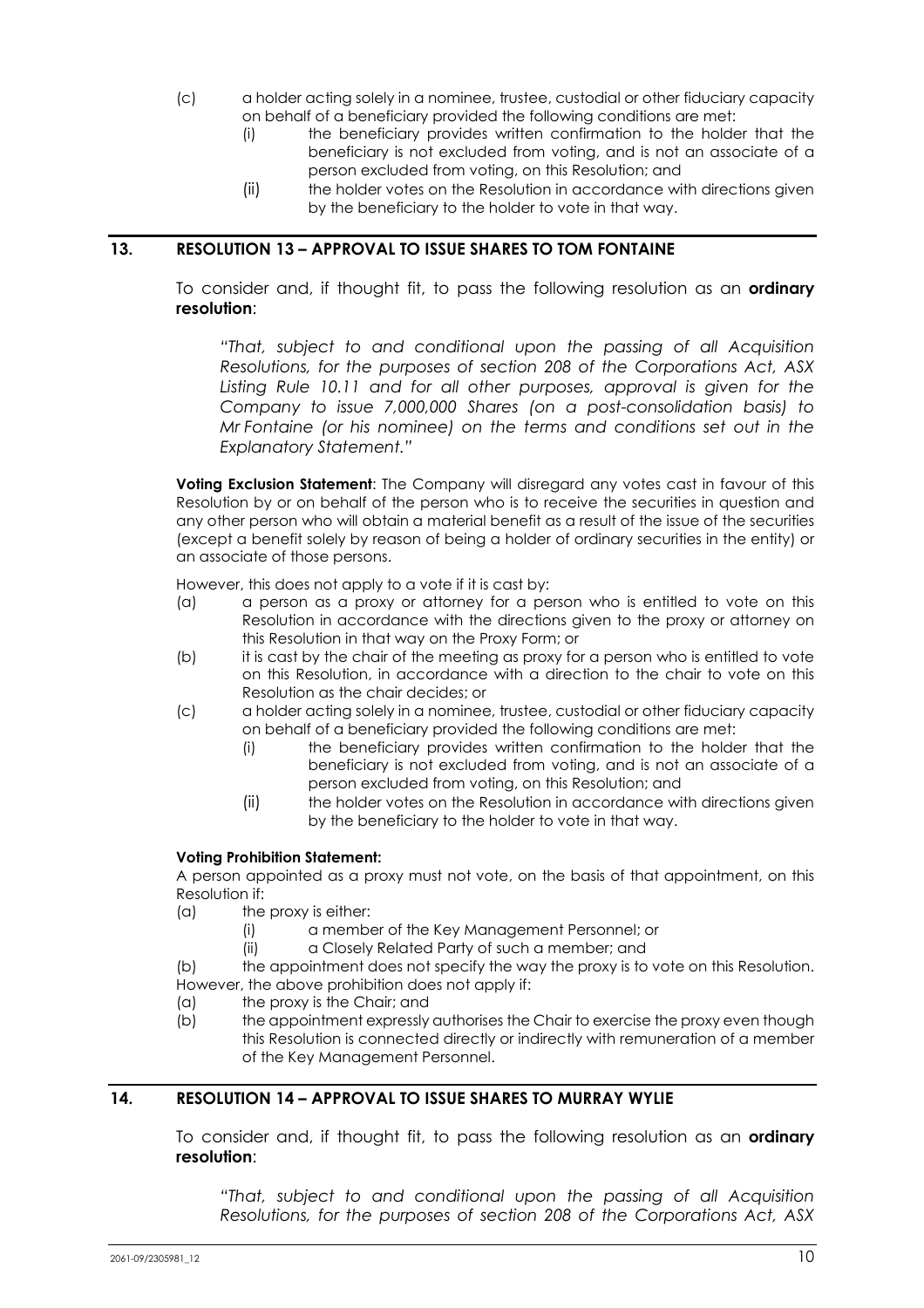Listing Rule 10.11 and for all other purposes, approval is given for the *Company to issue 4,000,000 Shares (on a post-consolidation basis) to Murray Wylie (or his nominee) on the terms and conditions set out in the Explanatory Statement."* 

**Voting Exclusion Statement**: The Company will disregard any votes cast in favour of this Resolution by or on behalf of the person who is to receive the securities in question and any other person who will obtain a material benefit as a result of the issue of the securities (except a benefit solely by reason of being a holder of ordinary securities in the entity) or an associate of those persons.

However, this does not apply to a vote if it is cast by:

- (a) a person as a proxy or attorney for a person who is entitled to vote on this Resolution in accordance with the directions given to the proxy or attorney on this Resolution in that way on the Proxy Form; or
- (b) it is cast by the chair of the meeting as proxy for a person who is entitled to vote on this Resolution, in accordance with a direction to the chair to vote on this Resolution as the chair decides; or
- (c) a holder acting solely in a nominee, trustee, custodial or other fiduciary capacity on behalf of a beneficiary provided the following conditions are met:
	- (i) the beneficiary provides written confirmation to the holder that the beneficiary is not excluded from voting, and is not an associate of a person excluded from voting, on this Resolution; and
	- (ii) the holder votes on the Resolution in accordance with directions given by the beneficiary to the holder to vote in that way.

#### **Voting Prohibition Statement:**

A person appointed as a proxy must not vote, on the basis of that appointment, on this Resolution if:

- $(a)$  the proxy is either:
	- (i) a member of the Key Management Personnel; or
	- (ii) a Closely Related Party of such a member; and

(b) the appointment does not specify the way the proxy is to vote on this Resolution. However, the above prohibition does not apply if:

- (a) the proxy is the Chair; and
- (b) the appointment expressly authorises the Chair to exercise the proxy even though this Resolution is connected directly or indirectly with remuneration of a member of the Key Management Personnel.

## **15. RESOLUTION 15 – APPROVAL TO ISSUE SHARES TO KANE MARSHALL**

To consider and, if thought fit, to pass the following resolution as an **ordinary resolution**:

*"That, subject to and conditional upon the passing of all Acquisition Resolutions, for the purposes of section 208 of the Corporations Act, ASX Listing Rule 10.11 and for all other purposes, approval is given for the Company to issue 2,000,000 Shares (on a post-consolidation basis) to Kane Marshall (or his nominee) on the terms and conditions set out in the Explanatory Statement."* 

**Voting Exclusion Statement**: The Company will disregard any votes cast in favour of this Resolution by or on behalf of the person who is to receive the securities in question and any other person who will obtain a material benefit as a result of the issue of the securities (except a benefit solely by reason of being a holder of ordinary securities in the entity) or an associate of those persons.

However, this does not apply to a vote if it is cast by:

(a) a person as a proxy or attorney for a person who is entitled to vote on this Resolution in accordance with the directions given to the proxy or attorney on this Resolution in that way on the Proxy Form; or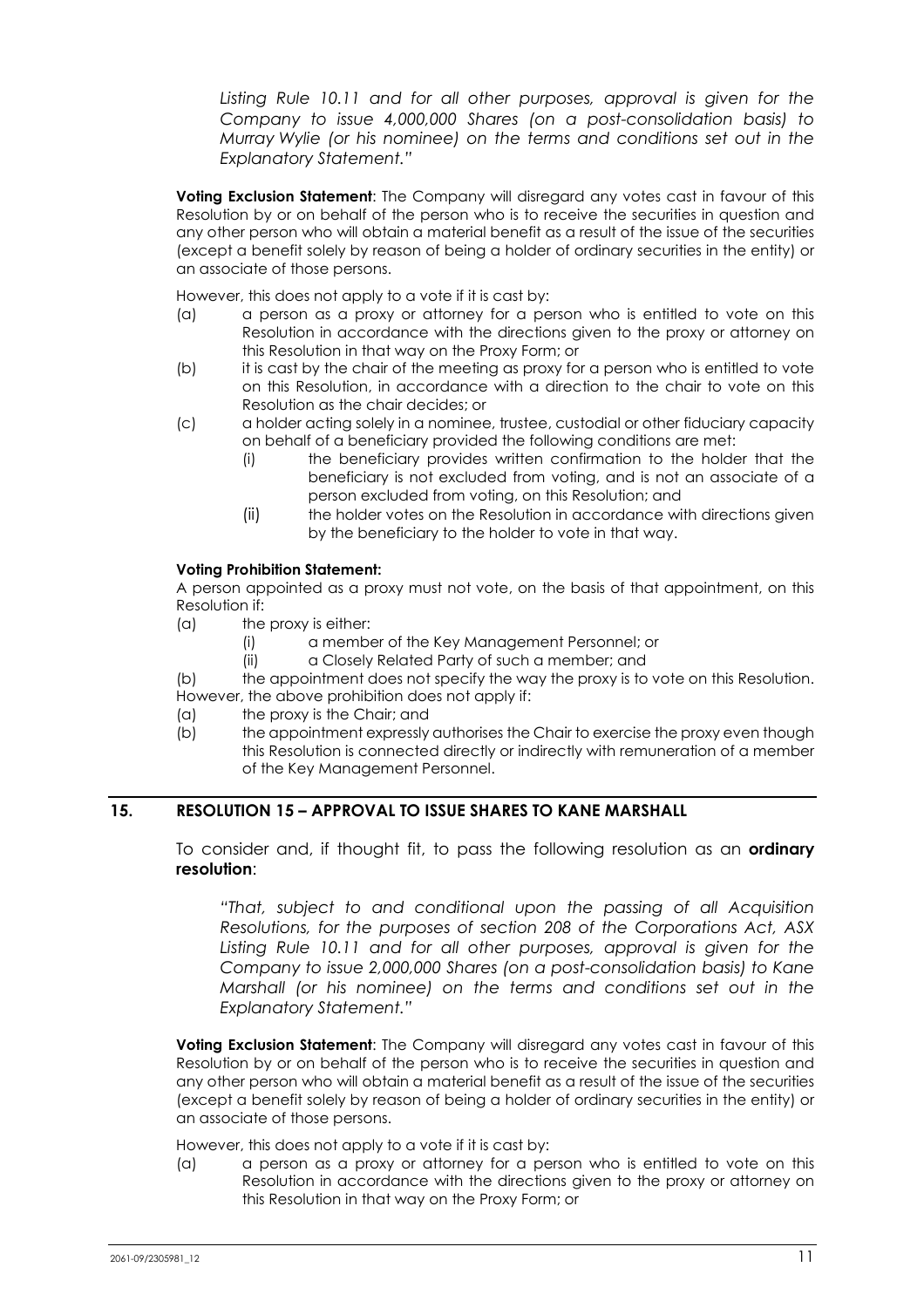- (b) it is cast by the chair of the meeting as proxy for a person who is entitled to vote on this Resolution, in accordance with a direction to the chair to vote on this Resolution as the chair decides; or
- (c) a holder acting solely in a nominee, trustee, custodial or other fiduciary capacity on behalf of a beneficiary provided the following conditions are met:
	- (i) the beneficiary provides written confirmation to the holder that the beneficiary is not excluded from voting, and is not an associate of a person excluded from voting, on this Resolution; and
	- (ii) the holder votes on the Resolution in accordance with directions given by the beneficiary to the holder to vote in that way.

#### **Voting Prohibition Statement:**

A person appointed as a proxy must not vote, on the basis of that appointment, on this Resolution if:

- (a) the proxy is either:
	- (i) a member of the Key Management Personnel; or
	- (ii) a Closely Related Party of such a member; and

(b) the appointment does not specify the way the proxy is to vote on this Resolution. However, the above prohibition does not apply if:

- (a) the proxy is the Chair; and
- (b) the appointment expressly authorises the Chair to exercise the proxy even though this Resolution is connected directly or indirectly with remuneration of a member of the Key Management Personnel.

#### **16. RESOLUTION 16 – ISSUE OF OPTIONS TO TOM FONTAINE**

To consider and, if thought fit, to pass, with or without amendment, the following resolution as an **ordinary resolution**:

*"That, subject to and conditional upon the passing of all Acquisition Resolutions, for the purposes of section 208 of the Corporations Act, ASX*  Listing Rule 10.11 and for all other purposes, approval is given for the *Company to issue 3,500,000 Options (on a post-Consolidation basis) to Tom Fontaine (or his nominee) on the terms and conditions set out in the Explanatory Statement."* 

**Voting Exclusion Statement**: The Company will disregard any votes cast in favour of the Resolution by or on behalf of the person who is to receive the securities in question and any other person who will obtain a material benefit as a result of the issue of the securities (except a benefit solely by reason of being a holder of ordinary securities in the entity) or an associate of those persons.

However, this does not apply to a vote if it is cast by:

- (a) a person as a proxy or attorney for a person who is entitled to vote on this Resolution in accordance with the directions given to the proxy or attorney on this Resolution in that way on the Proxy Form; or
- (b) it is cast by the chair of the meeting as proxy for a person who is entitled to vote on this Resolution, in accordance with a direction to the chair to vote on this Resolution as the chair decides; or
- (c) a holder acting solely in a nominee, trustee, custodial or other fiduciary capacity on behalf of a beneficiary provided the following conditions are met:
	- (i) the beneficiary provides written confirmation to the holder that the beneficiary is not excluded from voting, and is not an associate of a person excluded from voting, on this Resolution; and
	- (ii) the holder votes on the Resolution in accordance with directions given by the beneficiary to the holder to vote in that way.

#### **Voting Prohibition Statement:**

A person appointed as a proxy must not vote, on the basis of that appointment, on this Resolution if:

- (a) the proxy is either:
	- (i) a member of the Key Management Personnel; or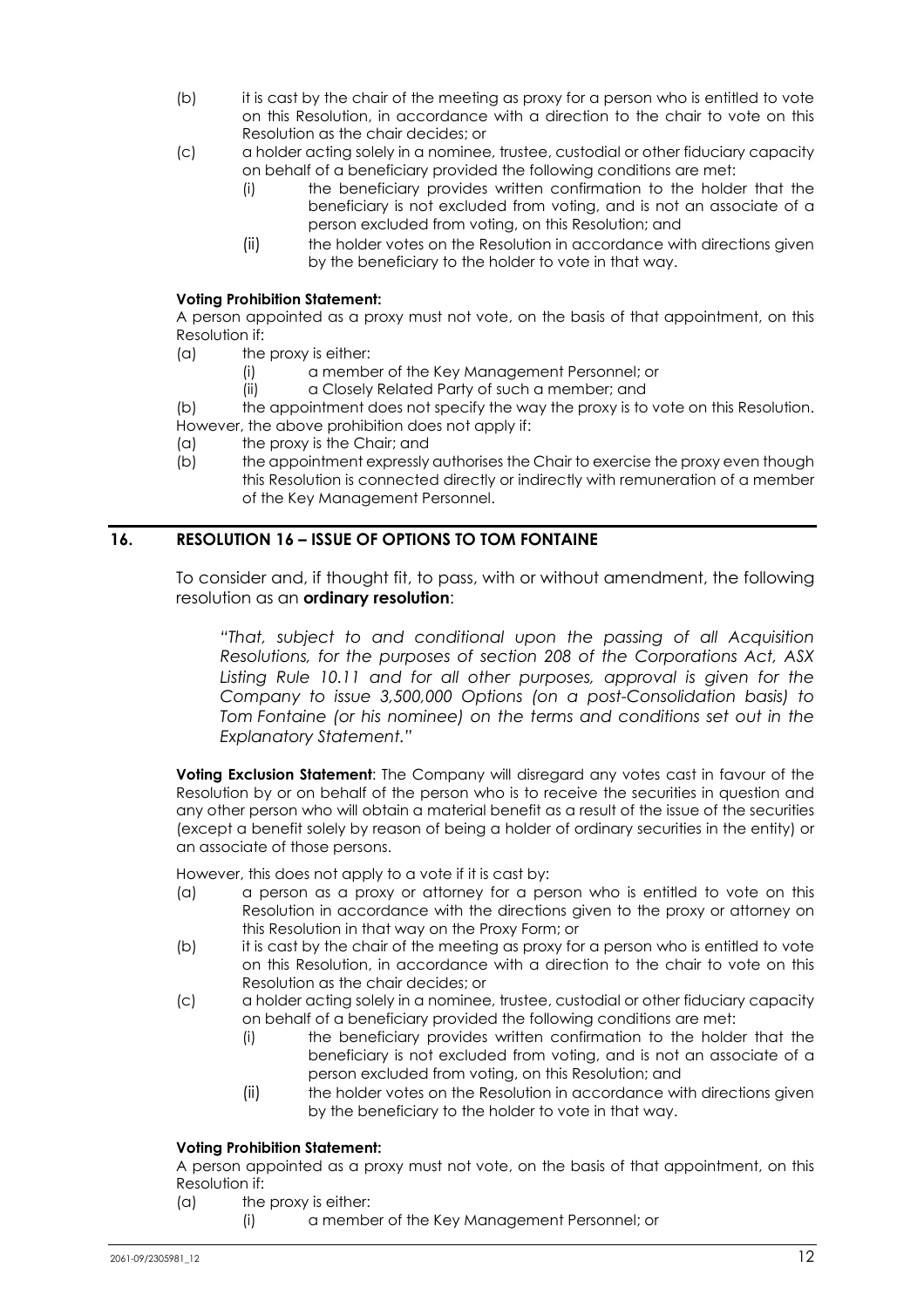(ii) a Closely Related Party of such a member; and

(b) the appointment does not specify the way the proxy is to vote on this Resolution. However, the above prohibition does not apply if:

- (a) the proxy is the Chair; and
- (b) the appointment expressly authorises the Chair to exercise the proxy even though this Resolution is connected directly or indirectly with remuneration of a member of the Key Management Personnel.

## **17. RESOLUTION 17 – ISSUE OF OPTIONS TO MURRAY WYLIE**

To consider and, if thought fit, to pass, with or without amendment, the following resolution as an **ordinary resolution**:

*"That, subject to and conditional upon the passing of all Acquisition Resolutions, for the purposes of section 208 of the Corporations Act, ASX*  Listing Rule 10.11 and for all other purposes, approval is given for the *Company to issue 2,000,000 Options (on a post-Consolidation basis) to Murray Wylie (or his nominee) on the terms and conditions set out in the Explanatory Statement."* 

**Voting Exclusion Statement**: The Company will disregard any votes cast in favour of the Resolution by or on behalf of the person who is to receive the securities in question and any other person who will obtain a material benefit as a result of the issue of the securities (except a benefit solely by reason of being a holder of ordinary securities in the entity) or an associate of those persons.

However, this does not apply to a vote if it is cast by:

- (a) a person as a proxy or attorney for a person who is entitled to vote on this Resolution in accordance with the directions given to the proxy or attorney on this Resolution in that way on the Proxy Form; or
- (b) it is cast by the chair of the meeting as proxy for a person who is entitled to vote on this Resolution, in accordance with a direction to the chair to vote on this Resolution as the chair decides; or
- (c) a holder acting solely in a nominee, trustee, custodial or other fiduciary capacity on behalf of a beneficiary provided the following conditions are met:
	- (i) the beneficiary provides written confirmation to the holder that the beneficiary is not excluded from voting, and is not an associate of a person excluded from voting, on this Resolution; and
	- (ii) the holder votes on the Resolution in accordance with directions given by the beneficiary to the holder to vote in that way.

#### **Voting Prohibition Statement:**

A person appointed as a proxy must not vote, on the basis of that appointment, on this Resolution if:

- (a) the proxy is either:
	- (i) a member of the Key Management Personnel; or
	- (ii) a Closely Related Party of such a member; and

(b) the appointment does not specify the way the proxy is to vote on this Resolution. However, the above prohibition does not apply if:

- (a) the proxy is the Chair; and
- (b) the appointment expressly authorises the Chair to exercise the proxy even though this Resolution is connected directly or indirectly with remuneration of a member of the Key Management Personnel.

## **18. RESOLUTION 18 – ISSUE OF OPTIONS TO KANE MARSHALL**

To consider and, if thought fit, to pass, with or without amendment, the following resolution as an **ordinary resolution**:

*"That, subject to and conditional upon the passing of all Acquisition Resolutions, for the purposes of section 208 of the Corporations Act, ASX*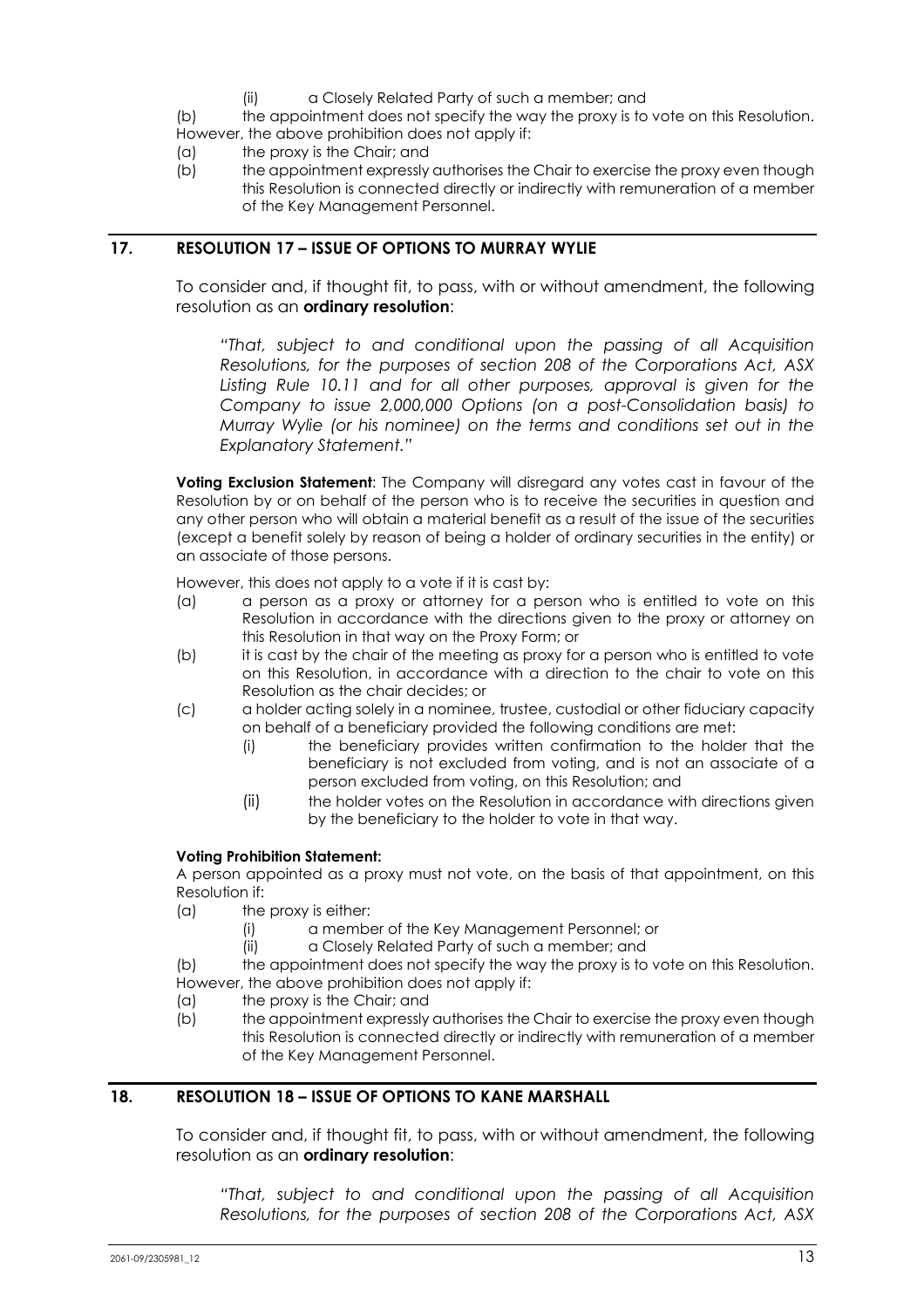Listing Rule 10.11 and for all other purposes, approval is given for the *Company to issue 1,000,000 Options (on a post-Consolidation basis) to Murray Wylie (or his nominee) on the terms and conditions set out in the Explanatory Statement."* 

**Voting Exclusion Statement**: The Company will disregard any votes cast in favour of the Resolution by or on behalf of the person who is to receive the securities in question and any other person who will obtain a material benefit as a result of the issue of the securities (except a benefit solely by reason of being a holder of ordinary securities in the entity) or an associate of those persons.

However, this does not apply to a vote if it is cast by:

- (a) a person as a proxy or attorney for a person who is entitled to vote on this Resolution in accordance with the directions given to the proxy or attorney on this Resolution in that way on the Proxy Form; or
- (b) it is cast by the chair of the meeting as proxy for a person who is entitled to vote on this Resolution, in accordance with a direction to the chair to vote on this Resolution as the chair decides; or
- (c) a holder acting solely in a nominee, trustee, custodial or other fiduciary capacity on behalf of a beneficiary provided the following conditions are met:
	- (i) the beneficiary provides written confirmation to the holder that the beneficiary is not excluded from voting, and is not an associate of a person excluded from voting, on this Resolution; and
	- (ii) the holder votes on the Resolution in accordance with directions given by the beneficiary to the holder to vote in that way.

#### **Voting Prohibition Statement:**

A person appointed as a proxy must not vote, on the basis of that appointment, on this Resolution if:

- $(a)$  the proxy is either:
	- (i) a member of the Key Management Personnel; or
	- (ii) a Closely Related Party of such a member; and

(b) the appointment does not specify the way the proxy is to vote on this Resolution. However, the above prohibition does not apply if:

- (a) the proxy is the Chair; and
- (b) the appointment expressly authorises the Chair to exercise the proxy even though this Resolution is connected directly or indirectly with remuneration of a member of the Key Management Personnel.

#### **19. RESOLUTION 19 – REPLACEMENT OF CONSTITUTION**

To consider and, if thought fit, to pass the following resolution as a **special resolution**:

*"That for the purposes of section 136(2) of the Corporations Act and for all other purposes, approval is given for the Company to repeal its existing Constitution and adopt a new constitution in its place in the form as signed by the chairman of the Meeting for identification purposes."* 

**Dated: 28 February 2020** 

**By order of the Board** 

**Tom Fontaine Managing Director**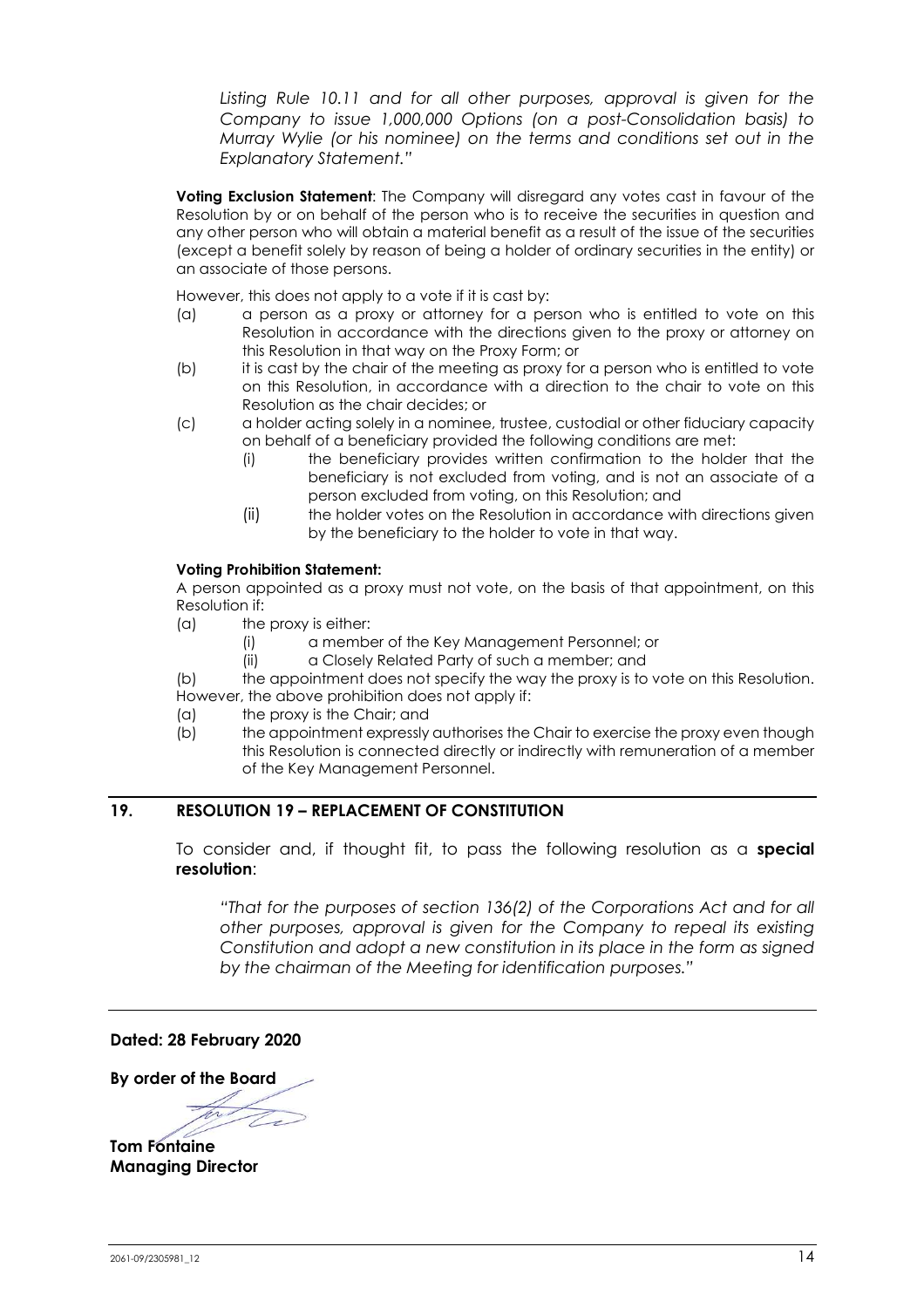## **EXPLANATORY STATEMENT**

This Explanatory Statement has been prepared to provide information which the Directors believe to be material to Shareholders in deciding whether or not to pass the Resolutions.

Resolutions 1 to 18 (inclusive) are referred to as Acquisition Resolutions throughout this Notice. Each Acquisition Resolution is conditional on each other Acquisition Resolution being approved.

The Acquisition requires Shareholder approval under the ASX Listing Rules and therefore may not proceed if that approval is not forthcoming.

Should any of the Acquisition Resolutions not be approved by the requisite majority, the Company will not proceed with the Acquisition.

The Company is required to re-comply with ASX's requirements for admission and quotation and therefore, the Acquisition may not proceed if those requirements are not met.

The ASX has an absolute discretion in deciding whether or not to re-admit the Company to the Official List and to quote the Company's Securities and therefore, the Acquisition may not proceed if the ASX exercises that discretion. The ASX and its officers take no responsibility for the contents of this Notice.

The Directors recommend that Shareholders vote in favour of all Resolutions.

## **1. OVERVIEW OF PROPOSED CHANGE OF ACTIVITIES**

#### **1.1 General Background**

Hawkley Oil and Gas Limited (**Company** or **HOG**) is an Australian public company listed on the Official List of the ASX (ASX: HOG). The Company was incorporated on 10 August 2005 and was admitted to the Official List of ASX on 29 June 2010.

As announced on 25 October 2019, the Company has entered into a sale and purchase agreement with the Burke County Vendors (**Acquisition Agreement**) to acquire operatorship and an approximate 33% working interest in an oil and gas project in Burke County, North Dakota (**Project**) (**Acquisition**). Further details of the Acquisition Agreement entered with the Burke County Vendors are set out below in Section 1.4.

The Project comprises of 10 wells and 29 identified horizontal drilling locations situated on 6,600 gross acres located within the Williston Basin in North Dakota, USA where there are presently around 300 producing wells in the area. During the year ending 30 June 2019, total production for the Project averaged 133 barrels of oil per day (**BOPD**), plus a further 368MCF (61 equivalent BOPD) of natural gas and 42 equivalent BOPD natural gas liquids. The Company is arranging for an independent reserves report to be prepared for inclusion in the forthcoming prospectus.

In connection with the Acquisition, the Company will also complete a public offer of a minimum of 166,666,667 Shares at an issue price of \$0.03 per Share to raise a minimum of \$5,000,000 and up to a maximum of 233,333,333 Shares at an issue price of \$0.03 per Share to raise up to \$7,000,000 (**Capital Raising**).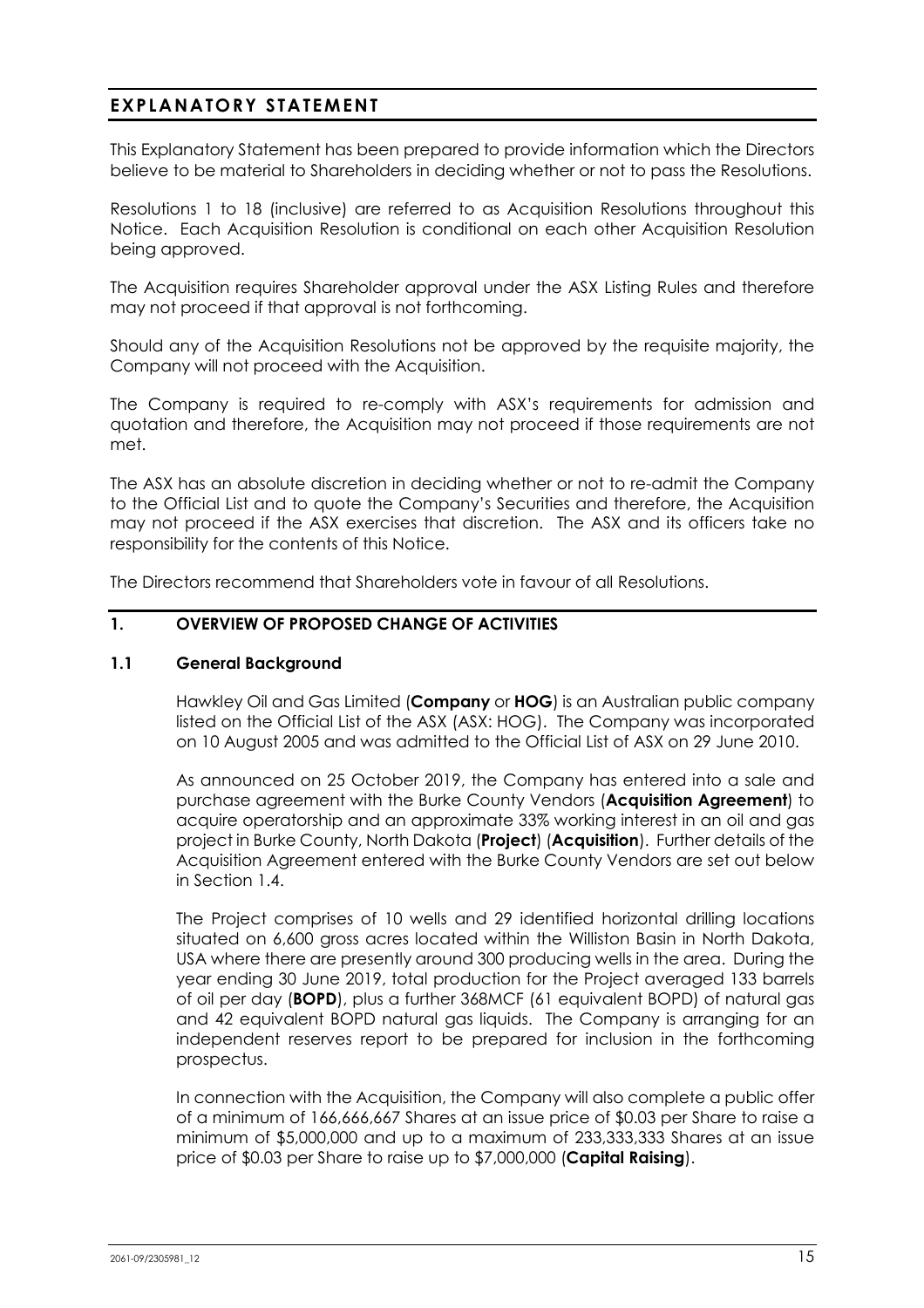

Trading in the Company's Shares is currently suspended and will remain suspended until the Company re-complies with Chapters 1 and 2 of the Listing Rules following completion of the Acquisition. The Acquisition is conditional on the Company obtaining all necessary regulatory and Shareholder approvals to effect the Acquisition at its upcoming Meeting and satisfying all other requirements of ASX for the reinstatement to Official Quotation of the Company's Shares on ASX (among other things).

ASX has an absolute discretion in deciding whether or not to re-admit the Company to the Official List and to reinstate the Company's Shares to Official Quotation and therefore the Acquisition may not proceed if ASX exercises that discretion.

Changes to ASX policy, which came into effect on 3 February 2020, will see entities whose securities have been suspended from quotation for a continuous period of 2 years automatically removed from the Official List. Therefore, any entities that had been continuously suspended since on or before 31 January 2018 and remained suspended at the close of trading on 31 January 2020 were automatically removed from the Official List at the commencement of trading on 3 February 2020. Although the Company has been suspended since 11 May 2017 and was therefore due to be removed from the Official List, ASX has granted the Company a short extension to its removal date in order to allow the Company to re-comply with Chapters 1 and 2 of the Listing Rules as set out in Section 1.17.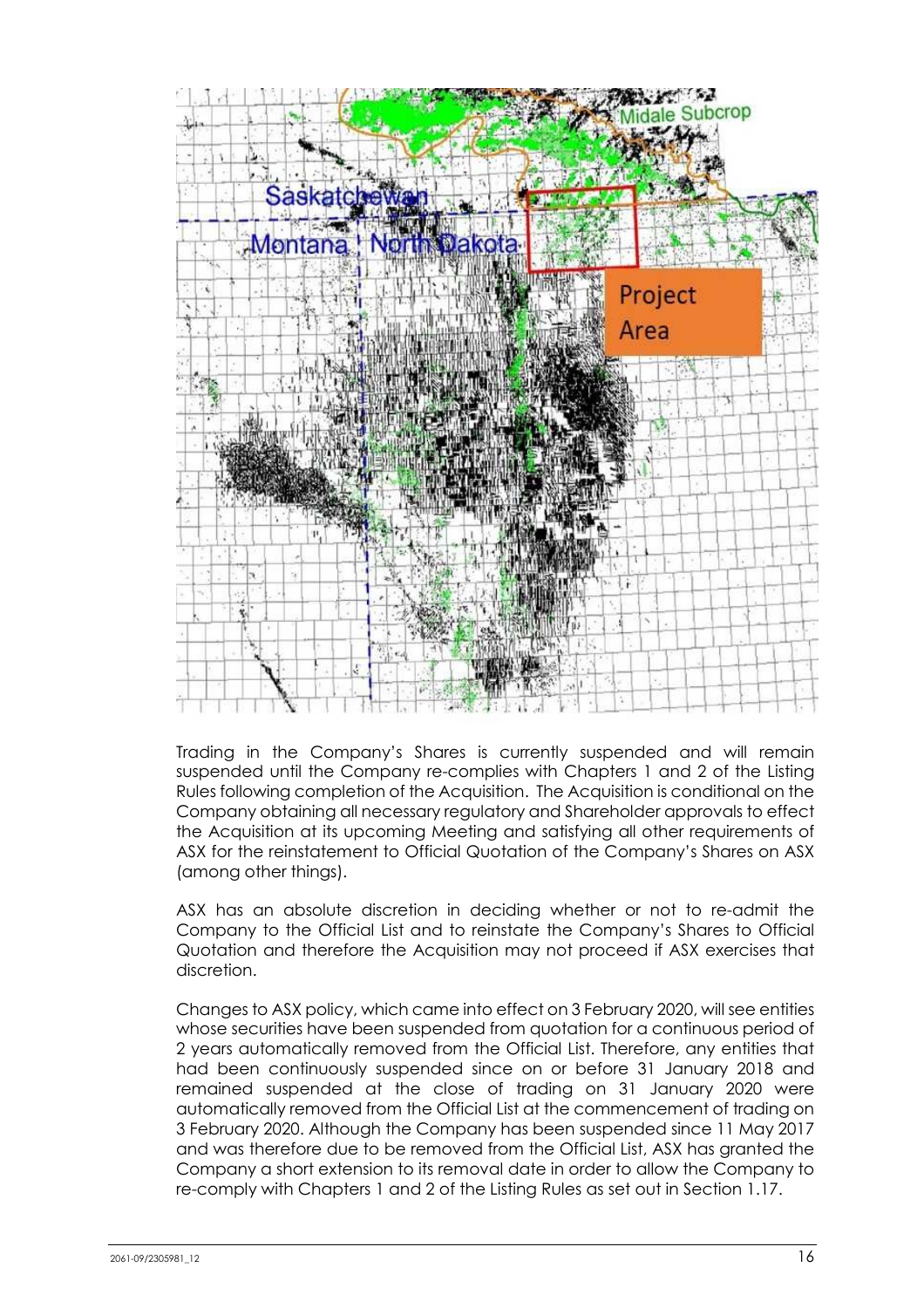If the Acquisition Resolutions are not approved at the Meeting, the Acquisition will not be able to proceed and the Company will not be able to complete the Capital Raising pursuant to the prospectus.

As noted in Section 1.17, ASX has confirmed that it will extend the Company's removal date to 30 May 2020, provided that the Company receives Shareholder approval for the Acquisition Resolutions and lodges its re-compliance prospectus with ASIC by no later than 30 March.

If the Company does not meet the above conditions, ASX will seek to remove the Company from the Official List by 30 May 2020.

#### **1.2 Burke County Vendors**

The Burke County Vendors are a group of American companies and individuals set out in the table below. The Company proposes to acquire the Burke County Vendors' 35% interest in the Project (which equates to an approximately 33% working interest) and operatorship as set out in the table below:

| <b>Burke County Vendor</b>              | <b>Share of Sale</b><br>Interest $(\%)$ | <b>Proportion of Cash</b><br>and Consideration<br>Shares $(\%)$ |
|-----------------------------------------|-----------------------------------------|-----------------------------------------------------------------|
| Radian Partnership LP <sup>1</sup>      | 10.000                                  | 28.571                                                          |
| GCC Thurston Energy Limited Partnership | 3.125                                   | 8.929                                                           |
| Natural Resource Advisors LLC           | 3.125                                   | 8.929                                                           |
| Ralph Curton Jr                         | 3.125                                   | 8.929                                                           |
| Thurston Energy Investments 2 LLC       | 12.5                                    | 35.713                                                          |
| VP5 LLC                                 | 3.125                                   | 8.929                                                           |
| Total                                   | 35,000                                  | 100%                                                            |

#### **Notes:**

1. an entity associated with Jason Spittlehouse, a Proposed Director of the Company.

#### **1.3 The North Dakota Project**

The Project comprises 10 wells and 29 identified horizontal drilling locations across a gross 6,600 acres.

The Project presently has 7 (of its 10) wells in production and achieved net operating cash flows of approximately US\$1.15 million in 2018-19 (being approximately US\$0.4 million based on the Company's proposed 33% acquisition interest).

The Project is focused on the Midale/Nesson formations within the Williston Basin (there are presently around 300 producing wells in the area). During the year ending 30 June 2019, total production for the Project averaged 133 BOPD, plus a further 368MCF (61 equivalent BOPD) of natural gas and 42 equivalent BOPD natural gas liquids. Hawkley is arranging for an independent reserves report to be prepared for inclusion in the forthcoming prospectus.

The Company is reviewing a number of options to increase production and reduce operating expenses following completion of the acquisition. The Company intends to drill and frac one new vertical well. The total estimated cost for this is US\$1 million, with Hawkley's share being US\$350,000. Based on previous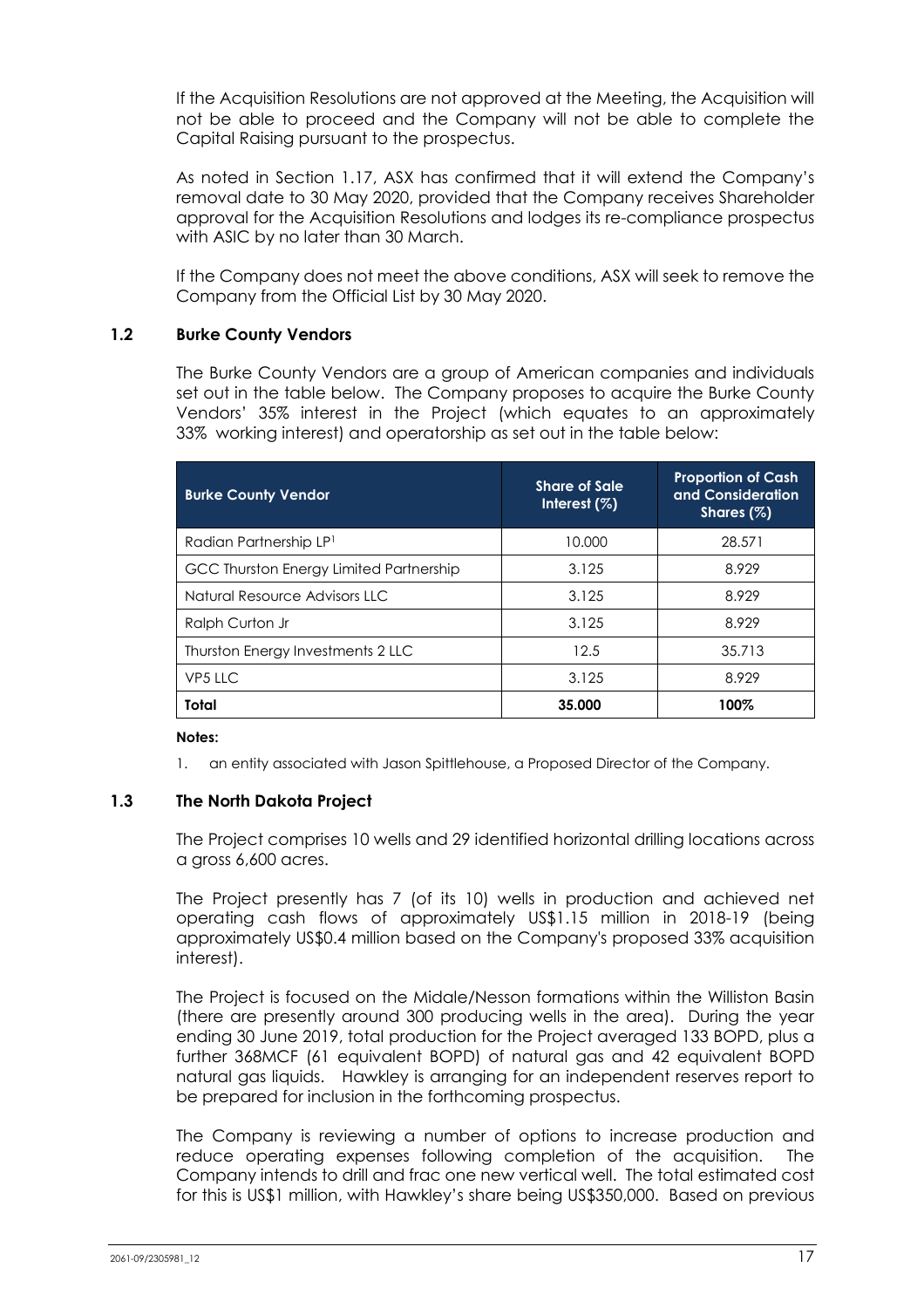wells, the initial production for a new well is anticipated to be 50-100 BOPD, reducing to 50 BOPD after one month then slowly declining.

Hawkley is also proposing to carry out a workover and recompletion of an existing well using a strategy that has already been successfully applied. The total cost for this is estimated at US\$1.8 million, with Hawkley's share being US\$630,000. The process involves casing a preferentially selected one mile lateral in the existing birdsfoot open hole design, then a 20 stage slickwater frac. A similar recompletion of the Paradox Oil 34-31 well resulted in oil flow increasing to about 100 BOPD for three months before reducing to 50 BOPD then slowly declining as shown below:



Though the Company's primary activities following settlement of the Acquisition will be the exploration of the Projects, the Company and the Burke County Vendors are considering the development of a saltwater disposal system at the site of the Project, which involves the installation of a network of infield flowlines to pipe the unwanted underground saltwater (a hazardous waste product which is brought to the surface of the earth during the production of oil and gas) to a disused well for disposal. The implementation of the saltwater disposal system is expected to reduce operating expenditure, leveraging maximum value to Shareholders. If the Company and Burke County Vendors proceed with the development of this facility, the estimated cost for the production of this facility is US\$1,000,000, which will be paid by each party respective to their interest in the Project. As such, the Company would be required to pay US\$350,000.

#### **1.4 Acquisition – Terms and Conditions**

Refer to Sections 1.5.1 to 1.5.3 below for the key terms and conditions of the Acquisition Agreement.

#### **1.5 Material Contracts**

#### **1.5.1 Acquisition Agreement**

A summary of the terms and conditions of the sale and purchase agreement for the Acquisition (**Acquisition Agreement**) is set out below:

#### (a) **Acquisition**

The Company has agreed to acquire and the Burke County Vendors have agreed to collectively sell 35% of their interest in the Project in the proportions set out in the table at Section 1.5.1(c) below.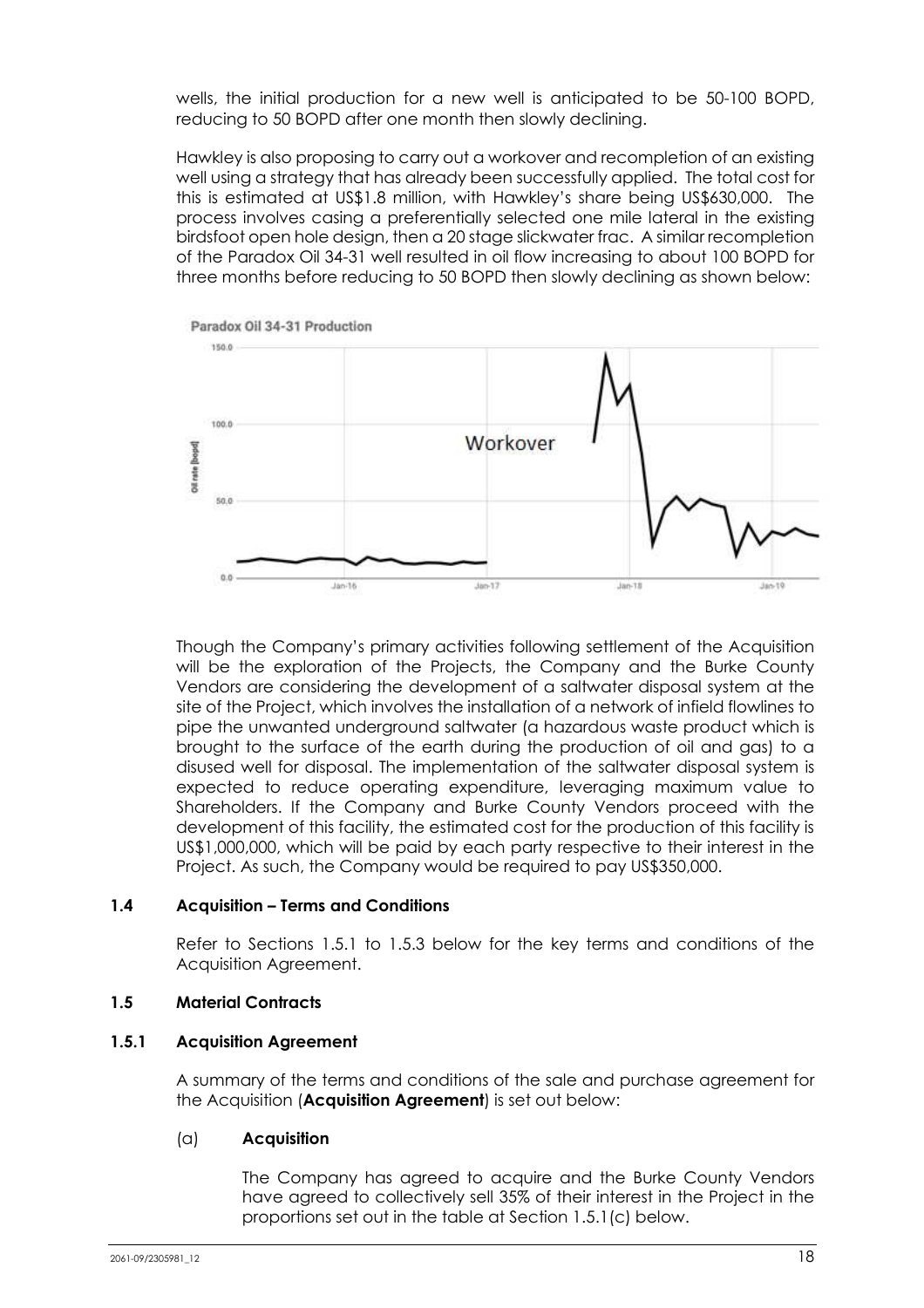## (b) **Conditions**

Completion of the Acquisition is subject to a number of conditions precedent, including, but not limited to:

- (i) the Company obtaining all necessary shareholder and regulatory approvals required by the Corporations Act, ASX Listing Rules or other applicable laws in relation to the Acquisition;
- (ii) the Company successfully undertaking a capital raising for a minimum of \$5,000,000 and the securities of the Company being re-admitted to the official list of ASX;
- (iii) the Company entering into a transition and contractor services agreement with Thurston Energy Investments 2, LLC and Challenger Point Energy, LLC (**CPE**) where CPE provides operational, accounting and marketing services for 3 months after completion, which may be extended for an additional 3 months. After this, CPE will provide these services for a further 12 months, renewable annually by mutual agreement (refer to Section 1.5.2 for further details of the transition agreement); and
- (iv) all Burke County Vendors delivering to the Company signed restriction agreements relating to all the Consideration Shares issued as consideration, in accordance with the ASX Listing Rules (to the extent that ASX requires those securities to be escrowed).

If the conditions precedent to the Acquisition are not all fulfilled or waived by the parties by 31 May 2020 or such later date as agreed in writing between the parties then a party shall have the right to terminate the Acquisition Agreement by giving notice to the other party.

## (c) **Consideration**

Subject to satisfaction or waiver of conditions precedent to the Acquisition, in consideration for acquiring operatorship and 35% of the Burke County Vendors' interest in the Projects (an approximate working interest of 33%), the Company has agreed to, upon settlement of the Acquisition pay US\$2,512,820 to the Burke County Vendors as set out below:

- (i) US\$1,256,410 in cash as reimbursement for the expenses incurred by the Burke County Vendors in connection with the development of the Project (subject to compliance with ASX Listing Rule 1.1 (Condition 11); and
- (ii) issue 61,815,367 Shares (on a post-Consolidation basis) which will be subject to escrow restrictions (the subject of Resolutions 3 and 4),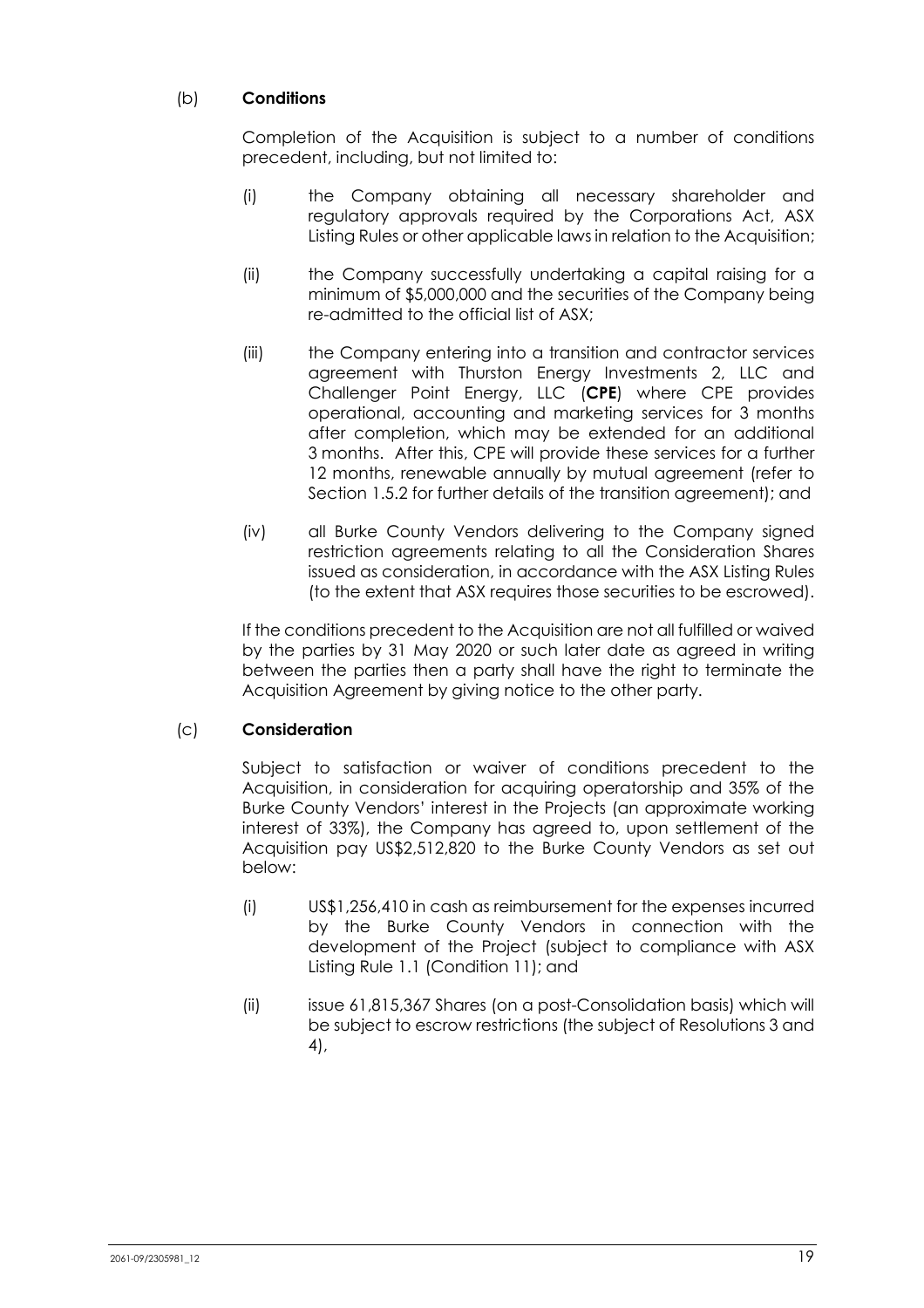proportional to the interest that each of the Burke County Vendors will transfer to the Company, as set out in the table below:

| <b>Burke County</b><br><b>Vendor</b>                        | <b>Share of Sale</b><br>Interest $(\%)$ | Proportion<br>of Cash and<br>Considerati<br>on Shares<br>(%) |  |         | Cash<br>Considerati<br>on<br>(USD) | Considerati<br>on Shares<br>(USD) |
|-------------------------------------------------------------|-----------------------------------------|--------------------------------------------------------------|--|---------|------------------------------------|-----------------------------------|
| Radian<br>Partnership LP                                    | 10.000                                  | 28.571                                                       |  |         | 358,976                            | 17,661,534                        |
| <b>GCC Thurston</b><br><b>Energy Limited</b><br>Partnership | 3.125                                   | 8.929                                                        |  | 112,179 |                                    | 5,519,229                         |
| Natural<br>Resource<br><b>Advisors LLC</b>                  | 3.125                                   | 8.929                                                        |  |         | 112,179                            | 5.519.229                         |
| Ralph Curton Jr                                             | 3.125                                   | 8.929                                                        |  |         | 112,179                            | 5,519,229                         |
| Thurston<br>Energy<br>Investments 2<br><b>LLC</b>           | 12.5                                    | 35.713                                                       |  |         | 448,718                            | 22,076,917                        |
| VP5 LLC                                                     | 3.125                                   | 8.929                                                        |  |         | 112,179                            | 5,519,229                         |
| Total                                                       | 35.000                                  | 100%                                                         |  |         | 1,256,410                          | 61,815,367                        |

ASX Listing Rule 1.1 (Condition 11) provides that if, in the 2 years prior to the date of the entity's application for admission to the ASX Official List, the entity has acquired; or in connection with its listing, is proposing to acquire a classified asset from a related party, promoter or an associate of the entity, the consideration for the acquisition must have been, or be, equity securities issued by the entity which must be subject to escrow restrictions unless:

- (i) the consideration was reimbursement of expenditure incurred in developing the classified asset; or
- (ii) under ASX Listing Rule 9.1.3 the entity is not required to apply the restrictions in Appendix 9B.

#### **Cautionary Statement:**

With reference to the above, the Company is of the view that the payment of US\$1,256,410 in cash (in addition to the 61,815,367 restricted Shares) to be provided to the Burke County Vendors in cash consideration for the Acquisition will constitute reimbursement of expenditure incurred in developing the Project for the purposes of ASX Listing Rule 1.1 (Condition 11), given the amount expended on the Project to date.

However the Company notes that the issue of the cash consideration is subject to compliance with ASX Listing Rule 1.1 (Condition 11) as ASX may, in its absolute discretion, determine that the payment of cash consideration to the Burke County Vendors does not constitute reimbursement for expenditure incurred in the development of the classified assets for the purpose of ASX Listing Rule 1.1 (Condition 11). If ASX takes this view, the Company will not be able to satisfy all conditions precedent to the Acquisition Agreement which may cause a significant delay to the Acquisition.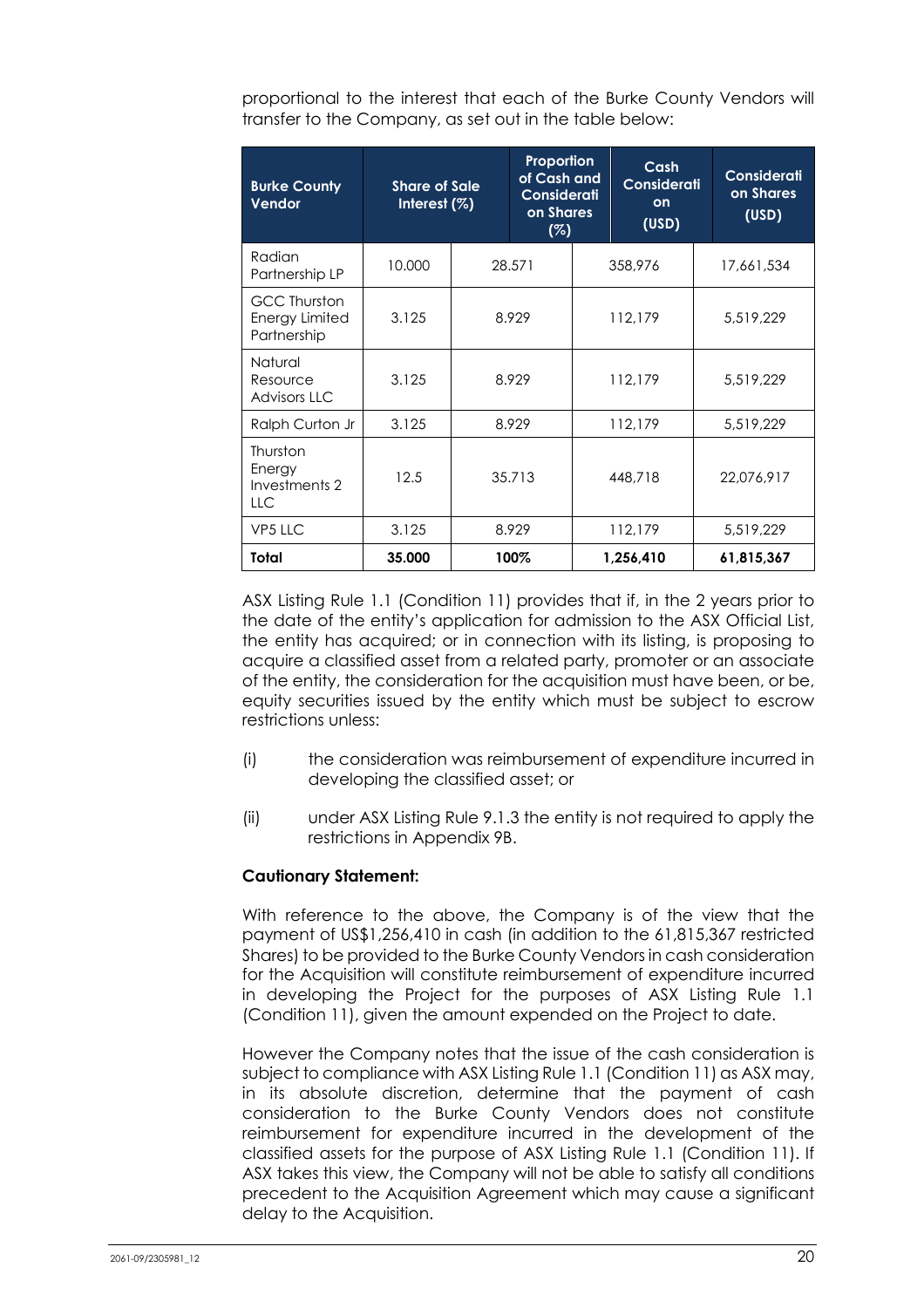Potential investors in the proposed Capital Raising should take account of these uncertainties in deciding whether or not to buy or sell the Company's Securities.

### (d) **Completion**

Completion of the Acquisition will take place on that date which is 2 business days after the satisfaction or waiver of the last outstanding Condition, or such other date as is agreed in writing between the parties at such time and place as the parties may agree.

#### (e) **Termination**

Either party may terminate the Share Sale Agreement if the other party commits a material breach of any of its terms, and either:

- (i) if the breach is capable of being remedied, after being notified in writing by the aggrieved party, the other party fails to remedy such breach within 10 days; or
- (ii) the breach is not capable of being remedied.

The Acquisition Agreement also contains a number of indemnities, representations and warranties that are considered standard for an agreement of this nature.

## **1.5.2 Transition Agreement**

The Company intends to enter into the transition and contract services agreement (**Transition Agreement**) with Thurston Energy Investments 2, LLC as the vendor (**Seller**) and CPE, which is currently the operator of the Project the subject of the Acquisition Agreement as the transition and contract operator. The Transition Agreement is a Condition of the Acquisition Agreement, the material terms and conditions of which are set out below:

#### (a) **Services**

As noted above, CPE currently provides operational, accounting and marketing services to the Seller with respect to the Project area. Pursuant to the Transition Agreement, CPE will continue to provide the following services to the Company in relation to the Project in a manner consistent with its provision of services in the past:

- (i) (**Operational Services**): CPE will continue to perform physical operations on the Project area, which primarily involves regulatory reporting to governmental agencies that are responsible for environmental or operational compliance with respect to the Project such as gross products or other production reporting.
- (ii) (**Accounting Services**): CPE will continue to perform the following services for the Project:
	- (A) revenue accounting and distribution;
	- (B) joint interest billing accounting and payment;
	- (C) gas marketing;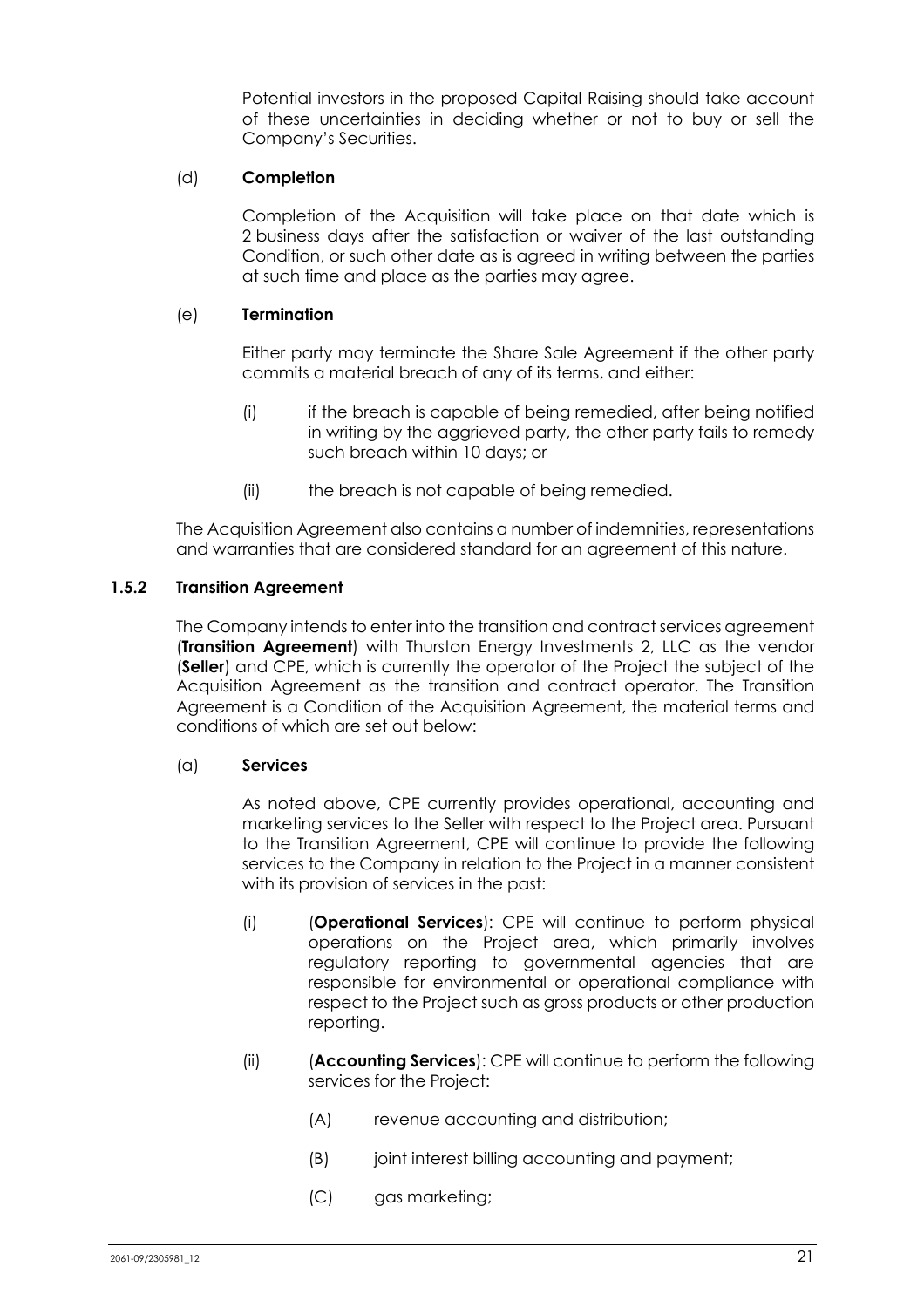- (D) state severance and tax reporting and payment services;
- (E) land administration; and
- (F) gross products and production reporting to any appropriate government agencies.
- (iii) (**Marketing Services**): CPE will continue to schedule the deliveries and sales of the Company's share of oil, gas and other hydrocarbons produced from the properties.

### (b) **Term**

CPE will provide the Services to the Company for an initial period of 3 months from Completion of the Acquisition (as set out above at Section 1.5.2(a)) (**Initial period**) which may be extended as follows:

- (i) the Services can be extended by an additional 3 months by mutual agreement of CPE and the Company at least 10 days before the end of the Initial Period; and
- (ii) thereafter, the Services may be extended for periods of 12 months, renewable annually by mutual agreement between CPE and the Company.

## (c) **Remuneration**

The Company will pay approximately US\$20,000 per month to CPE for the provision of the Services, which is strictly for the Services provided by CPE.

The Remuneration amount does not include other general administrative costs and expenses normally associated with the performance of the Services (such as office rent, utilities, software, travel and insurance), or the costs of operating and owning the Interest in the Project, which are to be paid by the Company.

#### (d) **Termination**

The Transition Agreement can be terminated as follows:

- (i) The Transition Agreement will terminate 12 months from the Completion of the Acquisition unless extended in accordance with Section 1.5.2(b)(ii); or
- (ii) if the Company defaults on a payment of any amount due to CPE, CPE shall have the unilateral right to terminate the Transition Agreement if it provides written notice to the Company of the default and the Company does not remedy the default within 5 business days of receiving the notice; or
- (iii) either CPE or the Company may terminate the Transition Agreement in its sole discretion by 60 days written notice.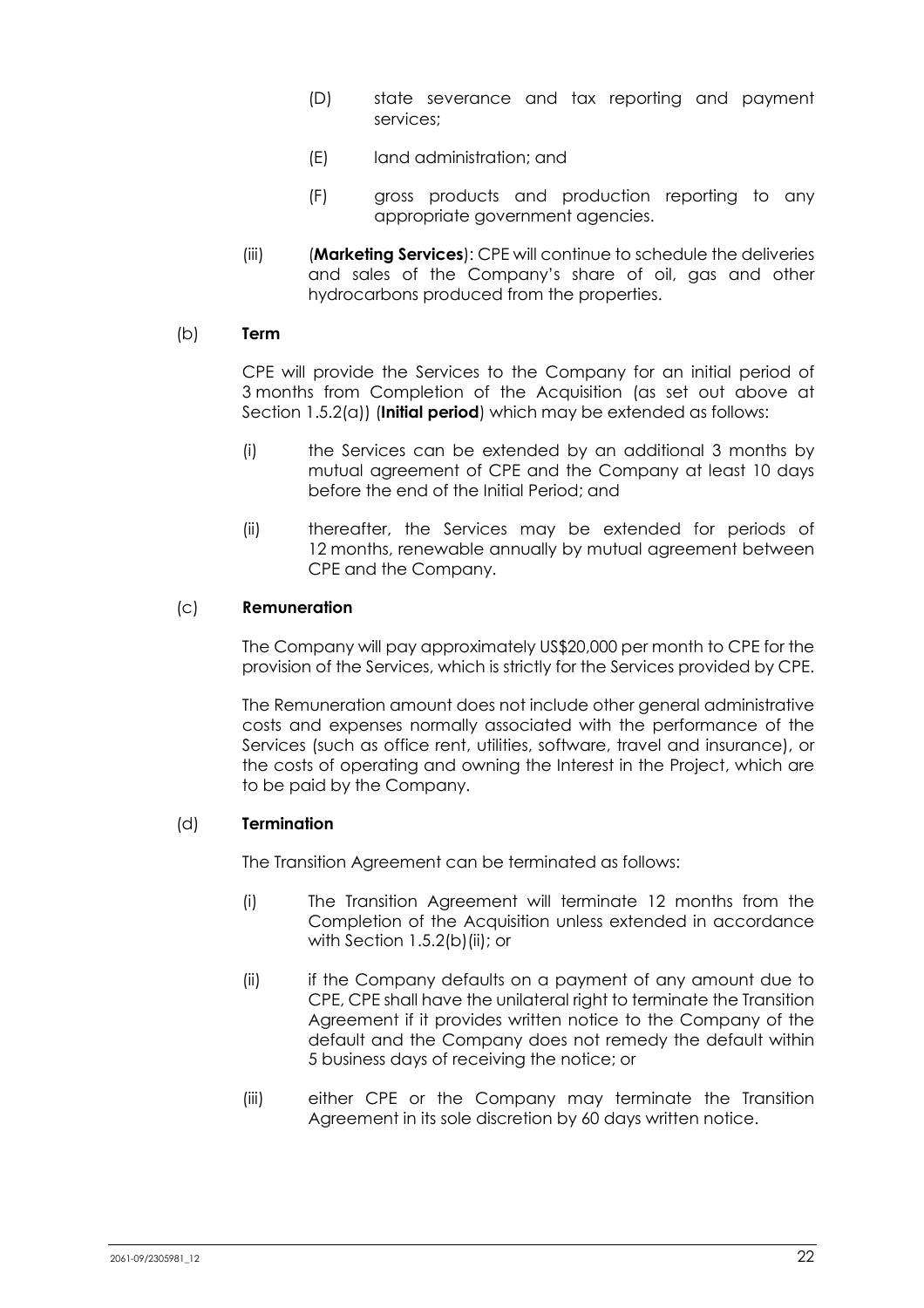## **1.5.3 Farmout Agreement**

### (a) **General**

Prior to June 2017, the Burke County Vendors (excluding Radian Partnership Limited Partnership (**Radian**)) held an approximate 97% ownership interest in the Project. On 1 June 2017, and in return for a cash payment and agreement to undertake substantial capital expenditure on the Project over the next 2 years, the Burke County Vendors transferred 75% of their total interest to:

- (i) Radian (10%);
- (ii) C.O Cyprus Opportunity Energy Public Company Limited (**Cyprus Opportunity**) (3%); and
- (iii) Israel Opportunity Inc (**Israel Opportunity**) (62%),

(Israel Opportunity and Cyprus Opportunity comprise **the Farmees**).

## (b) **Acquisition**

Pursuant to the Acquisition Agreement, the Company will acquire Radian's abovementioned 10% interest and the Burke County Vendors' remaining 25% interest in the Project interest which comprises approximately 35% of the total Project and, as such, will undertake all of the Burke County Vendors' obligations under the Farmout Agreement.

## (c) **Operatorship and Operating Agreement**

The operating agreement annexed to the Farmout Agreement (**Operating Agreement**) includes the arrangements governing drilling and development works. Under the existing Farmout Agreement, the Farmees have the right to appoint an alternate Project operator until 30 June 2020.

#### (d) **Further works**

Any party that wishes to carry out drilling or development works with respect to the Project must provide written notice to the other parties which details the proposed work and estimated cost. The other parties then have 30 days to advise whether they elect to contribute to the works and remit their share of any cash call that may be required.

If some parties elect not to participate (**Non-consenting Parties**), they will relinquish their entitlement to receive their interest in the well and their share of production therefrom to the parties who consented to the works (**Consenting Parties**). The Consenting Parties will proceed with the proposal at their own cost and risk and will receive all benefits of the proposal (including those of the non-consenting Parties) until the earlier of 3 years or until the earnings related to the non-consenting partners have reached the cost and expenses of development of the works (**Cost**) plus 300% of the total Cost.

#### **1.5.4 Lead Manager Mandate**

The Company has entered into a mandate dated 6 December 2019, pursuant to which it has engaged CPS Capital Group Pty Ltd (ACN 088 055 636) (**CPS**) to act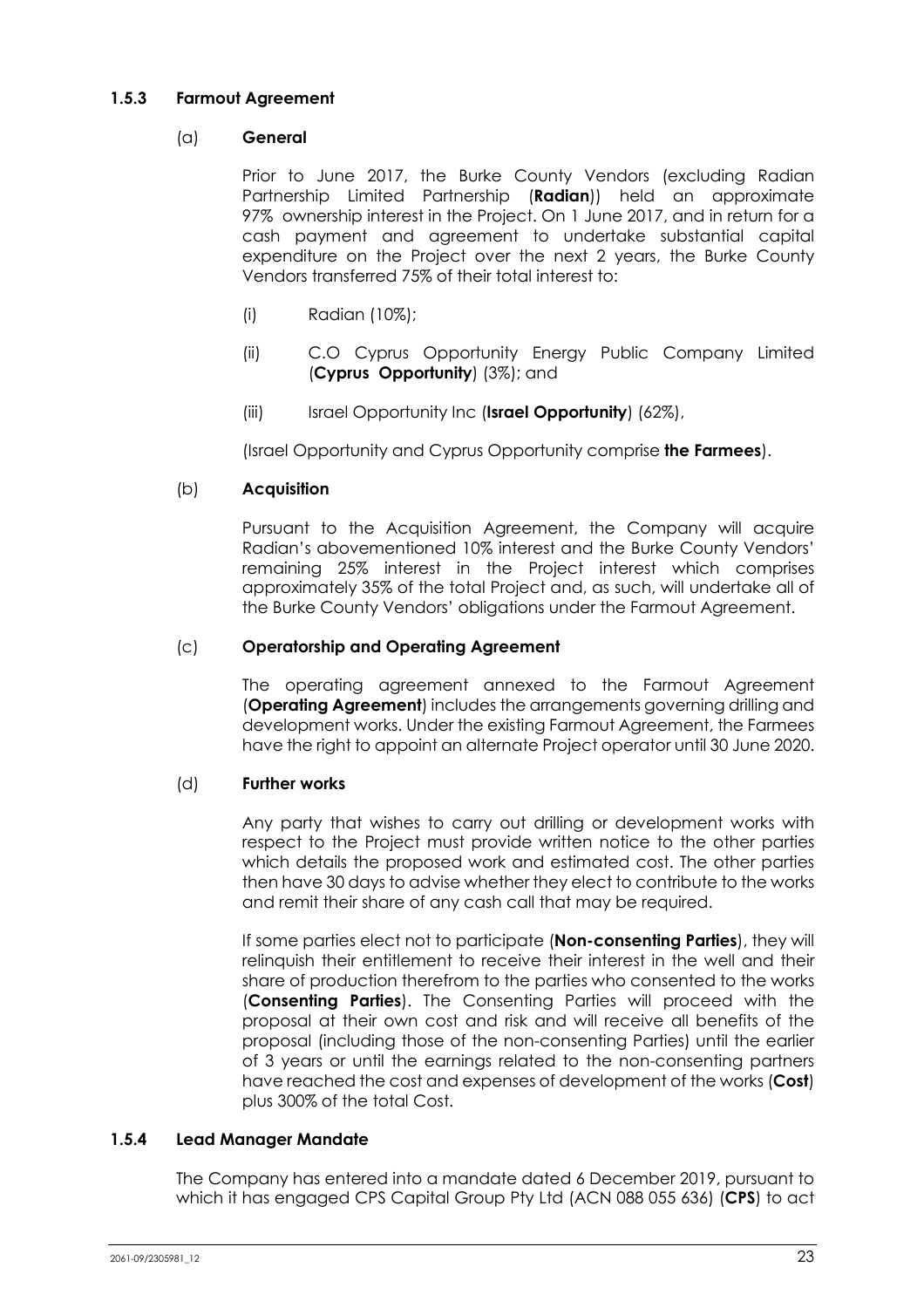as Lead Manager to the Capital Raising (**Lead Manager Mandate**), the material terms and conditions of which are set out below:

## (a) **Scope of Work**

CPS will assist the Company with Lead Management services in relation to the Capital Raising, including:

- (i) Structuring: assisting the Company to determine the pricing, offer mechanism and timing of the issue, liaise with appropriate Australian regulatory authorities including ASIC and ASX and assisting the Company in developing a general strategy for successfully completing the Capital Raising;
- (ii) Documentation: assist in the preparation of the Company's required Capital Raising documentation;
- (iii) Due diligence: CPS will familiarise itself with the business, operations, properties, financial condition and prospects of the Company and participate in the due diligence process; and
- (iv) Marketing of the Capital Raising to CPS's network and facilitate presentations to institutional investors, assist in determining domestic and offshore demand for the Company's Shares and assist the Company with the identification of suitable cornerstone investors.

### (b) **Remuneration**

CPS will receive:

- (i) a capital raising fee of 1% (plus GST) of the gross proceeds of the Capital Raising, and a further 5% on funds raised directly by CPS;
- (ii) on reinstatement of the Company's securities to Official Quotation, CPS will receive up to 30,000,000 Shares subject to shareholder approval of Resolution 9, which will be subject to escrow restrictions for two (2) years from the date of issue; and
- (iii) a corporate advisory retainer of \$8,000 per month (plus GST) for 12 months following completion of the Capital Raising.

#### (c) **Termination**

The Lead Manager Mandate is for a fixed term terminating 12 months from completion of the Capital Raising. CPS may terminate the Lead Manager Mandate if written notice of a breach is given to the other party, and the breach is not remedied within 14 days of written notice.

Otherwise, the Lead Manager Mandate contains other terms customary for an agreement of its nature.

#### **1.5.5 Corporate Advisory Engagement Letter**

The Company has entered into a letter of engagement dated 15 August 2019 (**Commencement Date**), pursuant to which it has engaged International Island Group Pty Ltd (ACN 167 586 558) (**IIG**) to act as Corporate Advisor to the Offer (**Corporate Advisory Engagement Letter**).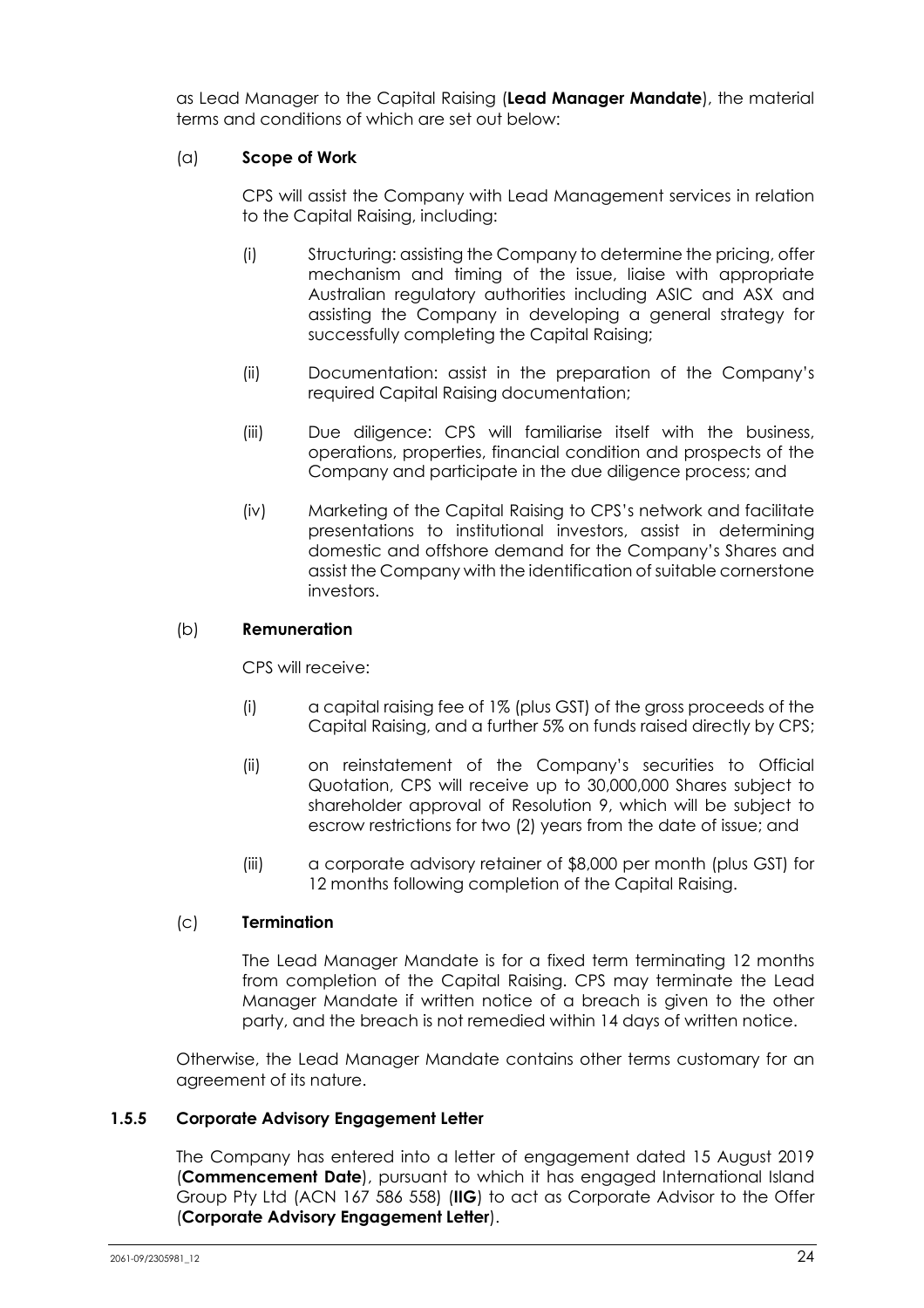## (a) **Scope of Work**

IIG will assist the Company with corporate advisory services in relation to the Offer, including:

- (i) assisting with the finalisation of the commercial terms of the Acquisition;
- (ii) assisting with the satisfaction of any conditions precedent to the completion of the Acquisition;
- (iii) managing the relationship between the Company and the Burke County Vendors pending completion of the Acquisition; and
- (iv) generally, providing such other advice and assistance as the Company may reasonably request with respect to the Acquisition.

## (b) **Remuneration**

If the Company's securities are reinstated to trading within 12 months of the Commencement Date, IIG will receive:

- (i) 12,000,000 Shares, which will be subject to escrow restrictions for two (2) years from the date of issue;
- (ii) a monthly retainer of \$2,000 for 12 months from the date that the Company's securities are reinstated to trading; and
- (iii) reimbursement for all reasonable out of pocket expenses incurred in connection with the engagement.

#### **1.5.6 Woodchester Mandate**

The Company has entered into a mandate dated 21 September 2019 (which was amended on 30 January 2020), pursuant to which it has engaged Woodchester Capital Pty Ltd (**Woodchester**) to act as a consultant to the Company (**Woodchester Mandate**).

#### (a) **Scope of Work**

- (i) introducing the Company to appropriate investors in order to meet the objectives of the Capital Raising;
- (ii) introducing the Company to appropriate investors in order to raise \$300,000 - \$500,000 of seed capital pursuant to the Interim Funding Convertible Note Agreement, the details of which are set out at Section 1.5.7;
- (iii) assisting with identifying and engaging experts, service providers and consultants on behalf of the Company; and
- (iv) assisting the Company with marketing, corporate promotion and strategy.

#### (b) **Remuneration**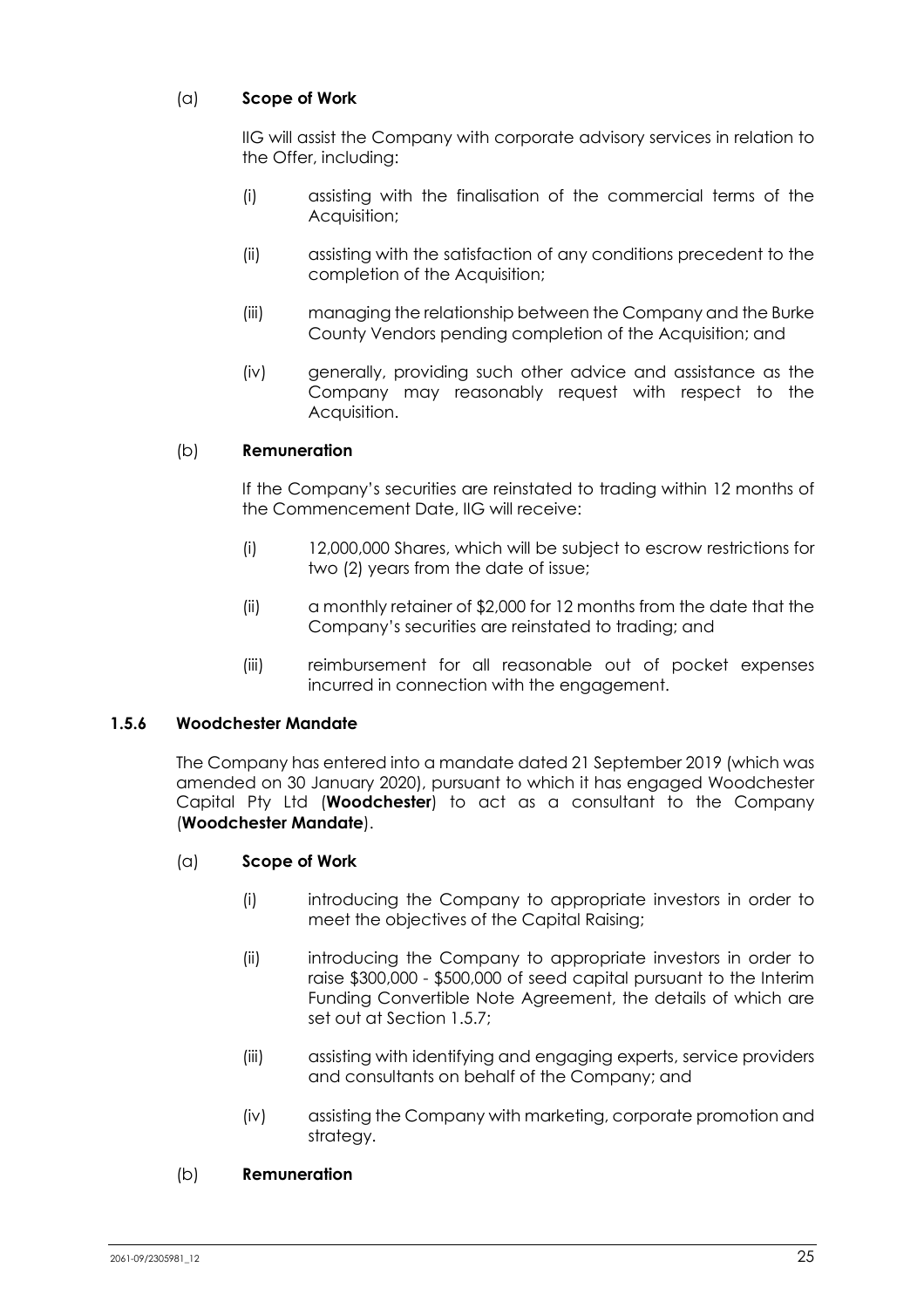With respect to the seed capital raised under the Interim Funding Convertible Note Agreement, Woodchester will receive:

- (i) a cash fee of \$20,000 for services provided in connection with the facilitation of the seed capital raising (for the months of January 2020 and February 2020); and
- (ii) the issue of seed capital shares to Woodchester worth \$30,000 (at a deemed issue price of \$0.02 per Share) for services provided in connection with the facilitation of the seed capital raising (for the months of October 2019, November 2019, and December 2019).

In addition, Woodchester will receive:

- (i) an investor relations fee of \$5,000 for services provided by Woodchester which will be payable from March 2020 until March 2021 (unless extended by written agreement of both Woodchester and the Company);
- (ii) the issue of 7,000,000 Woodchester Shares (subject to Shareholder approval of Resolution 10) at a deemed issue price of \$0.03 per Share;
- (iii) the issue of 3,500,000 Woodchester Options (subject to Shareholder approval of Resolution 11) on the terms and conditions set out at Schedule 2; and
- (iv) any applicable Capital Raising fees for the funds raised directly by Woodchester, though the total commission fee paid to CPS and/or Woodchester for funds raised under the Capital Raising will not exceed 6%.

#### **1.5.7 Interim Funding Convertible Note Agreement**

The Company has entered into convertible loan agreements with the parties and in the proportions set out in Schedule 3 to provide interim funding to assist the Company with the costs of the Capital Raising (**Interim Funding Convertible Note Agreement**), the material terms and conditions of which are set out below:

#### (a) **General**

The issue of securities on conversion of the Convertible Notes is the subject of Resolution 8 and is an Acquisition Resolution. The following terms have been summarised on the assumption that all Acquisition Resolutions pass at the Company's upcoming General Meeting.

#### (b) **Conversion Date**

The Convertible Notes shall be converted on or before 30 June 2020 unless extended by mutual agreement of the parties.

#### (c) **Face Value**

The face value is AUD\$1 per Convertible Note.

### (d) **Conversion Price**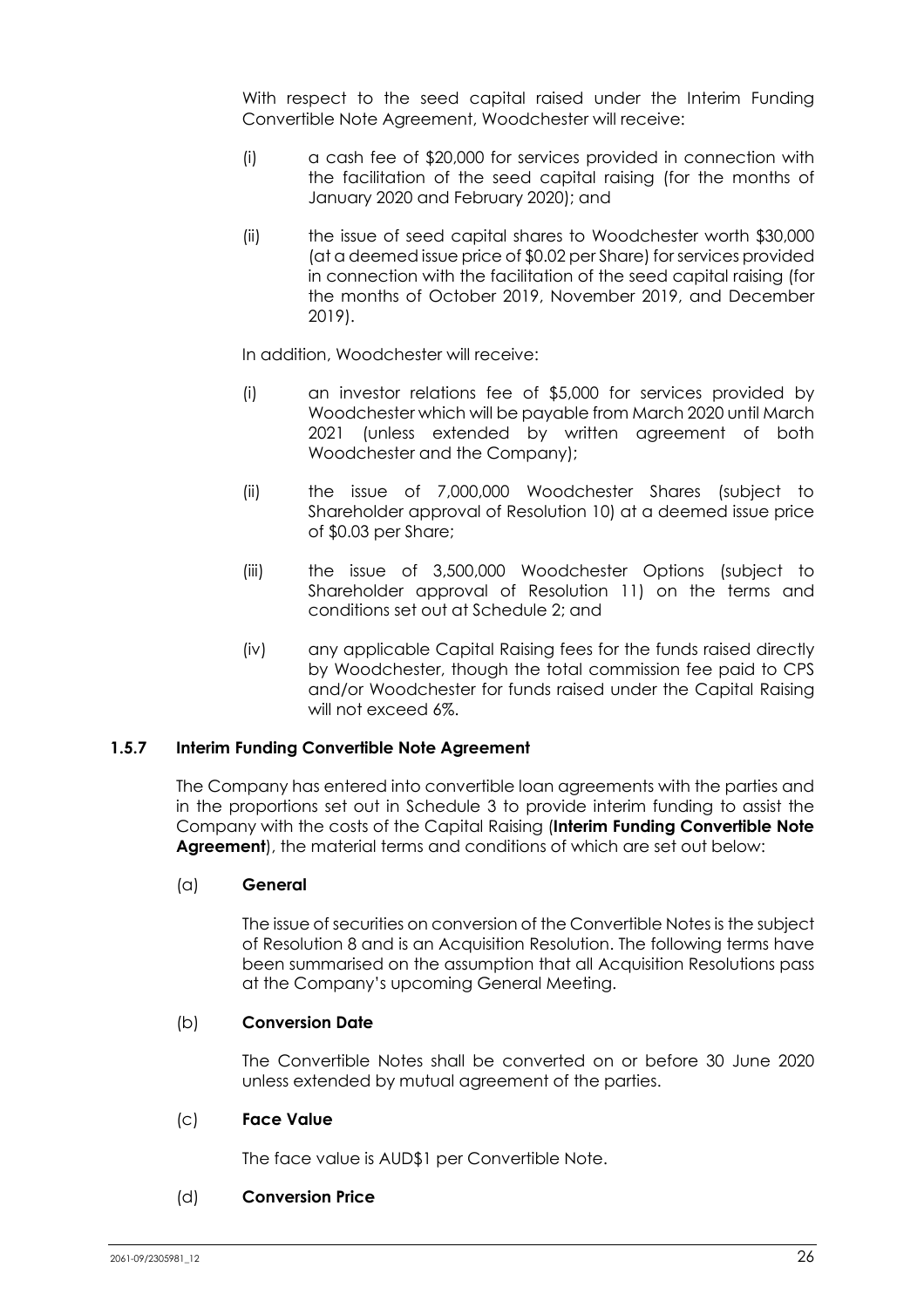The conversion price for the Convertible Notes is \$0.02 (on a post-Consolidation basis).

#### (e) **Interest**

No interest is payable under the Interim Funding Convertible Note Agreement.

Otherwise, the Interim Funding Convertible Note Agreement contains terms customary for an agreement of its nature.

#### **1.5.8 Emco Convertible Loan Agreement**

On 28 June 2019, the Company entered into a convertible loan agreement with Emco Capital Pty Ltd (ACN 074 681 075) (**Emco**) which was subsequently varied on 5 December 2019 (**Emco Convertible Loan Agreement**), the material terms and conditions of which are set out below:

#### (a) **Principal Amount**

The Principal Amount is \$200,000.

#### (b) **Conversion**

The loan can be converted into Shares at the Conversion Price at Emco's discretion at any time before the Conversion Date and, therefore, Conversion is not subject to Shareholder approval.

However, the Company notes that Emco has provided an irrevocable undertaking that it will not convert any amount of the loan into Shares and will seek cash settlement of the full balance on the Conversion Date.

#### (c) **Conversion Date**

The loan must be repaid or converted into Shares by 30 April 2020 unless extended by mutual agreement of the parties.

#### (d) **Conversion Price**

The conversion price for the convertible notes is \$0.02 (on a post-Consolidation basis).

#### (e) **Interest**

Interest on the principal amount will accrue at 3% per annum on a noncompounding basis until the date that the principal amount is repaid in full or the Conversion Date.

Otherwise, the Emco Convertible Loan Agreement contains terms customary for an agreement of its nature.

#### **1.6 Regulatory Approvals and Operating Jurisdictions**

The Acquisition requires the necessary regulatory approvals as set out in this Notice, and as part of the approvals, the Company is required to issue a Prospectus.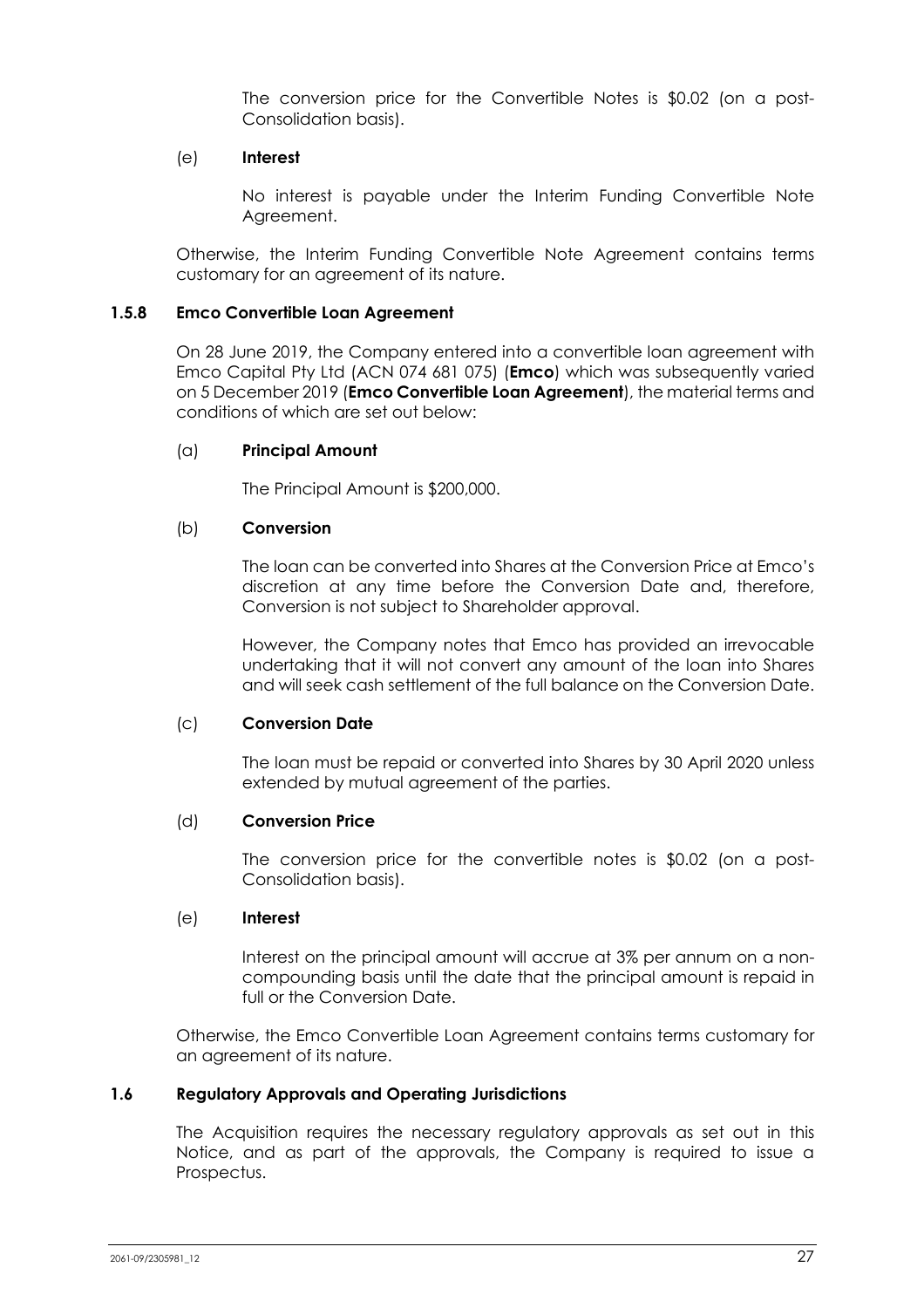## **1.7 Indicative Timetable**

An indicative timetable\* for completion of the Acquisition is set out below:

| <b>Activity</b>                                                                                                                                                                                 | Date                        |
|-------------------------------------------------------------------------------------------------------------------------------------------------------------------------------------------------|-----------------------------|
| Dispatch Notice of Meeting seeking approval for the<br>acquisition of the North Dakota Project                                                                                                  | 28 February 2020            |
| General Meeting to approve the acquisition of the<br>Project                                                                                                                                    | 30 March 2020               |
| Prospectus lodged with ASIC                                                                                                                                                                     | 30 March 2020               |
| Completion of consolidation                                                                                                                                                                     | 31 March 2020               |
| Closing date of Capital Raising under the prospectus                                                                                                                                            | Week commencing 4 May 2020  |
| Payment of cash consideration and issue of<br>consideration securities for acquisition of Project                                                                                               | Week commencing 11 May 2020 |
| Despatch of holding statements                                                                                                                                                                  | Week commencing 11 May 2020 |
| Re-quotation of securities on ASX (subject to HOG re-<br>complying with Chapters 1 and 2 of the ASX Listing<br>Rules and subject to ASX agreeing to reinstate HOG's<br>securities to quotation) | Week commencing 25 May 2020 |

\* Please note this timetable is indicative only and the Directors reserve the right to amend the timetable as required.

## **1.8 Pro-forma Balance Sheet**

A pro-forma balance sheet of the Company following the completion of the Acquisition is set out in Schedule 1. The Acquisition will have an effect on the Company's revenue and expenditure. The revenue is not capable of being determined at this stage as the Company does not have a reasonable basis to make a forecast, and the anticipated effect on expenditure is set out in the Use of Funds in Section 1.12. The Use of Funds is indicative only and subject to change.

#### **1.9 Pro-Forma Capital Structure**

Set out below is the indicative capital structure of the Company following completion of the Acquisition and associated Capital Raising. The anticipated capital structure of the Company is only an estimate and is subject to variation.

|                                                       | <b>Minimum Subscription</b> |                | <b>Maximum Subscription</b> |                |
|-------------------------------------------------------|-----------------------------|----------------|-----------------------------|----------------|
|                                                       | <b>Shares</b>               | <b>Options</b> | <b>Shares</b>               | <b>Options</b> |
| Currently on issue <sup>1</sup>                       | 456,239,077                 |                | 456,239,077                 |                |
| Post-Consolidation <sup>1</sup> (1:10)                | 45,623,908                  |                | 45,623,908                  |                |
| Interim Funding Convertible<br><b>Notes</b>           | 18,750,000                  | 9,375,0005     | 25,000,000                  | 12,500,0005    |
| <b>Issued to Burke County</b><br>Vendors <sup>2</sup> | 61,815,367                  |                | 61,815,367                  |                |
| Advisor Shares <sup>3</sup>                           | 42,000,000                  |                | 42,000,000                  |                |
| <b>Existing Director Shares</b>                       | 13,000,000 <sup>6</sup>     | 6,500,0007     | 13,000,0006                 | 6,500,0007     |
| Woodchester Shares                                    | 7,000,0008                  | 3,500,0009     | 7,000,0008                  | 3,500,0009     |
| Capital Raising <sup>4</sup>                          | 166,666,667                 |                | 233, 333, 333               |                |
| <b>Total (post-Consolidation)</b>                     | 354,855,942                 | 19,375,000     | 427,772,608                 | 22,500,000     |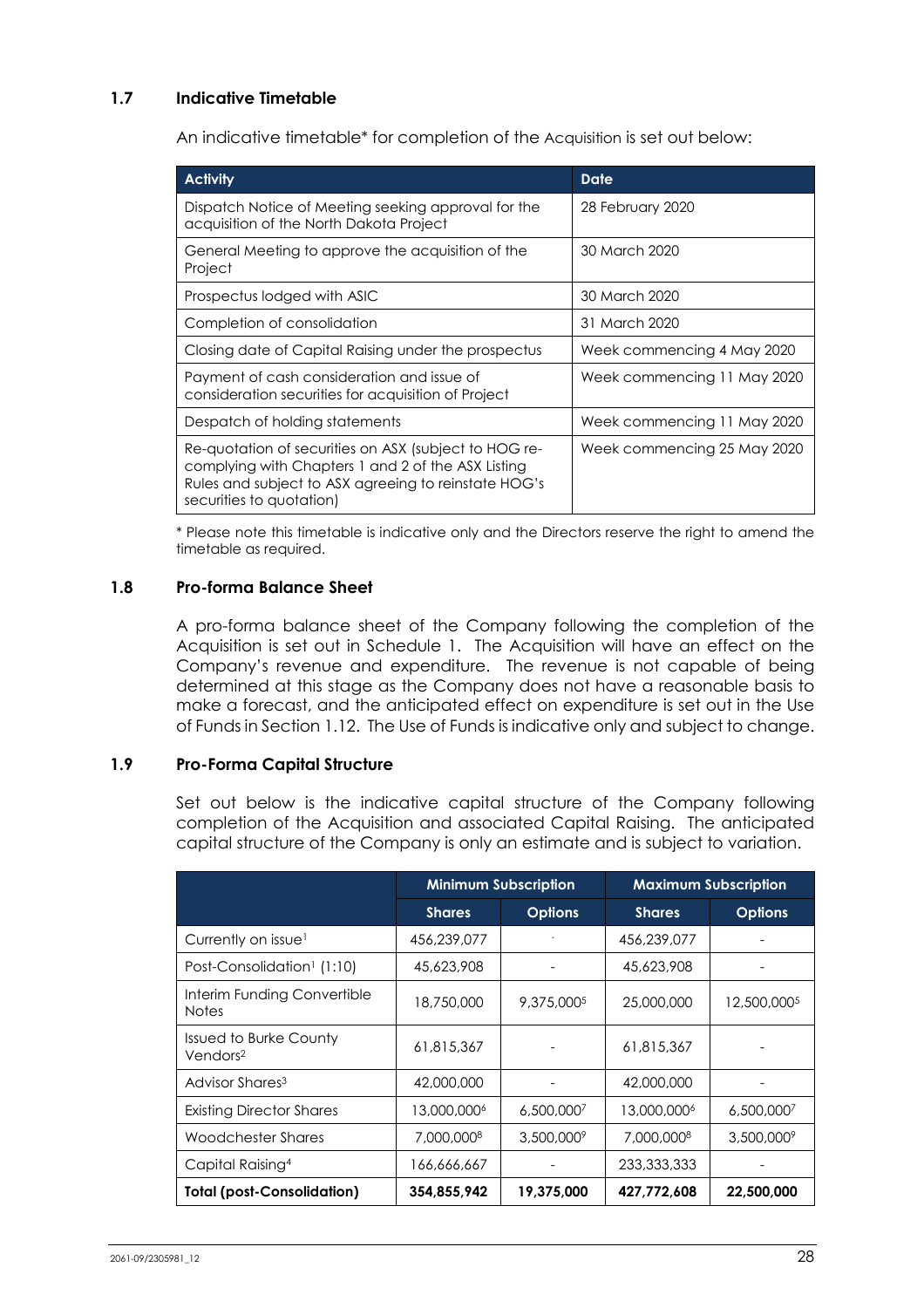#### **Notes:**

- 1. Assuming no other Shares are issued prior to settlement of the Acquisition (on a pre-Consolidation basis).
- 2. Refer to Section 1.4 for terms of the Acquisition.
- 3. Comprising 30,000,000 Shares to be issued to CPS for the provision of lead manager services to the Company in relation to the Capital Raising; and 12,000,000 Shares to be issued to IIG for corporate advisory services provided to the Company in relation to the Acquisition Agreement pursuant to Resolutions 9 and 12 (respectively).
- 4. The Company will seek to raise a minimum of \$5,000,000 through the issue of 166,666,667 Shares at \$0.03 per Share, and a maximum raise of \$7,000,000 through the issue of up to a maximum of 233,333,333 Shares at \$0.03 per Share.
- 5. Options exercisable at \$0.05 expiring on 30 June 2023, the terms and conditions of which are set out in Schedule 2.
- 6. Existing Director Shares to be issued to Tom Fontaine, Murray Wylie, and Kane Marshall pursuant to Resolutions 13 to 15 (respectively).
- 7. Existing Director Options to be issued to Tom Fontaine, Murray Wylie, and Kane Marshall pursuant to Resolutions 16 to 18 (respectively), the terms and conditions of which are set out in Schedule 2.
- 8. Woodchester Shares to be issued to Woodchester pursuant to Resolution 10.
- 9. Woodchester Options to be issued to Woodchester pursuant to Resolution 11, the terms and conditions of which are set out in Schedule 2.

## **1.10 Issue of Securities in the Preceding 6 months**

In the six (6) months preceding the date of this Notice, the Company has issued 375,000 Convertible Notes to the parties set out in Schedule 3 pursuant to the Interim Funding Convertible Note Agreement summarised in Section 1.5.7. The Convertible Notes issued were issued for \$375,000 consideration.

#### **1.11 Pro forma balance sheet**

The pro-forma balance sheet of the Company following completion of the Acquisition and issues of all Securities contemplated by this Notice is set out in Schedule 1. The historical and pro-forma information is presented in an abbreviated form, insofar as it does not include all of the disclosure required by the Australian Accounting Standards applicable to annual financial statements.

#### **1.12 Use of funds**

It is proposed that the funds raised plus the Company's existing cash will be applied in the next 24 months as follows:

| <b>Item</b>                                                           | <b>Amount (based</b><br>on Minimum<br>Subscription) | Percentage | <b>Amount (based</b><br>on Maximum<br>Subscription)<br>S | Percentage |
|-----------------------------------------------------------------------|-----------------------------------------------------|------------|----------------------------------------------------------|------------|
| Existing cash<br>reserves of the<br>Company as at<br>31 December 2019 | 35,607                                              | 0.65       | 35,607                                                   | 0.48       |
| Additional funds<br>raised under<br>Convertible Notes                 | 405,000                                             | 7.45       | 405,000                                                  | 5.44       |
| Funds raised under<br>the Capital Raising                             | 5,000,000                                           | 91.90      | 7,000,000                                                | 94.08      |
| <b>TOTAL</b>                                                          | 5,440,607                                           | 100        | 7,440,607                                                | 100        |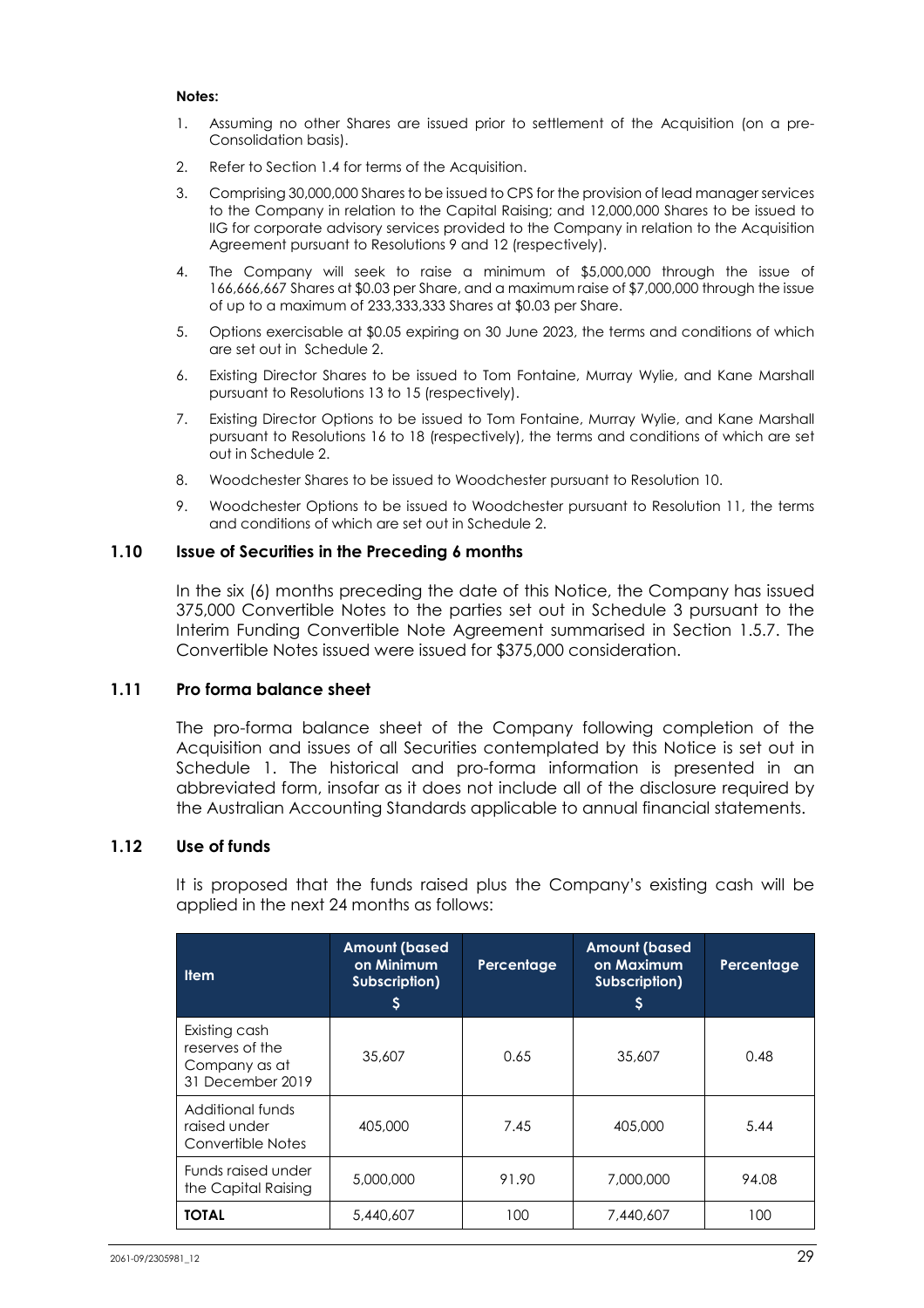| <b>Item</b>                                     | <b>Amount (based</b><br>on Minimum<br>Subscription)<br>S | Percentage | <b>Amount (based</b><br>on Maximum<br>Subscription)<br>S | Percentage |
|-------------------------------------------------|----------------------------------------------------------|------------|----------------------------------------------------------|------------|
| Use of Funds:                                   |                                                          |            |                                                          |            |
| Cash consideration<br>for Acquisition           | 1,862,764                                                | 34.24      | 1,862,764                                                | 25.04      |
| New vertical well                               | $\Omega$                                                 | $\Omega$   | 500,000                                                  | 6.72       |
| Saltwater disposal<br>system                    | 500,000                                                  | 9.19       | 500,000                                                  | 6.72       |
| Existing well<br>recompletion                   | 900,000                                                  | 16.54      | 1,800,000                                                | 24.19      |
| Expenses of the<br>Capital Raising <sup>1</sup> | 572,000                                                  | 10.51      | 697,000                                                  | 9.37       |
| Settlement of Emco<br>$Io$ can <sup>2</sup>     | 211,047                                                  | 3.88       | 211,047                                                  | 2.84       |
| Administration<br>Costs <sup>3</sup>            | 1,242,000                                                | 22.83      | 1,242,000                                                | 16.69      |
| Working capital <sup>4</sup>                    | 152,796                                                  | 2.81       | 627,796                                                  | 8.44       |
| <b>TOTAL</b>                                    | 5,440,607                                                | 100        | 7,440,607                                                | 100        |

#### **Notes:**

- 1. Expenses of the Capital Raising include legal fees, ASX fees, advisor fees, Investigating Accountant fees, Independent Geological Advisory Fees, Share Registry Fees and brokerage costs.
- 2. Pursuant to the Emco Convertible Loan Agreement set out at Section 1.5.8, the Company will repay the principal of the loan, as well as the interest that has accrued on the loan as at the Conversion Date of 30 April 2020.
- 3. Administration costs include, without limitation, general corporate costs such as the provision of contract services to the Company, annual ASX listing fees, Board and executive remuneration, office rent, and ongoing audit and accounting costs.
- 4. Working capital provides for additional capital to be used towards additional exploration following the planned exploration programs, as well as investment in new projects not yet identified by the Directors.

The above table is a statement of current intentions as at the date of this Notice. As with any budget, intervening events (including exploration success or failure) and new circumstances have the potential to affect the manner in which the funds are ultimately applied. The Board reserves the right to alter the way funds are applied on this basis.

If the maximum amount of \$7,000,000 is raised under the Capital Raising, the Company will apply the additional funds towards the additional expenses of the Capital Raising with the balance to be allocated to working capital.

The Board believes that the funds raised from the Capital Raising, combined with existing funds, provide the Company with sufficient working capital to progress its business objectives. In addition to the Project, the Company intends to seek out additional projects. However, there is no certainty that any new project acquisition will be completed.

#### **1.13 HOG Business Plan – Post Acquisition**

Messrs Wylie and Fontaine are the current directors of the Company. Mr Fontaine will remain as a director of the Company following completion of the Acquisition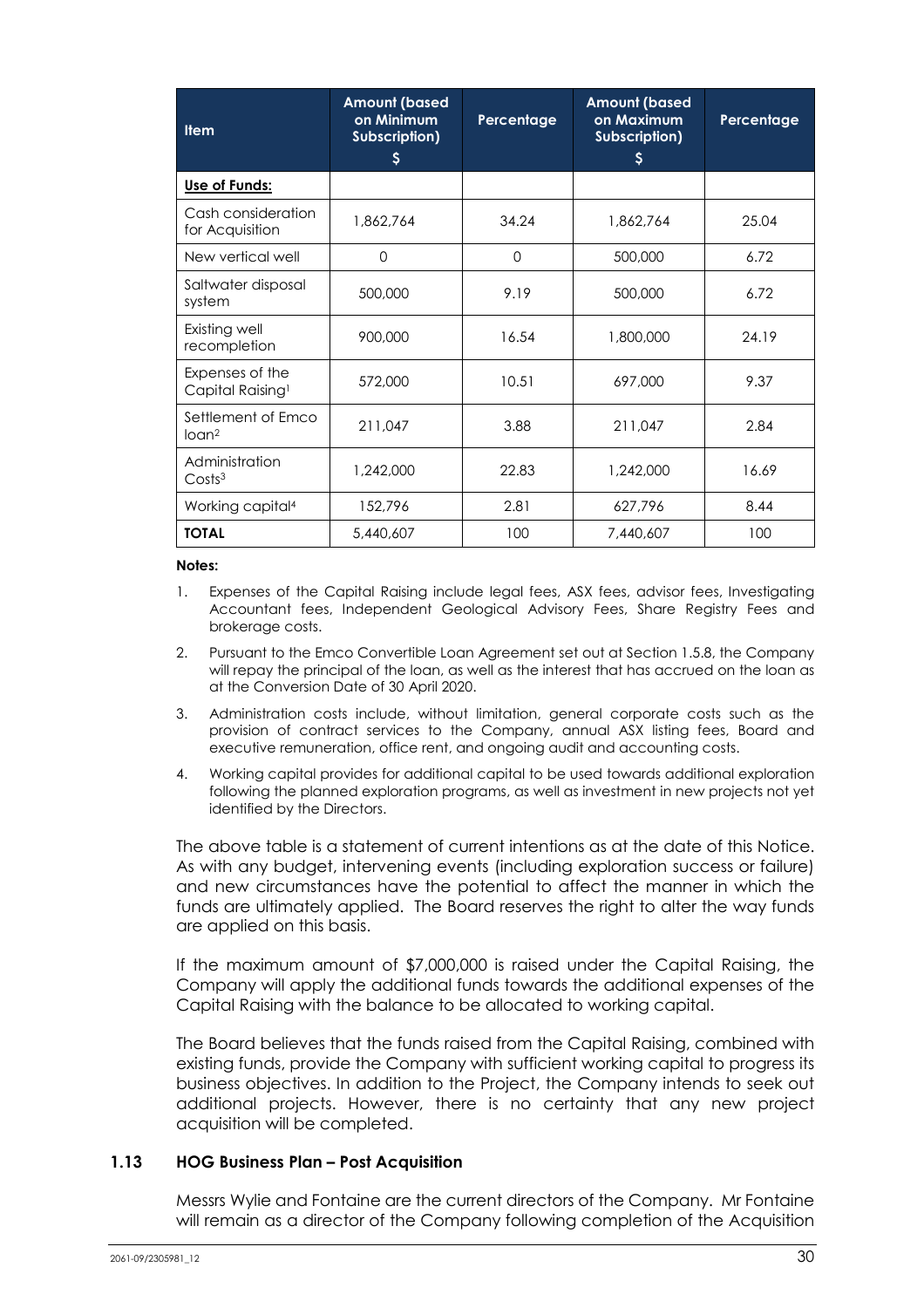while Mr Wylie will resign as a Director however continue as the Company Secretary. Subject to approval under Resolutions 5 and 6, Mr Kane Marshall, who was elected as an additional Director on 30 January 2020 will be re-elected as a Director; and Mr Spittlehouse, a nominee of the Burke County Vendors will also be appointed to the Board, such that on completion of the Acquisition the Company's Board will be comprised of:

### (a) **Tom Fontaine** *(Managing Director)*

Mr. Fontaine is a professional engineer with over 25 years' experience in starting, running and building resource companies. He is currently a major shareholder and on the board of several early stage resource companies focused in Australia, Cuba, Africa and North America. He was a founder of Pure Energy and helped build it into a \$1 billion company in 4 years.

The Board does not consider Mr Fontaine to be an independent director as he is an executive officer of the Company.

## (b) **Jason Spittlehouse** *(Non-Executive Director)*

Mr Spittlehouse has held geoscience positions in Australia, UK and SE Asia and holds an MSc from Imperial College, London. Mr Spittlehouse was a founding director and seed investor at Neon Energy Pty Ltd in 2005. He also founded Houston-based VistaTex Energy LLC in 2010, a privately held producer, operating in seven states, with interests in 50 fields. The company was sold in August, 2014.

The Board does not consider Mr Spittlehouse to be an independent director as he is a representative of the Burke County Vendors.

#### (c) **Kane Marshall** (Non-Executive Director)

Mr Marshall has over 20 years' experience in various roles as a director, geologist, petroleum engineer and company builder. He is currently the Managing Director of Perth Basin and Cooper Basin Operator Key Petroleum Limited (ASX: KEY). His diverse experience base includes technical and managerial roles with private equity funded oil companies, independents and majors. Prior to his appointment to Key Petroleum Limited, Mr Marshall was a Petroleum Consultant at Santos and a Production Engineer with the Roma Implementation Team in Brisbane, as well as a Reservoir and Petroleum Engineer for both Chevron Australia and Woodside Energy on North-West Shelf projects based in Perth.

Earlier in his career, Mr Marshall was based in London principally working in technical roles on Southern North Sea Gas developments for European utility giant DEA AG and private equity backed Operator Highland Energy Limited.

Mr Marshall holds academic qualifications which include a Masters of Petroleum Engineering from Curtin University, Bachelor of Science (Petroleum Geology) from the University of Western Australia and a Bachelor of Commerce (Investment Finance and Corporate Finance) from the University of Western Australia.

The Board considers Mr Marshall to be an independent director as he is a non-executive director with no substantial holding in the Company or significant relationship with major shareholders or the vendors.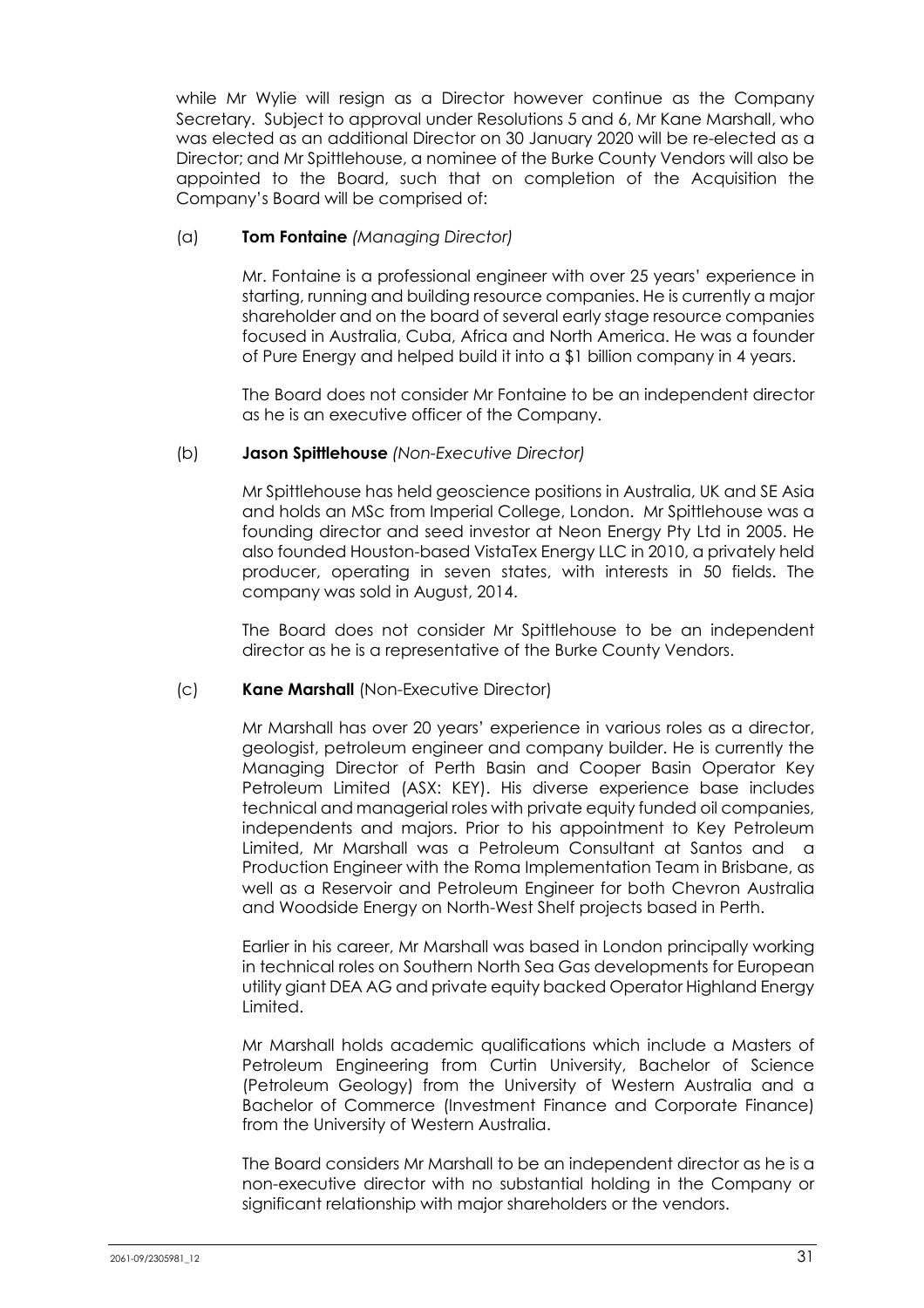## **1.14 Director and Proposed Director Interests in Securities**

Directors are not required under the Current Constitution to hold any Shares to be eligible to act as a Director.

Details of the Directors' and Proposed Directors' relevant interest in the Securities of the Company upon completion of the Acquisition and the Capital Raising are set out in the table below (on a post-Consolidation basis):

| Director/Proposed<br><b>Director</b> | <b>Shares</b>          | %<br>$(undiluted)^1$ | <b>Options</b> | %<br>$(diluted)^1$ |
|--------------------------------------|------------------------|----------------------|----------------|--------------------|
| Tom Fontaine                         | 7,000,000 <sup>2</sup> | 1.97                 | 3,500,0003     | 2.79               |
| Murray Wylie                         | 4,000,0004             | 1.13                 | 2,000,0005     | 1.59               |
| Jason Spittlehouse <sup>1</sup>      | 17,661,5346            | 4.98                 |                | 4.69               |
| Kane Marshall                        | 2,000,0007             | 0.56                 | 1,000,0008     | 0.80               |

#### **Notes:**

- 1. Assuming Minimum Subscription.
- 2. Existing Director Shares to be issued pursuant to Resolution 13.
- 3. Existing Director Options to be issued pursuant to Resolution 16 on the terms and conditions set out in Schedule 2.
- 4. 4,000,000 Existing Director Shares to be issued pursuant to Resolution 14.
- 5. Existing Director Options to be issued pursuant to Resolution 17 on the terms and conditions set out in Schedule 2.
- 6. To be issued to Radian Partnership Limited (an entity of which Proposed Director Jason Spittlehouse is a minority shareholder) pursuant to Resolution 4.
- 7. 2,000,000 Existing Director Shares to be issued pursuant to Resolution 15.
- 8. To be issued subject to the passing of Resolution 18 on the terms and conditions set out in Schedule 2.

#### **1.15 Business Model of the Company following the Acquisition**

Following completion of the Acquisition, the Company's proposed business model will be to further explore the Project and develop identified oil and gas reserves. The Company's main objectives on completion of the Acquisition are to:

- (a) focus on oil and gas exploration and development opportunities that have the potential to deliver growth for Shareholders;
- (b) continue to pursue other acquisitions that have a strategic fit for the Company;
- (c) establish a wholly owned subsidiary in the United States in order to assist the Company achieve its main objectives;
- (d) implement a growth strategy to seek out further oil and gas exploration and acquisition opportunities; and
- (e) provide working capital for the Company.

#### **1.16 Re-compliance with Chapters 1 and 2 of the ASX Listing Rules**

ASX has advised the Company that the change in the nature and scale of the Company's activities is the Acquisition of the Project which consequently requires the Company to (in accordance with ASX Listing Rule 11.1.3) re-comply with the admission requirements set out in Chapters 1 and 2 of the ASX Listing Rules before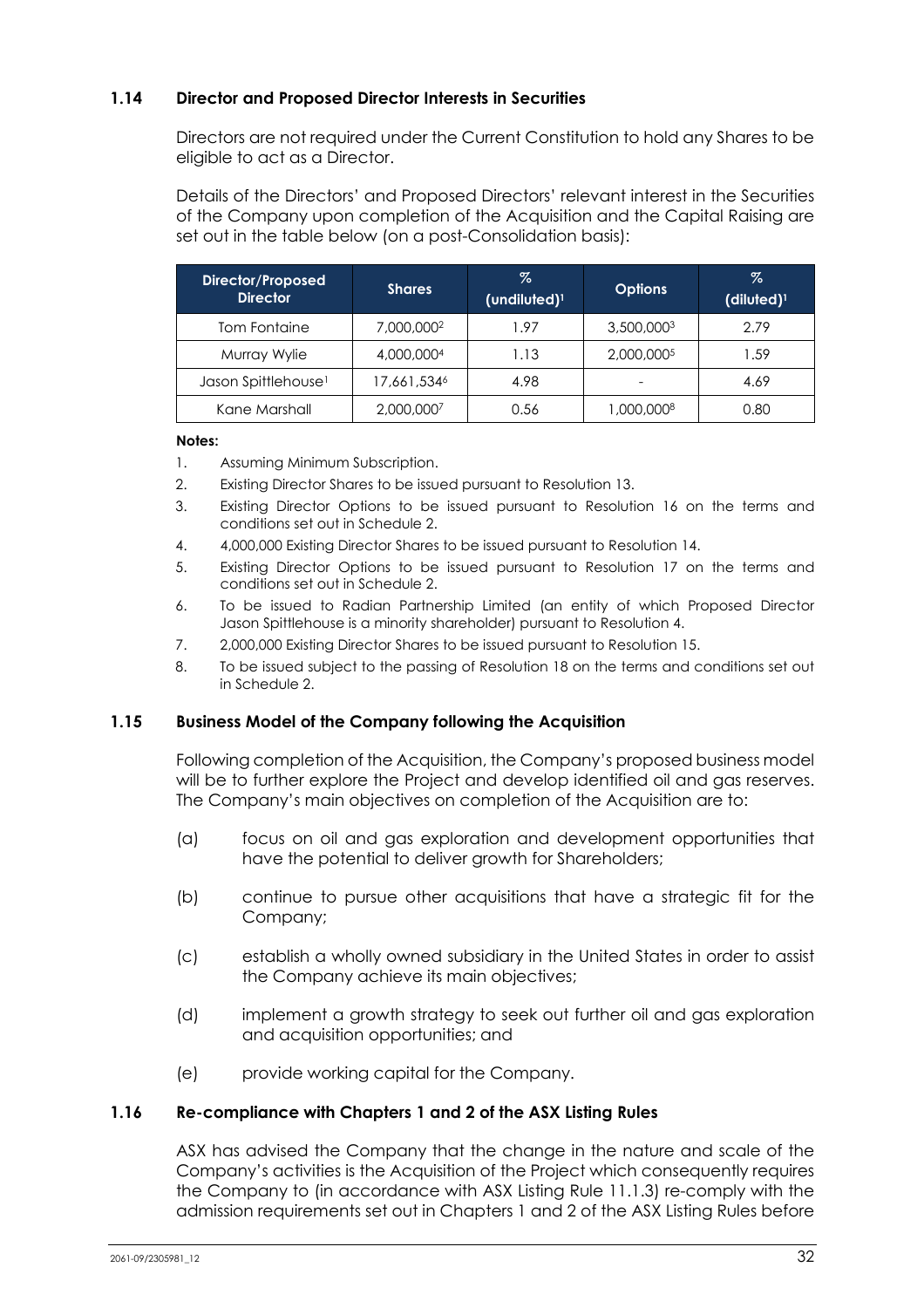it can be re-instated to trading on ASX (including any ASX requirement to treat the Company's Securities as restricted Securities).

Trading in the Company's Shares is currently suspended and will remain suspended until the Company re-complies with Chapters 1 and 2 of the Listing Rules following completion of the Acquisition. The Acquisition is conditional on the Company obtaining all necessary regulatory and Shareholder approvals to effect the Acquisition and satisfying all other requirements of ASX for the reinstatement to Official Quotation of the Company's Shares on ASX (among other things).

### **1.17 Guidance Note 33 – automatic removal from the Official List**

Recent changes to ASX Guidance Note 33 have altered ASX's policy in relation to the automatic removal of entities from the Official List.

ASX policy, which came into effect on 3 February 2020, is to automatically remove entities whose securities have been suspended from quotation for a continuous period of 2 years from the Official List. Therefore, any entities that had been continuously suspended since on or before 31 January 2018 and remained suspended at the close of trading on 31 January 2020 were automatically removed from the Official List at the commencement of trading on 3 February 2020 (unless further extended by ASX).

The Company has been suspended from quotation since 11 May 2017 and was due to be automatically removed from the Official List of the ASX on 3 February 2020. However, ASX has confirmed that it will extend the Company's removal date to 30 May 2020 provided that it receives Shareholder approval for the Acquisition Resolutions and lodges its re-compliance prospectus with ASIC by no later than 30 March 2020.

ASX has advised that, if the Company has not satisfied ASX Listing Rules 11.1.2 and 11.1.3 and has not had its securities reinstated to Official Quotation by 30 May 2020, it will seek to remove the Company from the Official List.

If the Acquisition Resolutions are not approved at the Meeting, the Company will be unable to satisfy the abovementioned conditions by 30 May 2020 and ASX will seek to remove the Company from the Official List.

## **1.18 ASX waivers**

*ASX Listing Rules 1.1 (Condition 12) and 2.1 (Condition 2)* 

ASX Listing Rule 1.1 (Condition 12) provides that if an entity has options on issue the exercise price for each underlying security must be at least 20 cents in cash. ASX Listing Rules 2.1 (Condition 2) provides that the issue price or sale price of all the securities for which an entity seeks quotation (except options) must be at least 20 cents in cash.

The Company has applied for a waiver from the requirements of ASX Listing Rules 1.1 (Condition 12) and 2.1 (Condition 2) to allow the Company to have on issue Options with an exercise price which is less than 20 cents, and to offer Shares under the Prospectus with an issue price which is less than 20 cents.

#### *ASX Listing Rules 10.13.5*

ASX Listing Rule 10.11 requires a listed company to obtain Shareholder approval by ordinary resolution prior to the issue of equity securities, or agreement to issue equity securities, to a related party of the Company.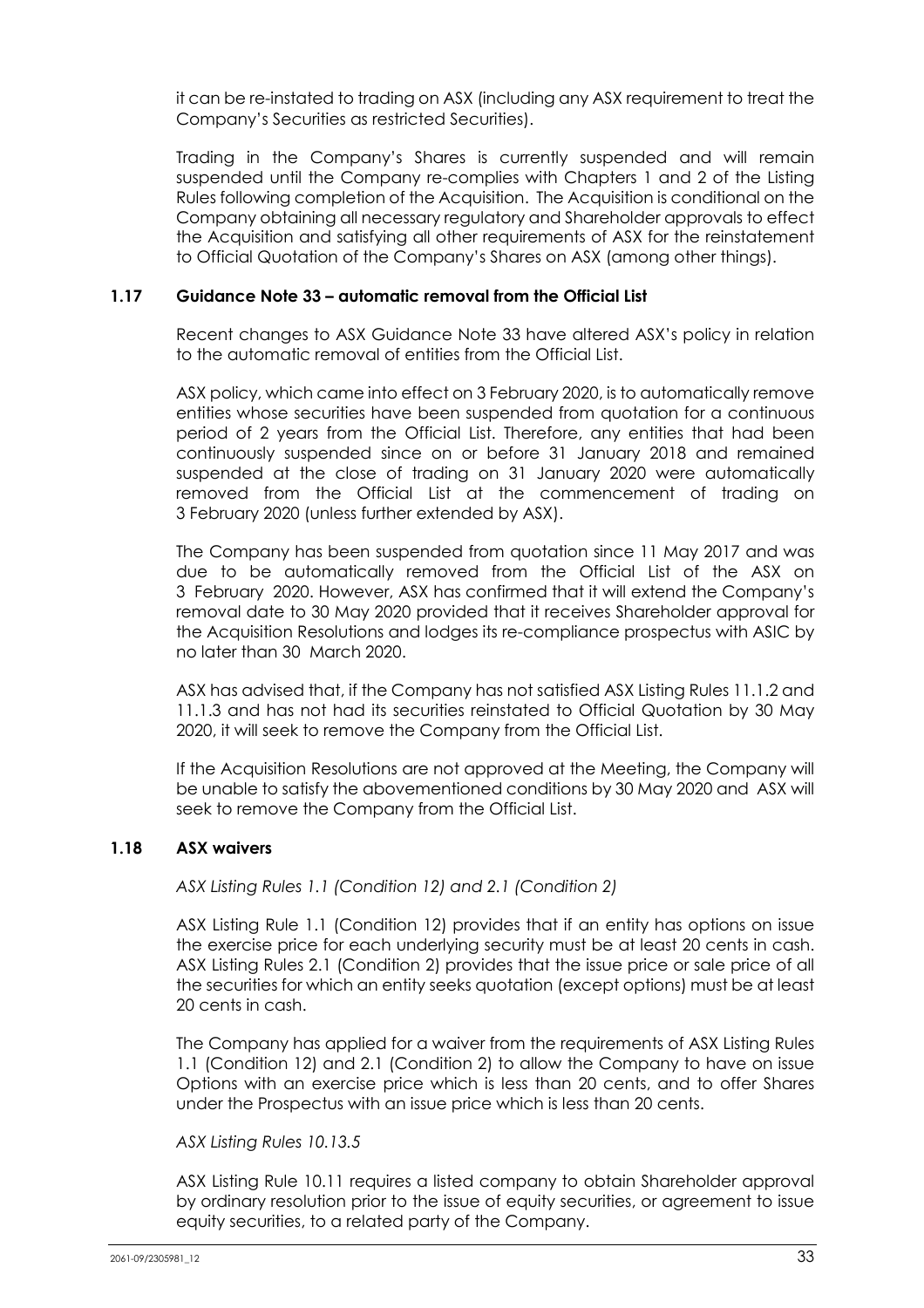ASX Listing Rule 10.13 sets out the requirements for Shareholder approval under ASX Listing Rule 10.11. In particular, ASX Listing Rule 10.13.5 provides that the notice of meeting must (inter alia) state the date by which the entity will issue the securities and that the securities must be issued no later than 1 month after the date of the meeting or such later date as may be permitted by any ASX waiver or modification of the ASX Listing Rules.

The Company has applied for a waiver from the requirements of ASX Listing Rule 10.13.5 to allow the Company to issue the Shares that are subject to Resolutions 4 and 13 to 18 later than 1 month after the date of this Meeting.

The Company notes that, with respect to the above waiver applications, there is no guarantee that these waivers will be granted. The Company will endeavour to keep the market updated as soon as it is made aware of a change to the status of any applications.

#### **1.19 Risk Factors**

Shareholders should be aware that if the relevant Resolutions are approved and the Acquisition is completed, the Company will be re-complying with Chapters 1 and 2 of the ASX Listing Rules and will be subject to various risk factors.

Based on the information available, a non-exhaustive list of risk factors associated with the Acquisition and following completion of the Acquisition are set out below.

#### **1.19.1 Key Risks relating to the Change in Nature and Scale of Activities**

#### (a) **Re-quotation of shares on ASX**

The acquisition of the Project interests constitutes a significant change in the nature and scale of the Company's activities and the Company needs to re-comply with Chapters 1 and 2 of the ASX Listing Rules as if it were seeking admission to the Official List of ASX.

Trading in the Company's securities is currently suspended and will remain suspended until the Company re-complies with Chapters 1 and 2 of the ASX listing rules following completion of the Acquisition. The Acquisition is conditional on the Company obtaining all necessary regulatory and Shareholder approvals to effect the Acquisition, and compliance with any further conditions ASX imposes on such reinstatement.

There is a risk that the Company will not be able to satisfy one or more of those requirements and that its securities will consequently remain suspended from Official Quotation. The Company however, following the recent detailed discussions with the ASX surrounding this Acquisition and the Company's re-compliance obligations, at the moment sees no reason why the Company should not be able to re-comply according with these conditions.

As set out in Section 1.17, ASX has extended the Company's removal date from the Official List, such that the Company must receive approval for all Acquisition Resolutions at the Meeting and lodge its re-compliance prospectus with ASIC by 30 March 2020 and have its securities reinstated to Official Quotation by 30 May 2020. If the Company does not meet any of the above conditions, ASX will seek to remove the Company from the Official List.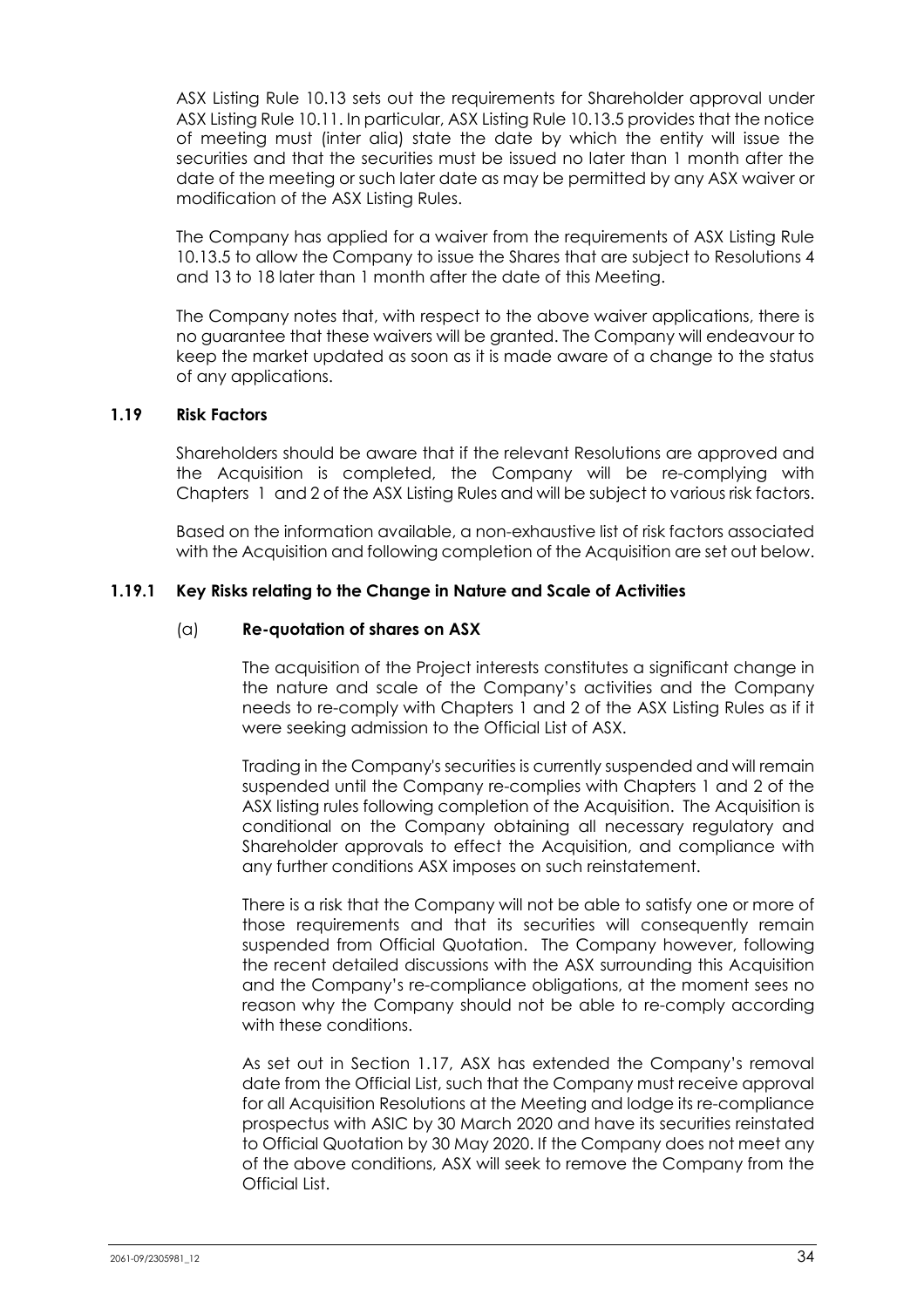## (b) **Completion Risk**

The Company has agreed to acquire a 35% interest from the Burke County Vendors' pursuant to the Acquisition Agreement, the completion of which is subject to the fulfilment of certain conditions. There is a risk that the conditions for completion of the Acquisition cannot be fulfilled and, in turn, that completion of the Acquisition does not occur.

If the Acquisition is not completed, the Company will incur costs relating to advisors and other costs without any material benefit being achieved.

#### (c) **Commodity price volatility and exchange rate risks**

It is anticipated that any future revenues of the Company, other than sales of assets, will be derived from the sale of oil and/or natural gas. The demand for, and price of, oil and natural gas is dependent on a variety of factors beyond the control of the Company, including supply levels of the product, the level of consumer product demand, weather conditions, the price and availability of alternative fuels, actions taken by governments and international cartels, and global economic and political developments.

The market price of hydrocarbon products is volatile and outside the control of the Company. Oil and gas prices have fluctuated widely in recent years. If the price of hydrocarbons should drop significantly and remain depressed, the economic prospects of the projects which the Company has an interest in could be significantly reduced or rendered uneconomic. There is no assurance that, even if significant quantities of hydrocarbon products are discovered, a profitable market may exist for their sale.

The marketability of hydrocarbons is also affected by numerous other factors beyond the control of the Company, including government regulations relating to royalties, allowable production and importing and exporting of oil and gas and petroleum products, the effect of which cannot be accurately predicted. Restrictions on the Company's ability to market production from projects that the Company has an interest in may have a material adverse effect on the Company's overall financial performance.

Furthermore, international prices of various commodities are denominated in United States dollars, whereas the income and expenditure of the Company will be taken into account in Australian currency, exposing the Company to the fluctuations and volatility of the rate of exchange between the United States dollar and the Australian dollar as determined in international markets.

#### (d) **Dilution risk**

Shares on issue (on a pre-Consolidation basis). Under the Acquisition and the Capital Raising and in connection with those transactions, the Company proposes to issue:

- (i) the Consideration Shares to be issued to the Burke County Vendors;
- (ii) the Capital Raising Shares;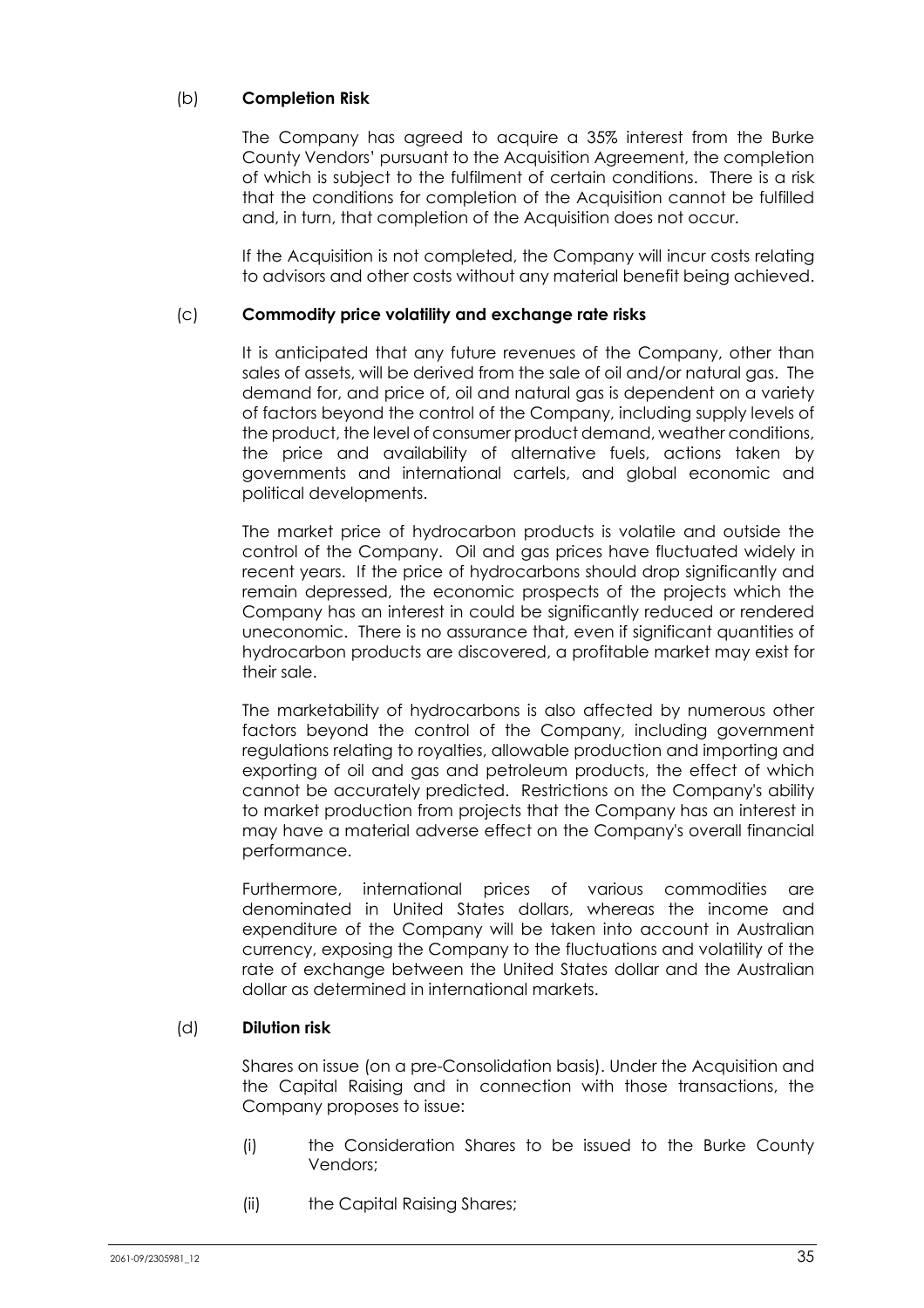- (iii) Shares on conversion of the Convertible Notes;
- (iv) the Advisor Shares; and
- (v) the Shares to be issued to the Existing Directors in consideration for additional work performed in relation to the Acquisition and the Capital Raising (**Existing Director Shares**).

The Company currently has 465,239,077 Shares on issue (on a pre-Consolidation basis). After the Consolidation and the issue of the Securities listed above (i.e., on completion of the Capital Raising and the Acquisition, but assuming no Options are exercised):

- (i) the Consideration Shares to be issued to the Burke County Vendors will comprise approximately 17.42% of the Company's issued Share capital at Minimum Subscription or 14.45% at Maximum Subscription;
- (ii) the participants in the Capital Raising will hold approximately 46.97% of the Company's issued Share capital at Minimum Subscription or 54.55% at Maximum Subscription;
- (iii) the Shares to be issued to the participants under the Interim Funding Convertible Note Agreement on conversion of the Convertible Notes will comprise 5.28% of the Company's issued Share capital at Minimum Subscription or 5.84% at Maximum Subscription (assuming full subscription under the Interim Funding Convertible Note Agreement);
- (iv) the existing Shareholders will retain approximately 12.86% of the Company's issued Share capital at Minimum Subscription or 10.67% at Maximum Subscription; and
- (v) the Shares to be issued to the Existing Directors of HOG will comprise approximately 3.66% of the Company's issued Share capital at Minimum Subscription or 3.04% at Maximum Subscription.

## **1.19.2 Risks relating to the Company**

#### (a) **Exploration**

Potential investors should understand that oil and gas exploration and development are high-risk undertakings. There can be no assurance that exploration of the Project, or any other permits that may be acquired in the future, will result in the discovery of an economic ore deposit. Even if an apparently viable deposit is identified, there is no guarantee that it can be economically exploited.

The future exploration activities of the Company may be affected by a range of factors including geological conditions, limitations on activities due to seasonal weather patterns, unanticipated operational and technical difficulties, industrial and environmental accidents, native title process, changing government regulations and many other factors beyond the control of the Company.

The success of the Company will also depend upon the Company having access to sufficient development capital, being able to maintain title to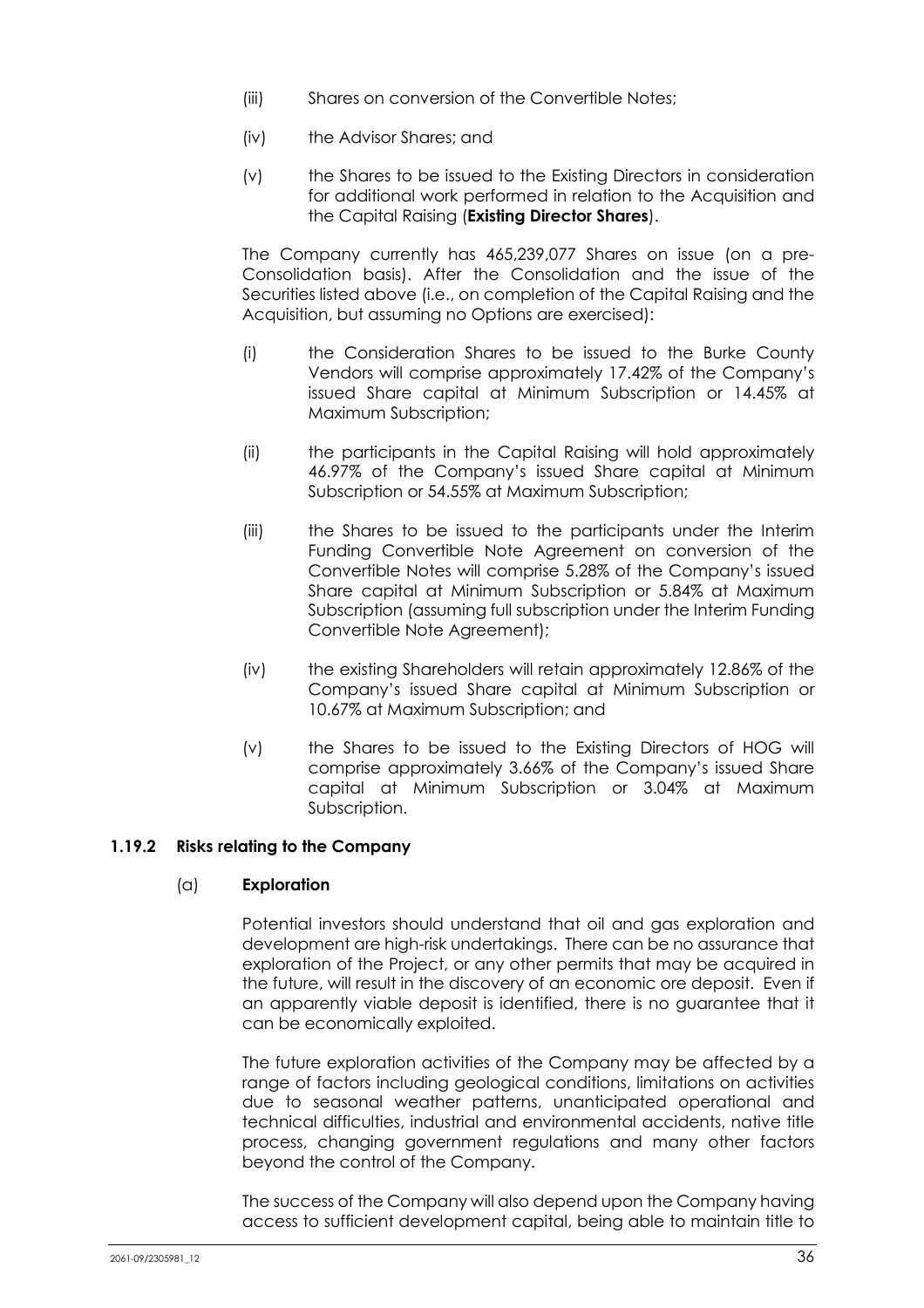its permits and obtaining all required approvals for its activities. In the event that exploration programs prove to be unsuccessful this could lead to a diminution in the value of its permits, a reduction in the case reserves of the Company and possible relinquishment of the permits.

The exploration costs of the Company are based on certain assumptions with respect to the method and timing of exploration. By their nature, these estimates and assumptions are subject to significant uncertainties and, accordingly, the actual costs may materially differ from these estimates and assumptions. Accordingly, no assurance can be given that the cost estimates and the underlying assumptions will be realised in practice, which may materially and adversely affect the Company's viability.

# (b) **Hydrocarbon reserve estimates**

Hydrocarbon reserve estimates are expressions of judgment based on knowledge, experience, interpretation and industry practice. Estimates that were valid when made may change significantly when new information becomes available.

In addition, reserve estimates are necessarily imprecise and depend to some extent on interpretations, which may prove inaccurate. Should the Company encounter oil and/or gas deposits or formations different from those predicted by past drilling, sampling and similar examinations, then reserve estimates may have to be adjusted and production plans may have to be altered in a way which could adversely affect the Company's operations. Where possible, the Company will seek to have any such estimates verified or produced by an independent party with sufficient expertise in their chosen field.

# (c) **Regulation – Exploration and Production**

Oil and natural gas exploration, production and related operations are subject to extensive rules and regulations promulgated by federal, state and local agencies. Failure to comply with such rules and regulations can result in substantial penalties. The regulatory burden on the oil and gas industry increases the cost of doing business and affects profitability. Because such rules and regulations are frequently amended or reinterpreted, the Company is unable to predict the future cost or impact of complying with such laws.

Permits are required in some of the areas in which the Company will operate following completion of the Proposed Transaction for drilling operations, drilling bonds and the filing of reports concerning operations and other requirements are imposed relating to the exploration and production of oil and gas. The Company will be required to comply with various federal and state regulations regarding plugging and abandonment of oil and natural gas wells, which will impose a substantial rehabilitation obligation on the Company, which may have a material adverse effect on the Company's financial performance.

### (d) **Permit applications and licence renewal**

The Company cannot guarantee additional applications for permits or licences made by the Company will ultimately be granted, in whole or in part. Further the Company cannot guarantee that renewals of valid permits or licences will be granted on a timely basis, or at all.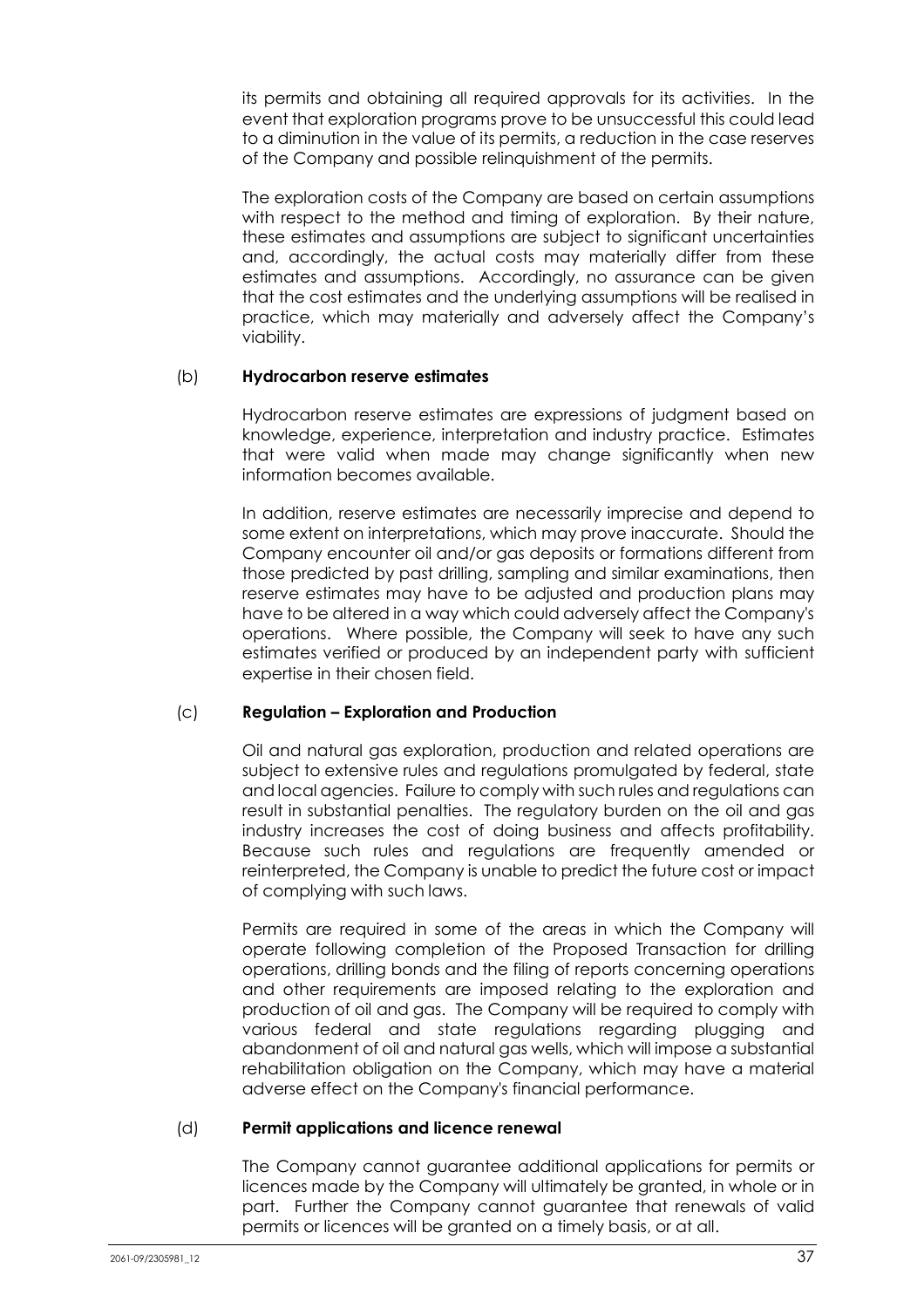# (e) **Additional requirements for capital**

The funds to be raised under the Capital Raising are considered sufficient to meet the immediate objectives of the Company and implementation of the strategy detailed in Section 1.15. Additional funding may be required in the event costs exceed the Company's estimates and to effectively implement its business and operational plans in the future to take advantage of opportunities for acquisitions, joint ventures or other business opportunities, and to meet any unanticipated liabilities or expenses which the Company may incur. If such events occur, additional funding will be required.

Following completion of the Capital Raising, the Company may seek to raise further funds through equity or debt financing, joint ventures, licensing arrangements, or other means. Failure to obtain sufficient financing for the Company's activities may result in delay and indefinite postponement of their activities and the proposed commercialisation, marketing and international expansion strategy. There can be no assurance that additional finance will be available when needed or, if available, the terms of the financing may not be favourable to the Company and might involve substantial dilution to Shareholders.

# (f) **Reliance on key personnel**

The Company's future depends, in part, on its ability to attract and retain key personnel. It may not be able to hire and retain such personnel at compensation levels consistent with its existing compensation and salary structure. Its future also depends on the continued contributions of its executive management team and other key management and technical personnel, the loss of whose services would be difficult to replace. In addition, the inability to continue to attract appropriately qualified personnel could have a material adverse effect on the Company's business.

### (g) **JV partners and contractors**

Oil and gas ventures are typically operated under joint venture arrangements. These arrangements include provisions that often require certain decisions relating to the projects to be passed with unanimous or majority approval of all participants. Where a venture partner does not act in the best commercial interest of the project, it could have a material adverse effect on the interests of the Company.

The Company is unable to predict the risk of:

- (i) financial failure, non-compliance with obligations or default by a participant in any venture to which the Company is, or may become, a party;
- (ii) insolvency or other managerial failure by any of the contractors used by the Company in any of its activities; or
- (iii) insolvency or other managerial failure by any of the other service providers used by the Company for any activity,

all of which could have a material adverse effect on the operations and financial performance of the Company.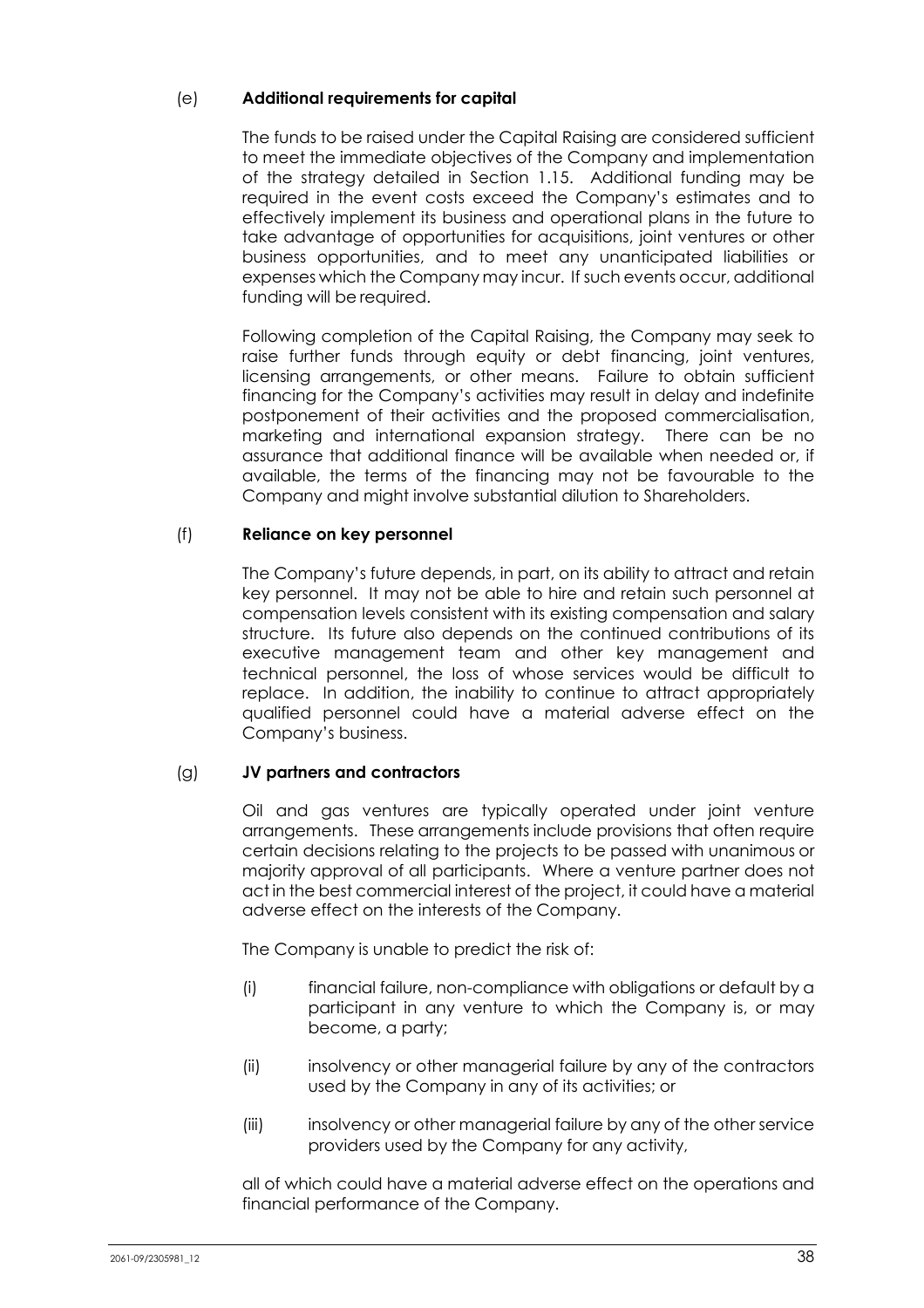### **1.19.3 General Risks**

# (a) **Regulatory**

The Company is based in Australia and is subject to Australian laws and regulations. For example, the Company is required to comply with the Corporations Act. Changes in relevant taxes, legal and administration regimes, accounting practice and government policies in the countries in which the Company operates, and may operate, may adversely affect the financial performance of the Company.

## (b) **Government Licences and Approvals**

Failure to comply strictly with applicable laws, regulations and local practices could result in loss, reduction or expropriation of entitlements, or the imposition of additional local or foreign parties as joint venture partners with carried or other interests. The occurrence of these various factors and uncertainties cannot be accurately predicted and could have an adverse effect on the operations or profitability of the Company.

# (c) **General Economic and Political Risks**

Changes may occur in the general economic and political climate in the jurisdictions in which the Company operates and on a global basis that could have an impact on economic growth, interest rates, the rate of inflation, taxation, tariff laws and domestic security which may affect the value and viability of any activity that may be conducted by the Company.

### (d) **Economic Risks**

General economic conditions, movements in interest and inflation rates and currency exchange rates may have an adverse effect on the Company's activities, as well as on its ability to fund those activities.

### (e) **Market Conditions**

Share market conditions may affect the value of the Company's quoted securities regardless of the Company's operating performance. Share market conditions are affected by many factors such as:

- (i) general economic outlook;
- (ii) interest rates and inflation rates;
- (iii) currency fluctuations;
- (iv) changes in investor sentiment toward particular market sectors;
- (v) the demand for, and supply of, capital; and
- (vi) terrorism or other hostilities.

The market price of securities can fall as well as rise and may be subject to varied and unpredictable influences on the market for equities in general and energy stocks in particular. Neither the Company nor the Directors warrant the future performance of the Company or any return on an investment in the Company.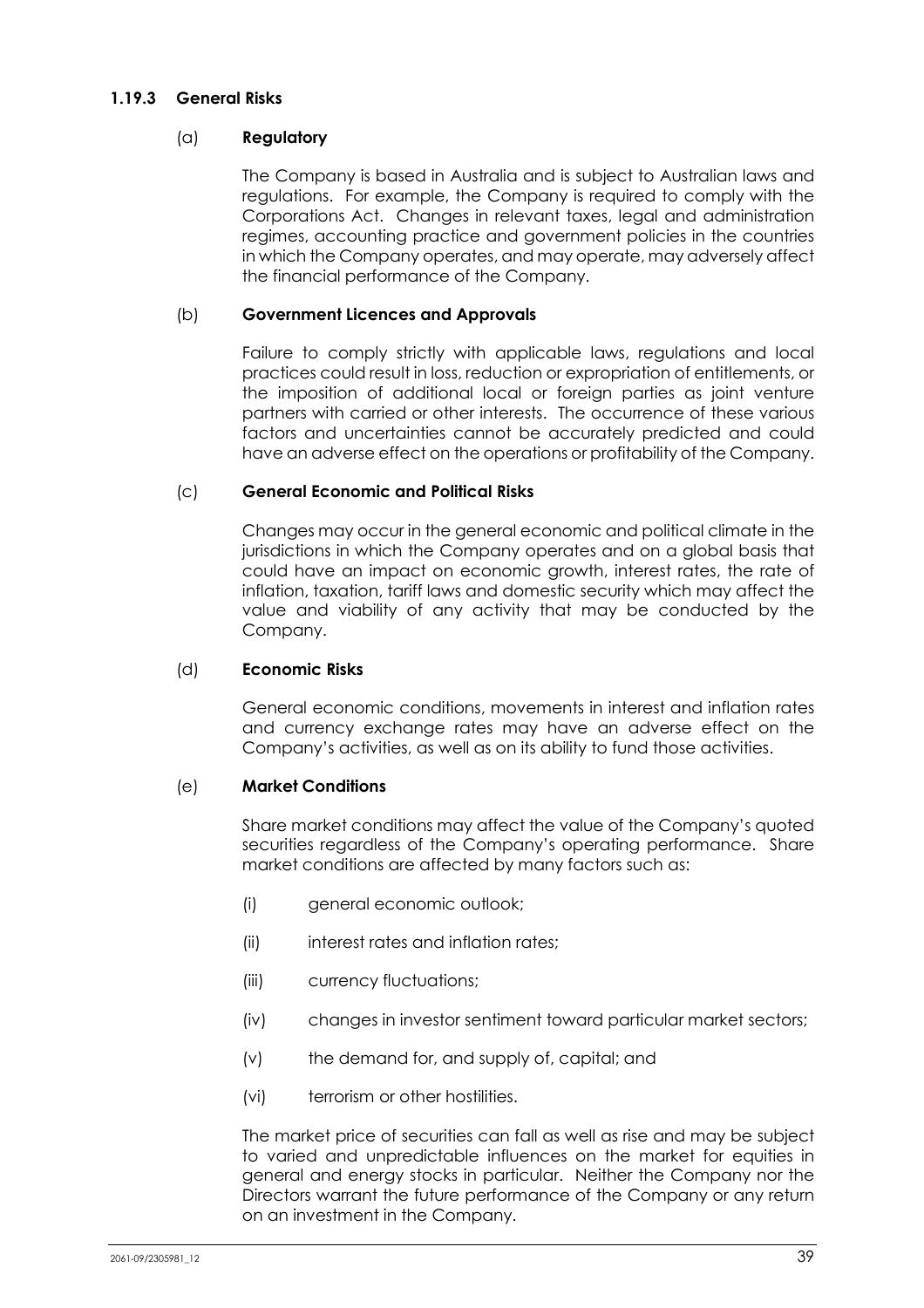# (f) **Share Market Risk**

The market price of the Company's Shares could fluctuate significantly. The market price of the Company's Shares may fluctuate based on a number of factors including:

- (i) the Company's operating performance and the performance of competitors and other similar companies;
- (ii) the public's reaction to the Company's press releases;
- (iii) other public announcements and the Company's filings with securities regulatory authorities;
- (iv) changes in earnings estimates or recommendations by research analysts who track the Company's Shares or the shares of other companies in the sector;
- (v) changes in general economic conditions;
- (vi) the number of the Company's Shares publicly traded and the arrival or departure of key personnel; and
- (vii) acquisitions, strategic alliances or joint ventures involving the Company or its competitors.

In addition, the market price of the Company's Shares is affected by many variables not directly related to the Company's success and are therefore not within the Company's control, including other developments that affect the market for all shares in the Company's market sector, the breadth of the public market for the Company's Shares, and the attractiveness of alternative investments.

# (g) **Potential Acquisitions**

As part of its business strategy, the Company may make acquisitions of, or significant investments in, complementary companies or prospects and additional assets. Any such acquisitions will be accompanied by risks commonly encountered and listed in this section.

### (h) **Claims, Liability and Litigation**

The risk of litigation is a general risk of the Company's business. There is always the risk that litigation may occur as a result of differing interpretations of obligations or outcomes.

### (i) **Force Majeure**

The Company's operations now or in the future may be adversely affected by risks outside the control of the Company including labour unrest, civil disorder, war, subversive activities or sabotage, fires, floods, explosions or other catastrophes, epidemics or quarantine restrictions.

### (j) **Insurance risks**

The Company intends to insure its operations in accordance with industry practice. However, in certain circumstances, the Company's insurance may not be of a nature or level to provide adequate insurance cover.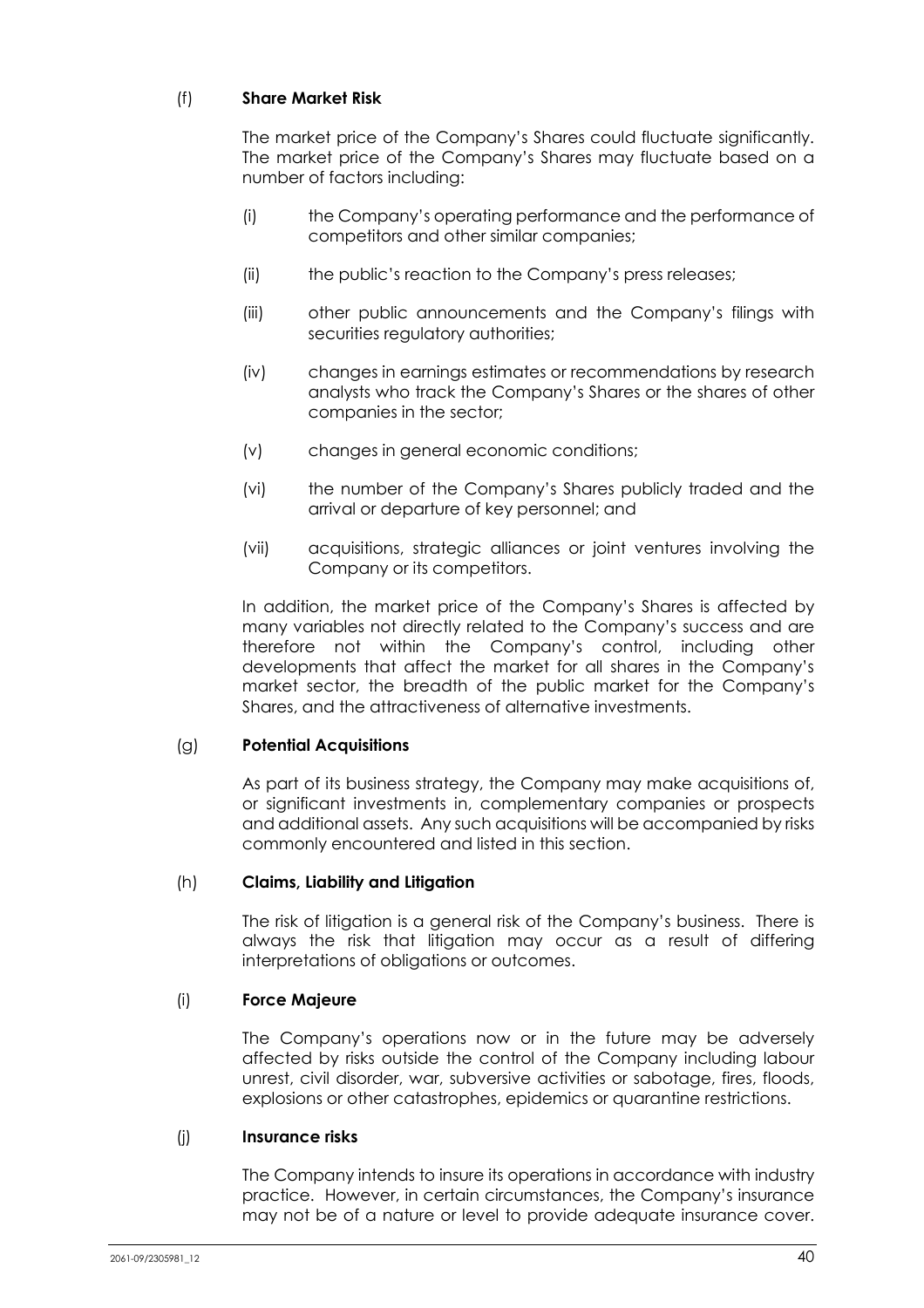The occurrence of an event that is not covered or fully covered by insurance could have a material adverse effect on the business, financial condition and results of the Company.

### (k) **Joint venture, acquisitions or other strategic investments**

The Company may make strategic investments in complementary businesses or enter into strategic partnerships or alliances with third parties in order to enhance its business. At the date of this Notice, the Company is not aware of the occurrence or likely occurrence of any such risks which would have a material adverse effect on the Company or its subsidiaries.

### (l) **Litigation Risks**

The Company is exposed to possible litigation risks including tenure disputes, environmental claims, occupational health and safety claims and employee claims. Further, the Company may be involved in disputes with other parties in the future which may result in litigation. Any such claim or dispute if proven, may impact adversely on the Company's operations, financial performance and financial position. The Company is not currently engaged in any litigation.

### (m) **Management of growth**

There is a risk that management of the Company will not be able to implement the Company's growth strategy after completion of the Acquisition. The capacity of the Company's management to properly implement and manage the strategic direction of the business may affect the Company's financial performance.

#### (n) **Investment Speculative**

The above list of risk factors ought not to be taken as exhaustive of the risks faced by the Company or by investors in the Company. The above factors, and others not specifically referred to above may, in the future, materially affect the financial performance of the Company and the value of the Company's Securities.

#### **1.20 Acquisition – advantages / disadvantages / recommendations**

#### **1.20.1 Advantages of the Acquisition**

The Directors are of the view that the following non-exhaustive list of advantages may be relevant to a Shareholder's decision on how to vote on the Acquisition Resolutions:

- (a) the Company will obtain an interest in the Project pursuant to the Acquisition;
- (b) the potential increase in market capitalisation of the Company following completion of the Acquisition and the associated Capital Raising may lead to access to improved equity capital market opportunities and increased liquidity;
- (c) Shareholders may be exposed to further debt and equity opportunities that the Company did not have prior to the Acquisition and the associated Capital Raising;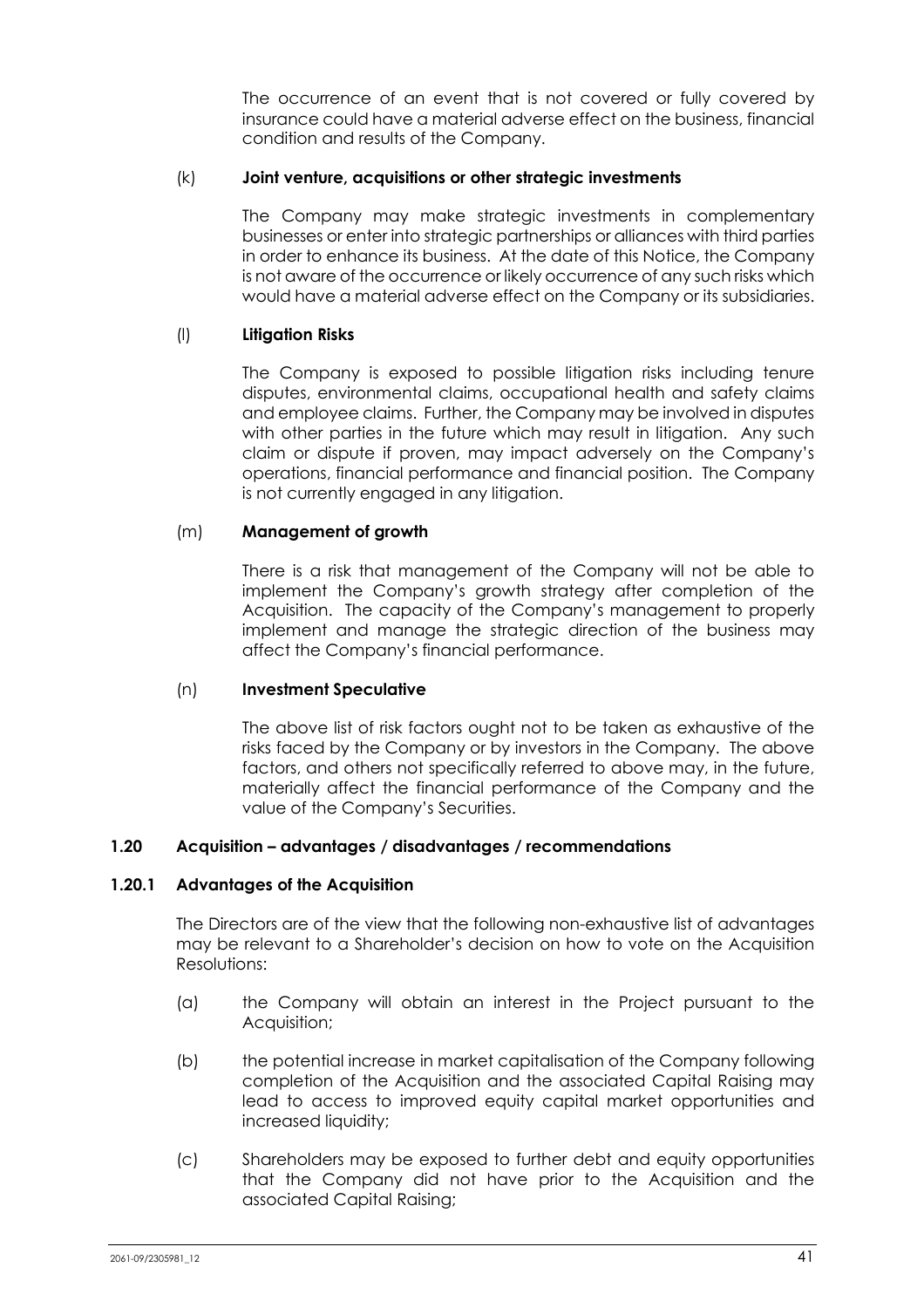- (d) the appointment of the Proposed Directors will add corporate and oil & gas sector experience and skill to the Board to assist with the growth of the Company;
- (e) the cash reserves of the Company will be conserved as 50% of the consideration for the Acquisition is predominantly comprised of Shares; and
- (f) if the Company does not complete the Acquisition and the Capital Raising and re-comply with Chapters 1 and 2 of the ASX Listing Rules, its securities will not be reinstated and ASX will remove the Company from the Official List.

### **1.20.2 Disadvantages of the Acquisition**

The Directors are of the view that the following non-exhaustive list of disadvantages may be relevant to a Shareholder's decision on how to vote on the proposed Resolutions:

- (a) the Company will be changing the scale of its activities which may not be consistent with the objectives of all Shareholders;
- (b) the Acquisition and Capital Raising will result in the issue of a significant number of Shares to the Burke County Vendors and new investors which will have a dilutionary effect on the holdings of Shareholders;
- (c) future outlays of funds from the Company may be required for its proposed business operations; and
- (d) there are additional risk factors associated with the change in nature of the Company's activities resulting from the Acquisition. Some of the key risks are summarised above.

### **1.20.3 Plans for the Company if the Acquisition Resolutions are not passed**

As set out in Section 1.17, ASX has granted the Company an extension to its removal date from the ASX Official List, such that the Company must receive Shareholder approval for all Acquisition Resolutions by 30 March 2020.

If all Acquisition Resolutions are not passed at the Meeting, the Company will not have another opportunity to satisfy the above condition prior to 30 March 2020 and will be removed from the Official List.

### **1.20.4 Regulatory Requirements Generally**

The Company has undertaken appropriate enquiries into the assets, liabilities, financial position, financial performance, profits and losses and prospects of the Project, for the Board to be satisfied that the Acquisition is in the interests of the Company and its Shareholders. Other than as stated, the Directors do not have any material personal interests in the outcome of the Resolutions.

The Company notes that:

(a) the Acquisition requires Shareholder approval under the Listing Rules and therefore may not proceed if that approval is not forthcoming;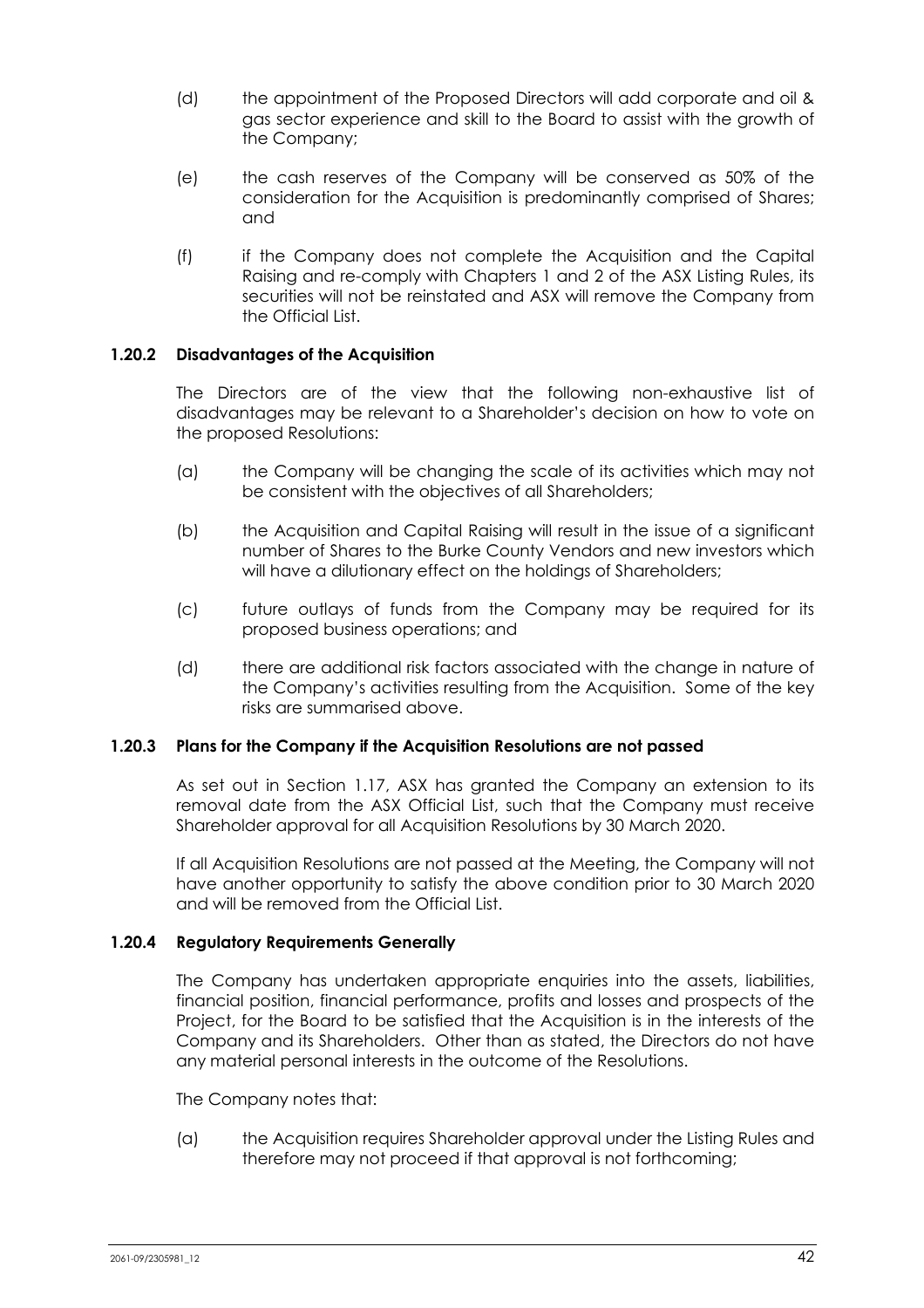- (b) the Company is required to re-comply with ASX's requirements for admission and quotation and therefore the Acquisition may not proceed if those requirements are not met;
- (c) ASX has an absolute discretion in deciding whether or not to re-admit the Company to the Official List and to quote its securities and therefore the Acquisition may not proceed if ASX exercises that discretion to not readmit; and
- (d) investors should take account of these uncertainties in deciding whether or not to buy or sell the Company's securities.

Further, the Company:

- (a) notes that ASX takes no responsibility for the contents of this Notice; and
- (b) confirms that it is in compliance with its continuous disclosure obligations under Listing Rule 3.1.

### **1.20.5 Directors' Recommendation**

Other than where a Director holds an interest in a Resolution, where the relevant Director does not provide a recommendation due to having an interest in the relevant Resolution, the Board unanimously recommends that Shareholders vote in favour of the Acquisition Resolutions as, after an assessment of the advantages and disadvantages referred to above, they are of the view that the advantages significantly outweigh the disadvantages and consider the Acquisition to be in the best interests of Shareholders.

# **2. RESOLUTION 1 – CHANGE TO NATURE AND SCALE OF ACTIVITIES**

#### **2.1 General**

As outlined in Section 1 of this Explanatory Statement, the Company has entered into the Acquisition Agreement pursuant to which the Company will acquire the interest in the Project form the Burke County Vendors.

A detailed description of the Acquisition is outlined in Section 1. The Acquisition will result in the change in the nature and scale of the Company's activities.

Resolution 1 seeks approval from Shareholders for the change to the nature and scale of the activities of the Company resulting from the Acquisitions.

# **2.2 ASX Listing Rule 11.1**

ASX has indicated to the Company that, given the change in the nature and scale of the Company's activities upon completion of the Acquisition, ASX requires the Company to:

- (a) obtain Shareholder approval; and
- (b) re-comply with the admission requirements set out in Chapters 1 and 2 of the ASX Listing Rules.

For this reason, the Company is seeking Shareholder approval for the Company to change the nature and scale of its activities under ASX Listing Rule 11.1.2.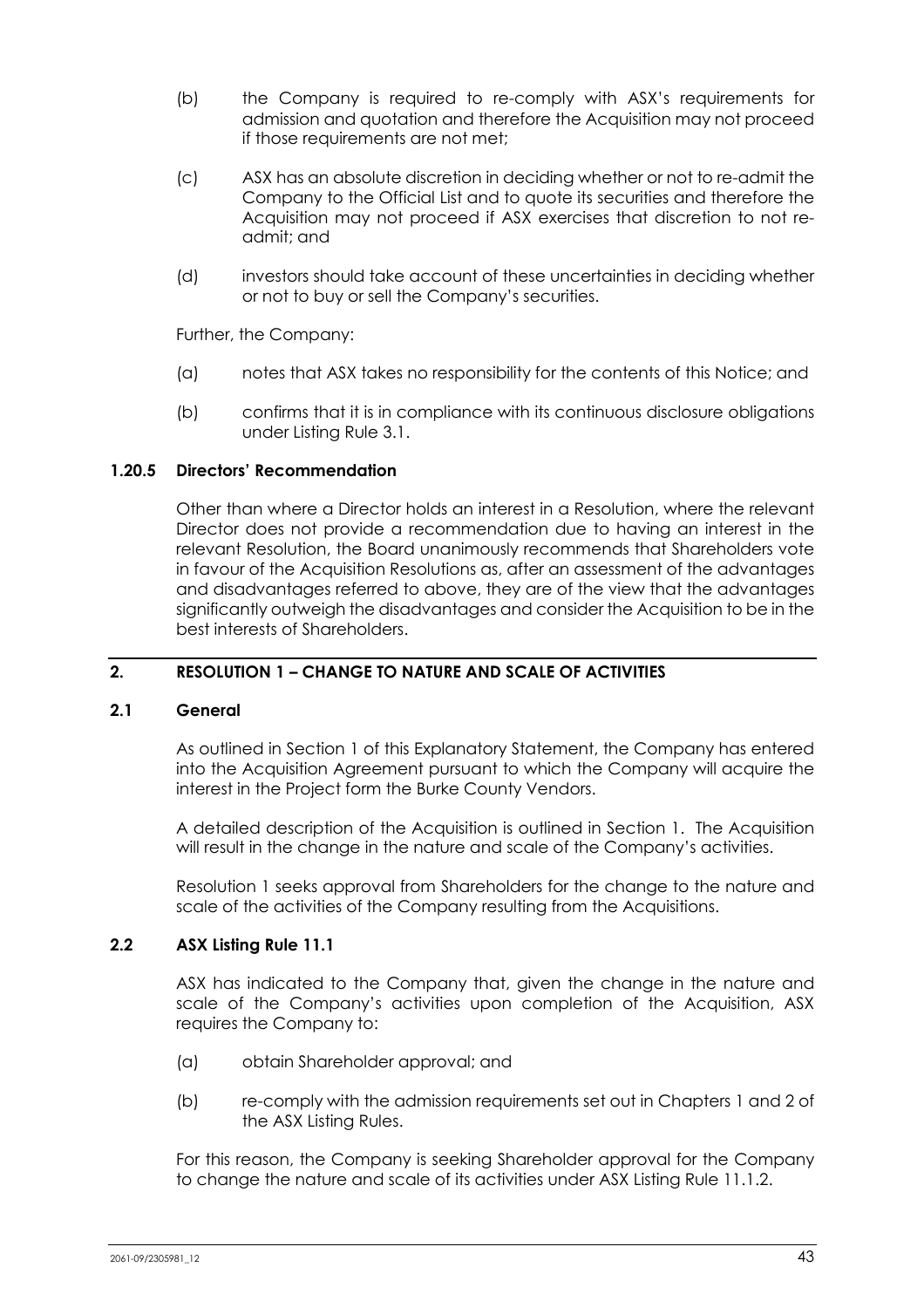Accordingly, it is anticipated that the Company's Shares will remain suspended until the Company has settled the Acquisition and re-complied with Chapters 1 and 2 of the Listing Rules, including by satisfaction of ASX's conditions precedent to reinstatement.

The Company will be undertaking a consolidation of its capital as part of its proposed re-compliance with Chapters 1 & 2 of the Listing Rules (refer to Resolution 2).

If any of the Acquisition Resolutions are not approved at the Meeting, it is expected that ASX will remove the Company from the Official List.

# **2.3 Guidance Note 12**

Changes to ASX Guidance Note 12 alter ASX's policy in relation to the application of the "20 cent rule" to re-compliance listings. Previously a company was required to re-comply to the Official List of the ASX at an issue price of 20 cents per share as part of compliance with Chapters 1 and 2 of the ASX Listing Rules. Guidance Note 12 states that this issue price can now be below 20 cents where an entity's securities have been trading on ASX at less than 20 cents. ASX will consider a request not to apply the 20 cent rule provided the issue price or sale price for any securities being issued or sold as part of, or in conjunction with, the Acquisition:

- (a) is not less than two cents (\$0.02) each;
- (b) is specifically approved by security holders as part of the approval obtained under Listing Rule 11.1.2; and
- (c) ASX is otherwise satisfied that the entity's proposed capital structure after the Acquisition will satisfy Listing Rules 1.1 condition 1 and 12.5 (appropriate structure for a listed entity).

For this reason, the Company is seeking Shareholder approval for the Company to issue Shares upon re-compliance at an issue price of not less than \$0.03 per Share, as part of the approvals sought under ASX Listing Rule 11.1.2.

Further, Guidance Note 12 indicated that if an entity is proposing to issue options as part of the Acquisition (and the entity's ordinary securities have been trading at less than 20 cents), ASX will consider a request for ASX not to apply the Minimum Option Exercise Price Rule, provided that:

- (a) the exercise price for the options:
	- (i) is not less than two cents (\$0.02) each; and
	- (ii) is specifically approved by security holders as part of the approvals obtained under ASX Listing Rule 11.1.2.
- (b) ASX is otherwise satisfied that the entity's proposed capital structure after the Acquisition will satisfy ASX Listing Rule 1.1 Condition 1 and 12.5.

For this reason, the Company is also seeking Shareholder approval for the Company to issue Options upon re-compliance at an exercise price of less than \$0.20 (at \$0.05).

The Company has applied for a waiver from the requirements of Listing Rule 2.1 (Condition 2) to enable it to issue Shares at an issue price less than \$0.20 per Share. The Company has also applied for a waiver from Listing Rule 1.1 (Condition 12) to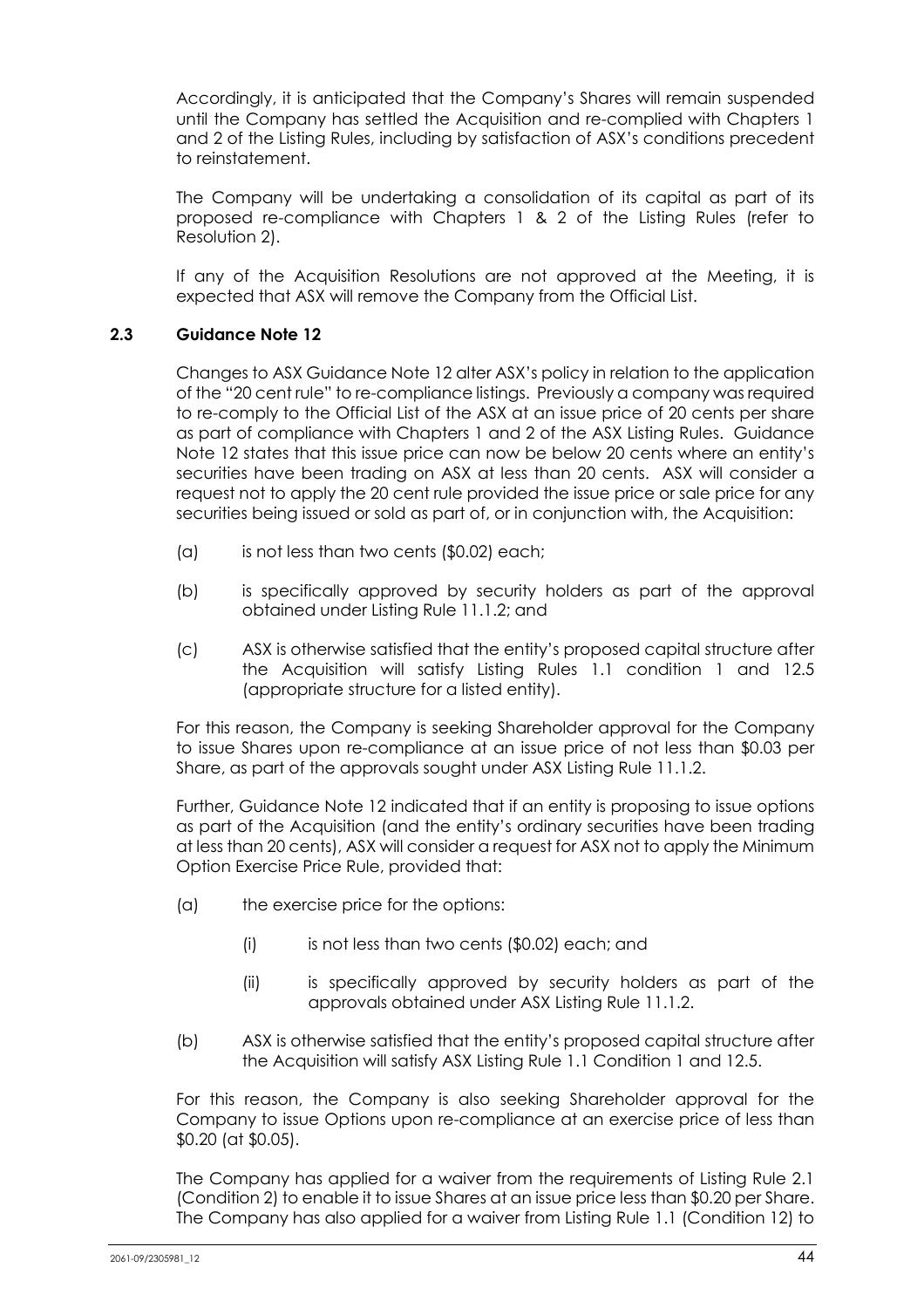the extent necessary to permit the Company to issue Options with an exercise price below \$0.20.

### **2.4 What will happen if Shareholders give, or do not give, Shareholder approval**

Listing Rule 11.1.2 empowers ASX to require listed companies to obtain the approval of its shareholders to a significant change to the nature or scale of its activities. The Acquisition will involve a significant change to the nature or scale of the Company's activities for these purposes and, as is its usual practice, ASX has imposed a requirement under Listing Rule 11.1.2 that the Company obtain Shareholder approval for the Company's proposed change to the nature and scale of its activities.

Resolution 1 seeks the required Shareholder approval to the Acquisition under and for the purposes of Listing Rule 11.1.2.

As Resolution 1 is an Acquisition Resolution, the Company will be able to proceed with the Acquisition and Capital Raising if the Resolution passes, allowing the Company to continue with its re-compliance with Chapters 1 and 2 of the ASX Listing Rules.

As Resolution 1 is an Acquisition Resolution, the Company will not be able to proceed with the Acquisition or Capital Raising if the Resolution is not approved by Shareholders. If the Acquisition or Capital Raising do not proceed, the Company will fail to satisfy the conditions set out in Section 1.17 and will be removed from the Official List.

### **3. RESOLUTION 2 – CONSOLIDATION OF CAPITAL**

#### **3.1 Background**

The Directors are seeking Shareholder approval to consolidate the number of Shares on issue on a 1 for 10 basis (**Consolidation**).

If Resolution 2 is passed and excluding any Securities issued pursuant to the other Resolutions, the number of Shares on issue will be reduced from 456,239,077 *to*  45,623,908 subject to rounding).

This Resolution is an Acquisition Resolution and is subject to and conditional upon approval of all other Acquisition Resolutions.

The Company is required to undertake the Consolidation under ASX policy in order to complete the Capital Raising at a price of less than \$0.20 per Share.

### **3.2 Legal requirements**

Section 254H of the Corporations Act provides that a company may, by resolution passed in a general meeting, convert all or any of its shares into a larger or smaller number.

### **3.3 Fractional entitlements**

Not all Security holders will hold that number of Shares or Options (as the case may be) which can be evenly divided by 10. Where a fractional entitlement occurs, the Company will round that fraction up to the nearest whole Security.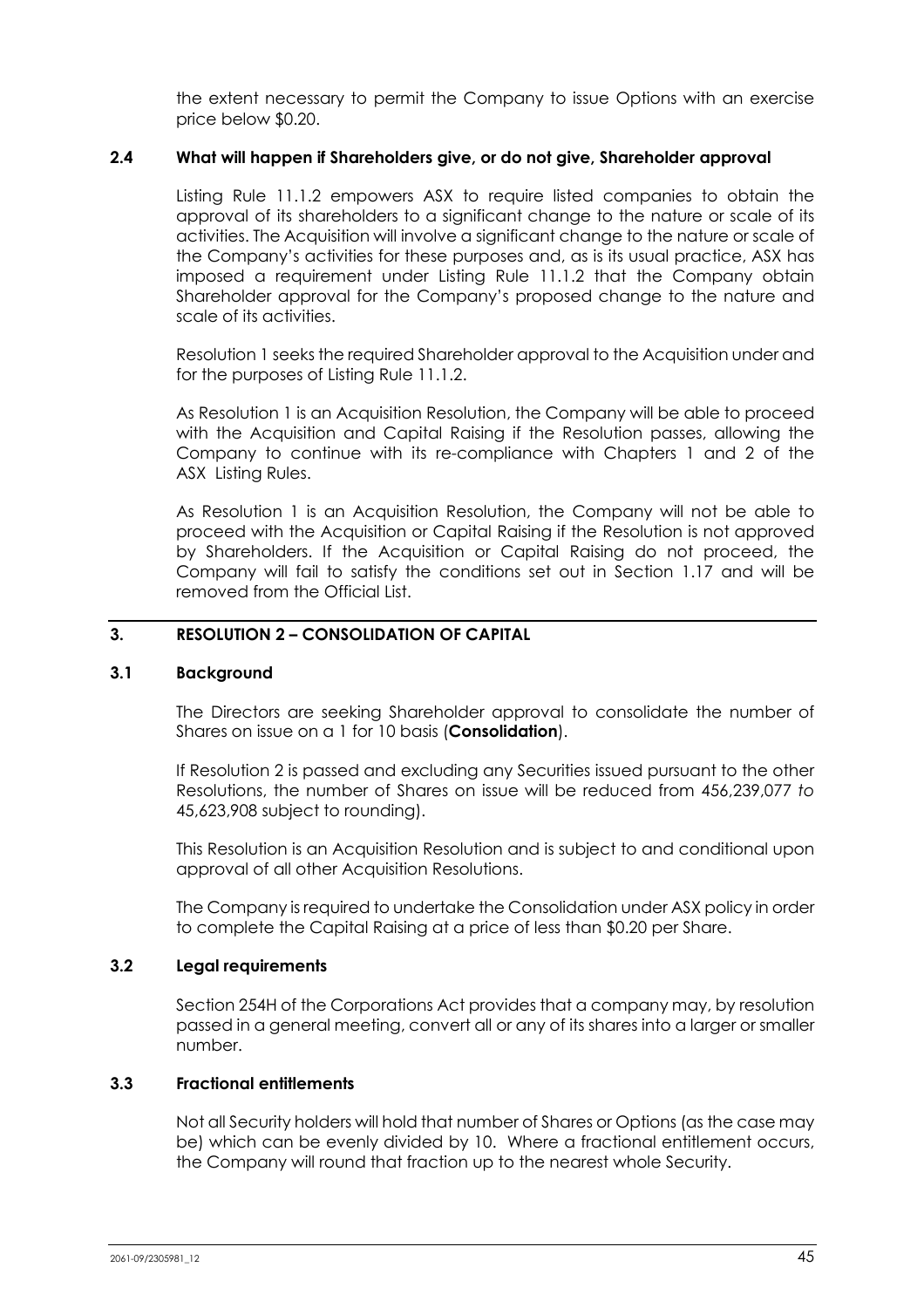# **3.4 Taxation**

It is not considered that any taxation implications will exist for Security holders arising from the Consolidation. However, Security holders are advised to seek their own tax advice on the effect of the Consolidation and neither the Company, nor its advisers, accept any responsibility for the individual taxation implications arising from the Consolidation.

## **3.5 Holding statements**

From the date two Business Days after the Consolidation is approved by Shareholders, all holding statements for Securities will cease to have any effect, except as evidence of entitlement to a certain number of Securities on a post-Consolidation basis.

After the Consolidation becomes effective, the Company will arrange for new holding statements for Securities to be issued to holders of those Securities.

It is the responsibility of each Security Holder to check the number of Securities held prior to disposal or exercise (as the case may be).

# **3.6 Effect on capital structure**

The effect which the Consolidation will have on the Company's capital structure is set out in Section 1.9 above.

### **3.7 Indicative timetable\***

The Consolidation will take effect in accordance with the following timetable (as set out in Appendix 7A (paragraph 7) of the ASX Listing Rules):

| <b>Action</b>                                                                                                                                                                                                  | Date             |
|----------------------------------------------------------------------------------------------------------------------------------------------------------------------------------------------------------------|------------------|
| Dispatch Notice of Meeting                                                                                                                                                                                     | 28 February 2020 |
| Date of Meeting to approve Consolidation                                                                                                                                                                       | 30 March 2020    |
| Effective date of Consolidation                                                                                                                                                                                | 31 March 2020    |
| Last day for pre-Consolidation trading                                                                                                                                                                         | 1 April 2020     |
| Last day for Company to register transfers on a pre-Consolidation basis                                                                                                                                        | 3 April 2020     |
| First day for the Company to register Securities on a post-Consolidation<br>basis and first day for issue of holding statements to Shareholders<br>reflecting the change in the number of Securities they hold | 6 April 2020     |
| Last day for the Company to update its register and to send holding<br>statements to Shareholder reflecting the change in the number of<br>Securities they hold and to notify ASX that this has occurred.      | 14 April 2020    |

This Resolution is an Acquisition Resolution and is subject to and conditional upon approval of all other Acquisition Resolutions.

### **4. RESOLUTION 3 – ISSUE OF CONSIDERATION SHARES TO THE BURKE COUNTY VENDORS**

### **4.1 General**

Resolution 3 seeks Shareholder approval under and for the purposes of ASX Listing Rule 7.1 for the issue of 44,153,833 Shares to the Burke County Vendors (except for Radian, which is the subject of Resolution 4) (**Consideration Shares**) in consideration for the Acquisition as further detailed in Section 1 above.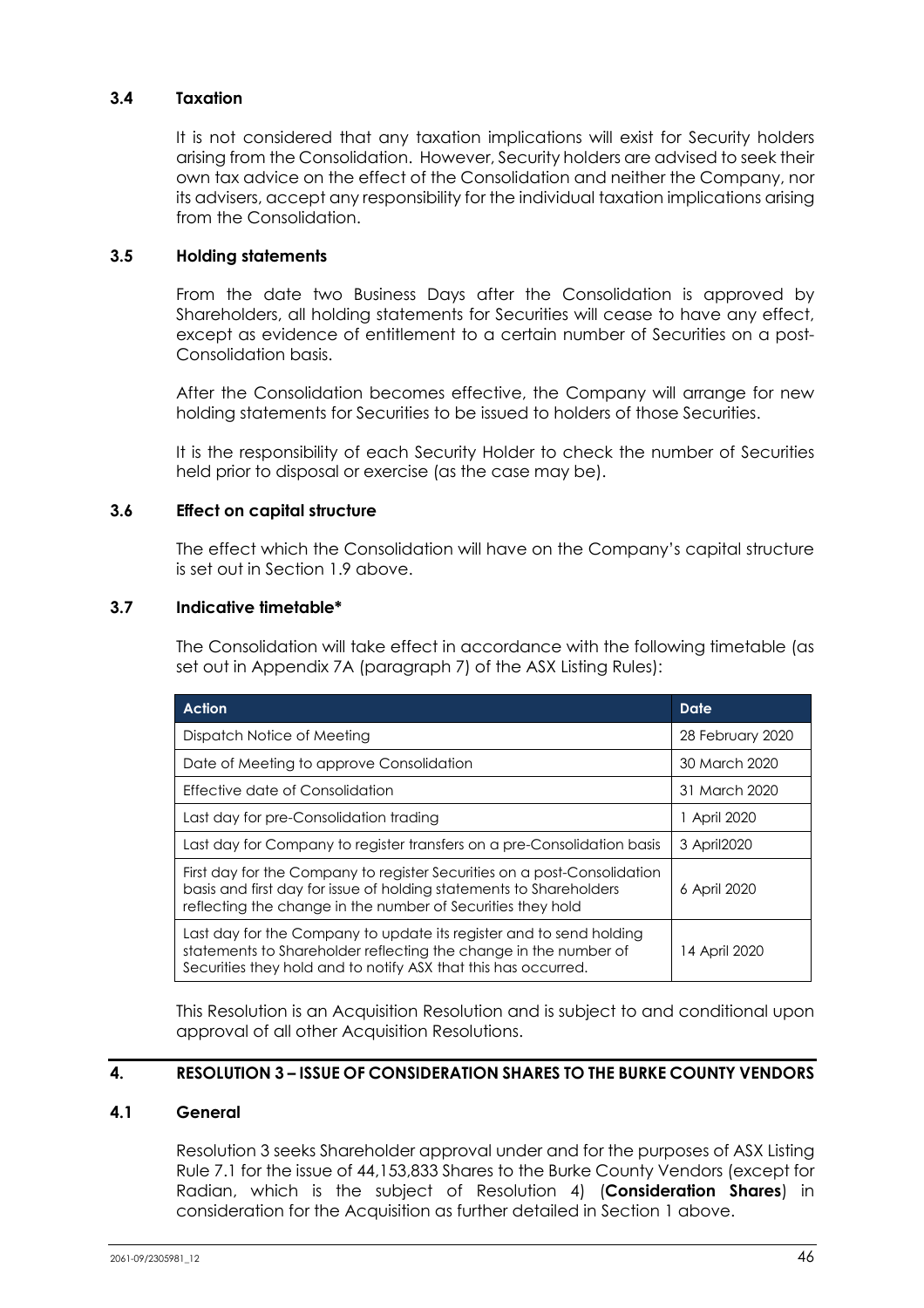# **4.2 ASX Listing Rule 7.1**

ASX Listing Rule 7.1 provides that a company must not, subject to specified exceptions, issue or agree to issue more Equity Securities during any 12 month period than that amount which represents 15% of the number of fully paid ordinary securities on issue at the commencement of that 12 month period.

The issue of the Consideration Shares does not fit within any of the applicable exceptions under Listing Rule 7.1. While the issue of the Consideration Shares does not exceed the 15% limit in Listing Rule 7.1 and can therefore be made without breaching that rule, the Company wishes to retain as much flexibility as possible to issue additional Equity Securities into the future without having to obtain Shareholder approval under Listing Rule 7.1.

To do this, the Company is asking Shareholders to approve the issue of Consideration Shares under Listing Rule 7.1 so that it does not use up any of its 15% limit on issuing Equity Securities without Shareholder approval set out in Listing Rule 7.1.

The effect of Resolution 3 will be to allow the Company to issue the Consideration Shares during the period of three (3) months after the Meeting (or a longer period, if allowed by ASX), without using the Company's 15% annual placement capacity.

## **4.3 Technical information required by ASX Listing Rule 7.1**

Pursuant to and in accordance with ASX Listing Rule 7.3, the following information is provided in relation to the issue of the Consideration Shares:

| <b>Burke County Vendor1</b>                       | <b>Share of Sale</b><br>Interest $(\%)$ | Proportion of<br>total cash and<br>61.815.367<br>Consideration<br>Shares $(\%)$ | Consideration<br><b>Shares</b> |
|---------------------------------------------------|-----------------------------------------|---------------------------------------------------------------------------------|--------------------------------|
| <b>GCC Thurston Energy</b><br>Limited Partnership | 3.125                                   | 8.929                                                                           | 5.519.229                      |
| Natural Resource Advisors<br>LLC.                 | 3.125                                   | 8.929                                                                           | 5.519.229                      |
| Ralph Curton Jr                                   | 3.125                                   | 8.929                                                                           | 5,519,229                      |
| <b>Thurston Energy Investments</b><br>2 LLC       | 12.5                                    | 35.713                                                                          | 22.076.917                     |
| VP5 LLC                                           | 3.125                                   | 8.929                                                                           | 5.519.229                      |
| Total                                             | 25.000                                  | 71.429%                                                                         | 44,153,833                     |

(a) the maximum number of Shares to be issued is 44,153,833 Shares in the proportions set out below;

#### **Notes:**

- 1. The issue of Consideration Shares to Radian Partnership Limited (an entity associated with Jason Spittlehouse, a Proposed Director of the Company) is the subject of Resolution 4.
- (b) the Shares will be issued no later than 3 months after the date of the Meeting (or such later date to the extent permitted by any ASX waiver or modification of the ASX Listing Rules) and it is intended that issue of the Shares will occur on the same date;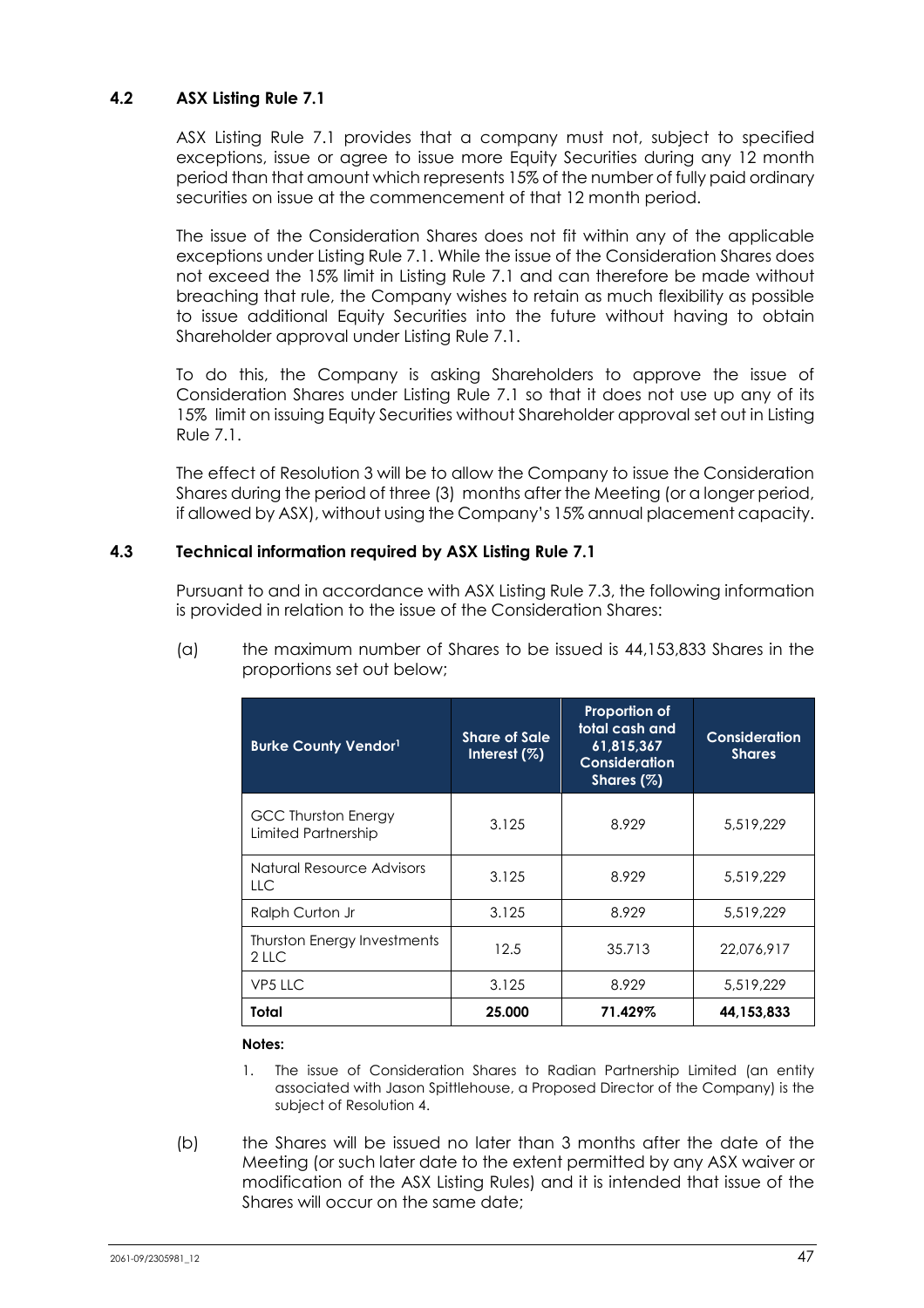- (c) the Shares will be issued for nil cash consideration in part-consideration of the Acquisition, the material terms of which are set out in Section 1.5.1;
- (d) the Shares will be issued to the Burke County Vendors, none of whom are related parties of the Company other than as a result of the Acquisition, other than as set out in Resolution 4;
- (e) the Shares issued will be fully paid ordinary shares in the capital of the Company issued on the same terms and conditions as the Company's existing Shares; and
- (f) no funds will be raised from the issue of the Consideration Shares as the Consideration Shares are being issued in part-consideration for the Acquisition as set out in Section 1.4.

### **4.4 What will happen if Shareholders give, or do not give, Shareholder approval**

If this Resolution 3 receives Shareholder approval, the Company can issue the Consideration Shares without using any of its 15% limit on issuing Equity Securities without Shareholder approval set out in Listing Rule 7.1.

If this Resolution 3 does not receive Shareholder approval, the issue of the Consideration Shares could still proceed but it would reduce, to that extent, the Company's capacity to issue Equity Securities without Shareholder approval under Listing Rule 7.1 for 12 months following the issue.

However, as this Resolution is an Acquisition Resolution, the Acquisition cannot proceed if Shareholders do not approve it. If the Acquisition does not proceed, the Company will fail to satisfy the conditions set out in Section 1.17 and will be removed from the Official List.

### **5. RESOLUTION 4 – ISSUE OF CONSIDERATION SHARES TO RADIAN PARTNERSHIP LIMITED**

### **5.1 General**

Resolution 4 seeks Shareholder approval to allow the Company to issue 17,661,534 Consideration Shares to Radian Partnership Limited (**Radian**) (an entity associated with Jason Spittlehouse, a Proposed Director of the Company).

### **5.2 ASX Listing Rule 10.11**

ASX Listing Rule 10.11 also requires shareholder approval to be obtained where an entity issues, or agrees to issue, securities to a related party, or a person whose relationship with the entity or a related party is, in ASX's opinion, such that approval should be obtained unless an exception in ASX Listing Rule 10.12 applies.

As the grant of the Shares to Radian involves the issue of securities to an entity associated with a Proposed Director of the Company (who is considered to be a related party of the Company pursuant to Listing Rule 10.11.1), Shareholder approval pursuant to ASX Listing Rule 10.11 is required unless an exception applies. It is the view of the Directors that the exceptions set out in ASX Listing Rule 10.12 do not apply in the current circumstances.

### **5.3 Technical Information required by ASX Listing Rule 10.13**

Pursuant to and in accordance with ASX Listing Rule 10.13, the following information is provided in relation to the issue of Consideration Shares: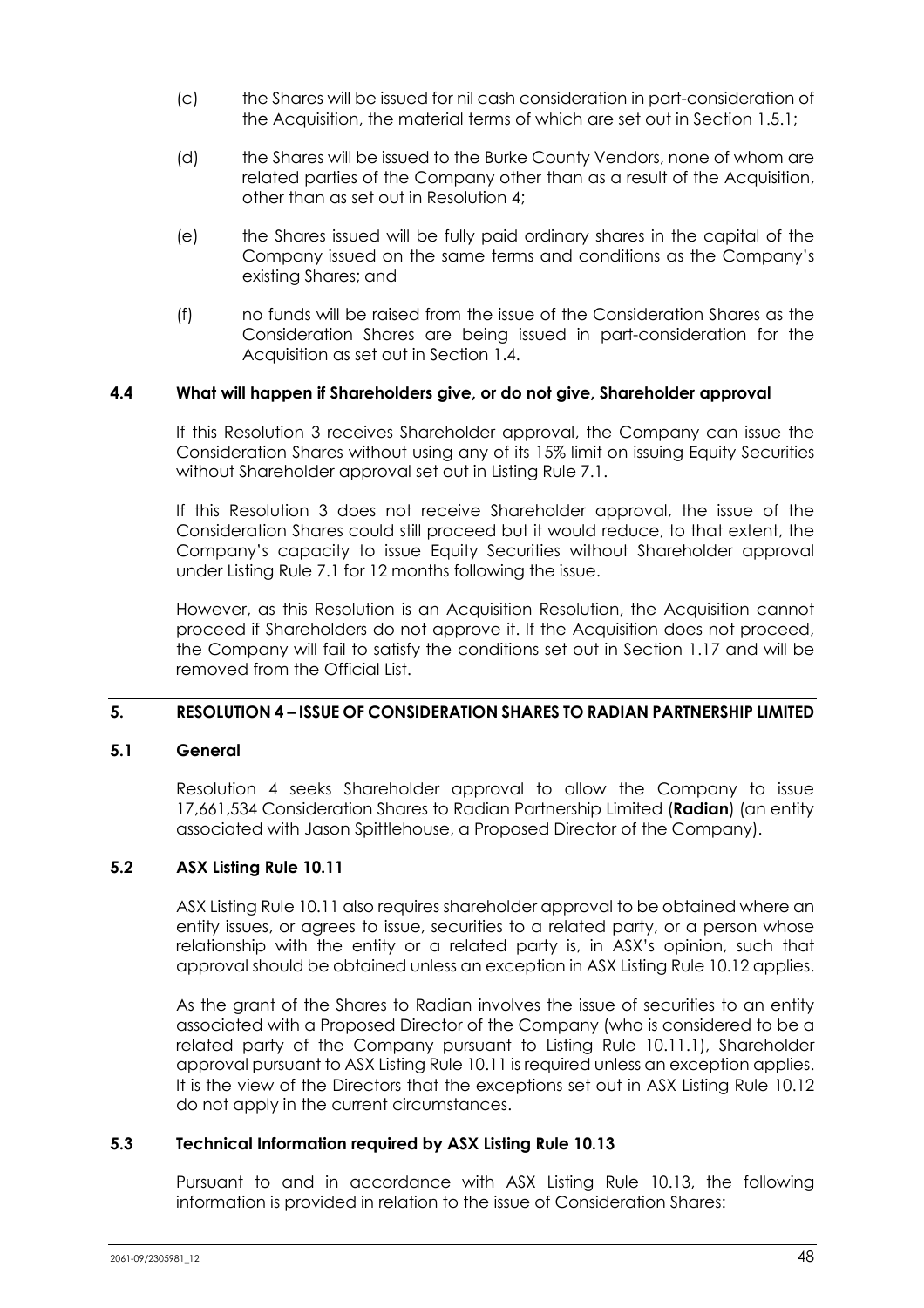- (a) 17,661,534 Consideration Shares will be issued to Radian, an entity associated with Proposed Director Jason Spittlehouse (or its nominee);
- (b) as set out in Section 1.18, the Company has applied for a waiver from the requirements of ASX Listing Rule 10.3.5 to allow the Consideration Shares to be issued no later than 3 months after the date of the Meeting (or such later date to the extent permitted by any further ASX waiver or modification of the ASX Listing Rules). However, as at the date of this Notice, ASX has not yet granted this waiver and there can be no guarantee that the waiver will be granted, though the Company will continue to keep the market updated in this respect;
- (c) the Consideration Shares will be issued for nil cash consideration, as part of the consideration for the Acquisition, the material terms of which are set out in Section 1.5.1; and
- (d) the Shares issued will be fully paid ordinary shares in the capital of the Company issued on the same terms and conditions as the Company's existing Shares.

Approval pursuant to ASX Listing Rule 7.1 is not required for the issue of Consideration Shares as approval is being obtained under ASX Listing Rule 10.11. Accordingly, the issue of Consideration Shares to Radian (or its nominee) will not be included in the use of the Company's 15% annual placement capacity pursuant to ASX Listing Rule 7.1.

### **5.4 What will happen if Shareholders give, or do not give, Shareholder approval**

If this Resolution 4 receives Shareholder approval, the Company will be able to proceed with the issue of Consideration Shares to Radian and, consequently, the Acquisition may proceed.

If Resolution 4 does not receive Shareholder approval, the Company will not be able to proceed with the issue of Consideration Shares to Radian. As this Resolution is an Acquisition Resolution, the Acquisition cannot proceed if Shareholders do not approve it. If the Acquisition does not proceed, the Company will fail to satisfy the conditions set out in Section 1.17 and will be removed from the Official List.

# **6. RESOLUTION 5 – RE-ELECTION OF DIRECTOR – KANE MARSHALL**

### **6.1 General**

The Current Constitution allows the Company to appoint at any time a person to be a Director by resolution passed in a General Meeting, provided the number of fixed directors is not exceeded.

Pursuant to the Constitution and ASX Listing Rule 13.4, any Director so appointed holds office only until the next general meeting and is then eligible for election by Shareholders but shall not be taken into account in determining the Directors who are to retire by rotation (if any) at that meeting.

Kane Marshall, having been appointed by other Directors on 30 January 2020 in accordance with the Constitution, will retire in accordance with the Constitution and ASX Listing Rule 14.4 and being eligible, seeks election from Shareholders.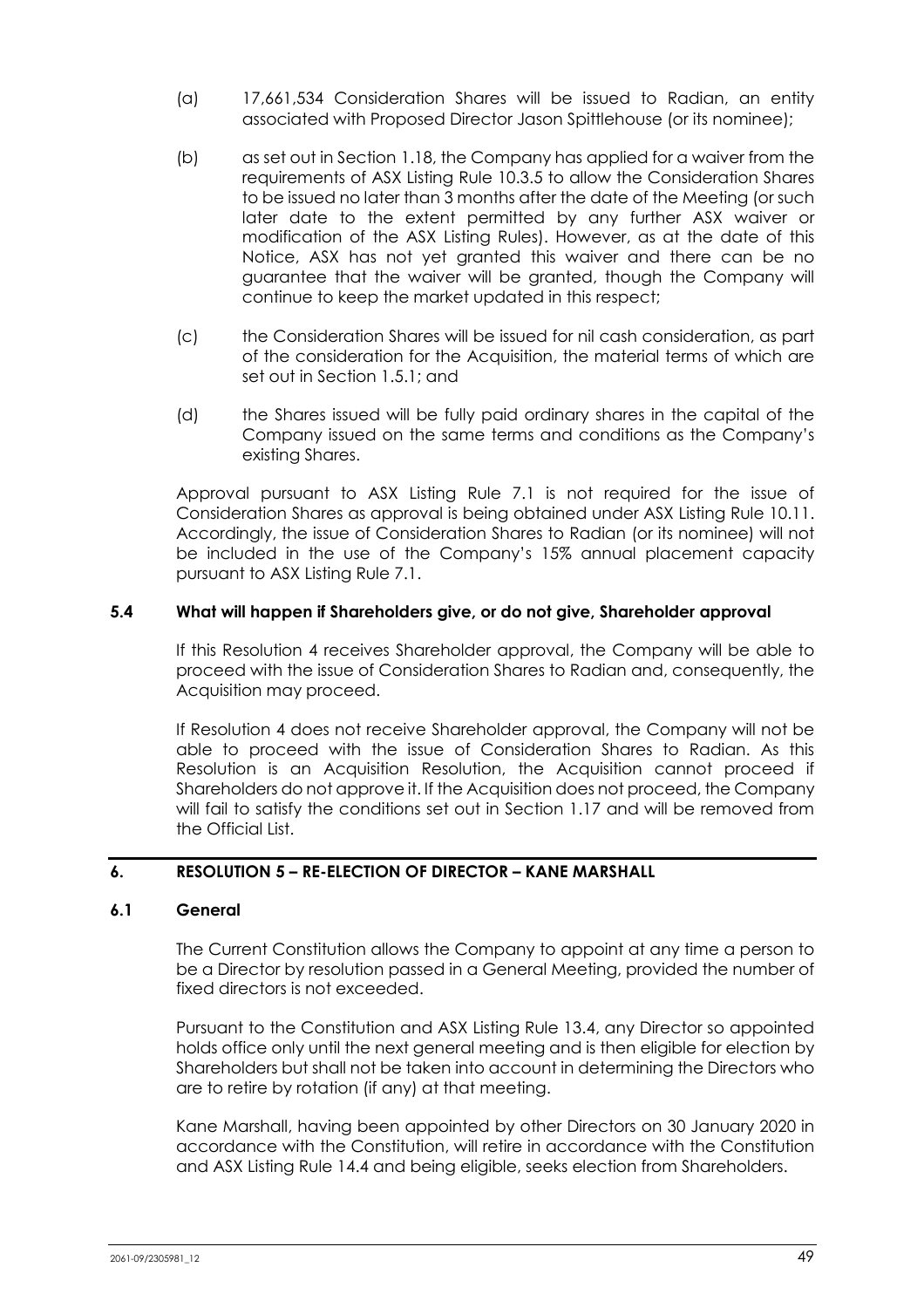## **6.2 Qualifications and other material directorships**

Mr Marshall holds academic qualifications which include a Masters of Petroleum Engineering from Curtin University, Bachelor of Science (Petroleum Geology) from the University of Western Australia and a Bachelor of Commerce (Investment Finance and Corporate Finance) from the University of Western Australia.

### **6.3 Independence**

Mr. Marshall is a non-executive director with no substantial holding in the Company or significant relationship with major shareholders or the vendor.

If elected the Board considers Mr Marshall will be an independent director.

### **6.4 Other material information**

The Company confirms that it has conducted appropriate checks on Mr Marshall's background and experience and is not aware of any material adverse information relating to Mr Marshall.

### **6.5 Board recommendation**

The Board supports the election of Mr Marshall and recommends that Shareholders vote in favour of Resolution 5.

This Resolution is an Acquisition Resolution and is subject to and conditional upon approval of all other Acquisition Resolutions.

# **7. RESOLUTION 6 – ELECTION OF DIRECTOR – JASON SPITTLEHOUSE**

The Current Constitution allows the Company to appoint at any time a person to be a Director by resolution passed in a General Meeting, provided the number of fixed directors is not exceeded.

In order for proposed Directors to be eligible for appointment under the Current Constitution, the proposed Director must:

- (a) be retiring and seeking re-election in accordance with the Current Constitution;
- (b) be recommended by the Board for appointment; or
- (c) at least 30 business days before the meeting, the Company receives both:
	- (i) a nomination of the proposed Director by a member (who may be the proposed Director); and
	- (ii) a consent to act as a Director signed by the proposed Director.

The Company confirms that it has received a consent to act from Mr Spittlehouse and a letter of nomination.

Pursuant to Resolution 6, Mr Spittlehouse seeks election from Shareholders to be appointed upon completion of the Acquisition.

This Resolution is an Acquisition Resolution and is subject to and conditional upon approval of all other Acquisition Resolutions.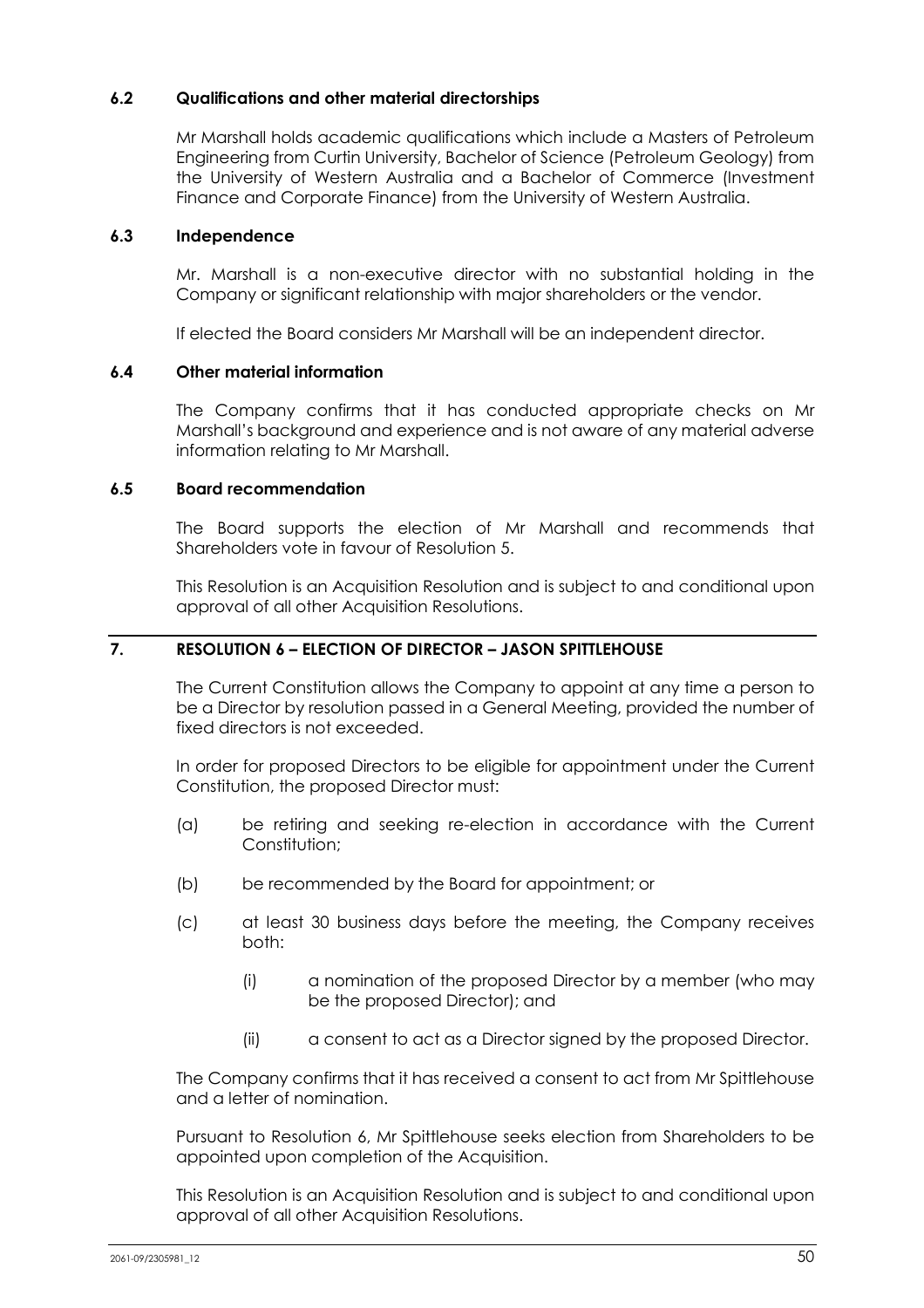# **7.2 Qualifications and other material directorships**

Mr Spittlehouse has held geoscience positions in Australia, UK and SE Asia and holds an MSc from Imperial College, London. Mr. Spittlehouse was a founding director and seed investor at Neon Energy Pty Ltd in 2005. He also founded Houston-based VistaTex Energy LLC in 2010, a privately held producer, operating in seven states, with interests in 50 fields. The company was sold in August 2014.

# **7.3 Independence**

Mr Spittlehouse has a relationship with the Company due to him being the nominee appointment by the Burke County Vendors. In addition, Radian (an entity associated with Mr Spittlehouse), will, subject to Shareholder approval pursuant to Resolution 4, receive a total of 17,661,534 Shares as consideration for his sale of an interest as part of the Acquisition.

If elected, the board does not consider Mr Spittlehouse will be an independent director.

# **7.4 Other material information**

The Company confirms that it has conducted appropriate checks on Mr Spittlehouse's background and experience and is not aware of any material adverse information relating to Mr Spittlehouse.

# **7.5 Board recommendation**

The Board supports the election of Mr Spittlehouse and recommends that Shareholders vote in favour of Resolution 6.

This Resolution is an Acquisition Resolution and is subject to and conditional upon approval of all other Acquisition Resolutions.

# **8. RESOLUTION 7 – CAPITAL RAISING**

### **8.1 General**

This Resolution seeks Shareholder approval under and for the purposes of ASX Listing Rule 7.1 to enable the Company to issue up to 233,333,333 Shares at an issue price of \$0.03 per Share to raise up to a maximum of \$7,000,000 with a minimum raising of \$5,000,000 by the issue of 166,666,667 Shares at an issue price of \$0.03 per Share (**Capital Raising**). The Capital Raising will include a priority offer of up to 20,000,000 Shares to existing Shareholders of the Company.

The Shares to be issued under the Capital Raising will be issued pursuant to a Prospectus to satisfy the admission requirement in Condition 3 of Listing Rule 1.1.

None of the subscribers for Shares under the Capital Raising will be related parties of the Company for the purpose of Listing Rule 10.11.

# **8.2 ASX Listing Rule 7.1**

A summary of ASX Listing Rule 7.1 is set out in Section 4.1 above.

The issue of the Capital Raising Shares does not fall within any of the applicable exceptions under Listing Rule 7.1 and exceeds the 15% limit in Listing Rule 7.1. It therefore requires the approval of the Company's Shareholders under Listing Rule 7.1.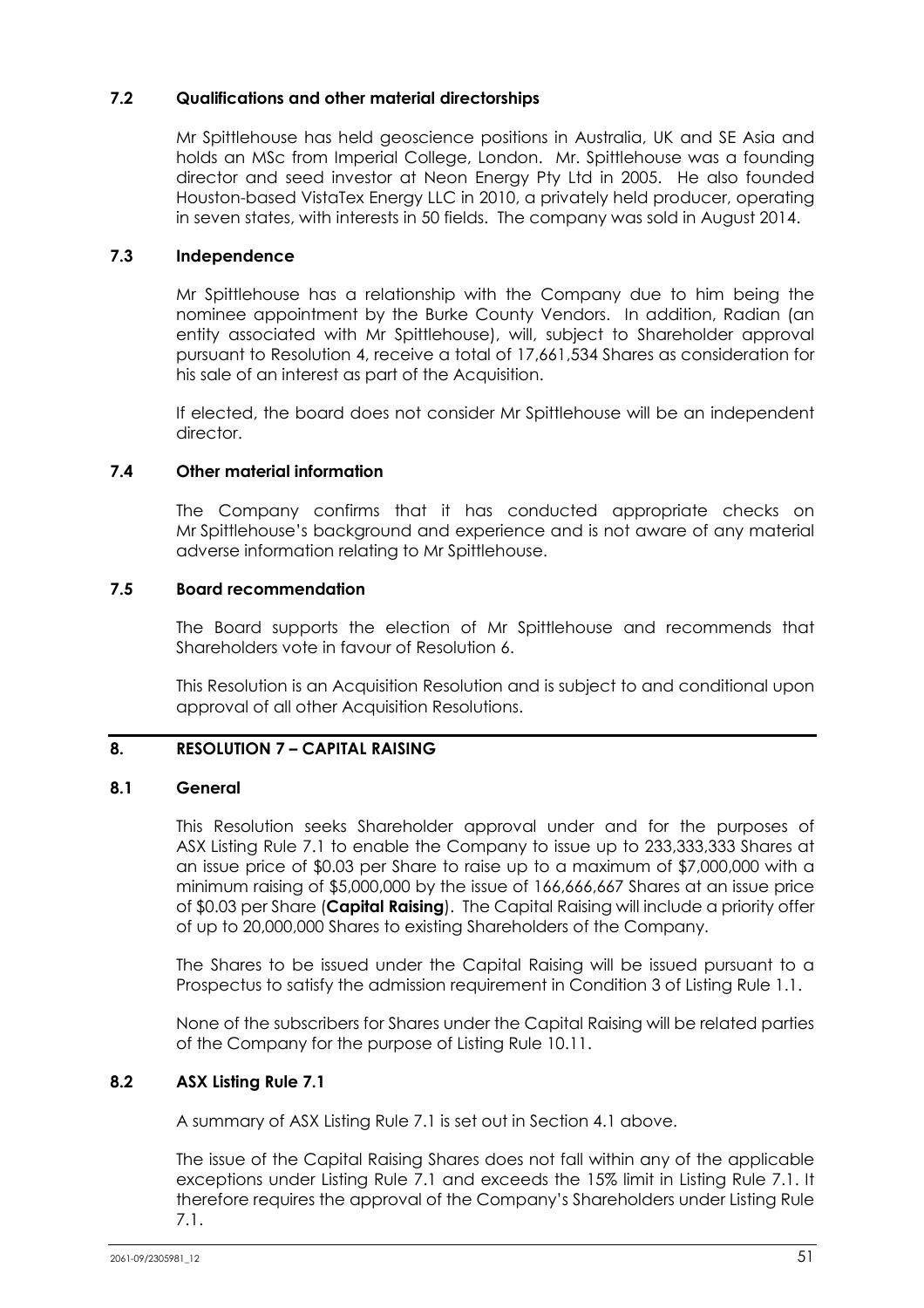The effect of this Resolution will be to allow the Directors to issue the Shares pursuant to the Capital Raising during the period of 3 months after the Meeting (or a longer period, if allowed by ASX), without using the Company's 15% annual placement capacity.

## **8.3 Technical information required by ASX Listing Rule 7.3**

Pursuant to and in accordance with ASX Listing Rule 7.3, the following information is provided in relation to the Capital Raising:

- (a) the maximum number of Shares to be issued is 233,333,333 Shares;
- (b) the Shares will be issued no later than 3 months after the date of the Meeting (or such later date to the extent permitted by any ASX waiver or modification of the ASX Listing Rules) and it is intended that issue of the Shares will occur on the same date;
- (c) the issue price will be \$0.03 per Share;
- (d) the Directors and CPS (pursuant to the Lead Manager Mandate, the material terms of which are set out at Section 1.5.4) will determine to whom the Shares will be issued but these persons will not be related parties of the Company;
- (e) the Shares issued will be fully paid ordinary shares in the capital of the Company issued on the same terms and conditions as the Company's existing Shares; and
- (f) the Company intends to use the funds raised from the Capital Raising as outlined in this Notice.

### **8.4 What will happen if Shareholders give, or do not give, Shareholder approval**

If this Resolution 7 receives Shareholder approval, the Company will be able to proceed with the issue of the Capital Raising Shares and, consequently, the Acquisition may proceed. In addition, the issue of Capital Raising Shares will be excluded from the calculation of the number of Equity Securities that the Company can issue without Shareholder approval under Listing Rule 7.1.

If this Resolution 7 does not receive Shareholder approval, the Company will not be able to proceed with the Acquisition or the Capital Raising. As this Resolution is an Acquisition Resolution, the Acquisition and subsequent Capital Raising cannot proceed if Shareholders do not approve it. If the Acquisition does not proceed, the Company will fail to satisfy the conditions set out in Section 1.17 and will be removed from the Official List.

# **9. RESOLUTION 8 – ISSUE OF SECURITIES ON CONVERSION OF CONVERTIBLE NOTES**

## **9.1 General**

Resolution 8 seeks Shareholder approval under and for the purposes of ASX Listing Rule 7.1 for the issue of up to 25,000,000 Shares (**Convertible Note Shares**) and up to 12,500,000 free-attaching Options (**Convertible Note Options**) upon conversion of convertible notes under the Interim Funding Convertible Note Agreement (**Convertible Notes**).

A copy of the Company's capital structure incorporating all securities proposed to be issued following the Meeting is set out in Section 1.9.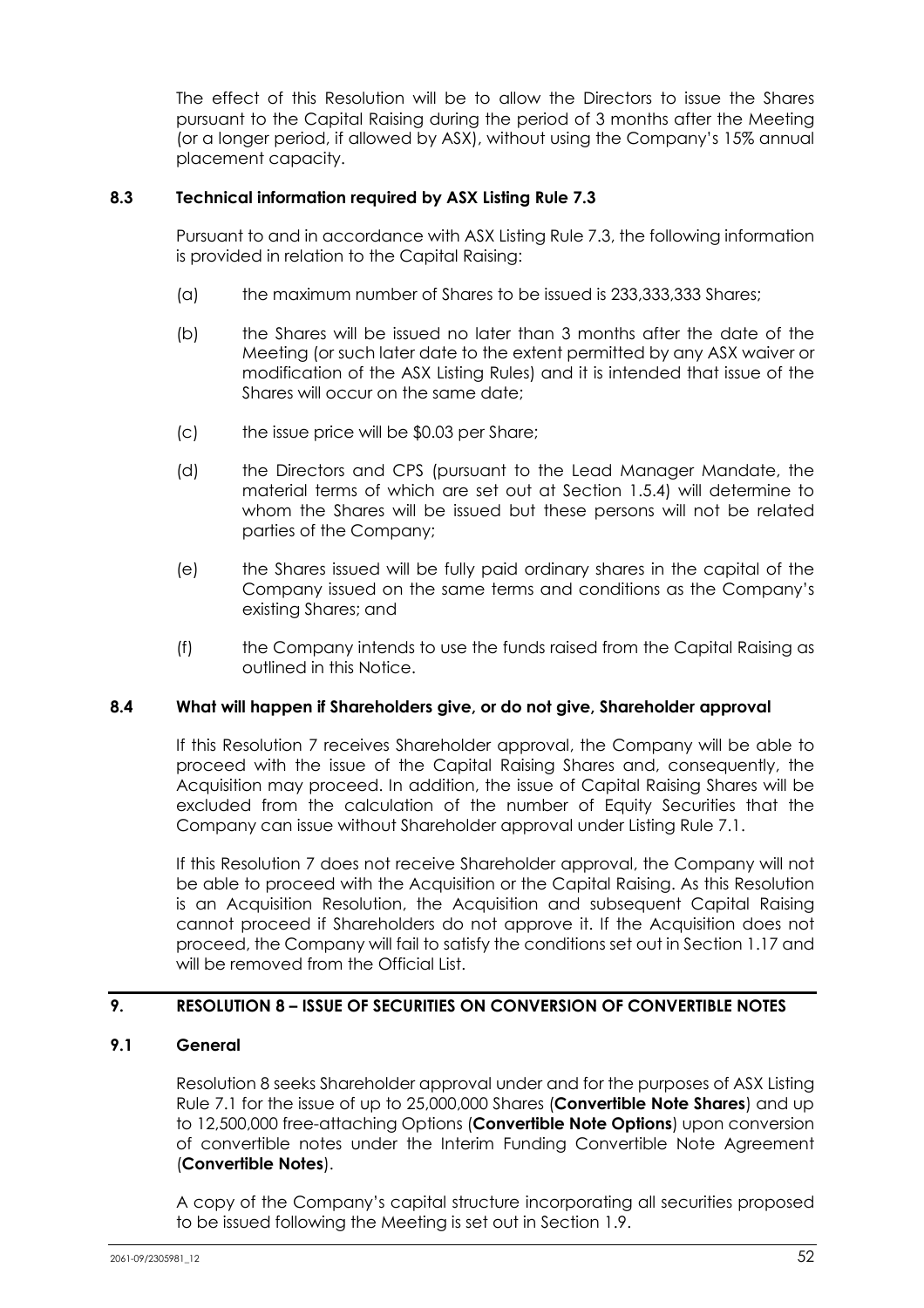The terms and conditions of the free-attaching Options that will, subject to Shareholder approval, be issued under this Resolution 8 are set out in Schedule 2.

A table of the holders of the Convertible Notes and their entitlements to Shares and Options is provided at Schedule 3.

## **9.2 ASX Listing Rule 7.1**

A summary of ASX Listing Rule 7.1 is set out in Section 4.1 above.

The issue of the Convertible Note Shares and the Convertible Note Options (together, **Convertible Note Securities**) does not fit within any of the applicable exceptions under Listing Rule 7.1. While the issue of the Convertible Note Securities does not exceed the 15% limit in Listing Rule 7.1 and can therefore be made without breaching that rule, the Company wishes to retain as much flexibility as possible to issue additional Equity Securities into the future without having to obtain Shareholder approval under Listing Rule 7.1.

To do this, the Company is asking Shareholders to approve the issue of does not exceed the 15% limit in Listing Rule 7.1 and can s under Listing Rule 7.1 so that it does not use up any of its 15% limit on issuing Equity Securities without Shareholder approval set out in Listing Rule 7.1.

The effect of Resolution 8 will be to allow the Company to issue the Convertible Note Securities on conversion of the Convertible Notes during the period of 3 months after the Meeting (or a longer period, if allowed by ASX), without using the Company's 15% annual placement capacity.

### **9.3 Technical information required by ASX Listing Rule 7.3**

Pursuant to and in accordance with ASX Listing Rule 7.3, the following information is provided in relation to Resolution 8:

- (a) the maximum number of:
	- (i) Convertible Note Shares to be issued is 25,000,000; and
	- (ii) Convertible Note Options to be issued is 12,500,000.
- (b) the Convertible Note Securities will be issued to the unrelated parties set out in Schedule 3;
- (c) the Convertible Note Securities will be issued no later than 3 months after the date of the Meeting (or such later date to the extent permitted by any ASX waiver or modification of the ASX Listing Rules) and it is intended that issue of all Convertible Note Securities will occur on the same date;
- (d) the deemed issue price will be \$0.02 per Convertible Note Share on a post-Consolidation basis representing a 33.3% discount to the Capital Raising issue price, with each Option being issued free attaching to the Shares issued;
- (e) the Convertible Note Options will be issued to the holders of the Convertible Notes. None of these subscribers are related parties of the Company;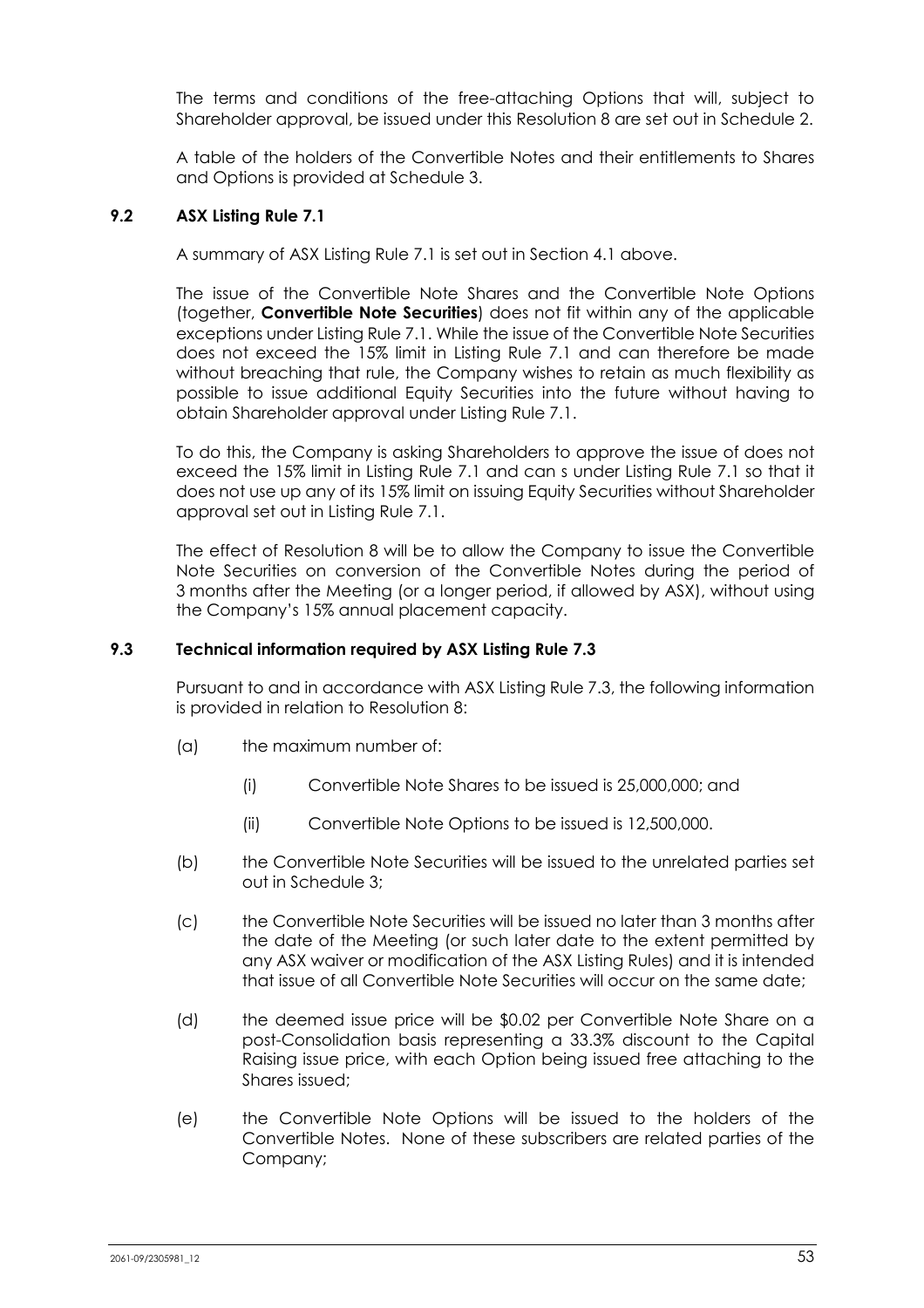- (f) the Convertible Note Shares issued will be fully paid ordinary shares in the capital of the Company issued on the same terms and conditions as the Company's existing Shares;
- (g) the Convertible Note Options will be issued on the terms and conditions set out in Schedule 2; and
- (h) no funds will be raised through the issue of Convertible Note Securities as they are being issued upon conversion of the Convertible Notes. The Company used the funds raised through the issue of the Convertibles Notes for working capital.

## **9.4 What will happen if Shareholders give, or do not give, Shareholder approval**

If this Resolution 8 receives Shareholder approval, the Company can proceed without using any of its 15% limit on issuing Equity Securities without Shareholder approval set out in Listing Rule 7.1.

If this Resolution 8 does not receive Shareholder approval, the issue of the Convertible Note Securities could still proceed but it would reduce, to that extent, the Company's capacity to issue Equity Securities without Shareholder approval under Listing Rule 7.1 for 12 months following the issue.

However, as this Resolution is an Acquisition Resolution, the Acquisition cannot proceed if Shareholders do not approve it. If the Acquisition does not proceed, the Company will fail to satisfy the conditions set out in Section 1.17 and will be removed from the Official List.

### **10. RESOLUTION 9 – ISSUE OF SHARES TO CPS CAPITAL GROUP PTY LTD – FEE FOR LEAD MANAGER SERVICES**

#### **10.1 General**

Resolution 9 seeks Shareholder approval for the issue of 30,000,000 Shares (on a post-Consolidation basis) to CPS Capital Group Pty Ltd (**CPS**) (or its nominees) as consideration for the provision of lead management services to the Company in relation to the Capital Raising (**CPS Shares**).

# **10.2 ASX Listing Rule 7.1**

A summary of ASX Listing Rule 7.1 is set out in Section 4.1 above.

The issue of the CPS Shares does not fit within any of the applicable exceptions under Listing Rule 7.1. While the issue of the CPS Shares does not exceed the 15% limit in Listing Rule 7.1 and can therefore be made without breaching that rule, the Company wishes to retain as much flexibility as possible to issue additional Equity Securities into the future without having to obtain Shareholder approval under Listing Rule 7.1.

To do this, the Company is asking Shareholders to approve the issue of CPS Shares under Listing Rule 7.1 so that it does not use up any of its 15% limit on issuing Equity Securities without Shareholder approval set out in Listing Rule 7.1.

The effect of Resolution 9 will be to allow the Company to issue 30,000,000 Shares to CPS during the period of one (1) month after the Meeting (or a longer period, if allowed by ASX), without using the Company's 15% annual placement capacity.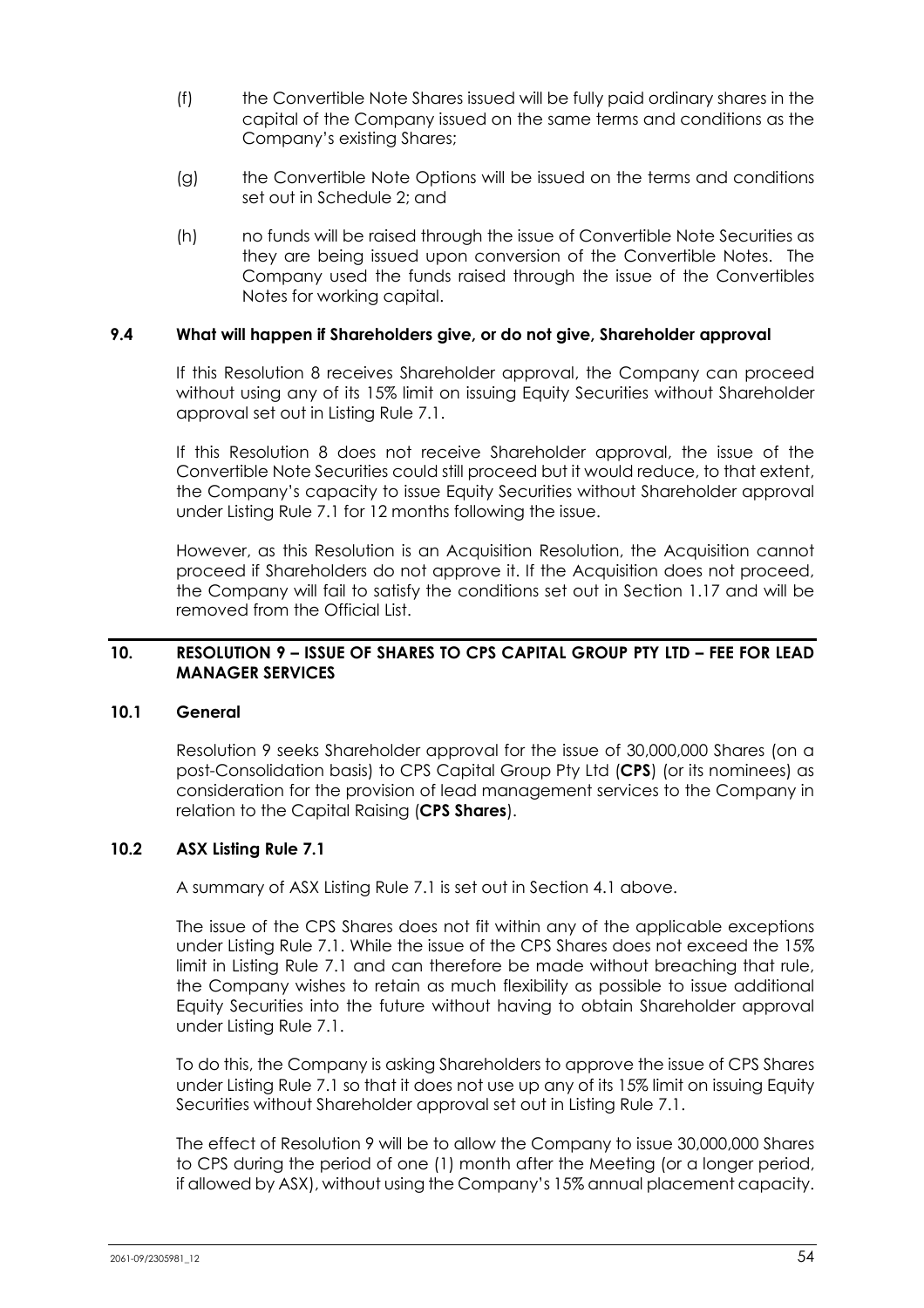This Resolution is an Acquisition Resolution and is subject to and conditional on the approval of all other Acquisition Resolutions. As such, if Resolution 9 is not passed, the entity will not be able to proceed with the Acquisition.

### **10.3 Technical information required by ASX Listing Rule 7.3**

Pursuant to and in accordance with ASX Listing Rule 7.3, the following information is provided in relation to the issue of the Shares:

- (a) the number of Shares to be issued is 30,000,000 (to be issued on a post-Consolidation basis);
- (b) the Shares will be issued no later than 3 months after the date of the Meeting (or such later date to the extent permitted by any ASX waiver or modification of the ASX Listing Rules) and it is intended that issue of the Shares will occur on the same date;
- (c) the Shares will be issued in consideration for the provision of lead management services provided to the Company by CPS in relation to the Capital Raising;
- (d) the deemed issue price will be \$0.00001 per Share on a post-Consolidation basis, representing a discount of 99.9% of the Capital Raising issue price;
- (e) the Shares will be issued to CPS (or its nominees), which is not a related party of the Company;
- (f) the Shares will be fully paid ordinary shares in the capital of the Company issued on the same terms and conditions as the Company's existing Shares; and
- (g) no funds will be raised from the issue of the Shares as the Shares are being issued in consideration for the provision of lead management services to the Company in relation to the Capital Raising.

### **10.4 What will happen if Shareholders give, or do not give, Shareholder approval**

If this Resolution 9 receives Shareholder approval, the Company can proceed without using any of its 15% limit on issuing Equity Securities without Shareholder approval set out in Listing Rule 7.1.

If this Resolution 9 does not receive Shareholder approval, the issue of the CPS Shares could still proceed but it would reduce, to that extent, the Company's capacity to issue Equity Securities without Shareholder approval under Listing Rule 7.1 for 12 months following the issue.

However, as this Resolution is an Acquisition Resolution, the Acquisition cannot proceed if Shareholders do not approve it. If the Acquisition does not proceed, the Company will fail to satisfy the conditions set out in Section 1.17 and will be removed from the Official List.

# **11. RESOLUTION 10 – ISSUE OF SHARES TO WOODCHESTER CAPITAL PTY LTD**

#### **11.1 General**

Resolution 10 seeks Shareholder approval to allow the Company to issue up to 7,000,000 Shares to Woodchester (or its nominee) (**Woodchester Shares**).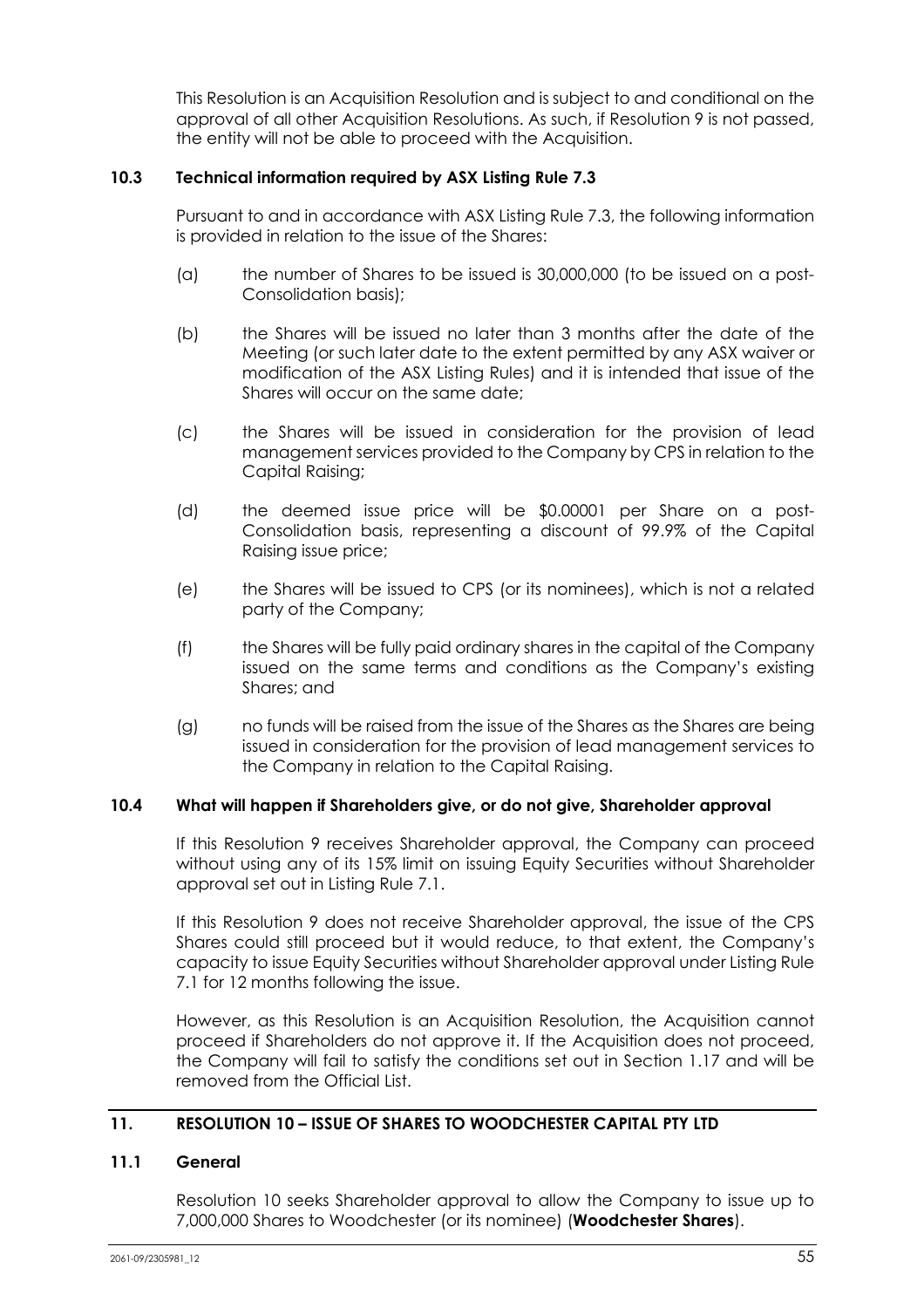# **11.2 ASX Listing Rule 7.1**

A summary of ASX Listing Rule 7.1 is set out in Section 4.1 above.

The issue of the Woodchester Shares does not fit within any of the applicable exceptions under Listing Rule 7.1. While the issue of the Woodchester Shares does not exceed the 15% limit in Listing Rule 7.1 and can therefore be made without breaching that rule, the Company wishes to retain as much flexibility as possible to issue additional Equity Securities into the future without having to obtain Shareholder approval under Listing Rule 7.1.

To do this, the Company is asking Shareholders to approve the issue of Woodchester Shares under Listing Rule 7.1 so that it does not use up any of its 15% limit on issuing Equity Securities without Shareholder approval set out in Listing Rule 7.1.

The effect of Resolution 10 will be to allow the Company to issue 7,000,000 Shares to Woodchester during the period of one (1) month after the Meeting (or a longer period, if allowed by ASX), without using the Company's 15% annual placement capacity.

### **11.3 Technical Information required by ASX Listing Rule 7.3**

Pursuant to and in accordance with ASX Listing Rule 7.3, the following information is provided in relation to the issue of Woodchester Shares:

- (a) up to 7,000,000 Shares will be issued to Woodchester (or its nominee);
- (b) the Woodchester Shares will be issued no later than 3 months after the date of the Meeting (or such later date to the extent permitted by any further ASX waiver or modification of the ASX Listing Rules);
- (c) the Shares will be issued in consideration for the provision of advisory services provided to the Company by Woodchester in relation to the Capital Raising;
- (d) the Shares will be issued to Woodchester (or its nominee), which is not a related party of the Company;
- (e) the Shares issued will be fully paid ordinary shares in the capital of the Company issued on the same terms and conditions as the Company's existing Shares; and
- (f) no funds will be raised from the issue of the Shares as the Shares are being issued in consideration for the provision of advisory services provided to the Company by Woodchester in relation to the Capital Raising.

#### **11.4 What will happen if Shareholders give, or do not give, Shareholder approval**

If this Resolution 10 receives Shareholder approval, the Company can proceed without using any of its 15% limit on issuing Equity Securities without Shareholder approval set out in Listing Rule 7.1.

If this Resolution 10 does not receive Shareholder approval, the issue of the Woodchester Shares could still proceed but it would reduce, to that extent, the Company's capacity to issue Equity Securities without Shareholder approval under Listing Rule 7.1 for 12 months following the issue.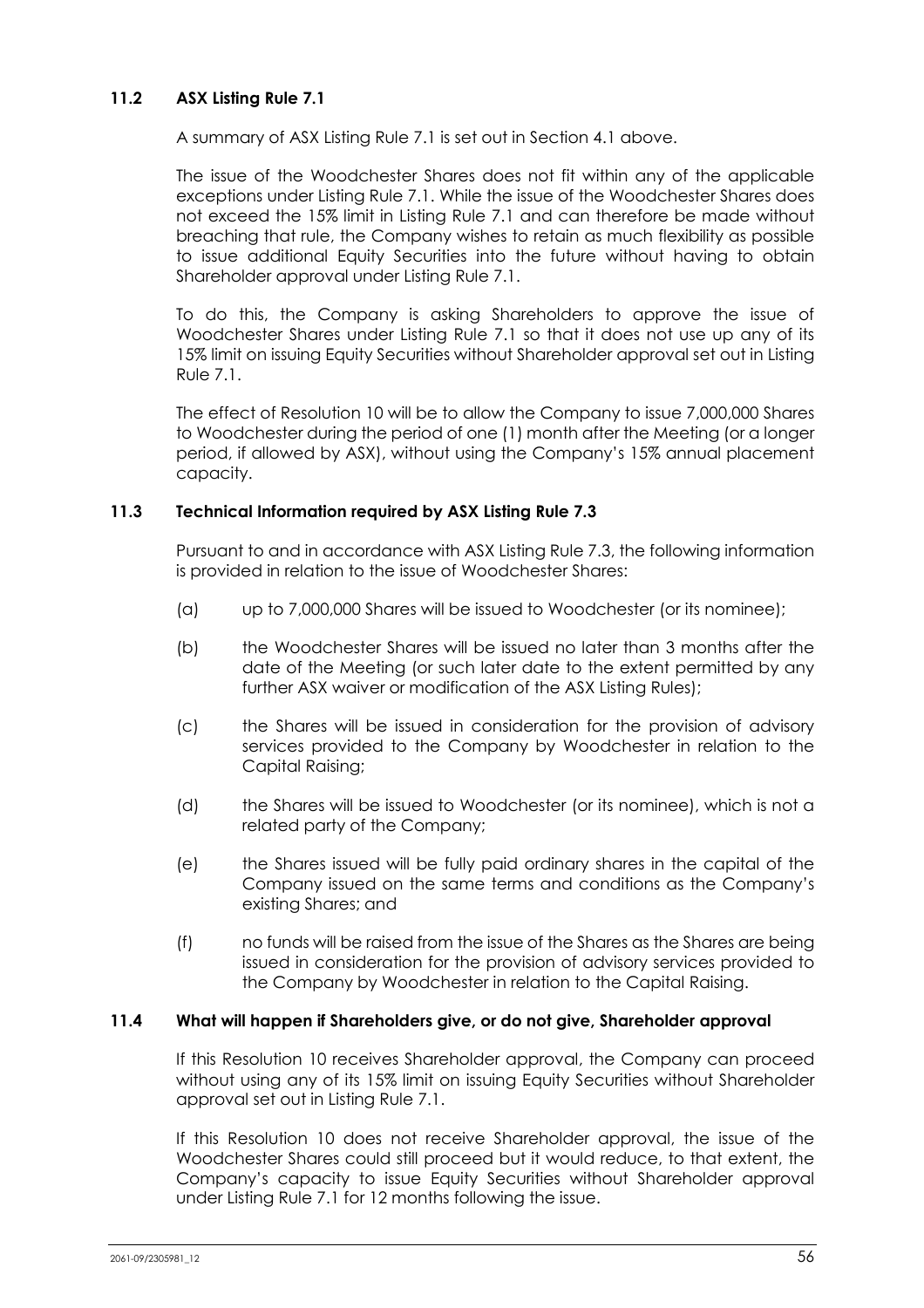However, as this Resolution is an Acquisition Resolution, the Acquisition cannot proceed if Shareholders do not approve it. If the Acquisition does not proceed, the Company will fail to satisfy the conditions set out in Section 1.17 and will be removed from the Official List.

## **12. RESOLUTION 11 – ISSUE OF OPTIONS TO WOODCHESTER CAPITAL PTY LTD**

### **12.1 General**

Resolution 11 seeks Shareholder approval to allow the Company to issue up to 3,500,000 Options to Woodchester (or its nominee) (**Woodchester Options**).

### **12.2 ASX Listing Rule 7.1**

A summary of ASX Listing Rule 7.1 is set out in Section 4.1 above.

The issue of the Woodchester Options does not fit within any of the applicable exceptions under Listing Rule 7.1. While the issue of the Woodchester Options does not exceed the 15% limit in Listing Rule 7.1 and can therefore be made without breaching that rule, the Company wishes to retain as much flexibility as possible to issue additional Equity Securities into the future without having to obtain Shareholder approval under Listing Rule 7.1.

To do this, the Company is asking Shareholders to approve the issue of Woodchester Options under Listing Rule 7.1 so that it does not use up any of its 15% limit on issuing Equity Securities without Shareholder approval set out in Listing Rule 7.1.

The effect of Resolution 11 will be to allow the Company to issue 3,500,000 Options to Woodchester during the period of one (1) month after the Meeting (or a longer period, if allowed by ASX), without using the Company's 15% annual placement capacity.

### **12.3 Technical Information required by ASX Listing Rule 7.3**

Pursuant to and in accordance with ASX Listing Rule 7.3, the following information is provided in relation to the issue of Woodchester Options:

- (a) up to 3,500,000 Options will be issued to Woodchester (or its nominee), which is not a related party of the Company;
- (b) the terms of the Woodchester Options are set out in Schedule 2;
- (c) the Woodchester Options will be issued no later than 3 months after the date of the Meeting (or such later date to the extent permitted by any further ASX waiver or modification of the ASX Listing Rules);
- (d) the Woodchester Options will be issued for nil cash consideration; and
- (e) no funds will be raised from the issue of the Options as the Options are being issued in consideration for the provision of advisory services provided to the Company by Woodchester in relation to the Capital Raising.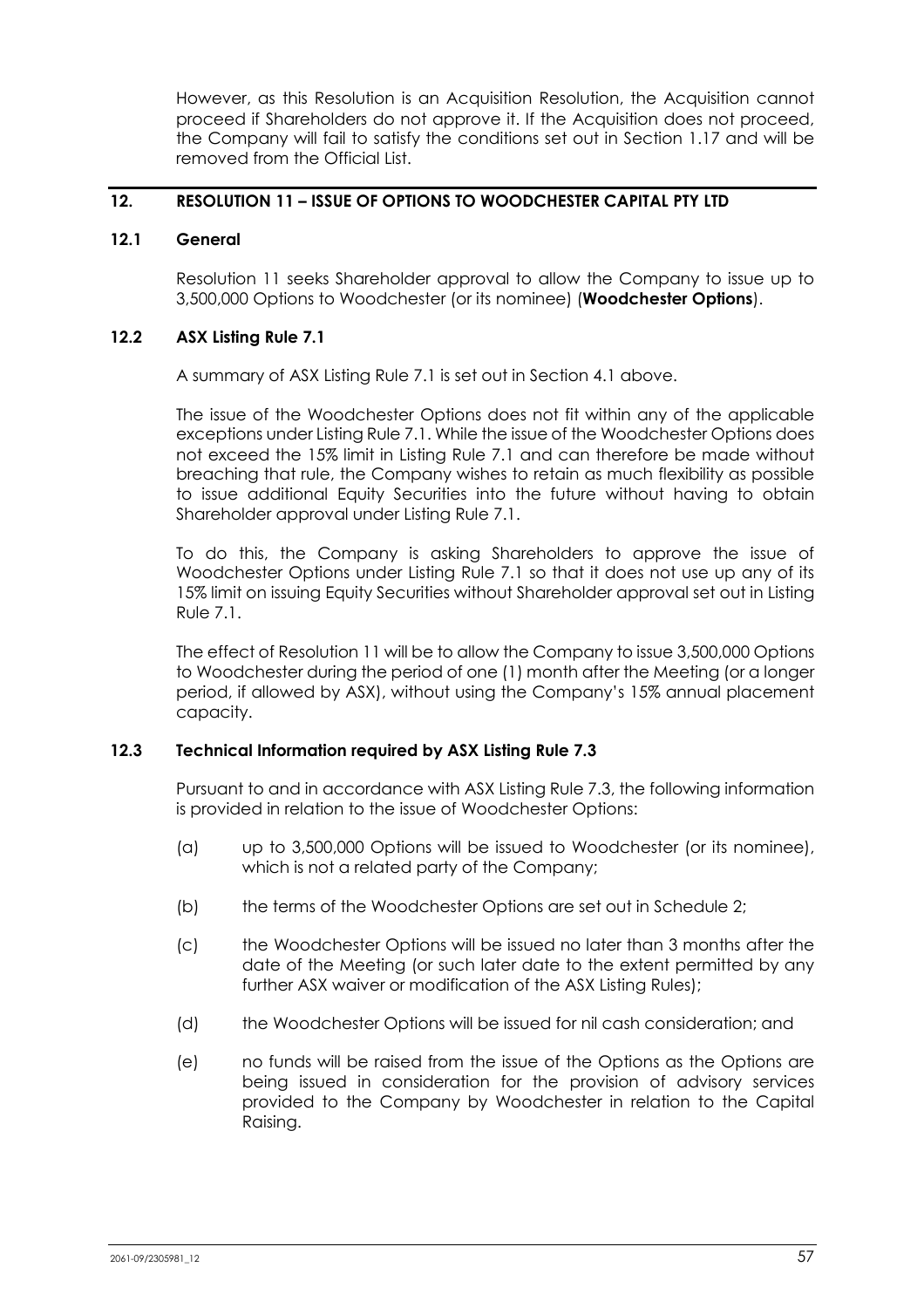## **12.4 What will happen if Shareholders give, or do not give, Shareholder approval**

If this Resolution 11 receives Shareholder approval, the Company can proceed without using any of its 15% limit on issuing Equity Securities without Shareholder approval set out in Listing Rule 7.1.

If this Resolution 11 does not receive Shareholder approval, the issue of the Woodchester Options could still proceed but it would reduce, to that extent, the Company's capacity to issue Equity Securities without Shareholder approval under Listing Rule 7.1 for 12 months following the issue.

However, as this Resolution is an Acquisition Resolution, the Acquisition cannot proceed if Shareholders do not approve it. If the Acquisition does not proceed, the Company will fail to satisfy the conditions set out in Section 1.17 and will be removed from the Official List.

### **13. RESOLUTION 12 – ISSUE OF SHARES TO INTERNATIONAL ISLAND GROUP PTY LTD – FEE FOR CORPORATE ADVISORY SERVICES**

Resolution 12 seeks Shareholder approval for the issue of 12,000,000 Shares (on a post-Consolidation basis) to International Island Group Pty Ltd (ACN 167 586 558) (**IIG**) (or its nominees) as consideration for the provision of corporate advisory services to the Company in relation to the Acquisition (**IIG Shares**).

# **13.1 ASX Listing Rule 7.1**

A summary of ASX Listing Rule 7.1 is set out in Section 4.1 above.

The issue of the IIG Shares does not fit within any of the applicable exceptions under Listing Rule 7.1. While the issue of the IIG Shares does not exceed the 15% limit in Listing Rule 7.1 and can therefore be made without breaching that rule, the Company wishes to retain as much flexibility as possible to issue additional Equity Securities into the future without having to obtain Shareholder approval under Listing Rule 7.1.

To do this, the Company is asking Shareholders to approve the issue of IIG Shares under Listing Rule 7.1 so that it does not use up any of its 15% limit on issuing Equity Securities without Shareholder approval set out in Listing Rule 7.1.

The effect of Resolution 12 will be to allow the Company to issue 12,000,000 Shares to IIG during the period of 3 months after the Meeting (or a longer period, if allowed by ASX), without using the Company's 15% annual placement capacity.

### **13.2 Technical information required by ASX Listing Rule 7.3**

Pursuant to and in accordance with ASX Listing Rule 7.3, the following information is provided in relation to the issue of the Shares:

- (a) the number of Shares to be issued is 12,000,000 (to be issued on a post-Consolidation basis);
- (b) the Shares will be issued no later than 3 months after the date of the Meeting (or such later date to the extent permitted by any ASX waiver or modification of the ASX Listing Rules) and it is intended that issue of Shares will occur on the same date;
- (c) the Shares will be issued in consideration for the provision of corporate advisory services provided to the Company by IIG in relation to the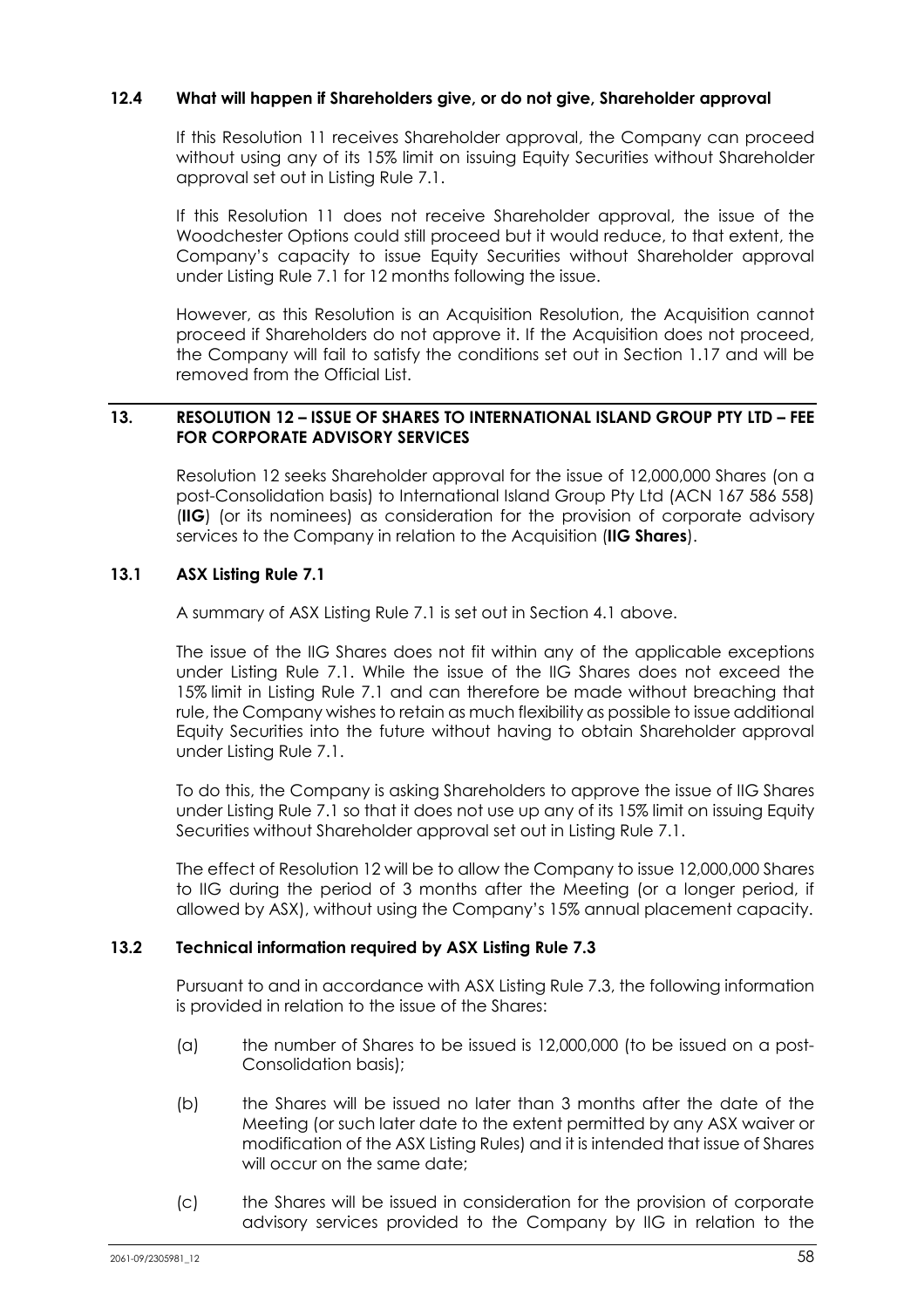Acquisition under the Corporate Advisory Engagement Letter, the material terms and conditions of which are summarised at Section 1.5.5;

- (d) the Shares will be issued to IIG (or its nominees), which is not a related party of the Company;
- (e) the Shares will be fully paid ordinary shares in the capital of the Company issued on the same terms and conditions as the Company's existing Shares; and
- (f) no funds will be raised from the issue of the Shares as the Shares are being issued in consideration for the provision of corporate advisory services to the Company in relation to the Acquisition.

### **13.3 What will happen if Shareholders give, or do not give, Shareholder approval**

If this Resolution 12 receives Shareholder approval, the Company can proceed without using any of its 15% limit on issuing Equity Securities without Shareholder approval set out in Listing Rule 7.1.

If this Resolution 12 does not receive Shareholder approval, the issue of the IIG Shares could still proceed but it would reduce, to that extent, the Company's capacity to issue Equity Securities without Shareholder approval under Listing Rule 7.1 for 12 months following the issue.

However, as this Resolution is an Acquisition Resolution, the Acquisition cannot proceed if Shareholders do not approve it. If the Acquisition does not proceed, the Company will fail to satisfy the conditions set out in Section 1.17 and will be removed from the Official List.

# **14. RESOLUTIONS 13 TO 15 – APPROVAL TO ISSUE SHARES TO RELATED PARTIES**

The Company has agreed, subject to obtaining Shareholder approval, to issue:

- (a) 7,000,000 Shares to Tom Fontaine (or his nominee) (**Fontaine Shares**);
- (b) 4,000,000 Shares to Murray Wylie (or his nominee) (**Wylie Shares**); and
- (c) 2,000,000 Shares to Kane Marshall (or his nominee) (**Marshall Shares**),

(together, the **Existing Director Shares**) in consideration for additional work performed in relation to the Acquisition and the Capital Raising.

Resolutions 13 to 15 seek Shareholder approval for the issue of the relevant Existing Director Shares to Messrs Fontaine, Wylie and Marshall (respectively).

#### **14.1 Chapter 2E of the Corporations Act**

For a public company, or an entity that the public company controls, to give a financial benefit to a related party of the public company, the public company or entity must:

- (a) obtain the approval of the public company's members in the manner set out in sections 217 to 227 of the Corporations Act; and
- (b) give the benefit within 15 months following such approval,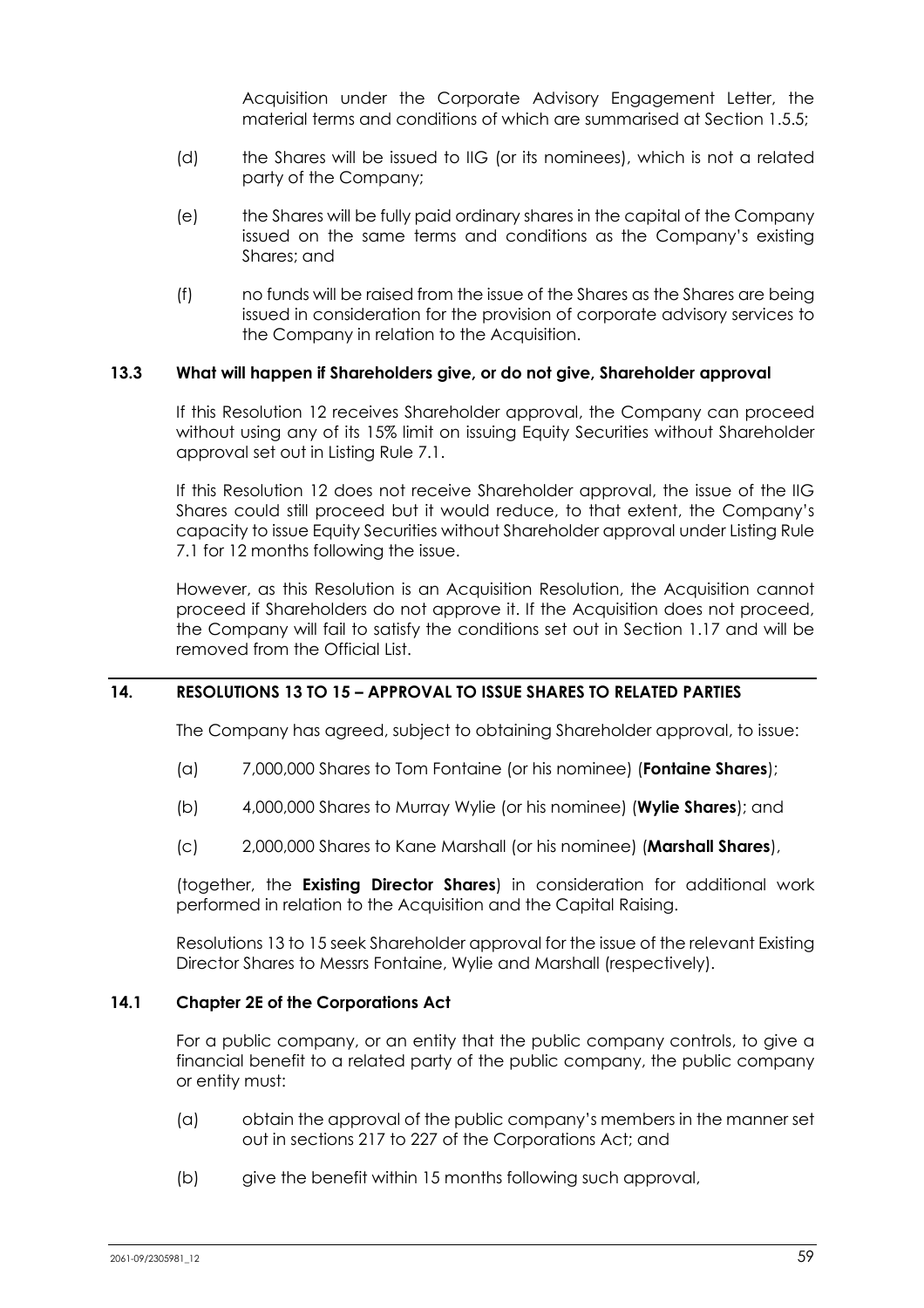unless the giving of the financial benefit falls within an exception set out in sections 210 to 216 of the Corporations Act.

The issue of the Existing Director Shares constitutes giving a financial benefit and Messrs Fontaine, Wylie and Marshall (together, the **Existing Directors**) are related parties of HOG by virtue of being Directors of the Company.

It is the view of the Company that the exceptions set out in sections 210 to 216 of the Corporations Act and ASX Listing Rule 10.12 do not apply in the current circumstances. Accordingly, Shareholder approval is sought for the issue of the Existing Director Shares to the Existing Directors.

## **14.2 ASX Listing Rule 10.11**

A summary of ASX Listing Rule 10.11 is set out in Section 5.2 above.

As the grant of the Existing Director Shares involves the issue of securities to Directors of the Company (who are considered to be related parties of the Company pursuant to Listing Rule 10.11.1), Shareholder approval pursuant to ASX Listing Rule 10.11 is required unless an exception applies. It is the view of the Directors that the exceptions set out in ASX Listing Rule 10.12 do not apply in the current circumstances.

# **14.3 Shareholder Approval (Chapter 2E of the Corporations Act and Listing Rule 10.11)**

Pursuant to and in accordance with the requirements of section 219 of the Corporations Act and ASX Listing Rule 10.13, the following information is provided in relation to the proposed grant of the Existing Director Shares:

- (a) the related parties are Messrs Fontaine, Wylie and Marshall who are related parties of the Company by virtue of being Directors and Proposed Directors of the Company;
- (b) the maximum number of Existing Director Shares (being the nature of the financial benefit being provided) to be granted to the Related Parties is 13,000,000 Shares;
	- (i) 7,000,000 Shares will be issued to Mr Fontaine (or his nominee);
	- (ii) 4,000,000 Shares will be issued to Mr Wylie (or his nominee); and
	- (iii) 2,000,000 Shares will be issued to Mr Marshall (or his nominee);
- (c) as set out in Section 1.18, the Company has applied for a waiver from the requirements of ASX Listing Rule 10.3.5 to allow the Consideration Shares to be issued, the Existing Director Shares will be granted to the Existing Directors (or their respective related entities or nominees) no later than 3 months after the date of the Meeting (or such later date as permitted by any further ASX waiver or modification of the ASX Listing Rules). However, as at the date of this Notice, ASX has not yet granted this waiver and there can be no guarantee that the waiver will be granted, though the Company will continue to keep the market updated in this respect;
- (d) it is anticipated the Existing Director Shares will be issued on one date;
- (e) the Existing Director Shares will be granted for nil cash consideration, accordingly no funds will be raised;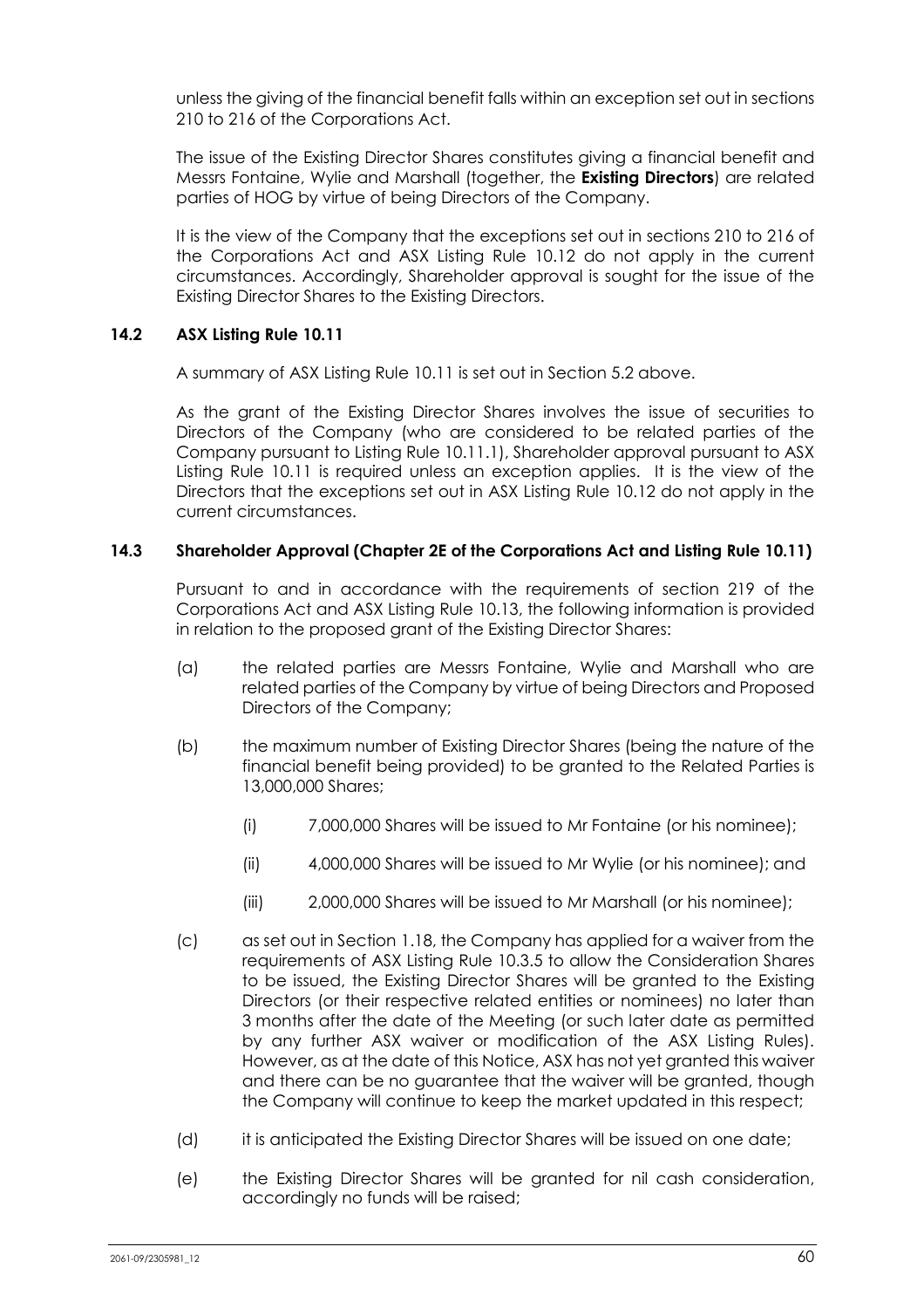- (f) the Shares issued will be fully paid ordinary shares in the capital of the Company issued on the same terms and conditions as the Company's existing Shares;
- (g) Messrs Fontaine, Wylie and Marshall do not currently hold any the Securities of the Company. Details of the Existing Directors' relevant interest in the Securities of the Company upon completion of the Acquisition and Capital Raising (on a post-Consolidation basis) are set out in Section 1.14;
- (h) The total remuneration and emoluments received by each of the Related Parties in the previous financial year and their proposed remuneration and emoluments for the current financial year are set out below;

| <b>Related Party</b>       | Financial Year 2019<br>(5) | <b>Financial Year 2020</b><br>(5) |
|----------------------------|----------------------------|-----------------------------------|
| Tom Fontaine               | 1.167                      | 116,000                           |
| Murray Wylie <sup>1</sup>  | 42,000                     | 81,000                            |
| Kane Marshall <sup>2</sup> |                            | 17,500                            |

### **Notes:**

- 1. Includes fees for director, company secretary and accounting services.
- 2. Appointed 30 January 2020.
- (i) if the Existing Director Shares issued to the Existing Directors are issued, a total of 13,000,000 Shares would be issued. This will increase the number of Shares on issue from 45,623,908 to 58,623,908 on a post-Consolidation basis (assuming that no Options are exercised and no other Shares (including pursuant to the Capital Raising or under any other Resolutions pursuant to this Notice of Meeting are issued)) with the effect that the shareholding of existing Shareholders would be diluted by an aggregate of 22.18% post-Consolidation. The interests of the Existing Directors upon completion of the Acquisition and the Capital Raising (on a post-Consolidation basis) are set out at Section 1.14;
- (j) trading in the Company's Shares has been suspended since 11 May 2017, so there has been no trading of Shares on ASX in the 12 months before the date of this Notice. However, at the Capital Raising issue price of \$0.03 per Share, the Existing Director Shares to be issued to the Existing Directors are valued at;
	- (i) \$210,000 with respect to the Existing Director Shares to be issued to Mr Fontaine, subject to Shareholder approval of Resolution 13;
	- (ii) \$120,000 with respect to the Existing Director Shares to be issued to Mr Wylie, subject to Shareholder approval of Resolution 14; and
	- (iii) \$60,000 with respect to the Existing Director Shares to be issued to Mr Marshall, subject to Shareholder approval of Resolution 15;
- (k) the primary purpose of the issue of Existing Director Shares to the Existing Directors is in consideration for additional work performed in relation to the Acquisition and the Capital Raising and to reward their performance as Directors;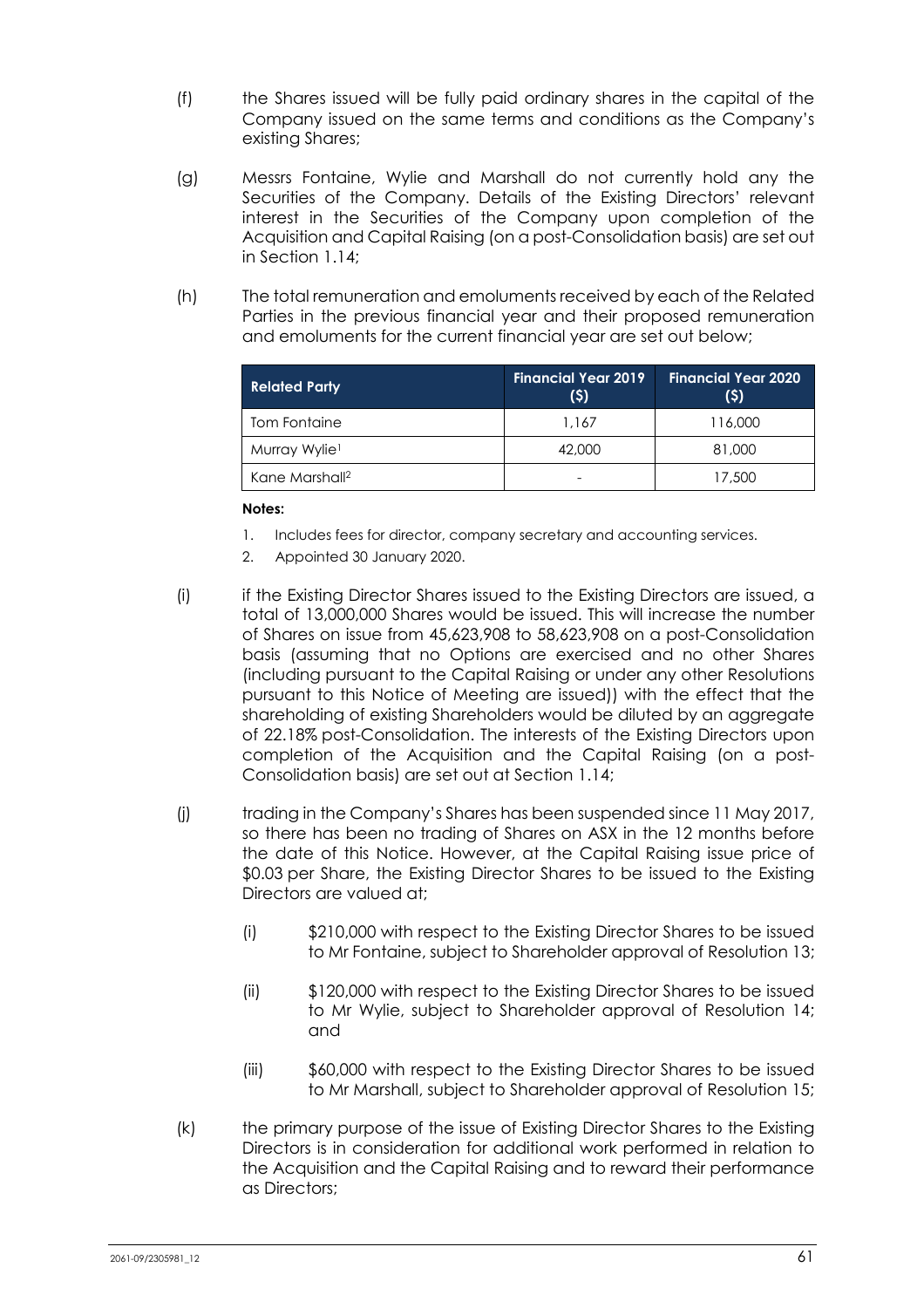- (l) with respect to Resolution 13:
	- (i) Mr Fontaine declines to make a recommendation to Shareholders in relation to Resolution 13 due to his material personal interest in the outcome of the Resolution on the basis that he is to be issued Fontaine Shares in the Company should Resolution 13 be passed;
	- (ii) the Directors (other than Mr Fontaine) recommend that Shareholders vote in favour of this Resolution for the following reasons:
		- (A) the issue of Fontaine Shares to Mr Fontaine will align his interests with those of Shareholders;
		- (B) the issue of the Fontaine Shares is a reasonable and appropriate method to provide cost effective remuneration as the non-cash form of this benefit will allow the Company to spend a greater proportion of its cash reserves on its operations than it would if alternative cash forms of remuneration were given to Mr Fontaine; and
		- (C) it is not considered that there are any significant opportunity costs to the Company or benefits foregone by the Company in issuing the Fontaine Shares upon the terms proposed;
	- (iii) with the exception of Mr Fontaine, no other Director has a personal interest in the outcome of this Resolution;
	- (iv) in forming their recommendations, each Director (other than Mr Fontaine) considered the experience Mr Fontaine, the current market price of Shares, the current market practices when determining the number of Fontaine Shares to be issued; and
	- (v) the Board is not aware of any other information that would be reasonably required by Shareholders to allow them to make a decision whether it is in the best interests of the Company to pass this Resolution;
- (m) with respect to Resolution 14:
	- (i) Mr Wylie declines to make a recommendation to Shareholders in relation to Resolution 14 due to his material personal interest in the outcome of the Resolution on the basis that he is to be issued Wylie Shares in the Company should Resolution 14 be passed;
	- (ii) the Directors (other than Mr Wylie) recommend that Shareholders vote in favour of this Resolution for the following reasons:
		- (A) the issue of Wylie Shares to Mr Wylie will align his interests with those of Shareholders:
		- (B) the issue of the Wylie Shares is a reasonable and appropriate method to provide cost effective remuneration as the non-cash form of this benefit will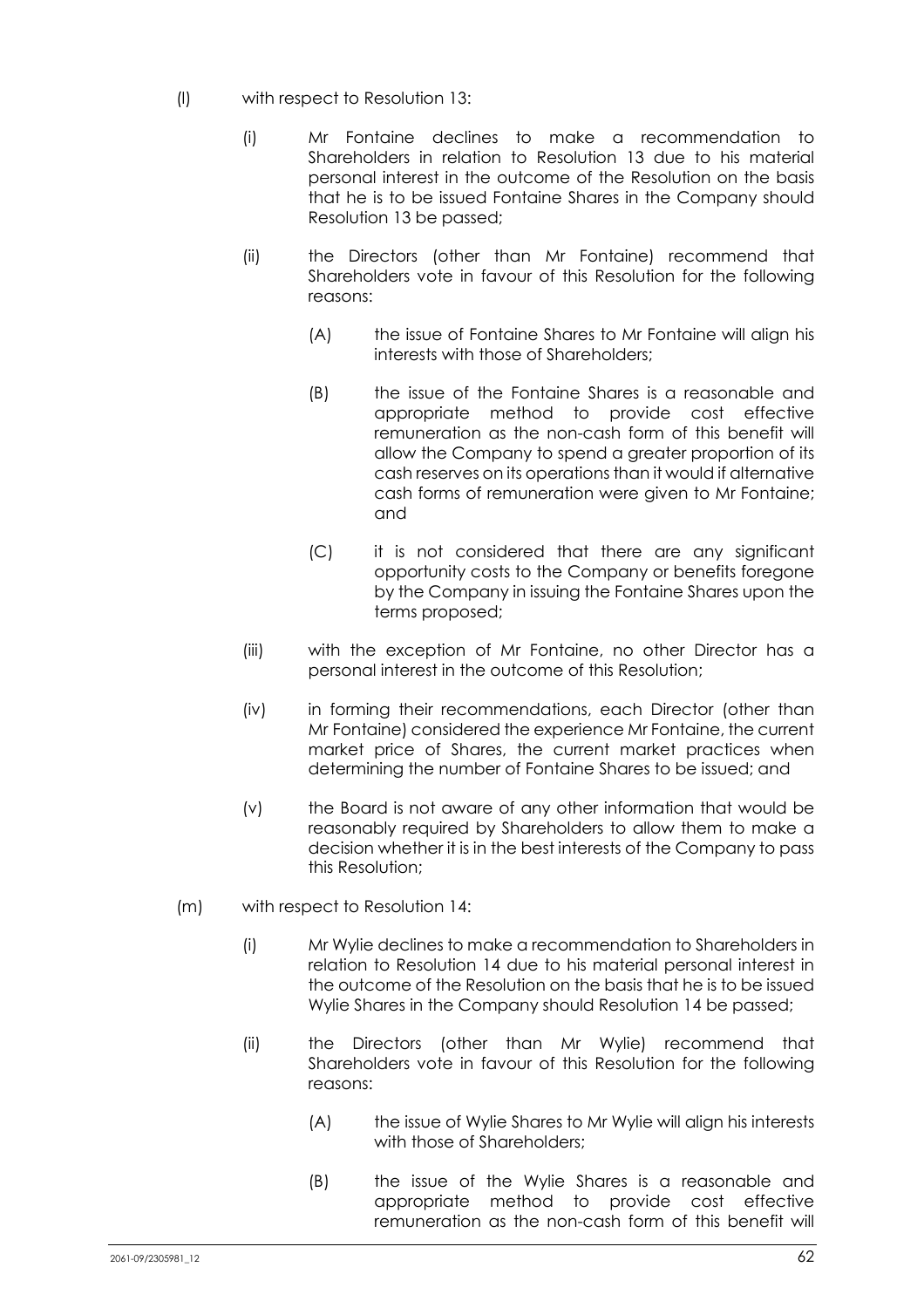allow the Company to spend a greater proportion of its cash reserves on its operations than it would if alternative cash forms of remuneration were given to Mr Wylie; and

- (C) it is not considered that there are any significant opportunity costs to the Company or benefits foregone by the Company in issuing the Wylie Shares upon the terms proposed;
- (iii) with the exception of Mr Wylie, no other Director has a personal interest in the outcome of this Resolution;
- (iv) in forming their recommendations, each Director (other than Mr Wylie) considered the experience Mr Wylie, the current market price of Shares, the current market practices when determining the number of Wylie Shares to be issued; and
- (v) the Board is not aware of any other information that would be reasonably required by Shareholders to allow them to make a decision whether it is in the best interests of the Company to pass this Resolution; and
- (n) with respect to Resolution 15:
	- (i) Mr Marshall declines to make a recommendation to Shareholders in relation to Resolution 15 due to his material personal interest in the outcome of the Resolution on the basis that he is to be issued Marshall Shares in the Company should Resolution 15 be passed;
	- (ii) the Directors (other than Mr Marshall) recommend that Shareholders vote in favour of this Resolution for the following reasons:
		- (A) the issue of Marshall Shares to Mr Marshall will align his interests with those of Shareholders;
		- (B) the issue of the Marshall Shares is a reasonable and appropriate method to provide cost effective remuneration as the non-cash form of this benefit will allow the Company to spend a greater proportion of its cash reserves on its operations than it would if alternative cash forms of remuneration were given to Mr Marshall; and
		- (C) it is not considered that there are any significant opportunity costs to the Company or benefits foregone by the Company in issuing the Marshall Shares upon the terms proposed;
	- (iii) with the exception of Mr Marshall, no other Director has a personal interest in the outcome of this Resolution;
	- (iv) in forming their recommendations, each Director (other than Mr Marshall) considered the experience Mr Marshall, the current market price of Shares, the current market practices when determining the number of Marshall Shares to be issued; and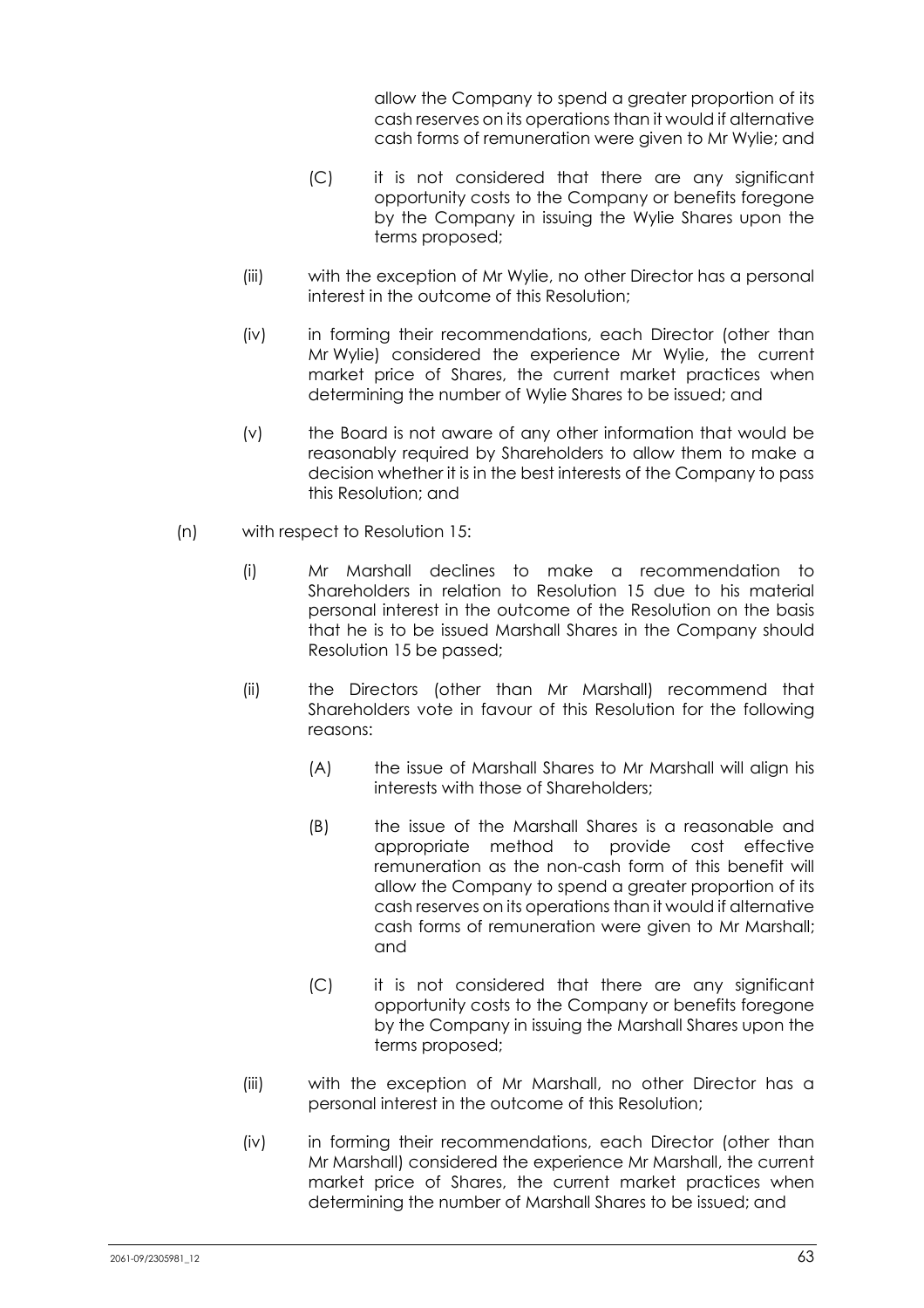(v) the Board is not aware of any other information that would be reasonably required by Shareholders to allow them to make a decision whether it is in the best interests of the Company to pass this Resolution.

Approval pursuant to ASX Listing Rule 7.1 is not required in order to issue the Existing Director Shares to the Existing Directors as approval is being obtained under ASX Listing Rule 10.11. Accordingly, the issue of the Existing Director Shares will not be included in the 15% calculation of the Company's annual placement capacity pursuant to ASX Listing Rule 7.1.

# **14.4 What will happen if Shareholders give, or do not give, Shareholder approval**

If Resolutions 13 to 15 receive Shareholder approval, the Company will be able to proceed with the issue of Existing Director Shares to the Existing Directors and, consequently, the Acquisition may proceed.

If Resolutions 13 to 15 do not receive Shareholder approval, the Company will not be able to proceed with the issue of Existing Director Shares to the Existing Directors. As Resolutions 13 to 15 are Acquisition Resolutions, the Acquisition cannot proceed if Shareholders do not approve them. If the Acquisition does not proceed, the Company will fail to satisfy the conditions set out in Section 1.17 and will be removed from the Official List.

# **15. RESOLUTIONS 16 TO 18 – APPROVAL TO ISSUE OPTIONS TO RELATED PARTIES**

The Company has agreed, subject to obtaining Shareholder approval, to issue:

- (a) 3,500,000 Options to Tom Fontaine (or his nominee) (**Fontaine Options**);
- (b) 2,000,000 Options to Murray Wylie (or his nominee) (**Wylie Options**); and
- (c) 1,000,000 Options to Kane Marshall (or his nominee) (**Marshall Options**),

(together, the **Existing Director Options**) in consideration for additional work performed in relation to the Acquisition and the Capital Raising.

Resolutions 16 to 18 seek Shareholder approval for the issue of the relevant Existing Director Options to Messrs Fontaine, Wylie and Marshall (respectively).

### **15.1 Chapter 2E of the Corporations Act**

A summary of Chapter 2E of the Corporations Act is set out in Section 14.1 above.

The issue of the Existing Director Options constitutes giving a financial benefit and Messrs Fontaine, Wylie and Marshall (together, the **Existing Directors**) are related parties of HOG by virtue of being Directors of the Company.

It is the view of the Company that the exceptions set out in sections 210 to 216 of the Corporations Act and ASX Listing Rule 10.12 do not apply in the current circumstances. Accordingly, Shareholder approval is sought for the issue of the Existing Director Options to the Existing Directors.

### **15.2 ASX Listing Rule 10.11**

A summary of ASX Listing Rule 10.11 is set out in Section 5.2 above.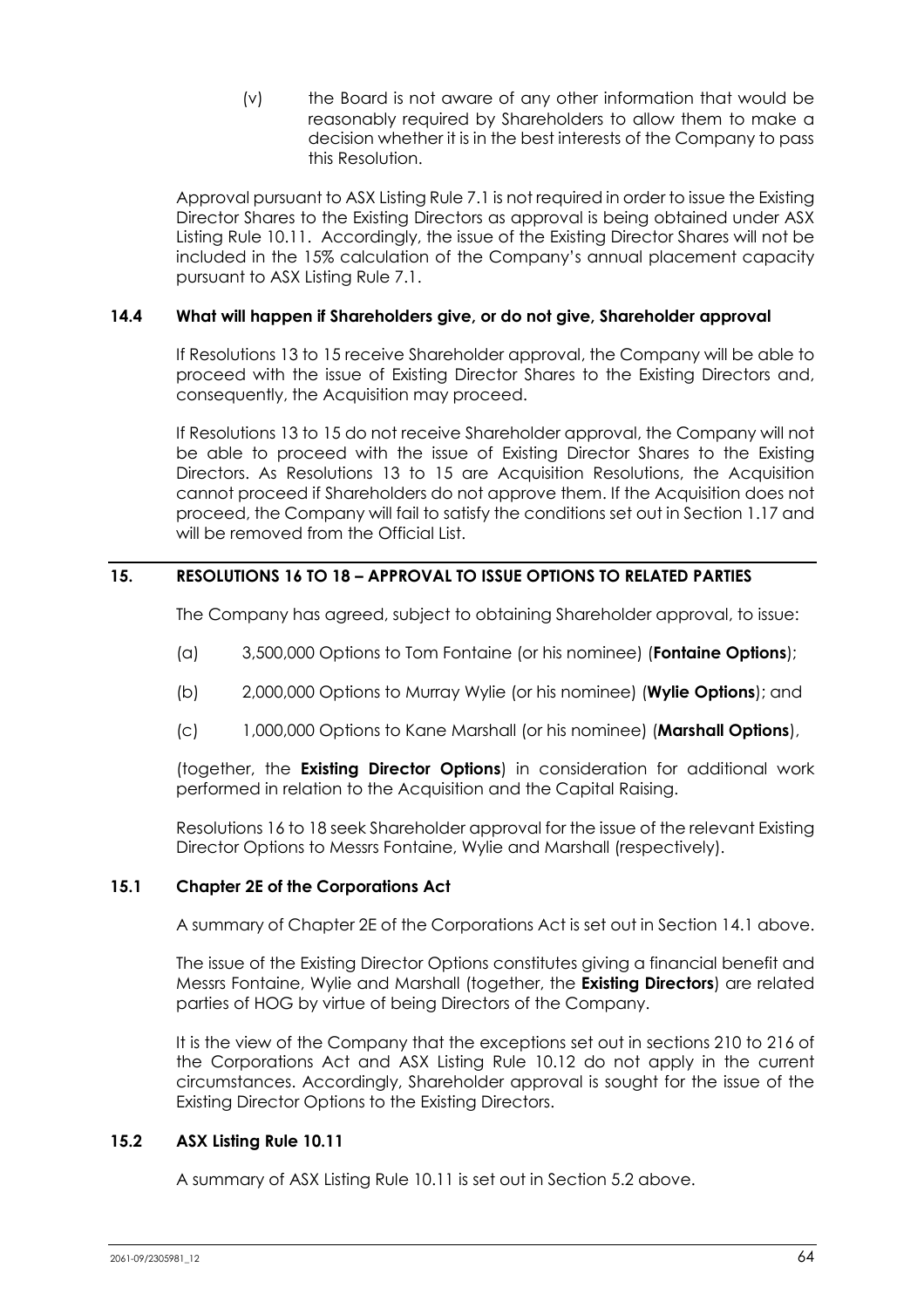As the grant of the Existing Director Options involves the issue of securities to Directors of the Company (who are considered to be related parties of the Company pursuant to Listing Rule 10.11.1), Shareholder approval pursuant to ASX Listing Rule 10.11 is required unless an exception applies. It is the view of the Directors that the exceptions set out in ASX Listing Rule 10.12 do not apply in the current circumstances.

## **15.3 Shareholder Approval (Chapter 2E of the Corporations Act and Listing Rule 10.11)**

Pursuant to and in accordance with the requirements of section 219 of the Corporations Act and ASX Listing Rule 10.13, the following information is provided in relation to the proposed grant of the Existing Director Options:

- (a) the related parties are Messrs Fontaine, Wylie and Marshall who are related parties of the Company by virtue of being Directors of the Company;
- (b) the maximum number of Existing Director Options (being the nature of the financial benefit being provided) to be granted to the Existing Directors is:
	- (i) 3,500,000 Options will be issued to Mr Fontaine;
	- (ii) 2,000,000 Options to Mr Wylie; and
	- (iii) 1,000,000 Options to Mr Marshall;
- (c) as set out in Section 1.18, the Company has applied for a waiver from the requirements of ASX Listing Rule 10.3.5 to allow the Existing Director Options to be issued to the Existing Directors (or their respective related entities or nominees) no later than 3 months after the date of the Meeting (or such later date as permitted by any further ASX waiver or modification of the ASX Listing Rules). However, as at the date of this Notice, ASX has not yet granted this waiver and there can be no guarantee that the waiver will be granted, though the Company will continue to keep the market updated in this respect;
- (d) it is anticipated the Existing Director Options will be issued on one date;
- (e) the Existing Director Options will be granted for nil cash consideration, accordingly no funds will be raised;
- (f) the terms and conditions of the Existing Director Options are set out in Schedule 2;
- (g) Messrs Fontaine, Wylie and Marshall do not currently hold any Securities of the Company. Details of the Existing Directors' relevant interest in the Securities of the Company upon completion of the Acquisition and Capital Raising (on a post-Consolidation basis) are set out in Section 1.14;
- (h) the total remuneration and emoluments received by each of the Existing Directors in the previous financial year and their proposed remuneration and emoluments for the current financial year are set out in Section 14.3(h);
- (i) refer to Section 1.14 for details of the impact on the Company's capital structure if the Existing Director Options are exercised. The market price for Shares during the term of the Existing Director Options would normally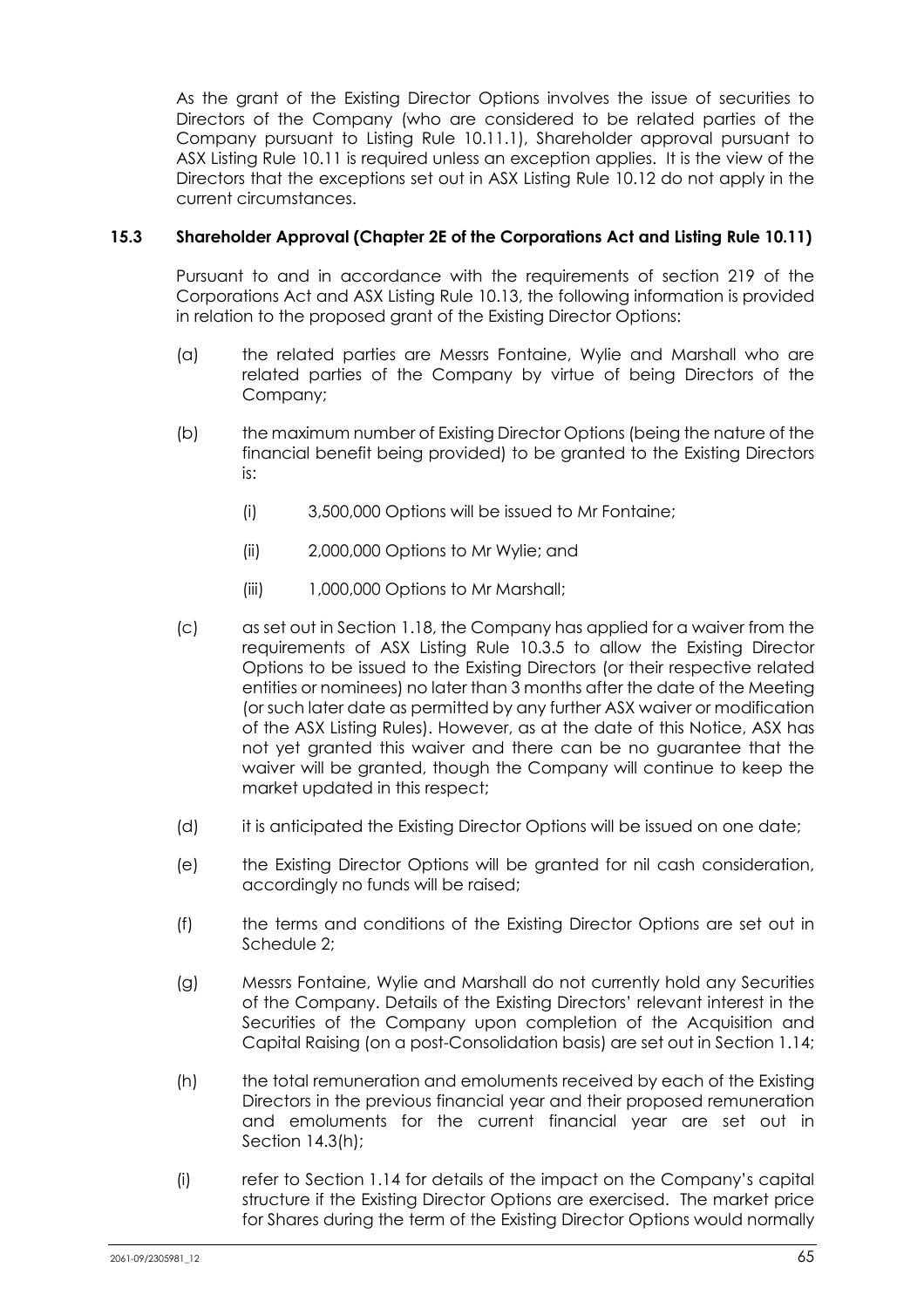determine whether or not the Existing Director Options are exercised. If, at any time any of the Existing Director Options are exercised and the Shares are trading on ASX at a price that is higher than the exercise price of the Existing Director Options, there may be a perceived cost to the Company;

- (j) trading in the Company's Shares has been suspended since 11 May 2017, so there has been no trading of Shares on ASX in the 12 months before the date of this Notice;
- (k) using the Black & Scholes option model and based on the assumptions set out below, the Existing Director Options have been valued as follows:

| <b>Assumptions:</b>                             |                  |
|-------------------------------------------------|------------------|
| Valuation date                                  | 13 December 2019 |
| Market price of Shares (post consolidation)     | \$0.03           |
| Exercise price                                  | \$0.05           |
| Expiry date                                     | 30 June 2023     |
| Risk free interest rate                         | 0.80%            |
| Volatility (discount)                           | 100%             |
|                                                 |                  |
| Indicative value per Existing Director Option   | \$0.017          |
|                                                 |                  |
| <b>Total value of Existing Director Options</b> |                  |
| <b>Tom Fontaine</b>                             | \$59,500         |
| Murray Wylie                                    | \$34,000         |
| Kane Marshall                                   | \$17,000         |

**Note:** The valuation noted above is not necessarily the market price that the Existing Director Options could be traded at and is not automatically the market price for taxation purposes.

- (l) the primary purpose of the issue of Existing Director Options to the Existing Directors is in consideration for additional work performed in relation to the Acquisition and the Capital Raising and to reward their performance as Directors;
- (m) With respect to Resolution 16:
	- (i) Mr Fontaine declines to make a recommendation to Shareholders in relation to Resolution 16 due to his material personal interest in the outcome of the Resolution on the basis that he is to be issued Fontaine Options in the Company should Resolution 16 be passed;
	- (ii) the Directors (other than Mr Fontaine) recommend that Shareholders vote in favour of this Resolution for the following reasons:
		- (A) the issue of Fontaine Options to Mr Fontaine will align his interests with those of Shareholders;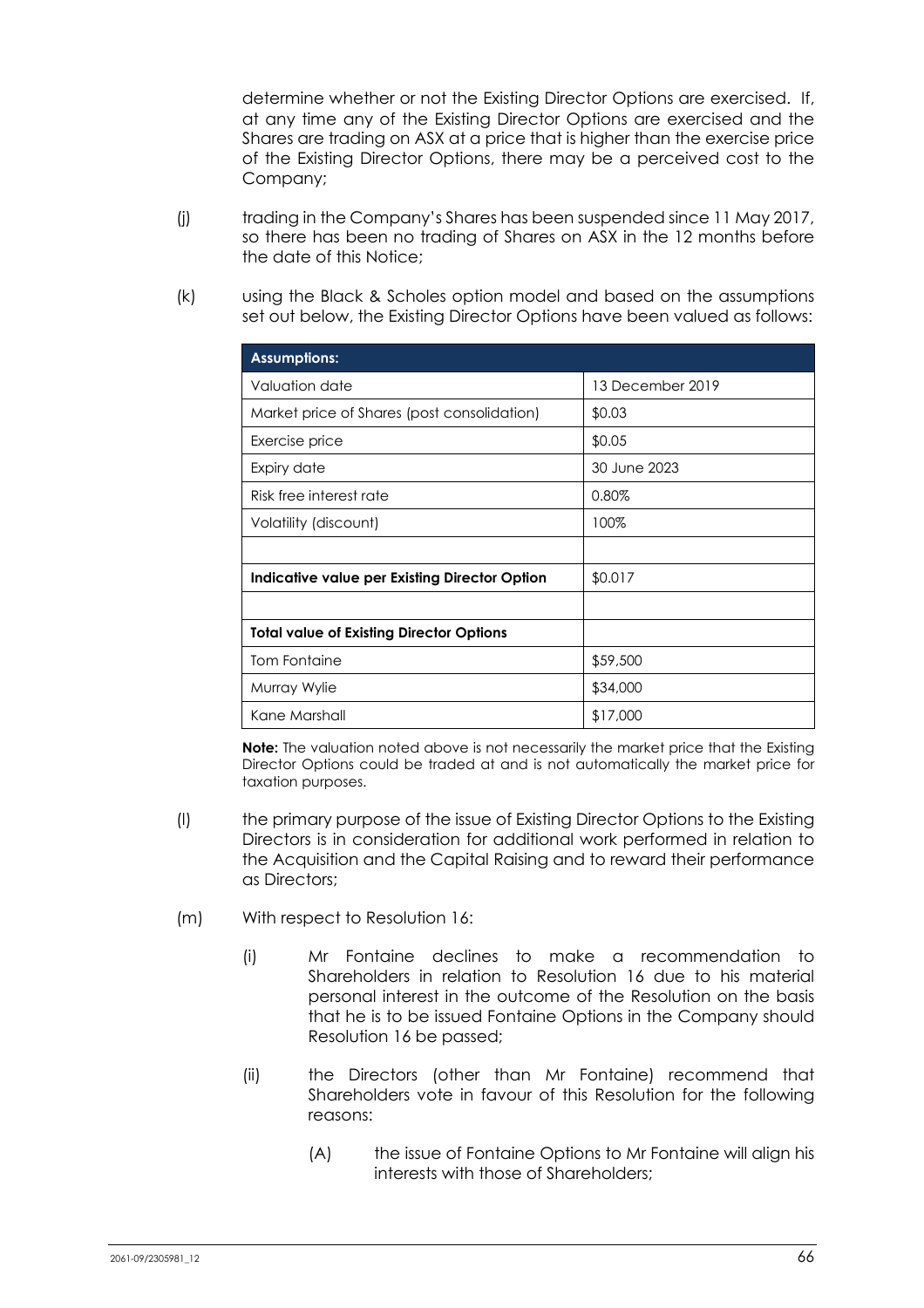- (B) the issue of the Fontaine Options is a reasonable and appropriate method to provide cost effective remuneration as the non-cash form of this benefit will allow the Company to spend a greater proportion of its cash reserves on its operations than it would if alternative cash forms of remuneration were given to Mr Fontaine; and
- (C) it is not considered that there are any significant opportunity costs to the Company or benefits foregone by the Company in issuing the Fontaine Options upon the terms proposed;
- (iii) with the exception of Mr Fontaine, no other Director has a personal interest in the outcome of this Resolution;
- (iv) in forming their recommendations, each Director (other than Mr Fontaine) considered the experience Mr Fontaine, the current market price of Shares, the current market practices when determining the number of Fontaine Options to be granted as well as the exercise price and expiry of those Fontaine Options; and
- (v) the Board is not aware of any other information that would be reasonably required by Shareholders to allow them to make a decision whether it is in the best interests of the Company to pass this Resolution;
- (n) with respect to Resolution 17:
	- (i) Mr Wylie declines to make a recommendation to Shareholders in relation to Resolution 17 due to his material personal interest in the outcome of the Resolution on the basis that he is to be issued Wylie Options in the Company should Resolution 17 be passed;
	- (ii) the Directors (other than Mr Wylie) recommend that Shareholders vote in favour of this Resolution for the following reasons:
		- (A) the issue of Wylie Options to Mr Wylie will align his interests with those of Shareholders;
		- (B) the issue of the Wylie Options is a reasonable and appropriate method to provide cost effective remuneration as the non-cash form of this benefit will allow the Company to spend a greater proportion of its cash reserves on its operations than it would if alternative cash forms of remuneration were given to Mr Wylie; and
		- (C) it is not considered that there are any significant opportunity costs to the Company or benefits foregone by the Company in issuing the Wylie Options upon the terms proposed;
	- (iii) with the exception of Mr Wylie, no other Director has a personal interest in the outcome of this Resolution;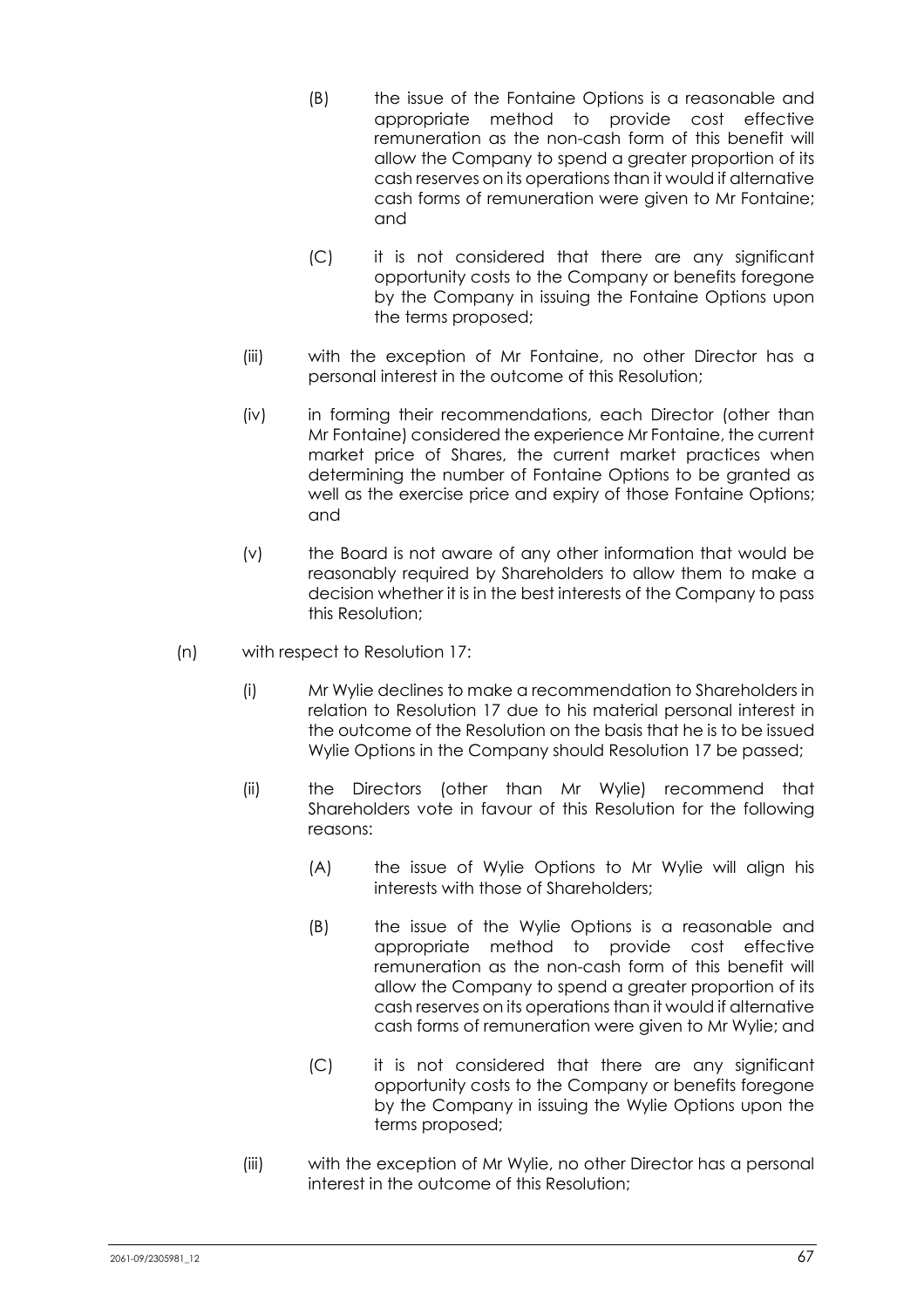- (iv) in forming their recommendations, each Director (other than Mr Wylie) considered the experience Mr Wylie, the current market price of Shares, the current market practices when determining the number of Wylie Options to be granted as well as the exercise price and expiry of those Wylie Options; and
- (v) the Board is not aware of any other information that would be reasonably required by Shareholders to allow them to make a decision whether it is in the best interests of the Company to pass this Resolution; and
- (o) with respect to Resolution 18:
	- (i) Mr Marshall declines to make a recommendation to Shareholders in relation to Resolution 18 due to his material personal interest in the outcome of the Resolution on the basis that he is to be issued Marshall Options in the Company should Resolution 18 be passed;
	- (ii) the Directors (other than Mr Marshall) recommend that Shareholders vote in favour of this Resolution for the following reasons:
		- (A) the issue of Marshall Options to Mr Marshall will align his interests with those of Shareholders;
		- (B) the issue of the Marshall Options is a reasonable and appropriate method to provide cost effective remuneration as the non-cash form of this benefit will allow the Company to spend a greater proportion of its cash reserves on its operations than it would if alternative cash forms of remuneration were given to Mr Marshall; and
		- (C) it is not considered that there are any significant opportunity costs to the Company or benefits foregone by the Company in issuing the Marshall Options upon the terms proposed;
	- (iii) with the exception of Mr Marshall, no other Director has a personal interest in the outcome of this Resolution;
	- (iv) in forming their recommendations, each Director (other than Mr Marshall) considered the experience Mr Marshall, the current market price of Shares, the current market practices when determining the number of Marshall Options to be granted as well as the exercise price and expiry of those Marshall Options; and
	- (v) the Board is not aware of any other information that would be reasonably required by Shareholders to allow them to make a decision whether it is in the best interests of the Company to pass this Resolution.

Approval pursuant to ASX Listing Rule 7.1 is not required in order to issue the Existing Director Options to the Existing Directors as approval is being obtained under ASX Listing Rule 10.11. Accordingly, the issue of the Existing Director Options will not be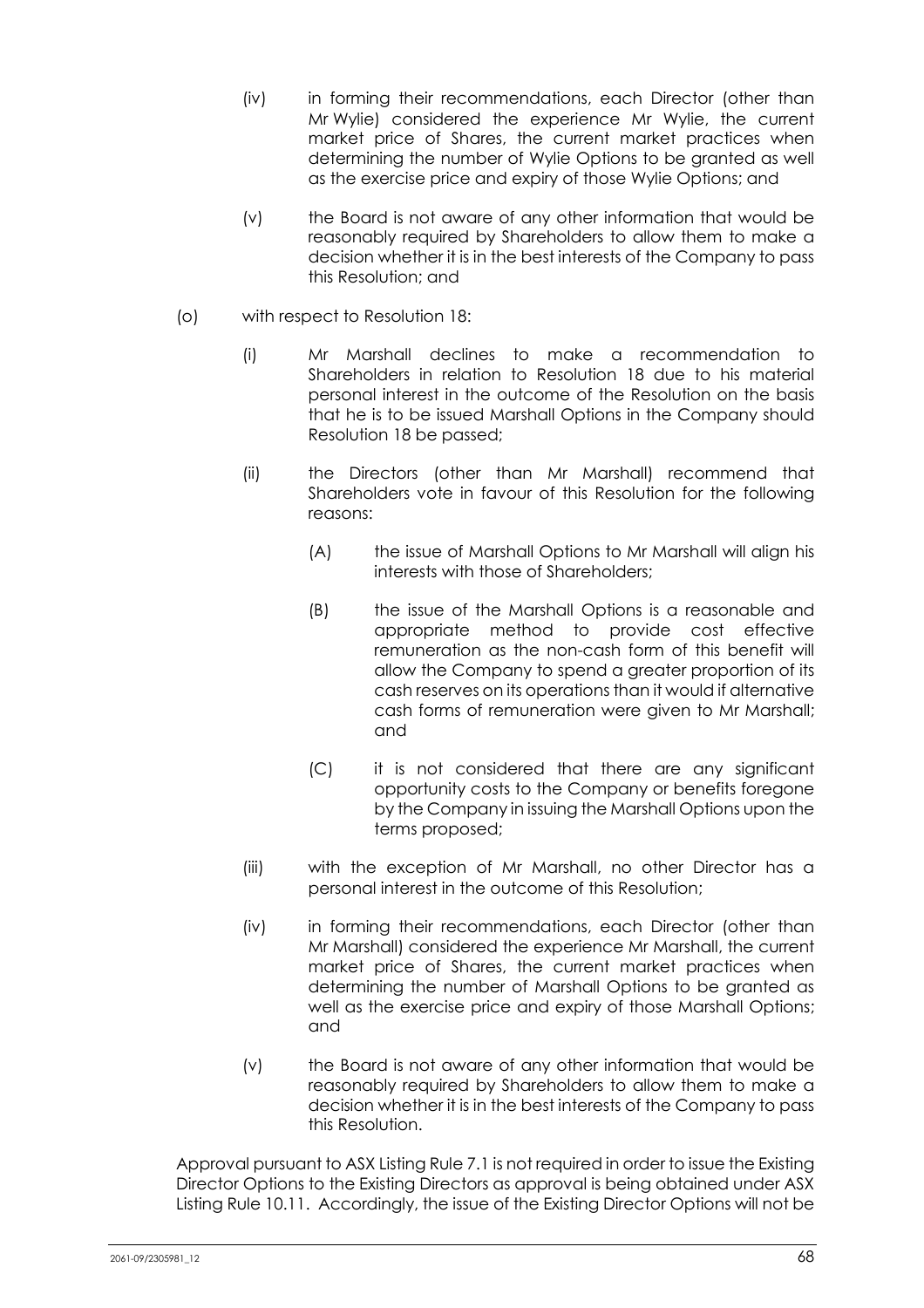included in the 15% calculation of the Company's annual placement capacity pursuant to ASX Listing Rule 7.1.

### **15.4 What will happen if Shareholders give, or do not give, Shareholder approval**

If Resolutions 16 to 18 receive Shareholder approval, the Company will be able to proceed with the issue of Existing Director Options to the Existing Directors and, consequently, the Acquisition may proceed.

If Resolutions 16 to 18 do not receive Shareholder approval, the Company will not be able to proceed with the issue of Existing Director Options to the Existing Directors. As Resolutions 16 to 18 are Acquisition Resolutions, the Acquisition cannot proceed if Shareholders do not approve them. If the Acquisition does not proceed, the Company will fail to satisfy the conditions set out in Section 1.17 and will be removed from the Official List.

# **16. RESOLUTION 19 – REPLACEMENT OF CONSTITUTION**

#### **16.1 General**

A company may modify or repeal its constitution or a provision of its constitution by special resolution of Shareholders.

Resolution 19 is a special resolution which will enable the Company to repeal the Current Constitution and adopt a new constitution (**Proposed Constitution**) which is of the type required for a listed public company limited by shares updated to ensure it reflects the current provisions of the Corporations Act and ASX Listing Rules.

This will incorporate amendments to the Corporations Act and ASX Listing Rules since the current Constitution was adopted in 2010.

The Directors believe that it is preferable in the circumstances to replace the Current Constitution with the Proposed Constitution rather than to amend a multitude of specific provisions.

The Proposed Constitution is broadly consistent with the provisions of the Current Constitution. Many of the proposed changes are administrative or minor in nature including but not limited to:

- (a) updating references to bodies or legislation which have been renamed (e.g. references to the Australian Settlement and Transfer Corporation Pty Ltd, ASTC Settlement Rules and ASTC Transfer); and
- (b) expressly providing for statutory rights by mirroring these rights in provisions of the Proposed Constitution.

The Directors believe these amendments are not material nor will they have any significant impact on Shareholders. It is not practicable to list all of the changes to the Current Constitution in detail in this Explanatory Statement, however, a summary of the proposed material changes is set out below.

A copy of the Proposed Constitution is available for review by Shareholders at the Company's website www.hawkleyoilandgas.com. and at the office of the Company. A copy of the Proposed Constitution can also be sent to Shareholders upon request to the Company Secretary, Murray Wylie on +61 8 9226 3211.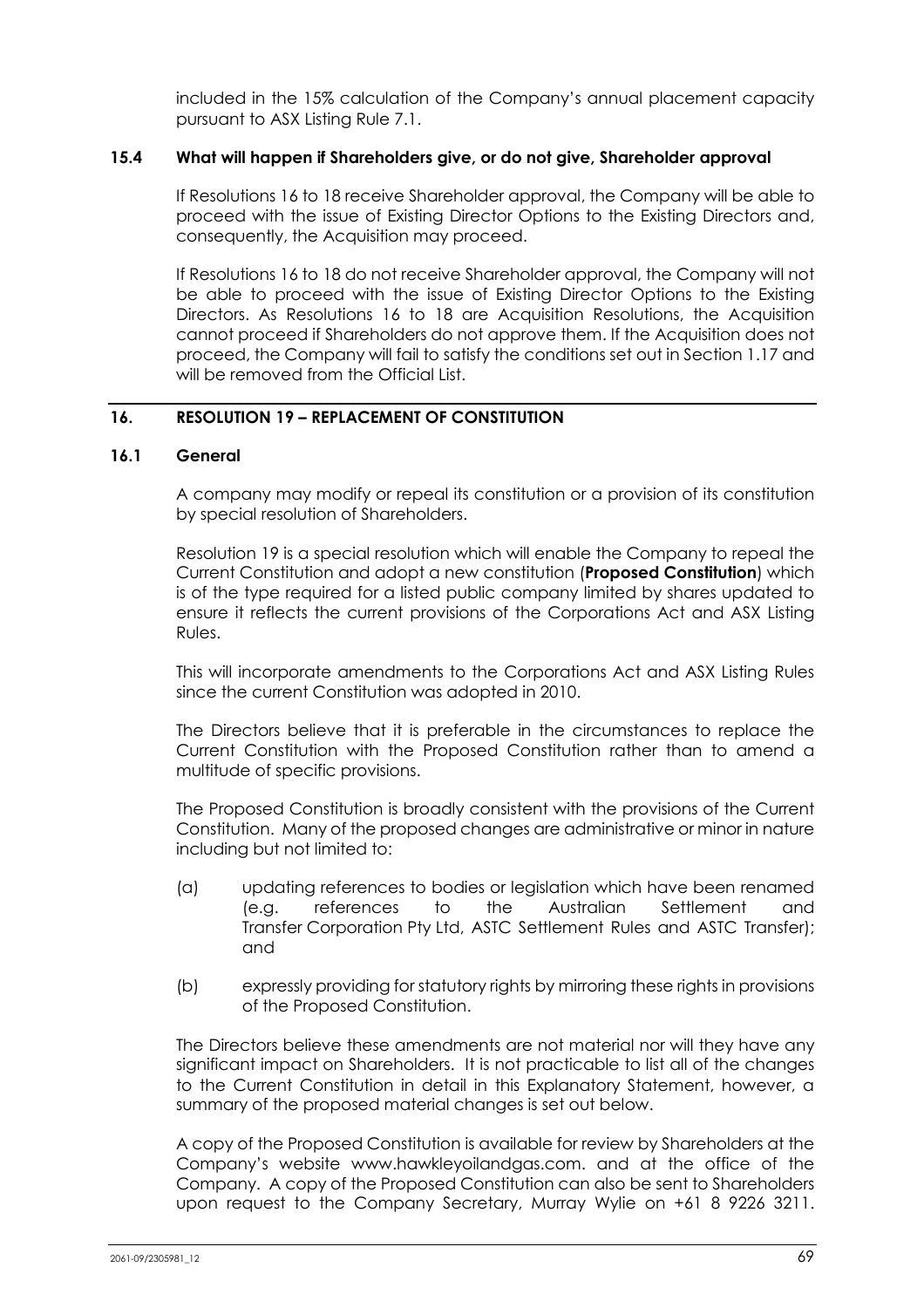Shareholders are invited to contact the Company if they have any queries or concerns.

# **16.2 Summary of material proposed changes**

## **Restricted Securities (clause 2.12)**

The Proposed Constitution complies with the proposed changes to ASX Listing Rule 15.12 which is due to be finalised and released in December 2019. Under this change, ASX will require certain more significant holders of restricted securities and their controllers (such as related parties, promoters, substantial holders, service providers and their associates) to execute a formal escrow agreement in the form Appendix 9A, as is currently the case. However, for less significant holdings (such as non-related parties and non-promoters), ASX will instead permit the Company to issue restriction notices to holders of restricted securities in the form of a new Appendix 9C advising them of the restriction rather than requiring signed restriction agreements.

### **Minimum Shareholding (clause 3)**

Clause 3 of the Current Constitution outlines how the Company can manage shareholdings which represent an "unmarketable parcel" of shares, being a shareholding that is less than \$500 based on the closing price of the Company's Shares on ASX as at the relevant time.

The Proposed Constitution is in line with the requirements for dealing with "unmarketable parcels" outlined in the Corporations Act such that where the Company elects to undertake a sale of unmarketable parcels, the Company is only required to give one notice to holders of an unmarketable parcel to elect to retain their shareholding before the unmarketable parcel can be dealt with by the Company, saving time and administrative costs incurred by otherwise having to send out additional notices.

Clause 3 of the Proposed Constitution continues to outline in detail the process that the Company must follow for dealing with unmarketable parcels.

### **Fee for registration of off market transfers (clause 8.4(c))**

On 24 January 2011, ASX amended ASX Listing Rule 8.14 with the effect that the Company may now charge a "reasonable fee" for registering paper-based transfers, sometimes referred to "off-market transfers".

Clause 8.4 of the Proposed Constitution is being made to enable the Company to charge a reasonable fee when it is required to register off-market transfers from Shareholders. The fee is intended to represent the cost incurred by the Company in upgrading its fraud detection practices specific to off-market transfers.

Before charging any fee, the Company is required to notify ASX of the fee to be charged and provide sufficient information to enable ASX to assess the reasonableness of the proposed amount.

### **Direct Voting (clause 13, specifically clauses 13.35 – 13.40)**

The Proposed Constitution includes a new provision which allows Shareholders to exercise their voting rights through direct voting (in addition to exercising their existing rights to appoint a proxy). Direct voting is a mechanism by which Shareholders can vote directly on resolutions which are to be determined by poll. Votes cast by direct vote by a Shareholder are taken to have been cast on the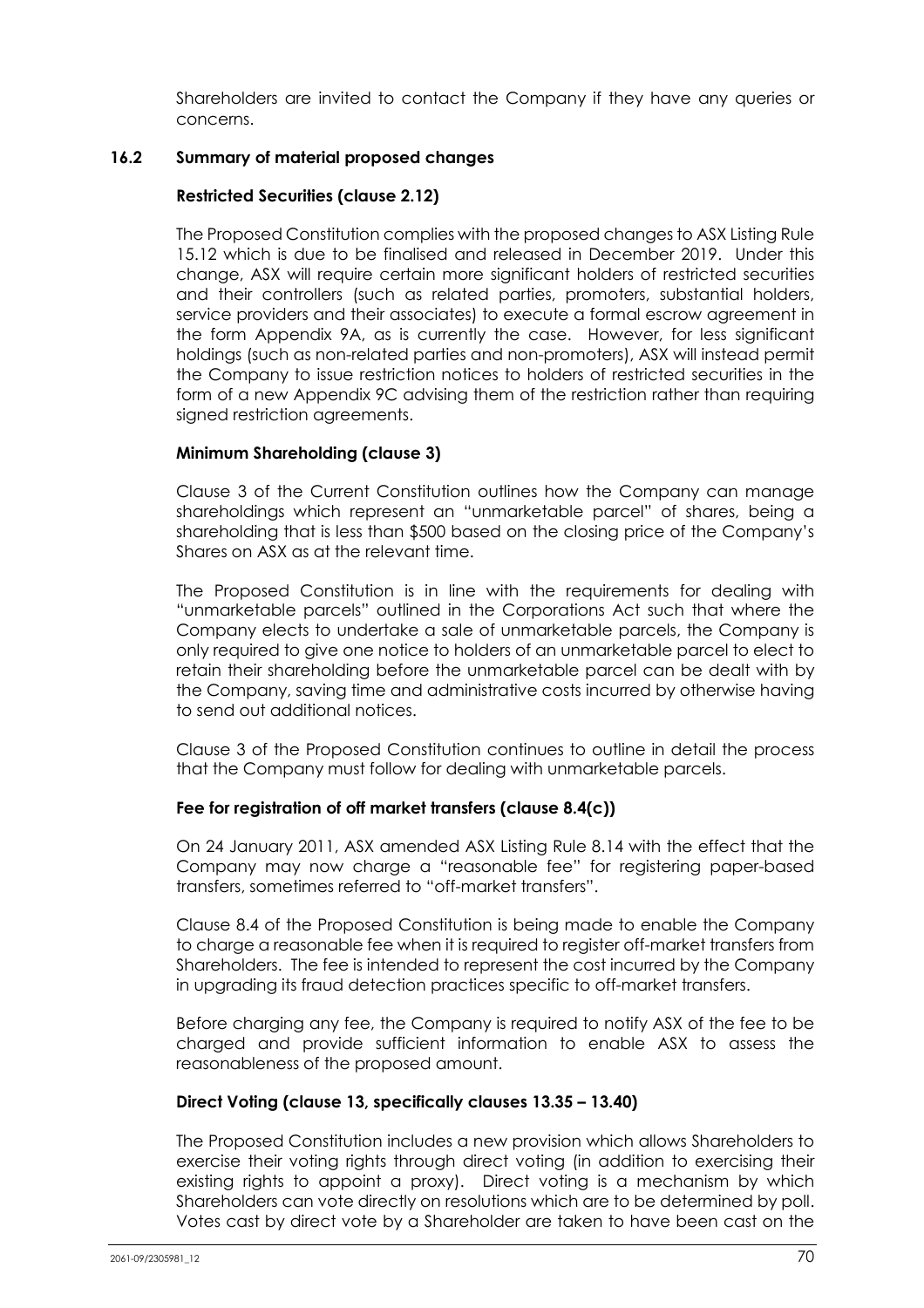poll as if the Shareholder had cast the votes on the poll at the meeting. In order for direct voting to be available, Directors must elect that votes can be cast via direct vote for all or any resolutions and determine the manner appropriate for the casting of direct votes. If such a determination is made by the Directors, the notice of meeting will include information on the application of direct voting.

# **Dividends (clause 22)**

Section 254T of the Corporations Act was amended effective 28 June 2010.

There is now a three-tiered test that a company will need to satisfy before paying a dividend replacing the previous test that dividends may only be paid out of profits.

The amended requirements provide that a company must not a pay a dividend unless:

- (a) the company's assets exceed its liabilities immediately before the dividend is declared and the excess is sufficient for the payment of the dividend;
- (b) the payment of the dividend is fair and reasonable to the company's shareholders as a whole; and
- (c) the payment of the dividend does not materially prejudice the company's ability to pay its creditors.

The Current Constitution reflects the former profits test and restricts the dividends to be paid only out of the profits of the Company. The Proposed Constitution is updated to reflect the new requirements of the Corporations Act. The Directors consider it appropriate to update the Current Constitution for this amendment to allow more flexibility in the payment of dividends in the future should the Company be in a position to pay dividends.

### **Partial (proportional) takeover provisions (new clause 36)**

A proportional takeover bid is a takeover bid where the offer made to each shareholder is only for a proportion of that shareholder's shares.

Pursuant to section 648G of the Corporations Act, the Company has included in the Proposed Constitution a provision whereby a proportional takeover bid for Shares may only proceed after the bid has been approved by a meeting of Shareholders held in accordance with the terms set out in the Corporations Act.

This clause of the Proposed Constitution will cease to have effect on the third anniversary of the date of the adoption of last renewal of the clause.

### Information required by section 648G of the Corporations Act

### *Effect of proposed proportional takeover provisions*

Where offers have been made under a proportional off-market bid in respect of a class of securities in a company, the registration of a transfer giving effect to a contract resulting from the acceptance of an offer made under such a proportional off-market bid is prohibited unless and until a resolution to approve the proportional off-market bid is passed.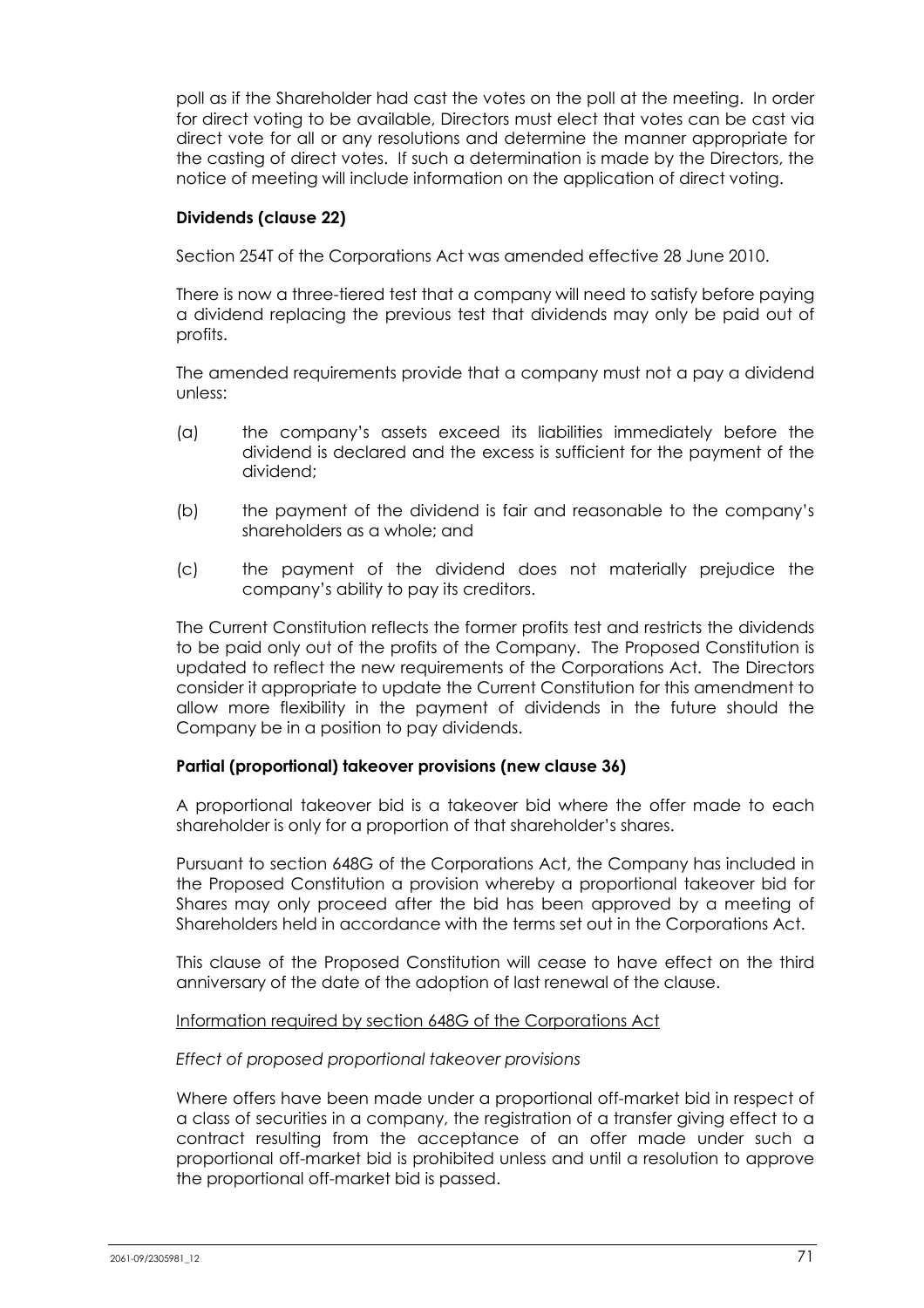## *Reasons for proportional takeover provisions*

A proportional takeover bid may result in control of the Company changing without Shareholders having the opportunity to dispose of all their Shares. By making a partial bid, a bidder can obtain practical control of the Company by acquiring less than a majority interest. Shareholders are exposed to the risk of being left as a minority in the Company and the risk of the bidder being able to acquire control of the Company without payment of an adequate control premium. These amended provisions allow Shareholders to decide whether a proportional takeover bid is acceptable in principle, and assist in ensuring that any partial bid is appropriately priced.

# *Knowledge of any acquisition proposals*

As at the date of this Notice of Meeting, no Director is aware of any proposal by any person to acquire, or to increase the extent of, a substantial interest in the Company.

### *Potential advantages and disadvantages of proportional takeover provisions*

The Directors consider that the proportional takeover provisions have no potential advantages or disadvantages for them and that they remain free to make a recommendation on whether an offer under a proportional takeover bid should be accepted.

The potential advantages of the proportional takeover provisions for Shareholders include:

- (a) the right to decide by majority vote whether an offer under a proportional takeover bid should proceed;
- (b) assisting in preventing Shareholders from being locked in as a minority;
- (c) increasing the bargaining power of Shareholders which may assist in ensuring that any proportional takeover bid is adequately priced; and
- (d) each individual Shareholder may better assess the likely outcome of the proportional takeover bid by knowing the view of the majority of Shareholders which may assist in deciding whether to accept or reject an offer under the takeover bid.

The potential disadvantages of the proportional takeover provisions for Shareholders include:

- (a) proportional takeover bids may be discouraged;
- (b) lost opportunity to sell a portion of their Shares at a premium; and
- (c) the likelihood of a proportional takeover bid succeeding may be reduced.

## Recommendation of the Board

The Directors do not believe the potential disadvantages outweigh the potential advantages of adopting the proportional takeover provisions and as a result consider that the proportional takeover provision in the Proposed Constitution is in the interest of Shareholders and unanimously recommend that Shareholders vote in favour of this Resolution.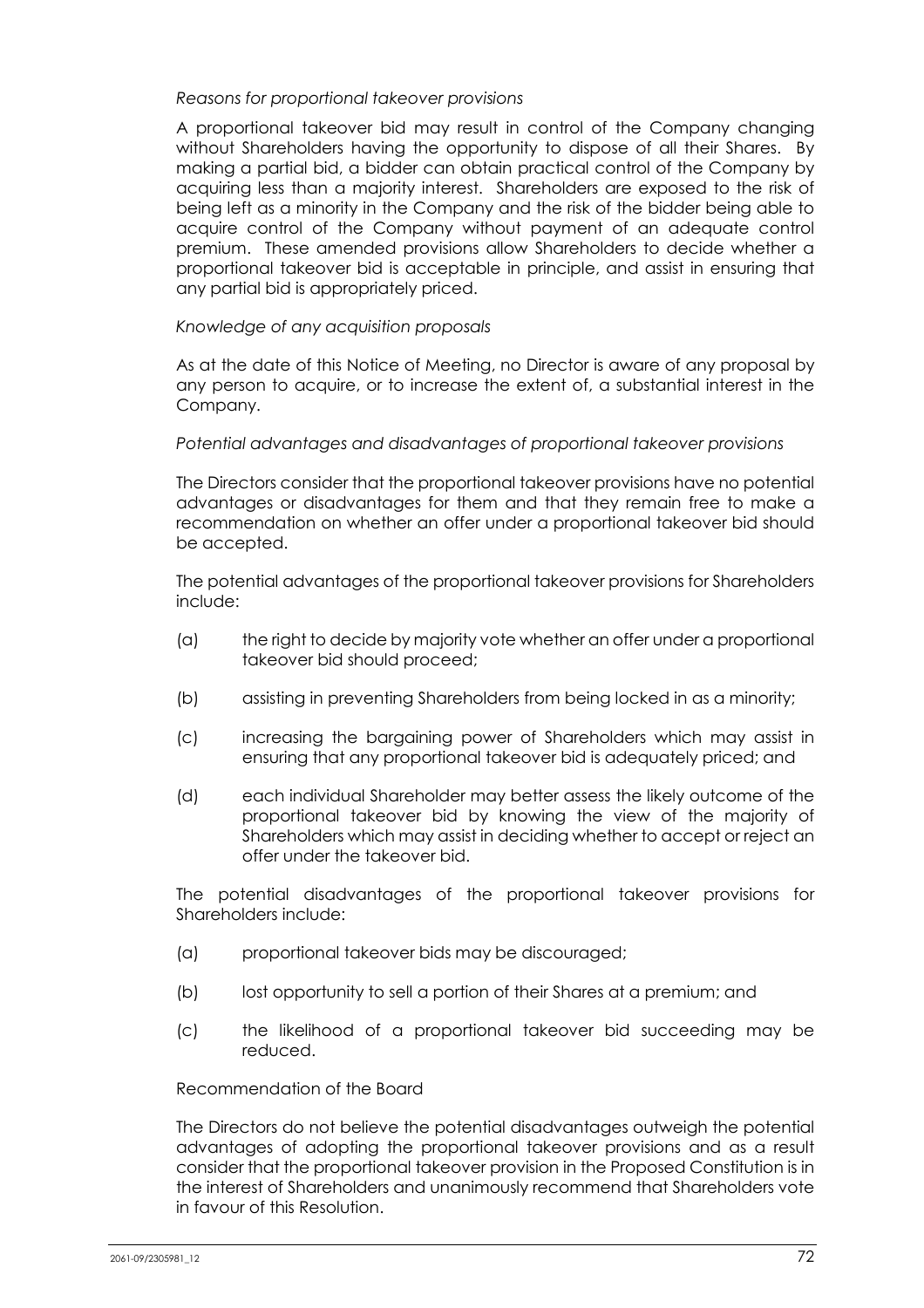## **GLOSSARY**

**\$** means Australian dollars.

**Acquisition** has the meaning given to it in Section 1.

**Acquisition Agreement** means the sale and purchase agreement that the Company has entered into with the Burke County Vendors for an approximately 33% interest and operatorship in the Project, as announced on the Company's ASX platform on 24 October 2019.

**Acquisition Resolution** means any or all of Resolutions 1 to 18 (inclusive), as the context requires.

**ASIC** means the Australian Securities & Investments Commission.

**ASX** means ASX Limited (ACN 008 624 691) or the financial market operated by ASX Limited, as the context requires.

**ASX Listing Rules** means the Listing Rules of ASX.

**Board** means the current board of Directors of the Company.

**Burke County Vendors** means Radian Partnership Limited Partnership (USA) (an entity associated with Proposed Director Jason Spittlehouse), GCC Thurston Energy Limited Partnership (Canada), Natural Resource Advisors LLC (USA) Ralph Curton Jr, Thurston Energy Investments 2 LLC (USA) and VP5 LLC (USA), being the parties that the Company has entered into the Acquisition Agreement with for the acquisition of interests in the Project.

**Business Day** means Monday to Friday inclusive, except New Year's Day, Good Friday, Easter Monday, Christmas Day, Boxing Day, and any other day that ASX declares is not a business day.

**Capital Raising** means the capital raising to be undertaken by the Company, and required as a condition precedent to the Acquisition, being the subject of Resolution 7.

**Chair** means the chair of the General Meeting.

**Company** means Hawkley Oil and Gas Limited (ACN 115 712 162).

**Consideration Shares** means the 61,815,367 Shares to be issued to the Burke County Vendors as consideration for the Acquisition, being the subject of Resolutions 3 and 4.

**Convertible Notes** means the convertible notes issued by the Company under the Interim Funding Convertible Note Agreement summarised at Section 1.5.7.

**Corporations Act** means the *Corporations Act 2001* (Cth).

**Current Constitution** means the Company's current constitution titled "Hawkley Oil and Gas Limited (ACN 115 712 162)" to be replaced by the Proposed Constitution if approved.

**Directors** means the current directors of the Company.

**Equity Securities** includes a Share, a right to a Share or Option, an Option, a convertible security and any security that ASX decides to classify as an Equity Security.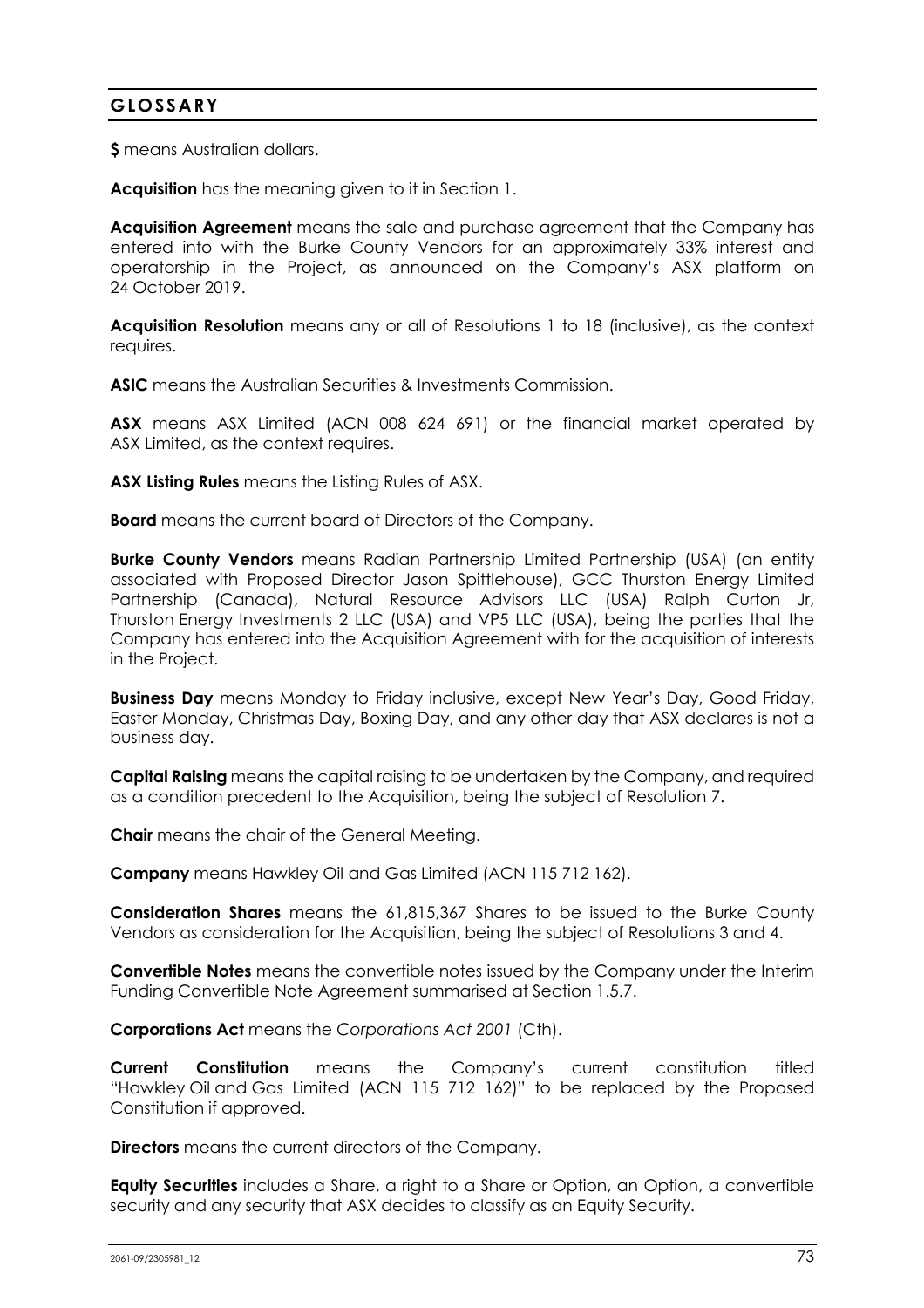**Explanatory Statement** means the explanatory statement accompanying the Notice.

**General Meeting** or **Meeting** means the meeting convened by the Notice.

**Maximum Subscription** means the maximum amount to be raised under the Capital Raising, being \$7,000,000.

**Minimum Subscription** means the minimum amount to be raised under the Capital Raising, being \$5,000,000.

**Notice** or **Notice of Meeting** means this notice of meeting including the Explanatory Statement and the Proxy Form.

**Official List** has the meaning set out in the ASX Listing Rules.

**Official Quotation** means official quotation by ASX in accordance with the ASX Listing Rules.

**Option** means an option to acquire a Share.

**Project** means the producing oil and gas project within the Williston Basin in Burke County, North Dakota, USA which comprises 10 wells and 29 identified horizontal drilling locations, which the Company acquired operatorship and a 33% working interest in through the Acquisition Agreement.

**Proposed Constitution** has the meaning given to it in Section 19.

**Proposed Director** means Jason Spittlehouse.

**Prospectus** means the prospectus to be prepared by the Company in accordance with Chapter 6D of the Corporations Act, pursuant to which the Capital Raising will be undertaken.

**Proxy Form** means the proxy form accompanying the Notice.

**Resolutions** means the resolutions set out in the Notice, or any one of them, as the context requires.

**Section** means a section of this Notice.

**Security** has the meaning set out in the ASX Listing Rules.

**Share** means a fully paid ordinary share in the capital of the Company.

**Shareholder** means a registered holder of a Share.

**WST** means Western Standard Time as observed in Perth, Western Australia.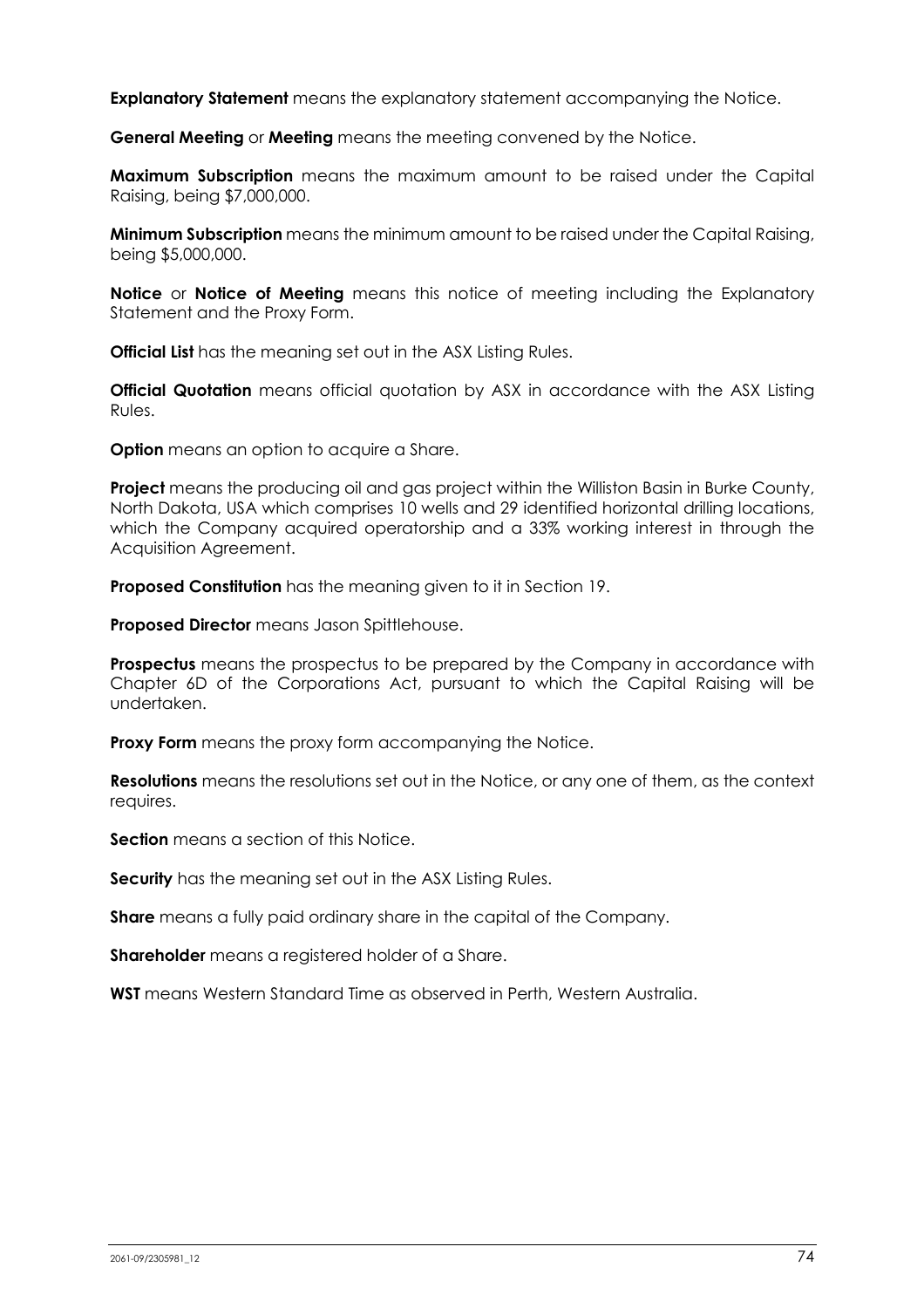# SCHEDULE 1 - PRO FORMA BALANCE SHEET (MINIMUM SUBSCRIPTION)

|                                            | <b>HOG</b><br><b>CONSOLIDATED</b><br><b>AUDITED</b><br>30 June 2018<br>$\boldsymbol{\xi}$ | <b>HOG</b><br><b>CONSOLIDATED</b><br><b>AUDITED</b><br>30 June 2019<br>$\boldsymbol{\xi}$ | <b>HOG</b><br><b>CONSOLIDATED</b><br><b>UNAUDITED</b><br>31 December<br>2019<br>$\boldsymbol{\zeta}$ | <b>PROFORMA</b><br><b>HOG</b><br><b>CONSOLIDATED</b><br><b>POST</b><br><b>ACQUISITION1</b><br><b>X</b> April 2020<br>\$ |  |
|--------------------------------------------|-------------------------------------------------------------------------------------------|-------------------------------------------------------------------------------------------|------------------------------------------------------------------------------------------------------|-------------------------------------------------------------------------------------------------------------------------|--|
| <b>CURRENT ASSETS</b>                      |                                                                                           |                                                                                           |                                                                                                      |                                                                                                                         |  |
| Cash and cash<br>equivalents               | 181,941                                                                                   | 12,947                                                                                    | 35,607                                                                                               | 2,766,796                                                                                                               |  |
| Trade and other<br>receivables             | 1,957                                                                                     | 346                                                                                       | 7,425                                                                                                | 7,425                                                                                                                   |  |
| Other assets                               | 7,755                                                                                     | 5,386                                                                                     | 13,743                                                                                               | 4,576                                                                                                                   |  |
| <b>TOTAL CURRENT ASSETS</b>                | 191,653                                                                                   | 18,679                                                                                    | 56,775                                                                                               | 2,778,797                                                                                                               |  |
|                                            |                                                                                           |                                                                                           |                                                                                                      |                                                                                                                         |  |
| <b>NON-CURRENT ASSETS</b>                  |                                                                                           |                                                                                           |                                                                                                      |                                                                                                                         |  |
| Oil and gas properties                     |                                                                                           |                                                                                           | 3,717,225                                                                                            |                                                                                                                         |  |
| <b>TOTAL NON-CURRENT</b><br><b>ASSETS</b>  |                                                                                           |                                                                                           |                                                                                                      | 3,717,225                                                                                                               |  |
|                                            |                                                                                           |                                                                                           |                                                                                                      |                                                                                                                         |  |
| <b>TOTAL ASSETS</b>                        | 191,653                                                                                   | 18,679                                                                                    | 56,775                                                                                               | 6,496,022                                                                                                               |  |
|                                            |                                                                                           |                                                                                           |                                                                                                      |                                                                                                                         |  |
| <b>CURRENT LIABILITIES</b>                 |                                                                                           |                                                                                           |                                                                                                      |                                                                                                                         |  |
| Trade and other<br>payables                | 144,718                                                                                   | 193,178                                                                                   | 314,773                                                                                              | 314,773                                                                                                                 |  |
| <b>Financial liabilities</b>               | 185,231                                                                                   | 189,931                                                                                   | 296,933                                                                                              |                                                                                                                         |  |
| <b>TOTAL CURRENT</b><br><b>LIABILITIES</b> | 329,949                                                                                   | 383,109                                                                                   | 611,706<br>314,773                                                                                   |                                                                                                                         |  |
|                                            |                                                                                           |                                                                                           |                                                                                                      |                                                                                                                         |  |
| <b>TOTAL LIABILITIES</b>                   | 329,949                                                                                   | 383,109                                                                                   | 611,706                                                                                              | 314,773                                                                                                                 |  |
|                                            |                                                                                           |                                                                                           |                                                                                                      |                                                                                                                         |  |
| <b>NET ASSETS (LIABILITIES)</b>            | (138, 926)                                                                                | (364, 430)                                                                                | (554, 931)                                                                                           | 6,181,249                                                                                                               |  |
|                                            |                                                                                           |                                                                                           |                                                                                                      |                                                                                                                         |  |
| <b>EQUITY</b>                              |                                                                                           |                                                                                           |                                                                                                      |                                                                                                                         |  |
| <b>Issued capital</b>                      | 38,974,788                                                                                | 38,974,788                                                                                | 38,974,788                                                                                           | 47,889,249                                                                                                              |  |
| Reserves                                   | 4,058,055                                                                                 | 4,074,362                                                                                 | 4,074,362                                                                                            | 4,074,362                                                                                                               |  |
| <b>Accumulated losses</b>                  | (43, 171, 139)                                                                            | (43, 413, 580)                                                                            | (43,604,081)                                                                                         | (45, 782, 362)                                                                                                          |  |
| <b>TOTAL EQUITY (DEFICIT)</b>              | (138, 296)                                                                                | (364, 430)                                                                                | (554, 931)<br>6, 181, 249                                                                            |                                                                                                                         |  |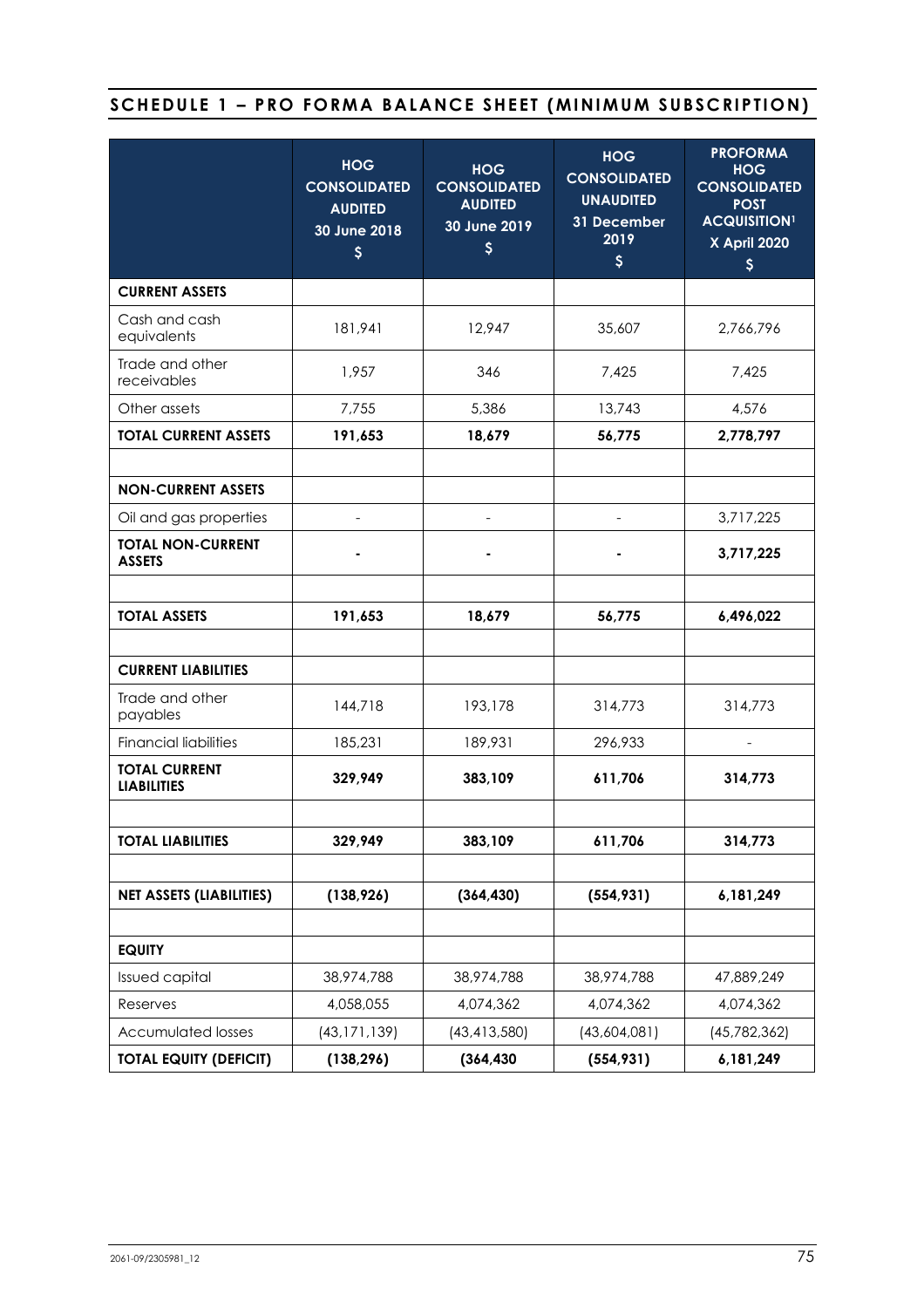# **PRO FORMA BALANCE SHEET (MAXIMUM SUBSCRIPTION)**

|                                            | <b>HOG</b><br><b>CONSOLIDATED</b><br><b>AUDITED</b><br>30 June 2018<br>\$ | <b>HOG</b><br><b>CONSOLIDATED</b><br><b>AUDITED</b><br>30 June 2019<br>\$ | <b>HOG</b><br><b>CONSOLIDATED</b><br><b>UNAUDITED</b><br>31 December<br>2019<br>$\boldsymbol{\zeta}$ | <b>PROFORMA</b><br><b>HOG</b><br><b>CONSOLIDATED</b><br><b>POST</b><br><b>ACQUISITION1</b><br><b>X April 2020</b><br>\$ |  |
|--------------------------------------------|---------------------------------------------------------------------------|---------------------------------------------------------------------------|------------------------------------------------------------------------------------------------------|-------------------------------------------------------------------------------------------------------------------------|--|
| <b>CURRENT ASSETS</b>                      |                                                                           |                                                                           |                                                                                                      |                                                                                                                         |  |
| Cash and cash<br>equivalents               | 181,941                                                                   | 12,947                                                                    | 35,607                                                                                               | 4,646,796                                                                                                               |  |
| Trade and other<br>receivables             | 1,957                                                                     | 346                                                                       | 7,425                                                                                                | 7,425                                                                                                                   |  |
| Other assets                               | 7,755                                                                     | 5,386                                                                     | 13,743                                                                                               | 4,576                                                                                                                   |  |
| <b>TOTAL CURRENT ASSETS</b>                | 191,653                                                                   | 18,679                                                                    | 56,775                                                                                               | 4,658,797                                                                                                               |  |
|                                            |                                                                           |                                                                           |                                                                                                      |                                                                                                                         |  |
| <b>NON-CURRENT ASSETS</b>                  |                                                                           |                                                                           |                                                                                                      |                                                                                                                         |  |
| Oil and gas properties                     |                                                                           |                                                                           |                                                                                                      | 3,717,225                                                                                                               |  |
| <b>TOTAL NON-CURRENT</b><br><b>ASSETS</b>  |                                                                           |                                                                           |                                                                                                      | 3,717,225                                                                                                               |  |
|                                            |                                                                           |                                                                           |                                                                                                      |                                                                                                                         |  |
| <b>TOTAL ASSETS</b>                        | 191,653                                                                   | 18,679                                                                    | 56,775                                                                                               | 8,376,022                                                                                                               |  |
|                                            |                                                                           |                                                                           |                                                                                                      |                                                                                                                         |  |
| <b>CURRENT LIABILITIES</b>                 |                                                                           |                                                                           |                                                                                                      |                                                                                                                         |  |
| Trade and other<br>payables                | 144,718                                                                   | 193,178                                                                   | 314,773                                                                                              | 314,773                                                                                                                 |  |
| <b>Financial liabilities</b>               | 185,231                                                                   | 189,931                                                                   | 296,933                                                                                              |                                                                                                                         |  |
| <b>TOTAL CURRENT</b><br><b>LIABILITIES</b> | 329,949                                                                   | 383,109                                                                   | 611,706                                                                                              | 314,773                                                                                                                 |  |
|                                            |                                                                           |                                                                           |                                                                                                      |                                                                                                                         |  |
| <b>TOTAL LIABILITIES</b>                   | 329,949                                                                   | 383,109                                                                   | 611,706                                                                                              | 314,773                                                                                                                 |  |
|                                            |                                                                           |                                                                           |                                                                                                      |                                                                                                                         |  |
| <b>NET ASSETS (LIABILITIES)</b>            | (138, 926)                                                                | (364, 430)                                                                | (554, 931)                                                                                           | 8,061,249                                                                                                               |  |
|                                            |                                                                           |                                                                           |                                                                                                      |                                                                                                                         |  |
| <b>EQUITY</b>                              |                                                                           |                                                                           |                                                                                                      |                                                                                                                         |  |
| <b>Issued capital</b>                      | 38,974,788                                                                | 38,974,788                                                                | 38,974,788                                                                                           | 49,769,249                                                                                                              |  |
| Reserves                                   | 4,058,055                                                                 | 4,074,362                                                                 | 4,074,362                                                                                            | 4,074,362                                                                                                               |  |
| <b>Accumulated losses</b>                  | (43, 171, 139)                                                            | (43, 413, 580)                                                            | (43,604,081)                                                                                         | (45, 782, 362)                                                                                                          |  |
| <b>TOTAL EQUITY (DEFICIT)</b>              | (138, 296)                                                                | (364, 430)                                                                | (554, 931)<br>8,061,249                                                                              |                                                                                                                         |  |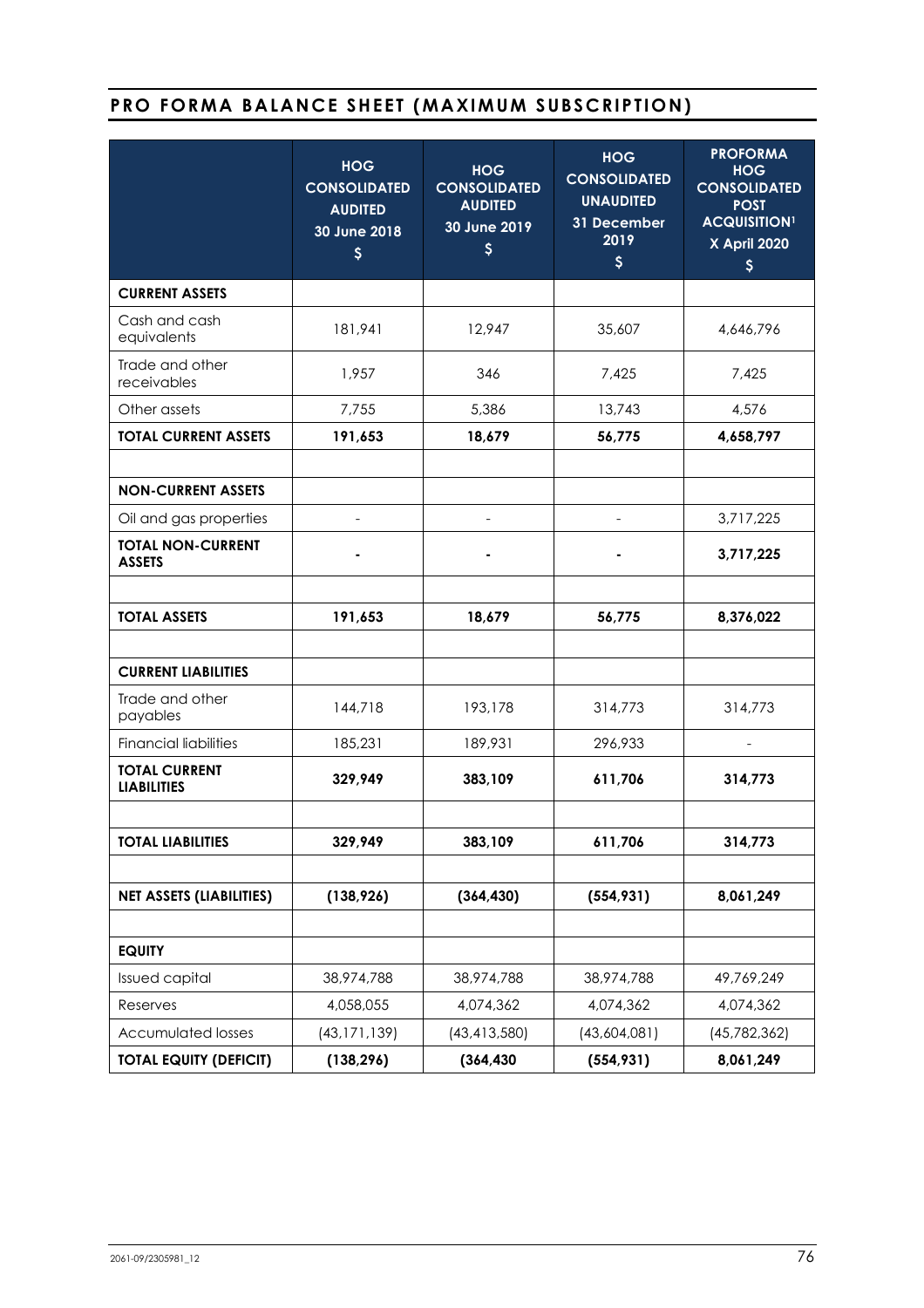## **SCHEDULE 2 – TERMS AND CONDITIONS OF OPTIONS**

#### (a) **Entitlement**

Each Option entitles the holder to subscribe for one Share upon exercise of the Option.

#### (b) **Exercise Price**

Subject to paragraph (i), the amount payable upon exercise of each Option will be \$0.05 (**Exercise Price**)

## (c) **Expiry Date**

Each Option will expire at 5:00 pm (WST) on 30 June 2023 (**Expiry Date**). An Option not exercised before the Expiry Date will automatically lapse on the Expiry Date.

#### (d) **Exercise Period**

The Options are exercisable at any time on or prior to the Expiry Date (**Exercise Period**).

## (e) **Notice of Exercise**

The Options may be exercised during the Exercise Period by notice in writing to the Company in the manner specified on the Option certificate (**Notice of Exercise**) and payment of the Exercise Price for each Option being exercised in Australian currency by electronic funds transfer or other means of payment acceptable to the Company.

#### (f) **Exercise Date**

A Notice of Exercise is only effective on and from the later of the date of receipt of the Notice of Exercise and the date of receipt of the payment of the Exercise Price for each Option being exercised in cleared funds (**Exercise Date**).

## (g) **Timing of issue of Shares on exercise**

Within 5 Business Days after the Exercise Date, the Company will:

- (i) issue the number of Shares required under these terms and conditions in respect of the number of Options specified in the Notice of Exercise and for which cleared funds have been received by the Company;
- (ii) if required, give ASX a notice that complies with section  $708A(5)(e)$  of the Corporations Act, or, if the Company is unable to issue such a notice, lodge with ASIC a prospectus prepared in accordance with the Corporations Act and do all such things necessary to satisfy section 708A(11) of the Corporations Act to ensure that an offer for sale of the Shares does not require disclosure to investors; and
- (iii) if admitted to the official list of ASX at the time, apply for official quotation on ASX of Shares issued pursuant to the exercise of the Options.

If a notice delivered under (g)(ii) for any reason is not effective to ensure that an offer for sale of the Shares does not require disclosure to investors, the Company must, no later than 20 Business Days after becoming aware of such notice being ineffective, lodge with ASIC a prospectus prepared in accordance with the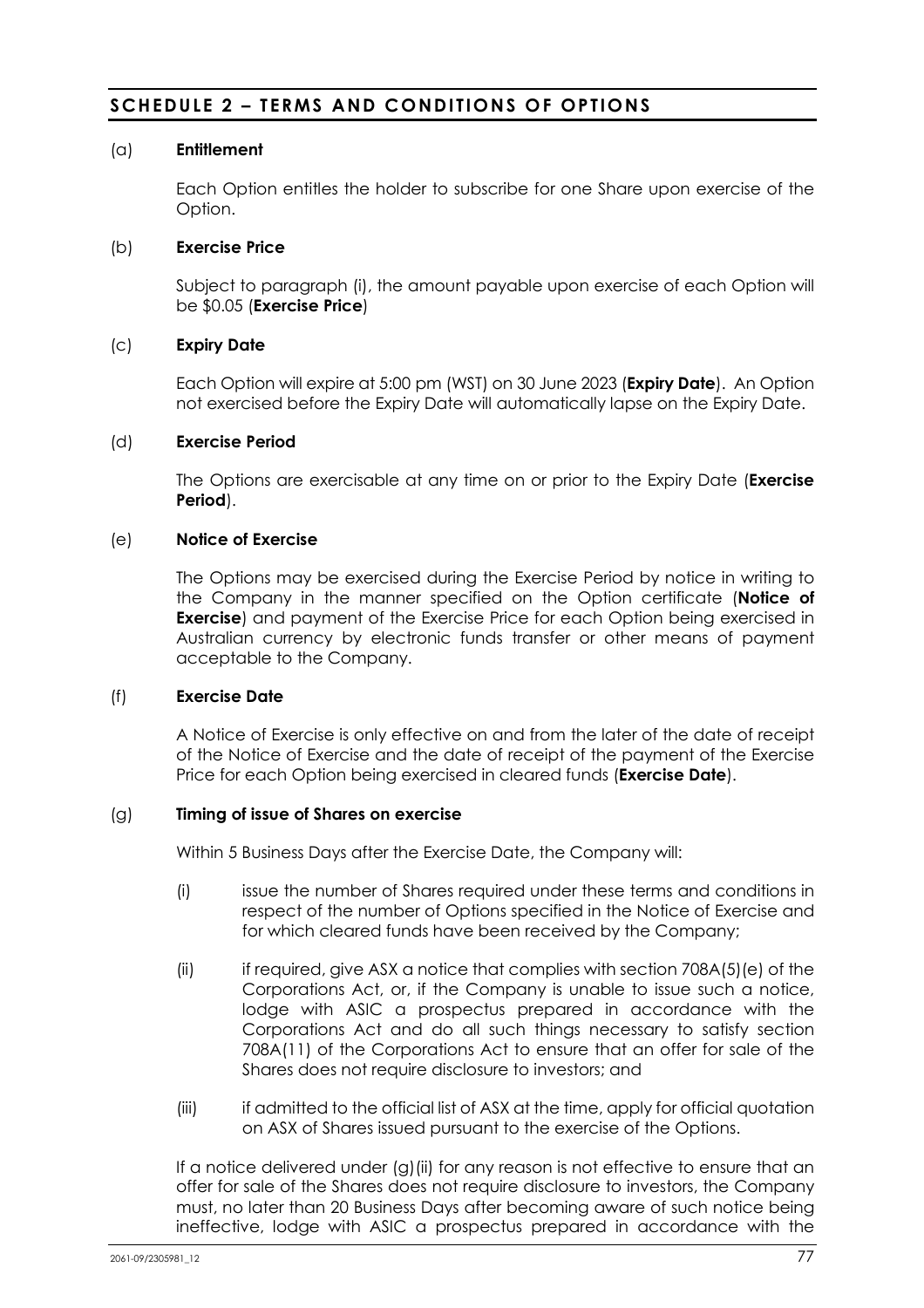Corporations Act and do all such things necessary to satisfy section 708A(11) of the Corporations Act to ensure that an offer for sale of the Shares does not require disclosure to investors.

### (h) **Shares issued on exercise**

Shares issued on exercise of the Options rank equally with the then issued shares of the Company.

#### (i) **Reconstruction of capital**

If at any time the issued capital of the Company is reconstructed, all rights of an Optionholder are to be changed in a manner consistent with the Corporations Act and the ASX Listing Rules at the time of the reconstruction.

#### (j) **Participation in new issues**

There are no participation rights or entitlements inherent in the Options and holders will not be entitled to participate in new issues of capital offered to Shareholders during the currency of the Options without exercising the Options.

However, the Company will ensure that, for the purposes of determining entitlements to any such issue, the beholder will be provided with at least ten business days' notice prior to the record date. This will give the holders of Options the opportunity to exercise their Options prior to the date for determining entitlements to participate in any such issue.

#### (k) **Change in exercise price**

An Option does not confer the right to a change in Exercise Price or a change in the number of underlying securities over which the Option can be exercised.

## (l) **Transferability**

The Options are non-transferable (except to an Associate of the Optionholder) subject to any restriction or escrow arrangements imposed by ASX or under applicable Australian securities laws.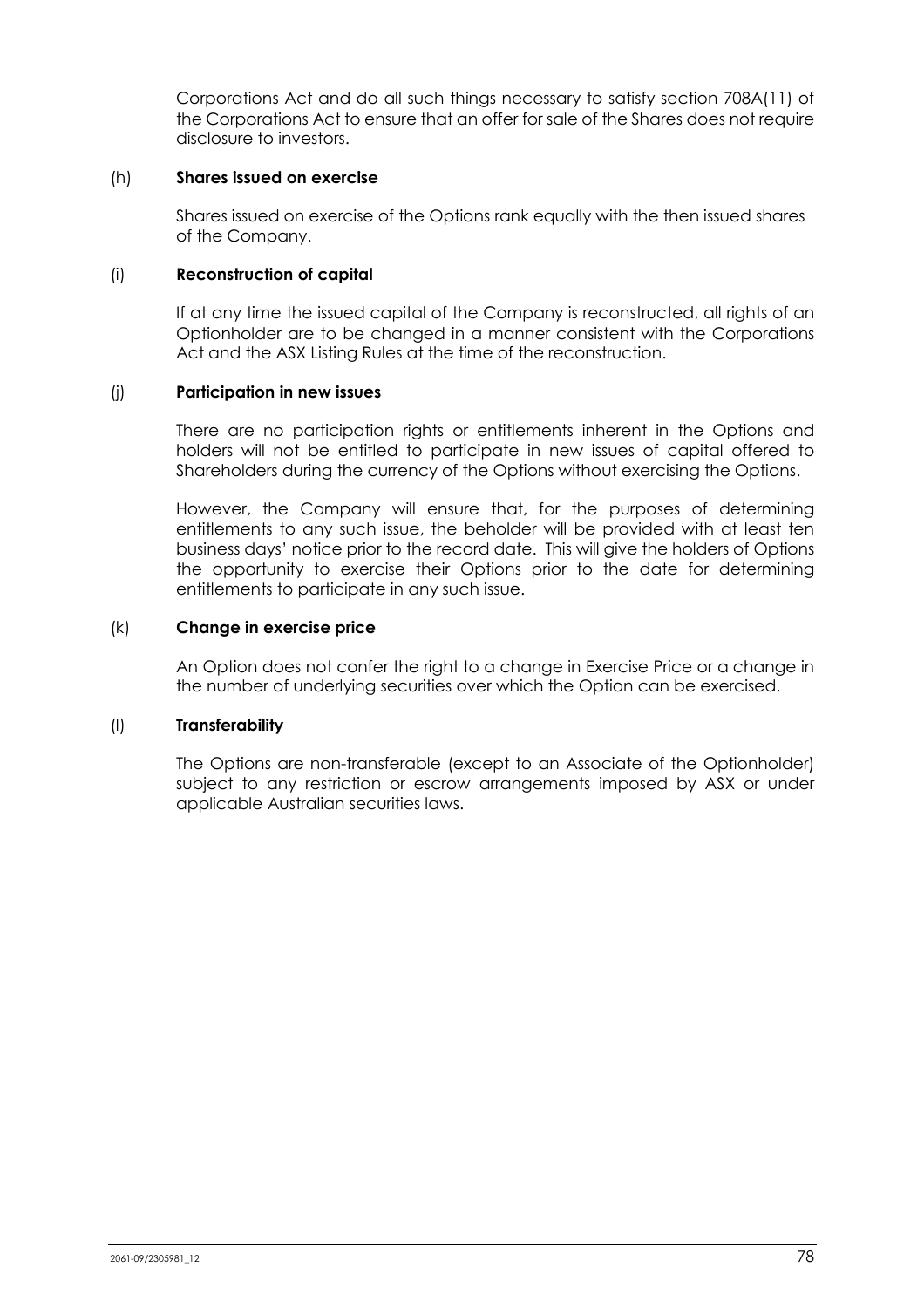## **SCHEDULE 3 – CONVERTIBLE NOTEHOLDERS**

| Note holder                                                                  | <b>Funds</b><br>received<br>$\boldsymbol{\mathsf{S}}$ | Convertible<br>notes issued | Conversion<br>shares<br>entitlement <sup>1</sup> | Conversion<br>options<br>entitlement <sup>1</sup> |
|------------------------------------------------------------------------------|-------------------------------------------------------|-----------------------------|--------------------------------------------------|---------------------------------------------------|
| Hay Street Property Pty Ltd<br><hay property="" street="" trust=""></hay>    | \$25,000                                              | 25,000                      | 1,250,000                                        | 625,000                                           |
| Jathro Pty Ltd <imon></imon>                                                 | \$20,000                                              | 20,000                      | 1,000,000                                        | 500,000                                           |
| Karl DeMong                                                                  | \$25,000                                              | 25,000                      | 1,250,000                                        | 625,000                                           |
| Protax Nominees Pty Ltd<br><richards fund="" super=""></richards>            | \$25,000                                              | 25,000                      | 1,250,000                                        | 625,000                                           |
| Celtic Capital Pty Ltd                                                       | \$130,000                                             | 130,000                     | 6,500,000                                        | 3,250,000                                         |
| 10 Bolivianos Pty Ltd                                                        | \$25,000                                              | 25,000                      | 1,250,000                                        | 625,000                                           |
| Saradon Pty Ltd <saradon family=""></saradon>                                | \$40,000                                              | 40,000                      | 2,000,000                                        | 1,000,000                                         |
| Agens Pty Ltd<br><the collins="" f="" mark="" s=""></the>                    | \$25,000                                              | 25,000                      | 1,250,000                                        | 625,000                                           |
| <b>Broadcoola Nominees Pty Ltd</b><br><spyglass fund="" super=""></spyglass> | \$10,000                                              | 10,000                      | 500,000                                          | 250,000                                           |
| N Gallen & K Haynes<br><gh fund="" super=""></gh>                            | \$20,000                                              | 20,000                      | 1,000,000                                        | 500,000                                           |
| Woodchester Capital Pty Ltd                                                  | \$30,000                                              | 30,000                      | 1,500,000                                        | 750,000                                           |
| <b>TOTAL</b>                                                                 | \$375,000                                             | 375,000                     | 18,750,000                                       | 9,375,000                                         |

#### **Notes:**

1. On a post-Consolidation basis.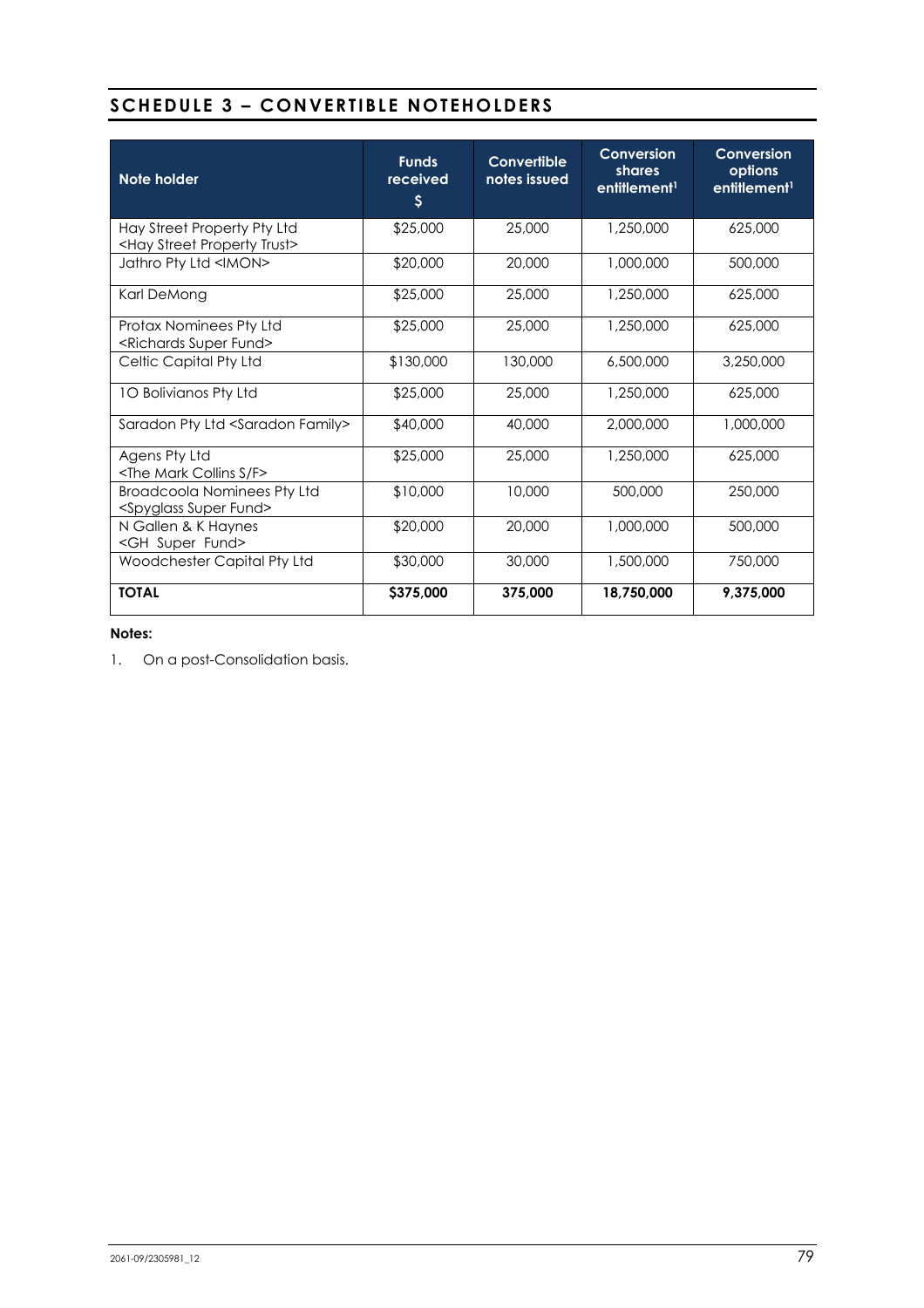#### **PROXY FORM**

#### **HAWKLEY OIL AND GAS LIMITED ACN 115 712 162**

#### **GENERAL MEETING**

| I/We  |                                                                                 |
|-------|---------------------------------------------------------------------------------|
| of:   |                                                                                 |
|       | being a Shareholder entitled to attend and vote at the Meeting, hereby appoint: |
| Name: |                                                                                 |
| OR:   | the Chair of the Meeting as my/our proxy.                                       |

or failing the person so named or, if no person is named, the Chair, or the Chair's nominee, to vote in accordance with the following directions, or, if no directions have been given, and subject to the relevant laws as the proxy sees fit, at the Meeting to be held at 10:00 am (WST), on 30 March 2020 at the GP Kailis Room, Kailis Bros, 101 Oxford Street, Leederville, Western Australia, and at any adjournment thereof.

#### **CHAIR'S VOTING INTENTION IN RELATION TO UNDIRECTED PROXIES**

**The Chair intends to vote undirected proxies in favour of all Resolutions. In exceptional circumstances the Chair may change his/her voting intention on any Resolution. In the event this occurs an ASX announcement will be made immediately disclosing the reasons for the change.** 

|               | Voting on business of the Meeting                         | <b>FOR</b> | <b>AGAINST</b> | <b>ABSTAIN</b> |
|---------------|-----------------------------------------------------------|------------|----------------|----------------|
| Resolution 1  | Change to nature and scale of activities                  |            |                |                |
| Resolution 2  | Consolidation of capital                                  |            |                |                |
| Resolution 3  | <b>Issue of Consideration Shares Burke County Vendors</b> |            |                |                |
| Resolution 4  | Issue of Consideration Shares to Radian Partnership       |            |                |                |
| Resolution 5  | Re-election of Director - Kane Marshall                   |            |                |                |
| Resolution 6  | Election of Director - Jason Spittlehouse                 |            |                |                |
| Resolution 7  | Capital Raising                                           |            |                |                |
| Resolution 8  | Issue of Securities upon conversion of Convertible Notes  |            |                |                |
| Resolution 9  | Issue of Shares to CPS Capital Group                      |            |                |                |
| Resolution 10 | Approval to issue Shares to Woodchester Capital           |            |                |                |
| Resolution 11 | Approval to issue Options to Woodchester Capital          |            |                |                |
| Resolution 12 | Issue of Shares to International Island Group             |            |                |                |
| Resolution 13 | Approval to issue Shares to Tom Fontaine                  |            |                |                |
| Resolution 14 | Approval to issue Shares to Murray Wylie                  |            |                |                |
| Resolution 15 | Approval to issue Shares to Kane Marshall                 |            |                |                |
| Resolution 16 | Issue of Options to Tom Fontaine                          |            |                |                |
| Resolution 17 | Issue of Options to Murray Wylie                          |            |                |                |
| Resolution 18 | Issue of Options to Kane Marshall                         |            |                |                |
| Resolution 19 | Replacement of Constitution                               |            |                |                |
|               |                                                           |            |                |                |

**Please note**: If you mark the abstain box for a particular Resolution, you are directing your proxy not to vote on that Resolution on a show of hands or on a poll and your votes will not be counted in computing the required majority on a poll.

| %<br>If two proxies are being appointed, the proportion of voting rights this proxy represents is: |                      |                                                                                    |  |  |
|----------------------------------------------------------------------------------------------------|----------------------|------------------------------------------------------------------------------------|--|--|
| Signature of Shareholder(s):                                                                       |                      |                                                                                    |  |  |
| Individual or Shareholder 1                                                                        | <b>Shareholder 2</b> | Shareholder 3                                                                      |  |  |
|                                                                                                    |                      |                                                                                    |  |  |
| Sole Director/Company Secretary                                                                    | <b>Director</b>      | Director/Company Secretary                                                         |  |  |
| Date:                                                                                              |                      |                                                                                    |  |  |
| Contact name:                                                                                      |                      | Contact ph (daytime):                                                              |  |  |
| E-mail address:                                                                                    |                      | Consent for contact by e-mail<br>YES     NO    <br>in relation to this Proxy Form: |  |  |